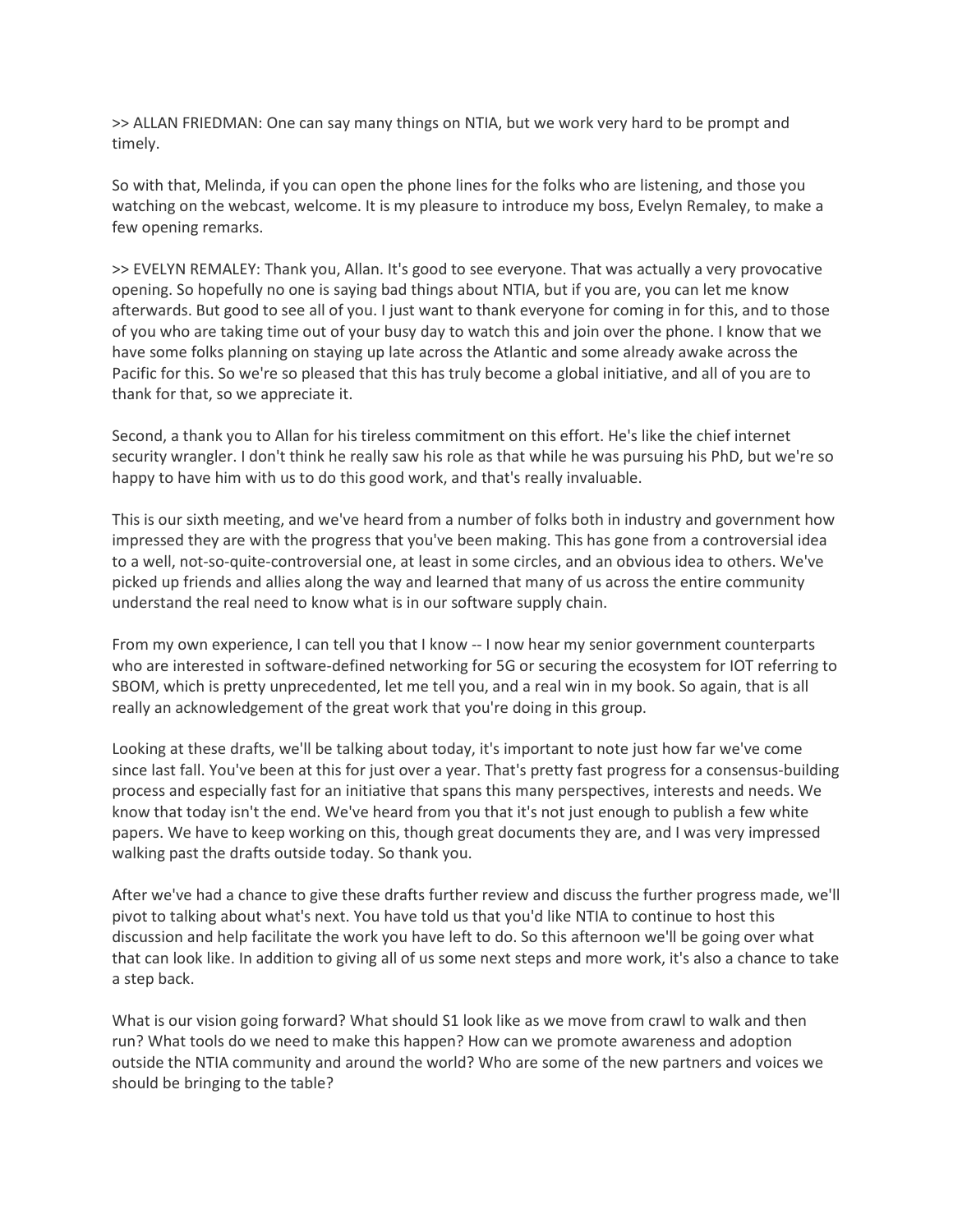Lastly, I want to take the occasion to remind you that this is your process. NTIA is just here to facilitate. We are completely committed to that and to helping you work through these genuinely challenging issues. If this was easy, it would have been done already. We know that.

Good luck today. We're confident that with this group of experts real progress making the software supply chain more secure is possible.

And again, just thank you very much for your commitment. We know that you all have day jobs, but we are just hearing so much good response in terms of the work that is being done. So we appreciate this moving forward.

And with that, thank you, and I'll turn it back over to Allan.

# [APPLAUSE]

>> FRIEDMAN: Thank you. So we have a full day. As Evelyn mentioned, we have some pretty spectacular graphs. We know that they're not complete just yet. They need a little more polish. And, of course, this is a chance to give real feedback, finally. We've seen them evolve. There's a chance to get final feedback before we find consensus on them. What we want to make sure to do is this morning we're going to cover these documents, and for those who've been participating before or watched this before, we'll hear from each of the four working groups to sort of say, "Hey, what's changed? What have they been working on? And if anything -- if they want attention to any last details and feedback on any last details.

We'll take our lunch break, East Coast time, 12:15-1:15. And then we're going have a chance to pivot, not just to capture and try to say, "Were there any other issues that we want to tackle that were raised in the morning?" Let's sort of identify what are some of the next steps. And that's a chance to be a little creative. We'll talk a bit more about that after lunch.

So I guess it's a little late to offer the reminder to silence your cell phones. But what we can do is encourage you. This is a chance to chime in, to engage. For those of you who are new to the process, we're really happy that you're here. There's still a lot of work to be done, and it's going to be much better if all us roll up our sleeves and pitch in.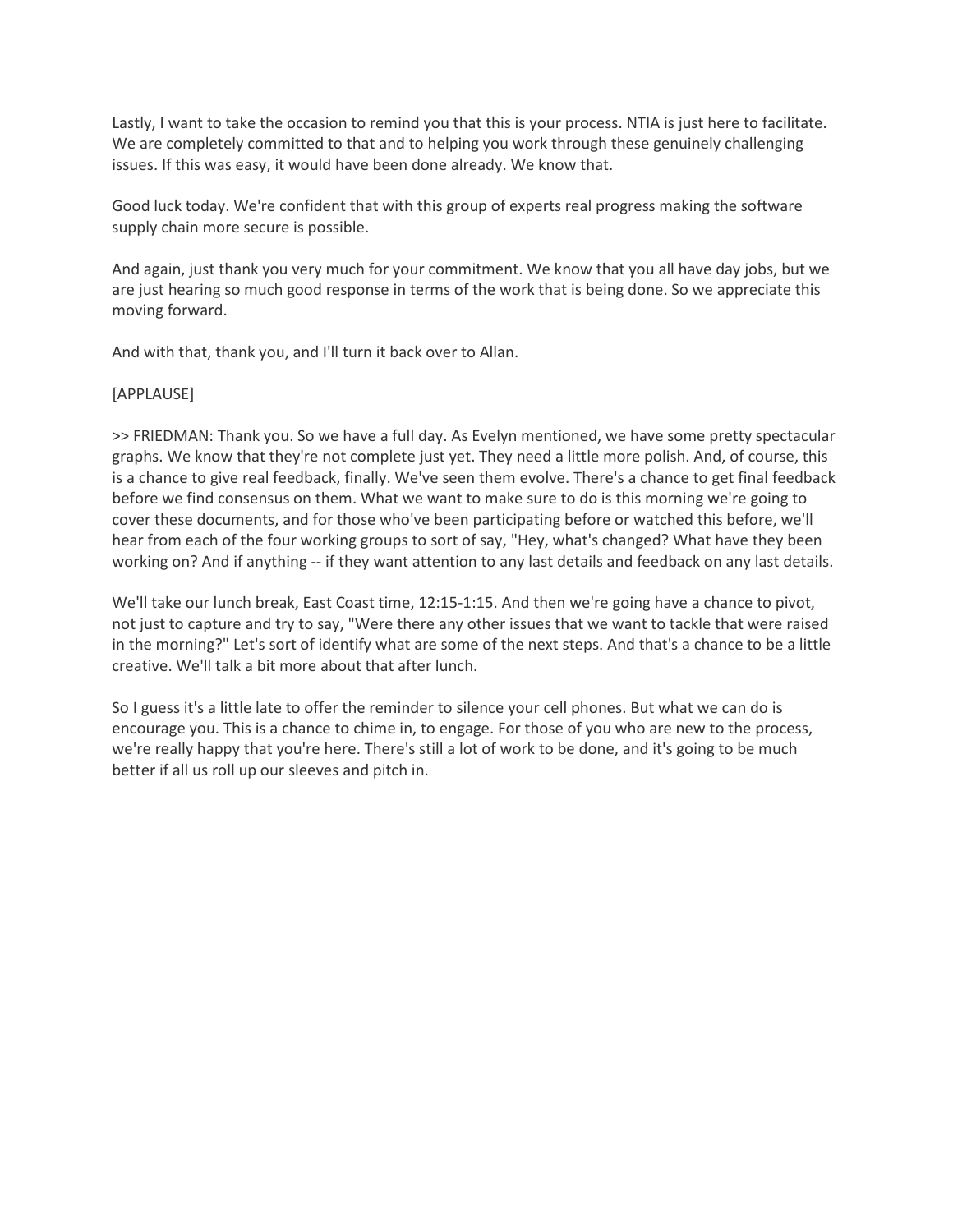>> ALLAN FRIEDMAN: So thank you. It is my pleasure to start by inviting Art Manion, who is one of the co-chairs of the framing working group to talk about what is an SBOM, and how they've tried to sort of document that. Art does have slides. Ok. We'll put them on that sheet. Sure.

>> ART MANION: No worries. Thanks, Allan and Evelyn and NTIA. My co-chair, Michelle Jump, can't make it today. She sends her apologies, but we've talked a bunch in the last three or four weeks. I think I've got everything pretty well synchronized between the two of us and the Framing Working Group.

What I'm basically going to talk about is just to highlight the changes in the document since the last inperson meeting. It was, only a other than general cleanup, which there was plenty to do and still more to do, there's four or five kind of major things that if you are looking at the difs, basically you'd want to pay attention to. So those are sort of as an overview -- the beginning and end of the document have changed. A conclusion which is a brand new section was added. We moved some of the intro material from the intro to the end, reorganized the intro material. So first and last parts of the document got some changes. We added an acknowledgement section, not a major issue, but it's time to start thinking and noticing those who have been in our working group and contributing to this whole document.

One sort of conceptual thing that's been going on throughout the whole year more has been what I'm going to call sort of, "Which way is up or down in the tree orientation?" [INDISCERNIBLE] and I had a discussion the Week of the Black Hat and Def Con and Be Size conferences about which way we visualized the supply chain sort of graph or tree. And it turned out for the last year, we had opposite ideas, that was probably causing a little bit of communication error.

So we sort of worked that out and then as I was going through this document last week -- I think I'm flipping it back again. If I get the slides, which is entirely my fault for being too late, I'll show you the picture I've got. But this is represented in the document. We have a table representation of how an SBOM might look, and we have a tree or a graph. I mean, graph database, not just whatever kind of graph, not a graph, like a numbers-plotted the graph. Does that come -- Okay. Yeah. Yeah.

So if I say the word "upstream" in a supply chain, that's a part I'm getting from my supplier, and it's got the word "up" in it, and I see no other way conceptually that that can't be sort of north on the piece of paper. I think anything else is going to cause a massive confusion. I think practices is right to left, which is fine --left to right, sorry. Left the right. So smaller parts in the left flowing towards the final assembled goods on the right. Framing's group is take that picture and 90 degrees to the right. I was very concerned that if we had it completely inverted that up and down or backwards, we'd have further no end of confusion.

So if you imagine a tree, the kind of tree that grows in the woods, right. Rip it out of the ground and shake all the dirt off, you have the roots exposed and the leaves are on top. Turn it upside down. Right. Your root suppliers are on top. Your upstream suppliers. All these dependencies and chains happen. And at the very bottom somewhere are end-user organizations that produce nothing, and they are leaf nodes in the tree.

Does that verbal explanation make sense to folks? Does anyone want to disagree, because now would be a good time to do so?

OK. Other than the practice's group having it horizontal, does this conflict with anyone else's work or break anyone else's sort of conceptual paradigm or break the papers were working on?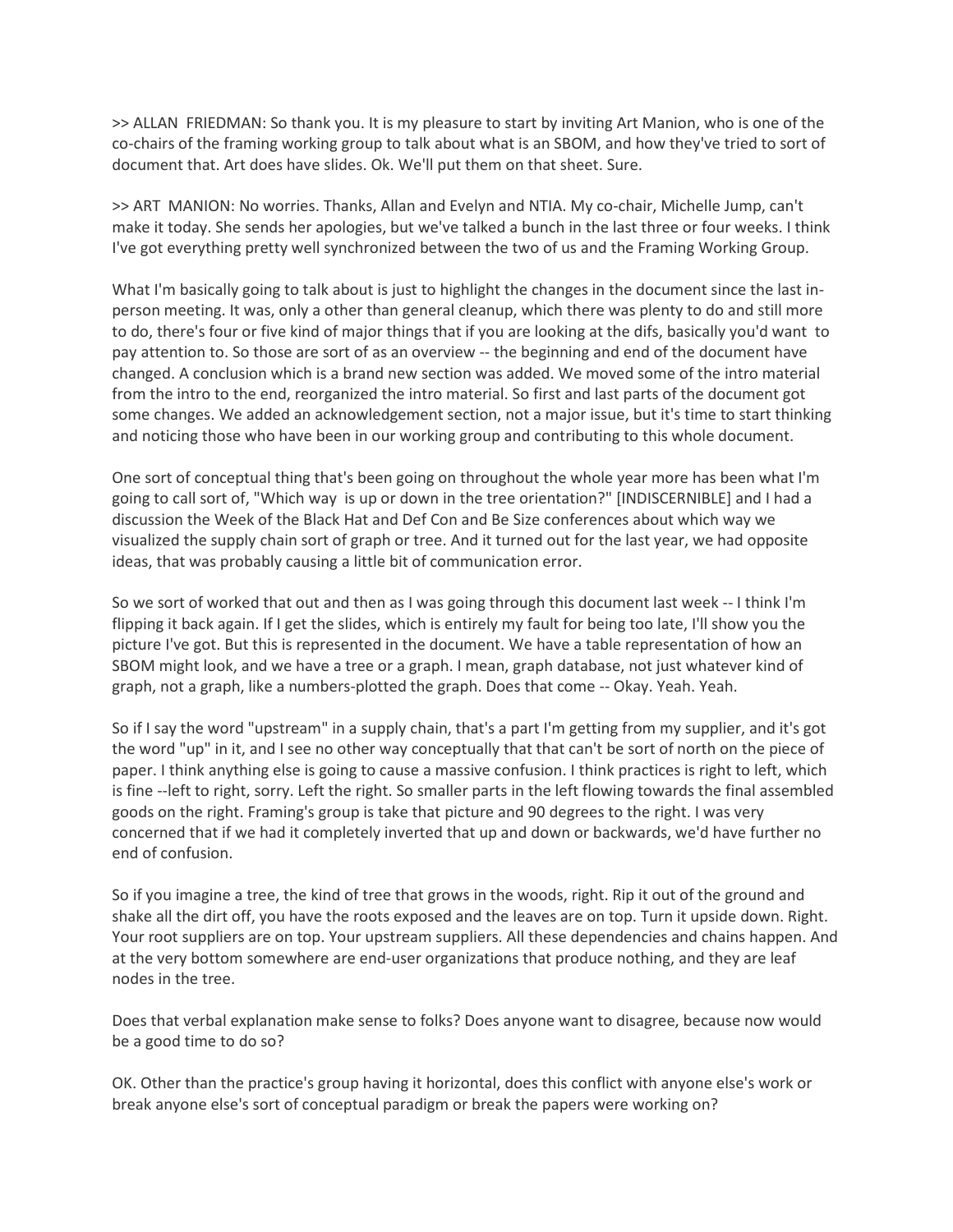You're okay with that? Yeah. All right. Also, in terms of the examples, we did sort of collectively come up with across, I guess, three of the working groups the same standardized toy example, so that's resolved, I think, at this point. I don't know if practices is on board with that. It may not matter to your document. Standards and formats and framing or using the same examples, so that we don't cause more confusion.

Furthermore, from the framing group's point of view, we had a number of sort of sample SBOM examples in our document. Those are all gone except for the table and the upside down tree representation. We're going to point to standard formats., who did the actual work on reviewing the existing formats and point to their examples.

So things like Suede and PDX, obviously, package URL. A couple others are in there. So the acknowledgement that things exist and you could represent SBOM in them is handled elsewhere.

Sorry, I'm just going through my notes here.

That's mainly it for the changes in our doc since then. I don't have a whole lot more to add. Most of the work has been -- there's been some actual editorial cleaning up language and punctuation and things like that and formatting. There's been some more material work. I think we're basically dealing with a lot of duplication of document and making sure we have two sections that say the same thing. We only need one of them or two sections that cover the same topic and don't quite agree. We have to work those things out. I think we're down to one of those class of problem left and our clean-up at that point.

Thank you for your noble efforts, Allan. Yeah. This is the important part here. That's the graph version. And you can see this superimposed upside down tree. That's what I was drawing with my hands in the air a minute ago.

So I'll leave this up for just a moment. And just going to for last for the last time, hopefully, if this is OK with everyone.

You obviously can ignore us and not do it this way, but this with the framing group is going to say is the way to think about it. So sorry about that.

>> DUNCAN SPARROW: Thank you. Duncan Sparrow. So I guess two-part question. One - is that upside down tree is not in the document, right? That's just for you explaining it to us?

>> MANION: The actual tree image is not in document. This is in the document. Yeah. Actually that is probably in the document. There's an even smaller version of that that's simpler. It's just the right half of that area.

>> SPARROW: So my actual question, which might get punted to this afternoon when we get into real issues or whatever, but is: Is what the graph -- when you showed a tree, that's clearly a tree. So it's the whole thing. When you're showing this one -- stay in that spot for a second. Is it clear from this document whether that is one SBOM or eight SBOMs? The all infamous one-level n-level, is it addressed. or is it still punted?

>> MANION: Off the top of my head, I would say it could probably be made more clear. The answer is, not to be glib, the answer is yes. It is all of those things. You can focus in and say -- you can make the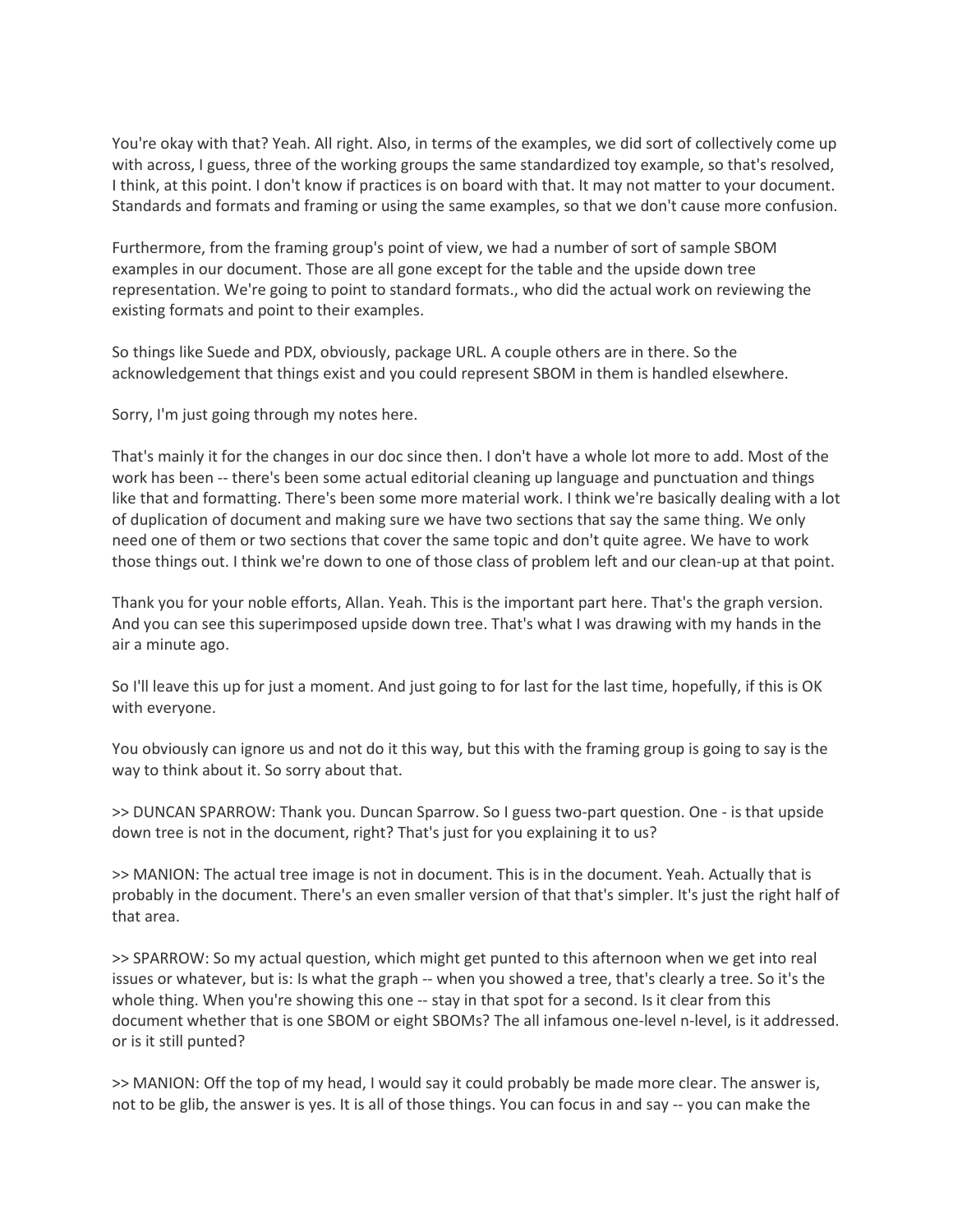SBOM be what you consider it to be. It can be one small branch, one small node. It can be the entire, literally, the global single one, if you had a big enough amount of memory or storage or something. In the paper, we have just the right half of this. That's an SBOM. When I put this together, I could say I have two, or that could be one. It a little bit philosophical, but the nature of the relationships and the dependencies, I think is such that we have to allow this sort of, not quite arbitrary, but you can select the scope that works for what you need to do.

In this example, if I'm that end consumer, I want all of that, right, to know what I have, right. If I'm Acme Software, I only care about my branches from that point, back up, right, but to some extent. Again, good point. I think probably we can be more clear about the infinite recursive nature of the thing. Right?

>> JOSH: I'm absorbing the upside down tree and, pardon the pun, it does seem unnatural to have a tree upside down. My vague suggestion is that we talk across the four teams and pick an orientation. I know you're offering this up as the proposed one, and I can explain when we have more time why I think you probably don't want it the other way. It's because I think the root building blocks don't change very often, but the products built on top of products built into our products will continue to bloom and flourish.

But to his point, my real reason for raising my finger, there's still some confusion among some of the MDMs. Like, for example, if you're an Acme medical device maker and you're using one of my products for my day job, which many of them are, they want to list my product and stop there. And for this to actually support the vulnerability management use case that started a lot of this, am I affected? Where am I affected? People would need to know what's in my supply as well. So whether it's one hops or two hops even wrapped around the axle, I'm hoping as we come near the end of Phase 1, we can at least make it painfully obvious with a visual of Josh's node. And beneath has the vulnerable component, and if you don't look past Josh's node, you won't know you have the vulnerable component. So what we call it, the nomenclature we use is less important to me, but a side-by-side example of one that's too blind to help and one that's comprehensive enough to be useful would be an exit criteria for me.

>> MANION: OK. I believe that is basic to draw those two pictures. I think that's doable, and I'm happy to talk more about orientation, but again, the thing that really flipped me back around was if I just say the word "upstream," I just can't -- we can talk about it later.

That did bring up another point, though, quickly. In this picture, you'll see these boxes with the dash lines. We've wrestled at least on the framing, and I think the standard and formats actually group as well with -- and Josh brought this up as well. Right? If somebody just wants the list of things I'm doing, I include that. That's one thing. If they don't want further, that could be a problem. What if you don't know what's further? And can you convey the knowledge there's something else? There is lack of knowledge, there's something else? There's no assertion, there's something else? I am telling you I have all of the something else. That's a hard question to nail down. The standards and formats group came up with an option. We have it in the framing document currently. I don't know if the standards and formats group still likes that option. So that's in these dashed lines here. It's in the document at the moment. It might be subject to revision or even removal. This is translucency, so I don't know where we ended up on that. Yeah.

>> FRIEDMAN: Sorry. Just as a process question for those of you who are listening in on the phone. If you have a question, hit star one and you'll get on the question queue. Right now, I'm not showing anyone, Melinda, thanks.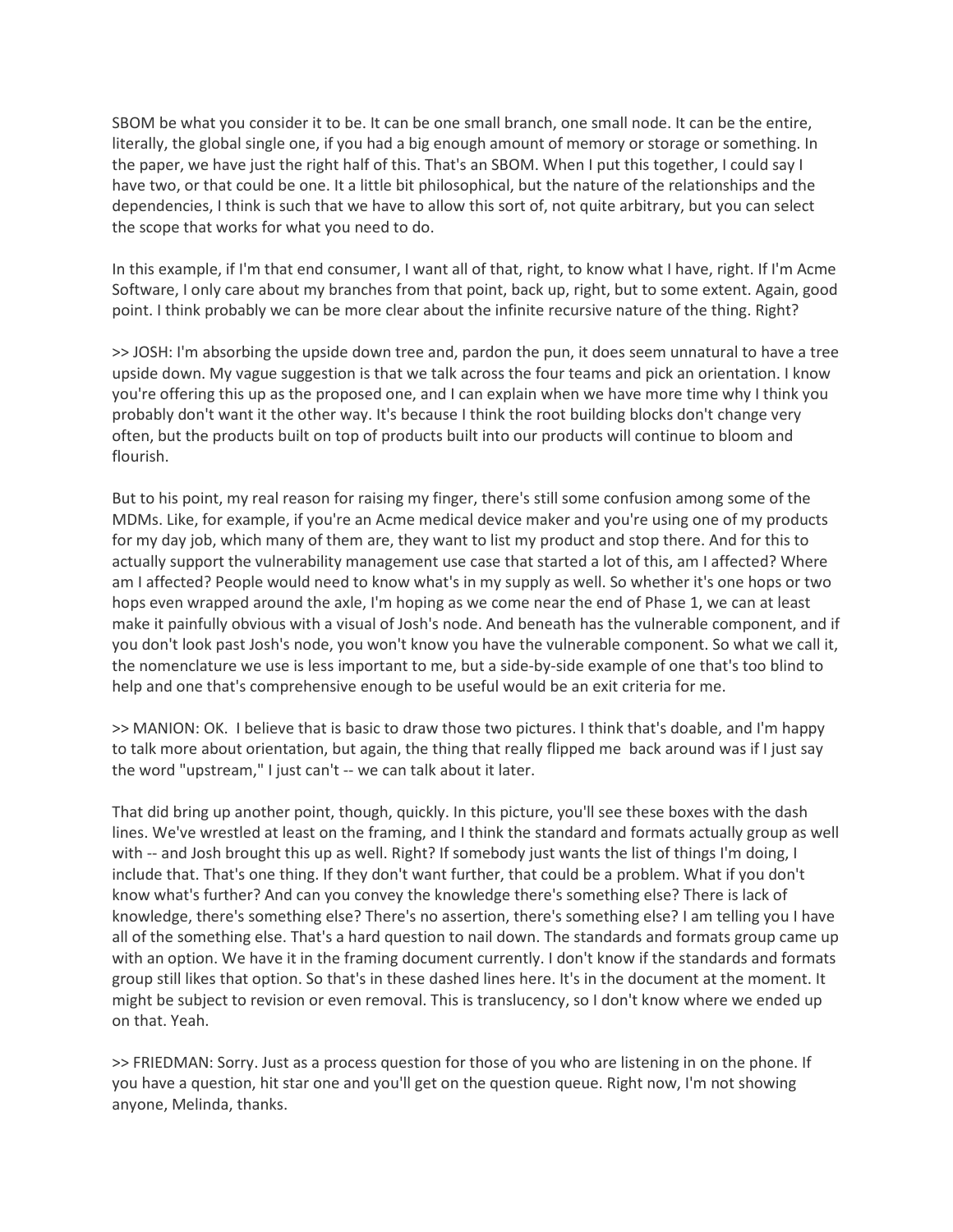More? Are there further views about orientation? And, again, for simplicity -- I have many mics. Right? So again, looking just at this part. This is the chance to have this conversation as we do it again.

>> DOUG: Well, I would say we should punt it to this afternoon. And I think questions of substance like 1-level or n-level take precedence over questions of how nice it looks. If you did want my opinion on how nice it looks, I do think Sideways gets around the upstream downstream problem, because rivers can come from either the right or the left, but upstream, everyone always wants up on top. So I do think that picture's upside down, but actually don't care. I'd rather care about substantive issues.

>> JOSH: This may not be actionable, but maybe one way to clarify this, irrespective of the orientation we choose, is making it clear what those parts versus compound parts versus final goods -- if there's some sort of denote -- If we could denote because final the dissembles are the ones that go through procurement. Right? The ones that might get regulated in operator environment. So maybe just even swim lanes or a backdrop to this. The orientation won't matter if people can cleanly tell this is a small thing being aggregated into a bigger thing.

>> MANION: And I fully agree. The orientation doesn't -- as long as your consistent, it doesn't matter what direction is. The graph math works out fine. I don't really care in that sense. It literally came down to us reading Wikipedia and it said words "upstream" and "downstream" and I thought anything other than this would be horribly confusing. So that's all. That's where I went. That's it. So, yeah.

So I wanted to pick up on Duncan's point around depth. And I think it's important to clarify the work that Art has done in setting the bare minimum versus what someone else may ask for, be it a downstream partner or a customer or a regulator. And I think we will have someone from the FDA this afternoon who can clarify the FDA's position. I know a lot of you are in the medical device community where that's very relevant. Anyone else want to touch on the depth question?

>> FRIEDMAN: I hate being a repeat talker here. One thing I said to some folks this morning is as a key supplier to a bunch of medical device makers in the pilot, none of them asked me for my SBOM. And my expectation fully was, "You're not to be able to provide a comprehensive multi-node SBOM unless I give you mine. So it doesn't mean that Phase 1 was meant to be comprehensive. It just means that if that bug happens to be in mine, and you don't know what's in mine, then your operator hospital won't know what's in it.

>> MANION: Just so that -- I'm going to say that the framing group's position on this is the thing we are - - the model we're building or designing or proposing fully supports as many hops as you want to go. The recursive change in this dependency-ness is built into the model's design. The argument about how many hops you want to go -- we're sort of agnostic. I think it should be everyone does their job. The whole thing falls together. But the framing group's not going to solely argue that it's 1 or n. The model supports all of these things, or the model won't work is our starting position. Sorry, Duncan. Yep.

>> SPARROW: Thank you, Duncan Sparrow. So the use case group maybe wasn't as recognizing the issue of that that would stay open. I think it's actually use case-dependent, what you need. So I think probably we have to take it upon ourselves, so I'm putting Josh to have to change his stuff on the fly here, before he talks, but we probably have to point out that the vulnerability use case assumes the - it's an n-level deep, that if you only have one level, then, yes, you can do a certain amount of vulnerability, but you missed the ones in the end. You shouldn't assume it.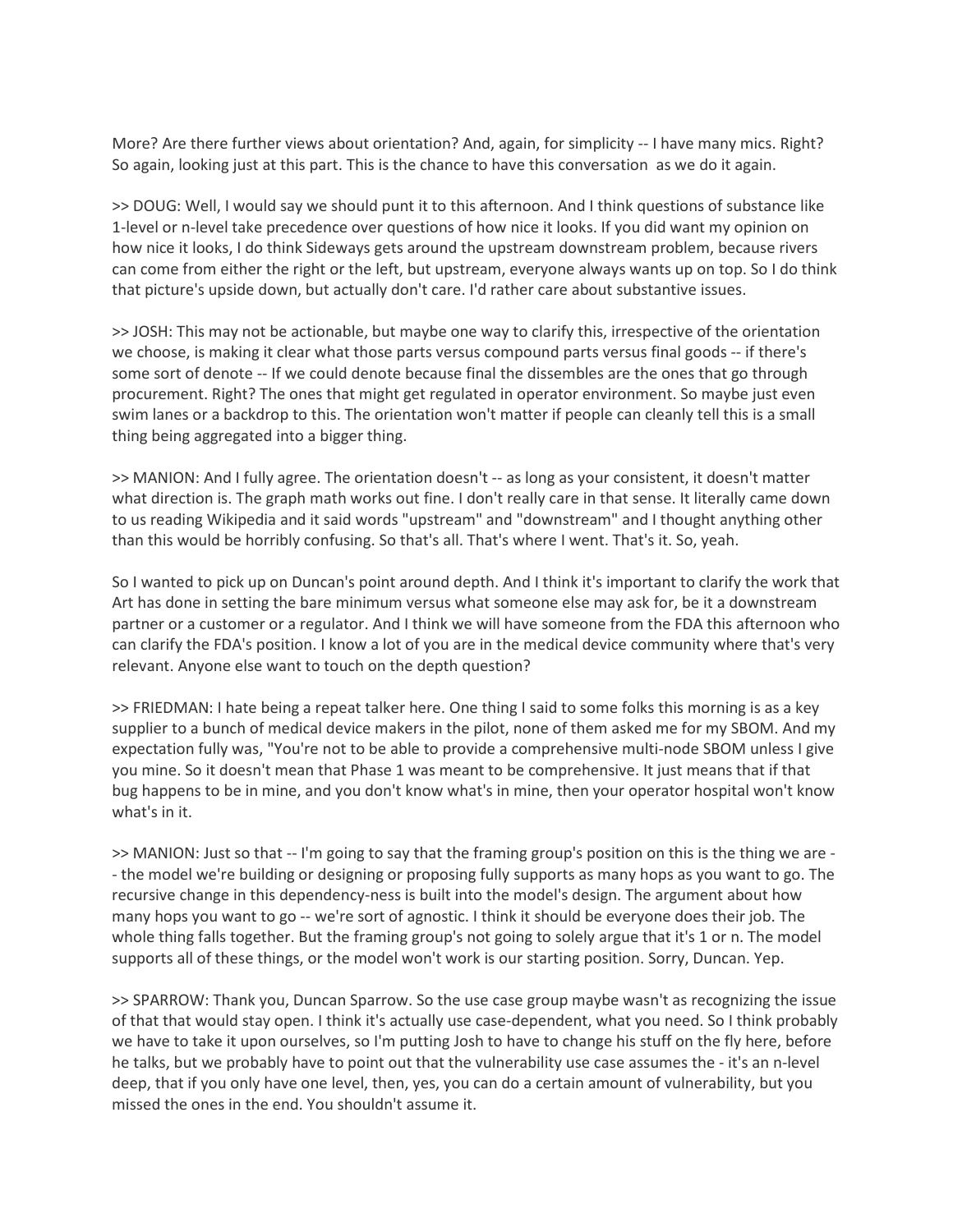So using his specific example, he sort of blamed the device manufacturers because they didn't give the SBOM. But in the particular model they were following of one level deep, it's up to the consumer to do that. So it's really the hospitals that didn't do it. So all you hospitals that didn't do it, you might want to be the ones yelling at your vendor as opposed us. Thank you.

>> MANION: And this happened. I mean we talked about the vulnerability management use case for a moment, a couple times here, but licensing is the same thing. If I don't see the component three hops deep that has a GPL on it, I mean -- so again, from framing group, we're being a little bit application agnostic. The model has to support this, or model won't work. And then you want to come and put your application, go nuts. We were trying to build something that will support your application without telling you what your application is. Someone else who is an expert in that field can come along and do that. And if our model doesn't work, then we have to adjust from there. So, yeah.

>> FRIEDMAN: Art, I think a lot of the approaches of one from your group was built on two assumptions, one in a tradeoff between maximum utility and ease of adoption.

At this stage we want to prioritize adoption and to if we can actually get that adoption story working, then recursion will give us the depth. And this is a chance for folks to say that is absolutely ludicrous. But that, I think was the thinking that went in the sky. It was discussed a lot.

>> MANION: And again, the model design supports recursion. If you choose to go one layer and have a single flat list or a spreadsheet model allows that, that's your choice. We do provide for the --

>> JOSH: I think scientifically that's fair. I think practically to his point, if we were to map specific use cases to minimum depth, what you'd find is a one hop only will support, I think, nearly zero use cases.

>> MALE SPEAKER: Yeah. I fully agree. Yes.

>> LORI CORSPIN: I think there is also an issue of that if you're taking this into the vulnerability management, the use case, then it will become like how far I have to go, it will then be depending how much those components are overused or reused in the other places, that will be resulting in your impact calculation. And at some point I envision you cannot really have really full picture at all, all the time anyway. I don't think that's really realistic. But when you are putting together your software, your operation or deployment, then you have to be able to manage the forthcoming risk. So you have to be able to see so far as it's important for you. And in this sense, I think it should be also included that when this becomes active, when the particular vulnerability or something will happen, then you are able to go back and start enumerating the other places where it's also having impact. And that's a very important component in the operation later on, not so much that you have the full picture from the start.

>> FRIEDMAN: Thank you. Lori, can you -- I think many folks may not know you. Can you introduce yourself to the crowd? Can you introduce yourself?

>> CORSPIN: Oh, I'm sorry. My name is Lori Corspin [phonetic]. I'm working with Ennis [phonetic] Corporation, and I'm coming from Japan. So I'm kind of in between the U.S. and in Japan. Thank you.

>> FRIEDMAN: Any other comments or questions on this depth question?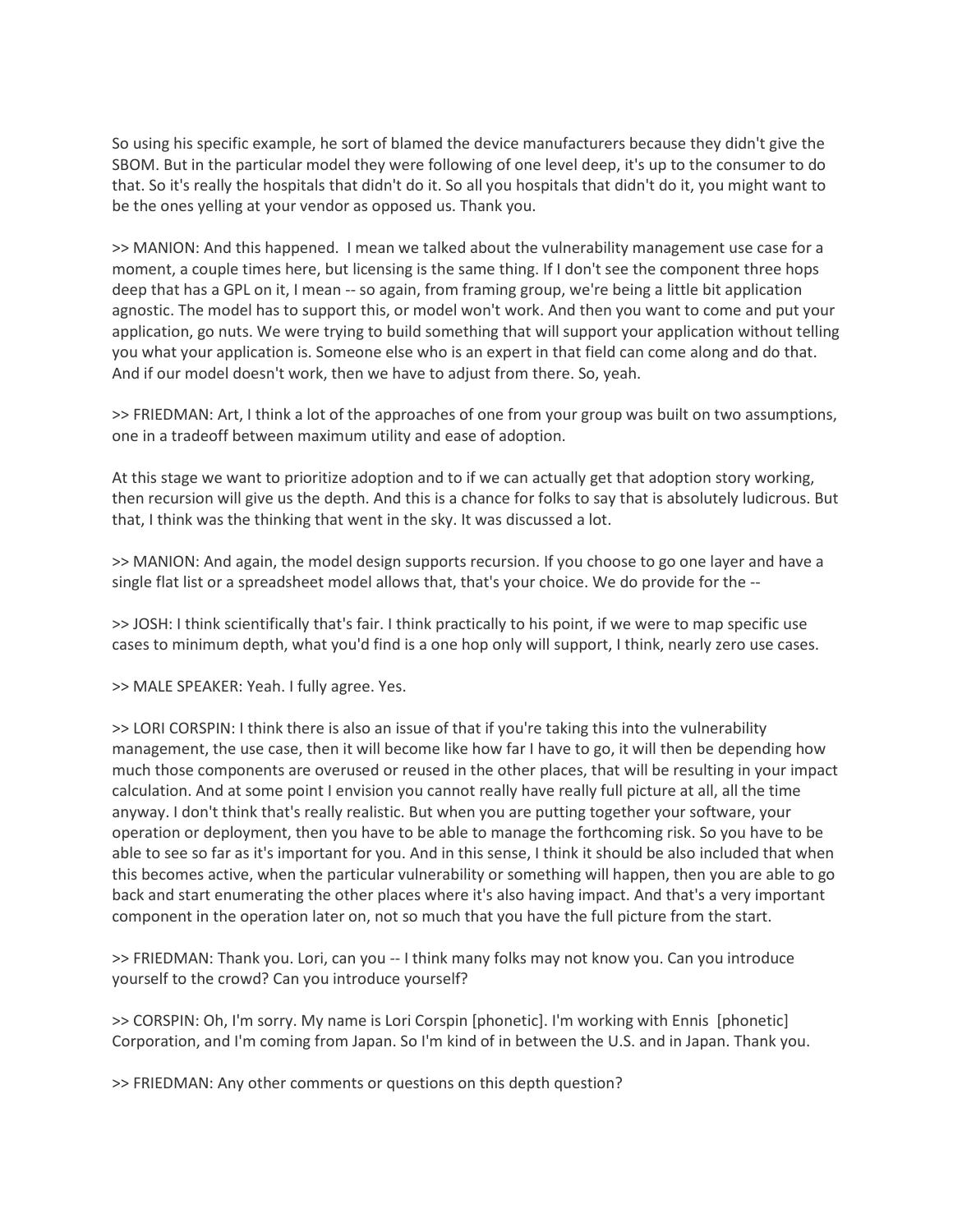>> JOSH: And building on your point, at a current state, it would be quite difficult to get a comprehensive map. Our belief is as these tool chains spit them out as a byproduct of doing their packaging or builds, getting a more comprehensive thing will be a byproduct of how we compile software. So current state, harder to get comprehensive; future state, much more comprehensive.

>> MANION: The vision is to actually have a pretty comprehensive list ahead of time so that when something does come out, you find all those vulnerable nodes quickly and can act accordingly. But it's hard.

>> FRIEDMAN: Further comments on this document or what Art has had a chance to say?

>> LES ABBOTT: I've got one. This is Les Abbott. So I don't disagree with everything that's being said, because I think it's being said in different forms. One thing I would disagree with is that I think one hot or 1-level isn't a zero, though, right? Yeah. So I'll just make that clear because I think --

>> MALE SPEAKER: It's one; It's not zero.

[CROSS-TALK].

>> FRIEDMAN: The entire process agreed that 1 is not 0. Consensus achieved. Good. Yeah. Done. 1 is not 0. Publish it.

Anything else that folks want to add in this?

So, Art, we can provide further details, but if folks who have a chance to read this document and want to provide further details, is there -- I'll communicate after this? Do you have a timeline or some mechanism what you'd like right now?

>> MANION: Sure. So you know that the sort of the dif stuff highlighted in this depth and orientation of the graph, the areas I've highlighted, if you have specific concerns about those, the sooner the better. You're welcome to contact me. You're welcome to put a comment in the Google Doc. Get in touch with the entire framing working group. Get on our mailing list if you'd like. Those things are important. If we don't resolve them, that's postponing the delivery and finalization of the document, basically. Otherwise, if you read the doc, and have anything else to say, I think at this point, our preferred mechanism for feedback is still just a Google Docs. Anyone with the URL can type in changes. They become comments. It's the normal Google Docs trick. We're doing all the work in there. So that's our wish. And please, at this point in the process, also, if you've got a thought or an opinion or some words to change, just go do it. Comments saying, "This could be cleaner," -- we're not going to probably -- I will try to get to them, but basically, provide what you think should be there, or your comment is less likely to be actioned just for time purposes.

>> FRIEDMAN: For clarity, you'd like that in suggestion mode, not edit mode.

>> MANION: Yeah. So it is configured properly. Two or three of us have edit mode; the rest of the world, if you have the URL, you are in suggestion mode, assuming ACLs are right, which they are. That's how it works. But please feel free to just type in there. That's the easiest thing for us. So, yeah.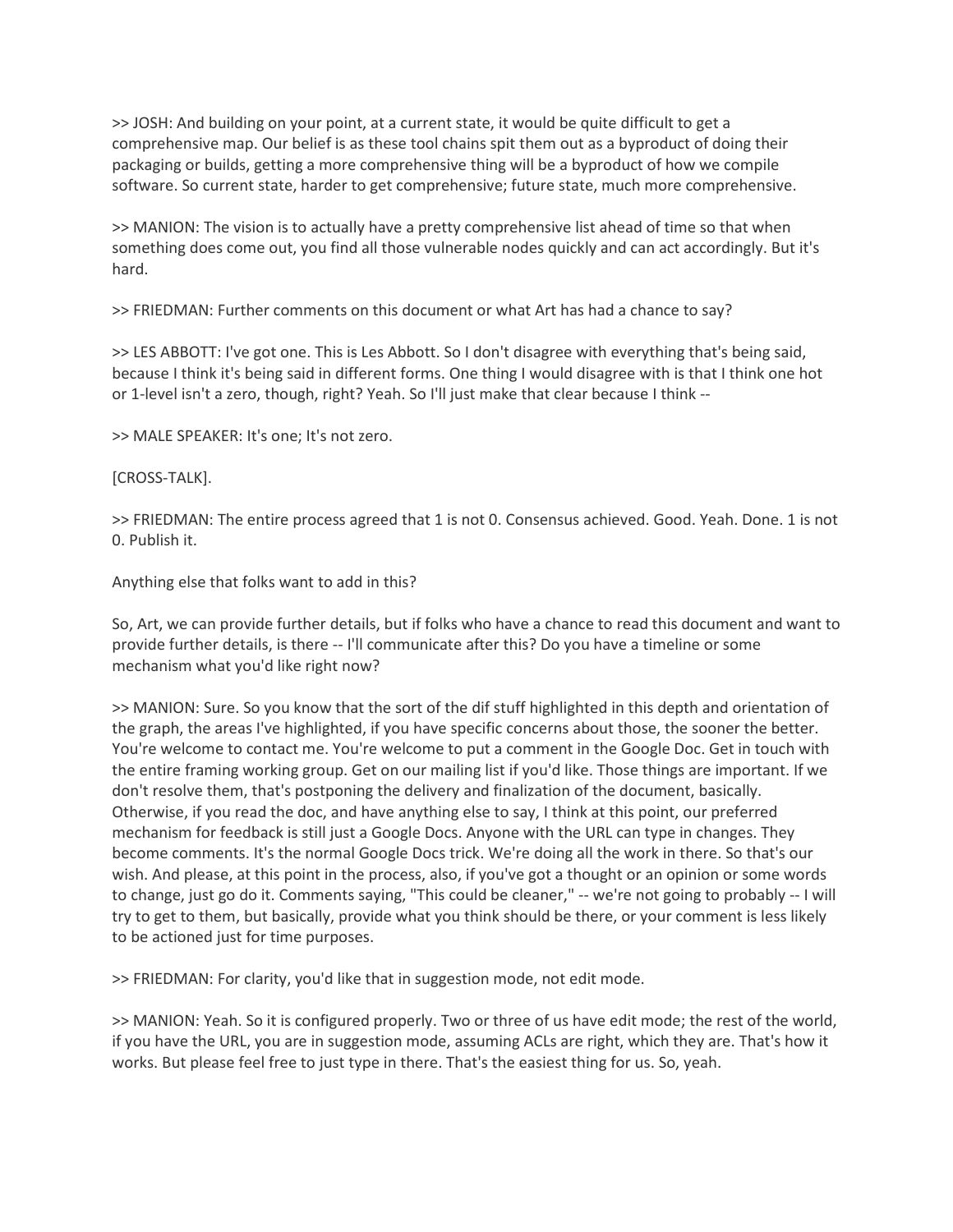>> MALE SPEAKER: And you didn't mention a timeframe on that. Are you just going to stay forever. Or are we actually hoping to get it out at some point?

>> MANION: Whatever. Four weeks? I think it's a discussion for today, but we want to be at September, end of September.

>> KATE: Why don't you go for the middle of September, so have the recovery time?

>> MANION: Sure.

>> KATE: So September 15th, maybe?

>> MANION: Yeah. Give me a couple of Fridays into September. Right.

>> FRIEDMAN: That's ten days. You want to do two weeks?

>> KATE: Two weeks? Yeah.

>> MANION: Sure.

>> FRIEDMAN: A two week window? We'll revisit the overall process a little bit later. But I think that is a good benchmark to start.

>> MANION: Yeah, two weeks is enough time for us to finish the doc, even if we get no comments. but if you do have things to say, yeah. And again, if it's about the fundamental parts, please, please, please very soon, because we need time to resolve those before we go finish the writing.

>> FRIEDMAN: And for folks in the room or watching, if you would like a copy of that URL, I will try to send it out with the notes from today. But you can also reach out to me directly, and I can send you the up-to date-version for that URL.

Any other questions for Art or the framing group?

Melinda, I'm not showing anyone in the Q&A queue.

>> MELINDA: Thank you. No phone questions at this time.

>> FRIEDMAN: Great. Thank you. Duncan.

>> SPARROW: One more. Sorry for hogging the mic. Again, because Art is up first, he gets stuck with all of these, I'll call them process questions. Is it appropriate to ask now next steps, or is that a leader agenda topic? Are we going to do it by committee or do it by all at once?

>> FRIEDMAN: Both of those are phenomenal questions, and we're going to try to tackle that after lunch today. The goal of this meeting is to sort of say, "Let's focus on this Phase 1 for the moment," and then were going to say, "What will the next phase look like?".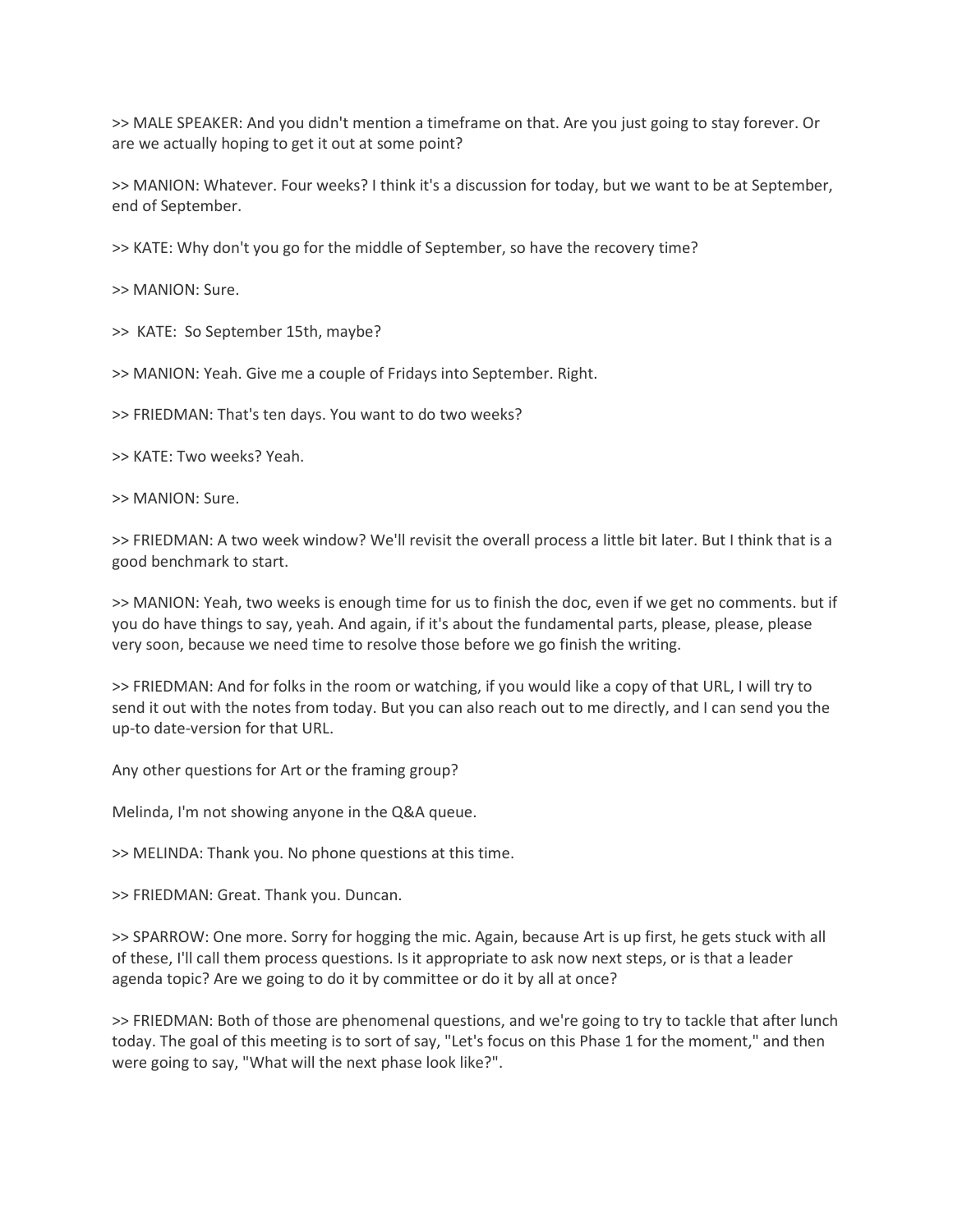All right. Well, thank you, Art, and for those -- hope you can get a copy outside of this document, and there's still a little bit of work to do, but you guys have done a phenomenal job. So thank you, everyone, who's been part of that process. I know the weekly Friday afternoon calls are a bit rough. And so thank you all for doing that.

>> MANION: All right. Thank you.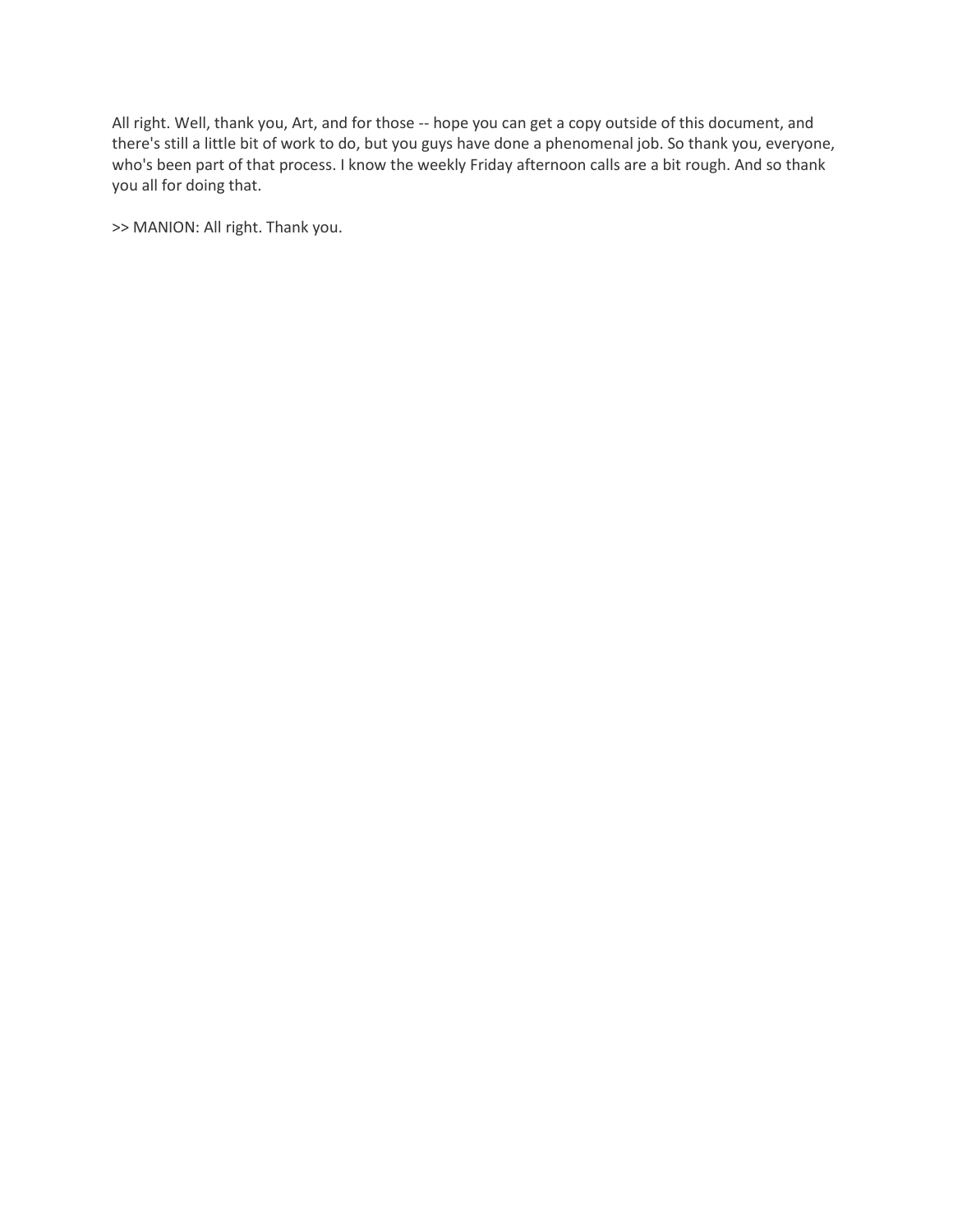>> ALLAN FRIEDMAN: And now we have Josh Corman from Use Case Group. So those of you who know me know that I do a decent amount of talking about SBOM or perhaps never shut up about it, depending on your perspective. And we sort of think about framing group as the what is the SBOM, and the use cases group has really done a great job of drilling down into the why is a use bomb -- why in an SBOM?

>> JOSH: I sent my slides ahead of time.

## >>FRIEDMAN: You did! The surface is [INDISCERNIBLE]

>> JOSH: So when we last saw our heroes here in the use case group, we had a pretty well fleshed-out document, and we were soliciting input on some other parts. We had two sections we had yet to write. I'm going to spend the bulk of the time I have on the two newer sections, but I'm briefly orient people to what we had done before, in case you're newer to the process.

>> JOSH: In this document we set up -- beautiful. So how do I click?

### >>FRIEDMAN: This space?

>> JOSH: So we've had varying co-chairs on this over time, lots of participants and too many to think specifically. Some of you -- back to the vertical versus horizontal orientation, we've kind of taken a left to right idea that there's -- in the nomenclature, we've tried to use in the document, so it becomes useful, is that there are individual parts like an atomic written open source project that does a single thing. Compound parts. This could be things like a really big open source project like Apache struts, or it could be a commercial thing like a real time operating system, or it could be industrial i-platform like I build in my job.

Then they ultimately get assembled into a final goods assemble, which is purchasable, sometimes regulated. In this case, we've used the metaphor of a bedside infusion pump made by a medical device maker, and then those get purchased by various operators or hospitals. Within every leg of this chain, the supply chain, you're -- most of us are in the middle. There's upstream and downstream, but most of us are in the middle. And in a more detailed version and some previous things you won't rehash, there were really three major categories per stakeholder, looking for, if you're a Demming fan, it was choosing the best suppliers to depend upon, choosing the best supply from those suppliers during your go live testing or whatever. And then operational vigilance for the lifetime of that dependence to see new vulnerabilities or glitches or things to fix.

What we've done in our paper in lido is we've argued this at more consumable on-roll, and essentially those roles will be listed here. If you just drill into operator, even all three of these roles exist at all legs of the chain, we left Demming behind and we said, "There are people that produce software; there are people who choose software; and there are people who operate software," and the orientation of the document -- I'm stealing this beautiful slide from a government employee. But these are some of those things that we went really deep on. In this way in the orientation document, if you're reading this document and you're in this role, this is, "What's in it for me?" the WIFM. This is, "How can I benefit as a single part of a complex supply chain by having an SBOM or tracking SBOM? What are the tangible benefits to my business?" And they're not all security. In fact, most of the adoption you saw in the financial services world was massively increasing developer productivity by having less unplanned, unscheduled work, fewer break fixes, faster mean time to recover. So it became an operational boost,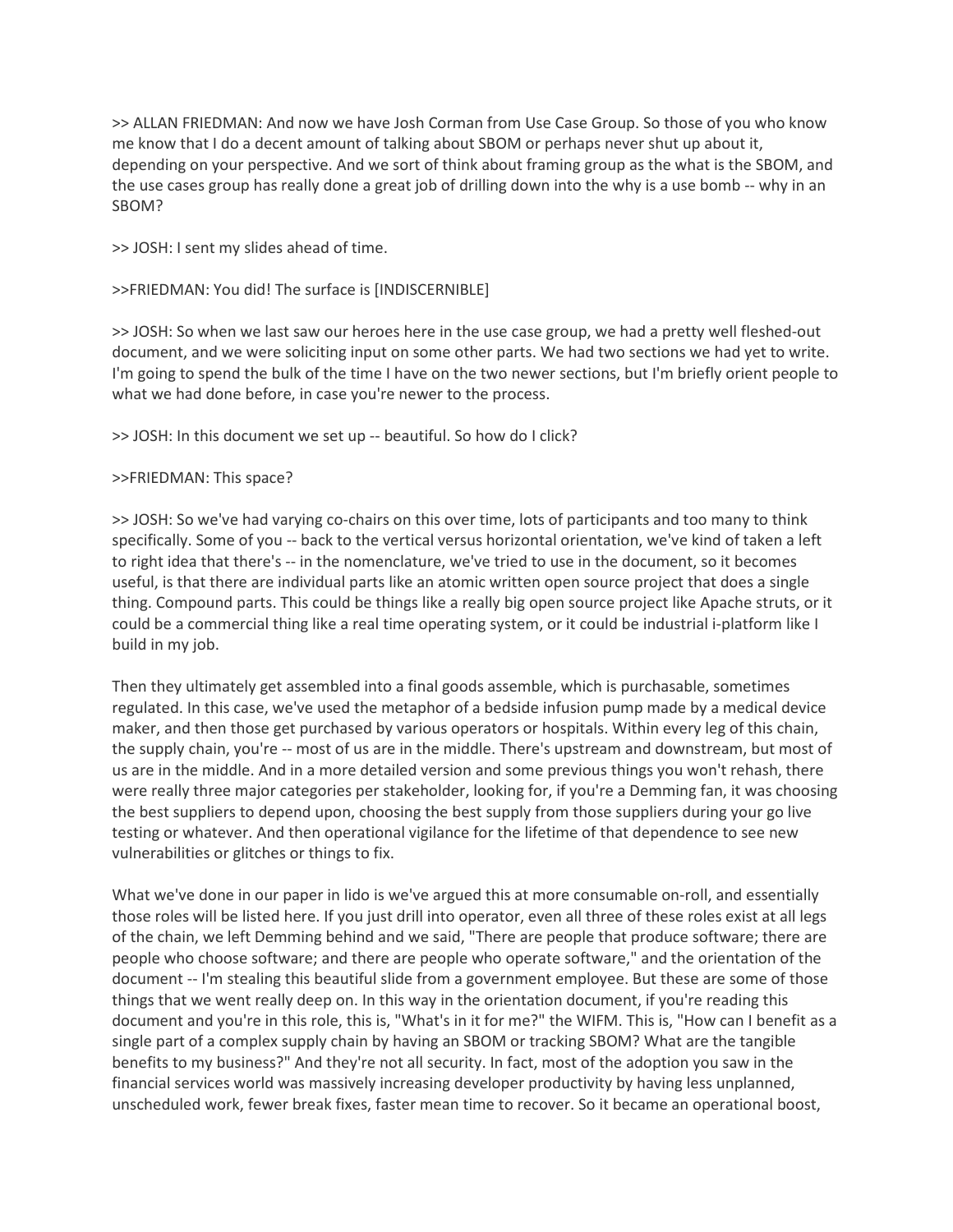which is why I got a lot of legs, independent and irrespective of security. So those roles help someone who cares about , "Why should I care about getting interested in the SBOM stuff?" and it's very tailored.

What we've done, though, and this is from last time. So what we've done those we did have a placeholder that says the real benefits happen with network effect, and when we have compounding security debt with interest, what's the compounding benefit if we get it right? So we start introducing the concept and now we have it in prose form of, "Could you accelerate the entire thing?" Now, if you're from the medical world, there's this notion of patient health, which is the relationship between you and your doctor. How do we treat your ailments? But there's also public health, which , "What's systems hospitals' herd immunity, vaccinations, access to care, efficiency of care?".

So these are really taking a zoom out to say, "Could every single one of us that has a very localized benefit understand the systemwide benefit if you project into the future?" And I want to applaud everybody in this project. It's hard to project into the future. If we had X, what would that look like? It's like taking apart a Lego diagram and projecting into the future and seeing what happens next. It's not an easy thing to do. I think in hindsight, this group will look back and say, "Why did we not do this always?" This is such an obvious idea in hindsight, but projecting the future is difficult and I applaud the group that's done this.

So again, we believe those systemwide public health benefits become dramatically accelerated vulnerability management in the footrace between adversaries and defenders. And we'll show a graphic in a moment.

Number two. It's not just herd immunity, as we start to choose better suppliers, but amplified herd immunity, because it's not a one-to-one thing, like you would see with vaccinations; it's one too many.

Number three is we've debated over the name of this, but we believe a natural byproduct of this transparency will be that poorly maintained projects with incomplete SBOMs or no SBOMs who never fix their bugs will die off or we will migrate away from their use, which also further amplifies the prior herd immunity concept. So notions that some --we will migrate towards higher quality suppliers.

And then lastly, because it's just a feature of the system that some suppliers go out of business or get orphaned as open source projects, and currently that's a very disruptive event in the presence of a world with SBOMs, it's a non-event. So quickly showing those graphics.

Thanks again to our resident artist who spans a couple of these. We took those motifs of a parts supplier, a compound part supplier of final goods assembled, and an operator with those shades of purple, and essentially, some of you have heard me say this before, but upon the revelation of a new vulnerability, there's a foot race between adversaries and vendors. The adversary is, I call it, mean time exploitation. So the mean time exploitation now is being measured in days or weeks. That's the unit of time. The mean time, to remediate for the multi-legged relay race here is measured in months and years.

So we took an interview of one of our stakeholders who had a vulnerability in an open source project. It took six months. So basically that open source project had a vulnerability, if we're looking at the top bracket. When they learned of it, six months to digest, fix it, test it and safely and quietly communicate it to their customers.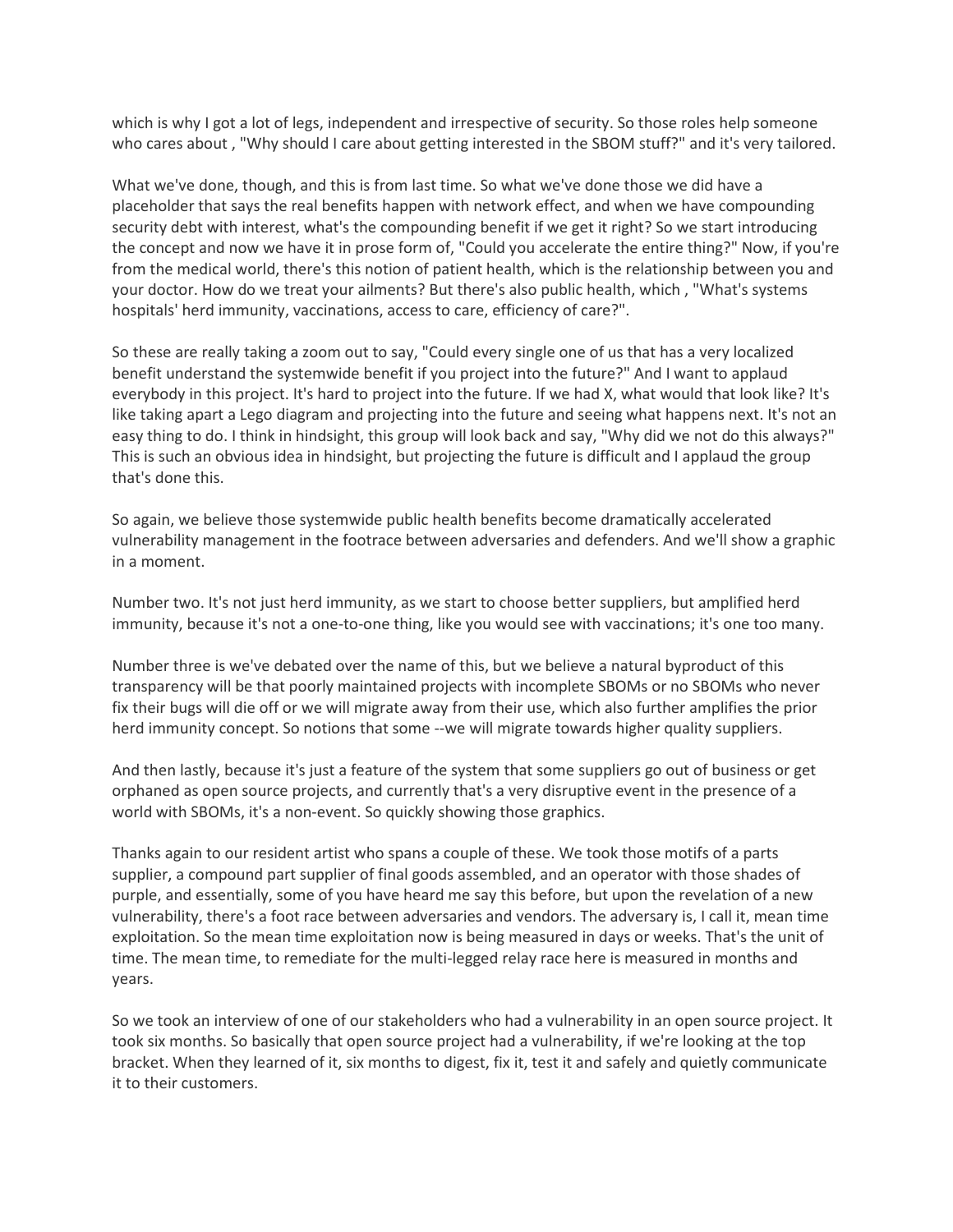So that starts the next leg of the relay race. That little exclamation point is the first moment in notification for those medical device makers. They do some initial triage. They take it in. They test it. They fix it. They put it through its quality process. They check in with the regulator. They push it to the hospitals. So it's a multi-legged relay race that spans actually years, and we took the numbers from that actual disclosure.

Imagine a world of SBOM, though, with this little yellow piece, which is the ability to mitigate while you're waiting for later remediation. If there's contemporaneous impact assessment of, "Oh, that hospital knows on day one that they are affected by this particularly bad thing, they may not be able to put out a patch. The patch is still being developed, but they can take mitigating controls or steps to either segment the network, shield it, take it off line, find some other alternative to increased visibility.

But the idea of that footrace being compressed, it does not compress the work of later remediation, but it absolutely compresses the window within which people can know and respond. So mean time to identification, mean time to mitigation, while we pursue and wait for the longer term remediation,. Son this graphic can be stared at. Basically the top bracket is without SBOM second ones with SBOM. And part of the idea here is to give a heads up to every downstream dependent irrespective of what their manufacturers tell them.

>> JIM JACOBSON: Josh - can I ask a question? On that slide or that graph, it really depends upon the - that the communication today is quiet communication, right. It's information that's provided often just to the consumers under certain circumstances.

>> JOSH: Yeah. I would say we had more complicated ones. Maybe we should share them with folks later, but some of them are triggered by a public exploitation, in which case the whole world knows. But their hair's on fire. Some of them are quiet, coordinated disclosures through NDAs or customer relationships.

>> JACOBSON: But in that case, you don't get -- everyone is starting at the same time.

>> JOSH: That's the top. So we took an actual story, start to finish, and the hospitals that were affected didn't know for quite some time.

>> JACOBSON: Right. But in order to do that, it requires a change in how vulnerabilities are communicated and in addition to SBOMs.

>> JOSH: I'll take one more attempt for now to see if I am hearing you correctly. In lieu of an SBOM, they were dependent on their notification from their vendor discreetly. In a world where they have SBOMs, they would know that, "Oh, there's a new flaw in log for J, version X dot Y dot Z. I have log for J, X dot Y dot Z Let me take precautions so I don't get hit by the attack in a while.

>> JACOBSON: But exploitation is advanced as well.

>> JOSH: Yeah, potentially.

>>FRIEDMAN: And if I heard Jim's point, the hospital would need a mechanism to know about the vulnerability of log for J.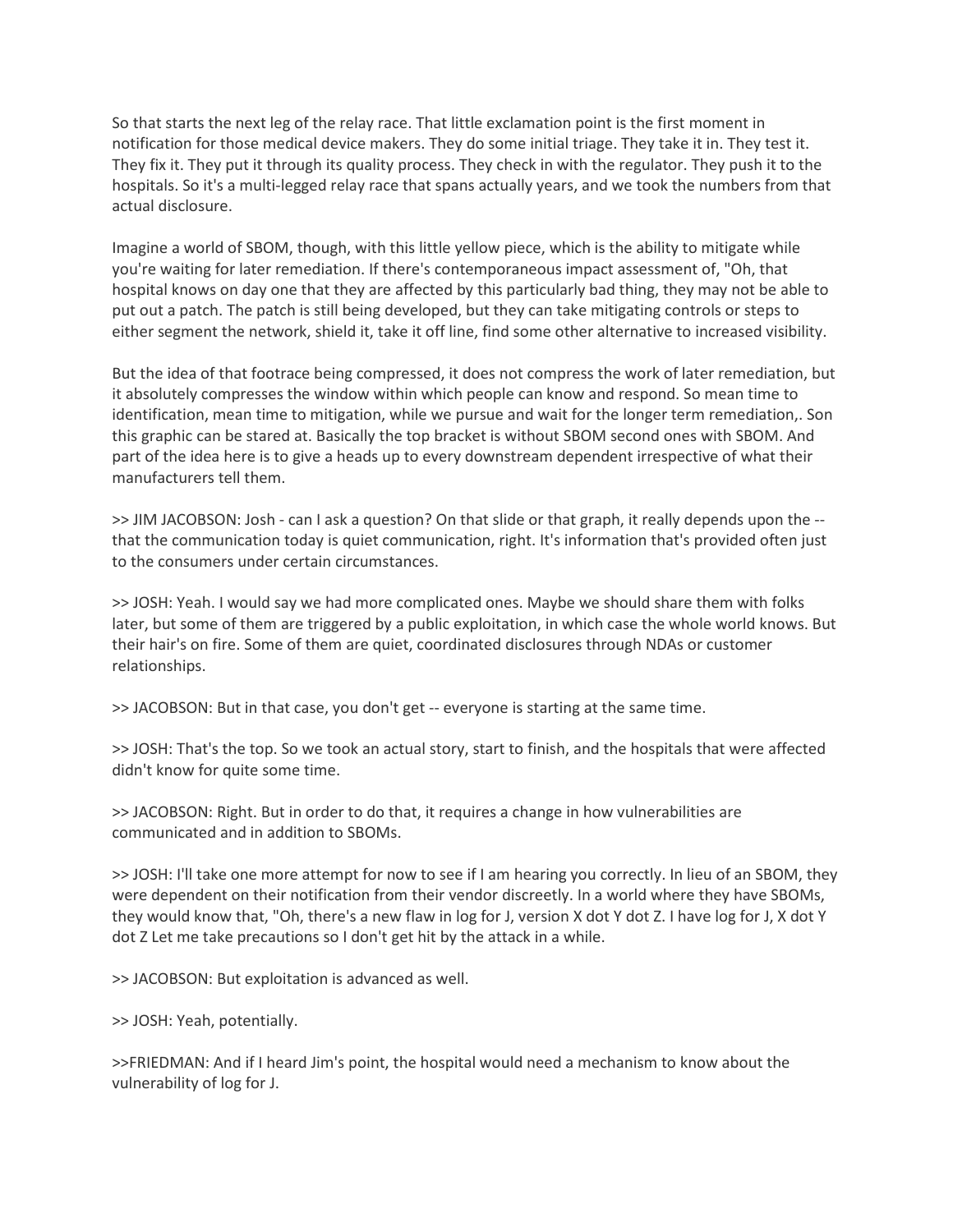>> JOSH: Yeah. In fact, what some of the hospitals currently do is they'll take the SBOMs they've been given from their partial list of suppliers that provide them, and they have scripts that just watch the national vulnerability database and give them a local alert -- that type of automation. That's one of the key reasons we pushed so hard in day one. These should be machine readable and ideally in consistent formats because that facilitates more machine speed, vigilance versus human vigilance.

I have a few more slides to get through, and we can come back to any of these if you like. Number two is the idea of herd immunity. So most people know that if they vaccinate a certain percentage of population before it takes root, when you reach a critical mass, like you have a population immunity versus individual immunity, it's harder for diseases to take root.

We have kind of a public health issue. One of the unrelated to this project, after the [INDISCERNIBLE] Act, but not there was a lot of domestic and international, even state and local level people saying, unpatchable devices with hardcoded passwords are a public health issue. So the herd immunity concept is if we vaccinate enough of them, or if there are enough of them that are immune to these attacks, the attacks don't spread as fast.

This is compounded if -- I'm dating myself here. But if you remember the Fabergé commercials of, "I told two friends, and they told two friends, and they told two friends," because these are one-end relationships at each hop, we get an amplification of herd immunity as we invest, or the inverse of that is current state is we amplify harm. But the amplification effect plus network effect was when the concepts we have a bunch of prose on speeding up a little bit is we also believe a natural consequence. We've already seen this in the financial services folks. They start making lists called -- one of the banks, uses a list called a prohibited technology list. So as they get the SBOM, they scan for certain projects that are really risky or have burn them in the past.

So as people start to scrutinize either abandoned projects, projects that can't provide an SBOMs, other things, I think certain projects will have less dependence will migrate and shift some. I was talking to a major software supplier in the back who's already kind of doing that.

A natural byproduct of transparency is we gravitate towards better goods. So we believe that this means some of those high-risk projects just won't get much patronage. So they'll be fewer and better projects, which is very Demming sounding.

And then the last of these discrete ones we talked about is it's currently quite hard -- the House Energy and Commerce convened a stakeholder meeting around the cons of SBOM a couple of years ago with bunch medical device makers and hospitals. And one of the hospitals said, "I don't need an SBOM. I can just -- my vendor can tell me if they're vulnerable." And we pointed out how many devices they have where there isn't a vendor. The vendor's out of business.

So one of the things that a manual business relationship depends upon is that your entire chain is still active, vibrant, and hasn't been acquired and reacquired an end of lifed and what not. So in a world where we're baking in an SBOM at the time of creation, those SBOMs can live on much longer than the organization behind it. So this is more like future-proofing. Sometimes we call it extinction-proof for outof-business proof, but that red spot becomes a blind spot for everything prior. But if we're concurrently providing that SBOM of the version delivered at the time of the creation or delivery, you have some resilience in the system.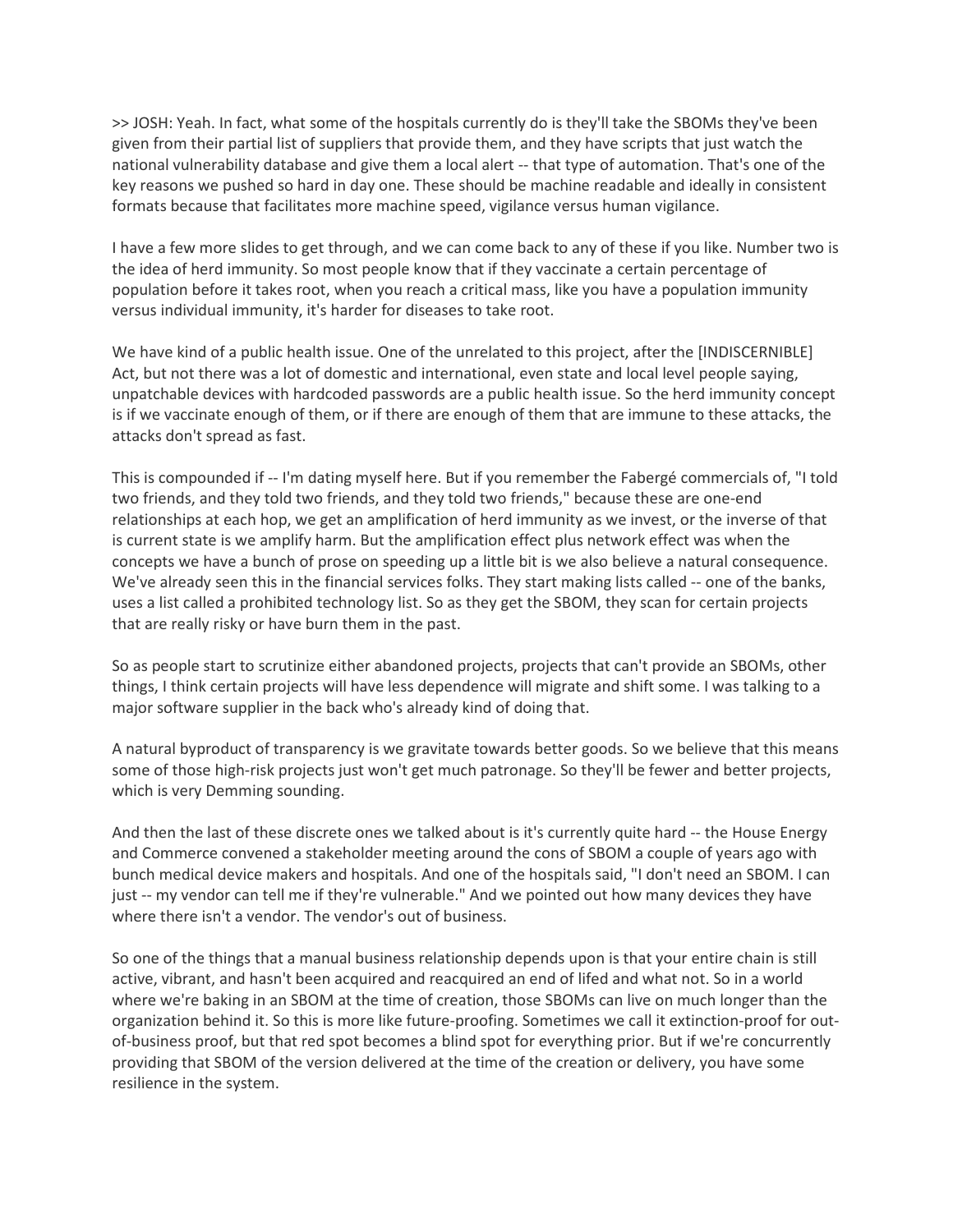And then again dating myself, but the comminatory effect of, you know, forming Voltron from all these is started to get really exciting.

You get a very short paragraph or two in there, which is if you can imagine any one of these benefits to the system, but putting them together, if we truly weed out the bad derelict projects and we amplify those higher quality, better maintained projects through network effect and amplification, and we can have prompt and agile notification at any leg of that relay race in the entire dependency tree, sideways, up, down, left, right, it starts to unlock some pretty cool things where we're not going to have 50 different versions of a competing library. We're going to have a couple really solid, well-maintained ones.

If someone won't provide an SBOM because they're a free open source project with volunteers, people probably won't use it much anymore. Or if you have one that has a mean time, one of the ways the banks track this or you guys know Jim Ralph, who's been pioneering the space, they would track the metrics of when there's a new vulnerability in these projects, what's the mean time to remediate for the project and some meet MTTRs 30 days. Some of them, over a year. So as you start to track performance over time, because now you're able to measure them, it becomes much easier to know good from bad vendors or good from bad open source projects.

So there's a whole bunch of comminatory effects and cumulative effects. We start to explore that section. It probably got the least review, but I would love people to poke at each of those four discrete ones or look at the comminatory. We left a few on the cutting room floor as well, because we didn't want this to be a super-long document, but again, it was accelerated vulnerability management across the whole relay race. It was the network effects for immunization or herd immunity multiplied by the 1 to n relationship. It was, we believe, inevitable secondary and tertiary effects of supplier selection or survival of the fittest supply. And then lastly, the ability to weather or persist on your use cases irrespective of the longevity of the supplier up and downstream in the chain.

So I think that's what we have for section --there's one more thing which I think Bob Martins here -- and will speak for himself when we open it comments. But the other section we added is an appendix was some of those higher assurance DoD things. And these would be things like provenance, pedigree, integrity. What's the chain of custody of this thing. And not just that this is the version number and some hash. But do we know who compiled it? Do we know who touched it along the way? Do we know where it was hosted? So some of us maybe Phase 2 or specialized use cases for national security level or military use cases. I believe they'll end up becoming pervasive use cases eventually in the free voluntary system. But there's some acute pressure to get this stuff tackled earlier, and we have a whole section on that now in the appendix.

So the two newest sections in summary are we had the public health view versus the microscopic view of people who produce software, choose software, operate software. And also, we tied it back to those selfish interests because any of the benefits you thought you might get as one of those three stakeholders only become better as the network effects kick in. So the act of SBOMing will provide immediate value, but the longer term value of lots of people SBOMing provides significantly more value.

To sound like a little kid, I got kind of giddy when we were writing that last section of the comminatory effects because it truly gets exciting when you project into the future that these are more commonly available byproducts of build and packaging tools and we gravitate towards things that can actually support these intents, the world looks a lot less vulnerable. I know that vulnerable management is but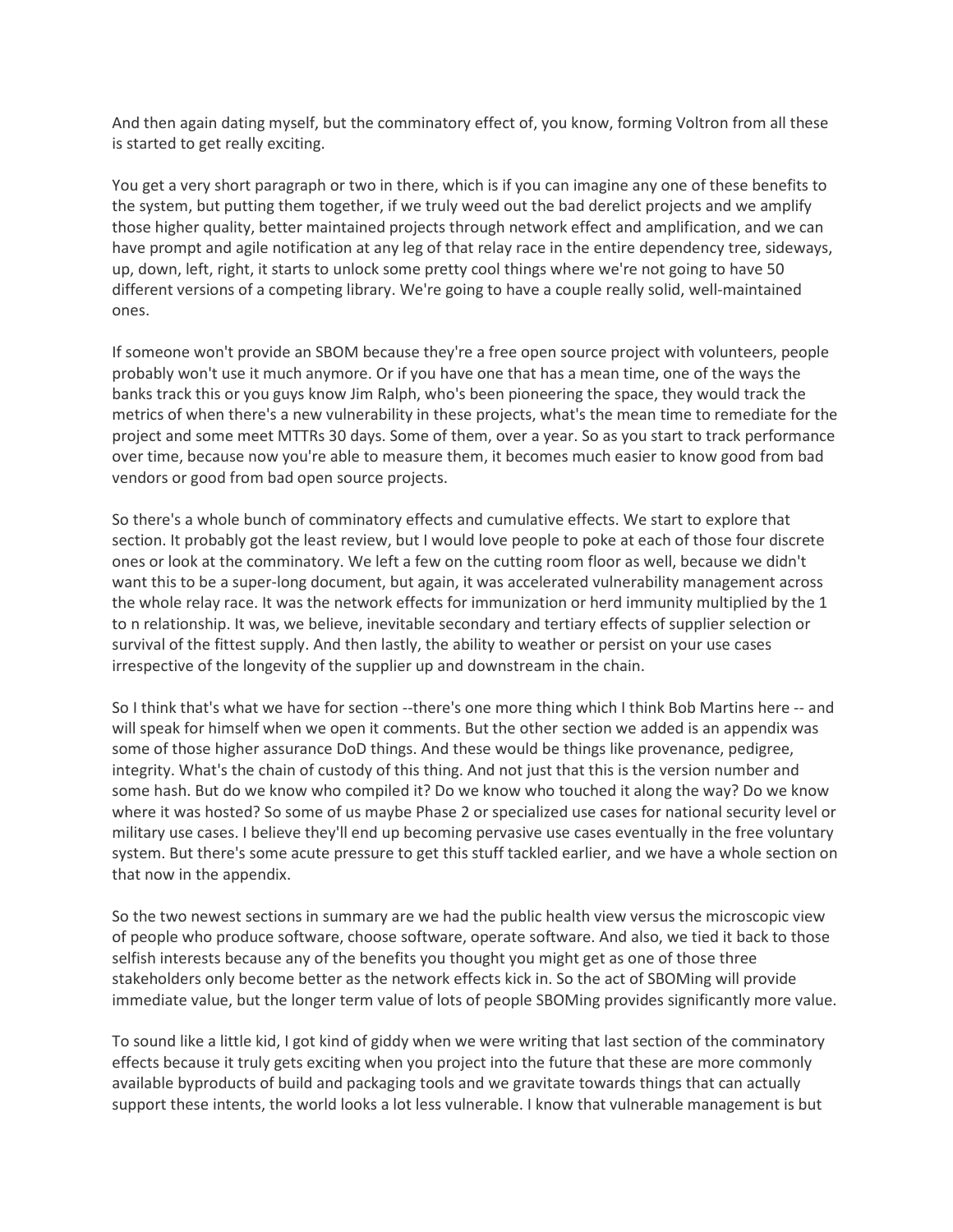one of our use cases. I think it's a pretty critically important one, since like I said, mean time exploitation is days and weeks. Mean time remediation tends to be months and years. We've got to change the math. This is one way to change the math.

>> FRIEDMAN: All right. Thank you, Josh. There's one other part of the document that I want to flag for folks, which is a set of related projects that highlights the potential for transparency, that this is something that we're seeing in all different corners of the community, whether it's the business software alliances framework or some older documents from various different sectors. So this is something that is useful to sort of see, "Oh, look. This is coming from a lot of different areas. This isn't just the people in the room who had this idea has been around for a while."

>> JOSH: Oh, and I guess just to punctuate what Duncan said back on this graphic, so if on that white pipe, the compound IOT platform that's in a lot of medical devices, and that's my day job, by the way, if we stop at -- we use that white pipe, then you may not know that the hospital is vulnerable. If you go back a step and say, "Oh, there's a new vulnerability in some version of Apache common collections I'm using," then you'd say, "Oh, crap. I have something I have to do."

So that's why we believe to support the minimum viable use cases for things like vulnerability vigilance for that, the operating environment, it does require multi-hop, which your framing group is agnostic to. I fully appreciate that. When the rubber meets the road to actually get people we want to have -- 1 is more than 0. Multi-node, especially if it's readily available, is significantly more valuable. Very few comments.

### >> FRIEDMAN: A couple here.

>> LORI COSPIN: Ok, so I have a question. You are working right now on focusing on the survival of the fittest, but are you also focusing on how to improve the existing ones so you use it as an education tool first of all?

>> JOSH: Yeah, I mean, we wrestle over even how to describe that section, but there's an opportunity for four projects that weren't doing good hygiene to say, "Wow, we could we could do a lot better. Let's do that." There's other projects that have been orphaned for 10 years. I used to pay very close attention to consumption at Maven Central for all the Java products. Very highly dependent upon projects with no committers, no activity. They don't fix any bugs. And people wouldn't know. So as we get a hard requirement from a bank saying, "You must have SBOMs; they must be comprehensive," the suppliers on that bank are going to have to move away from some of those that don't participate, but there's every opportunity and encouragement that people get better at this.

>> DUNCAN SPARROW: Thank you, Duncan Sparrow. So as you all know, I'm the one who's anal on the one-hop verse. I call it full tree because it's -- that's one dimension how far deep you go. The other dimension is this whole concept of you don't actually know what's beyond you. I'm using Josh's product, but I don't know what's in Josh's products. So I can just say Josh's product. I can't say more because I literally don't know it. So unknown is different, particularly from the consumer's viewpoint. Because part of the argument is - I'm going to use the medical device example because they're going to come up in the trial next. Is it the medical device manufacturers job to go and hop, at least to the extent they can, or is it the hospital's job to do a hop? In other words, if the device says, "I use Josh's stuff," is it the medical device's manufacturer's job to talk to Josh and get the more or is it the hospital's job to talk to Josh, get more? There's always the different dimension of you don't know what's out there and that's a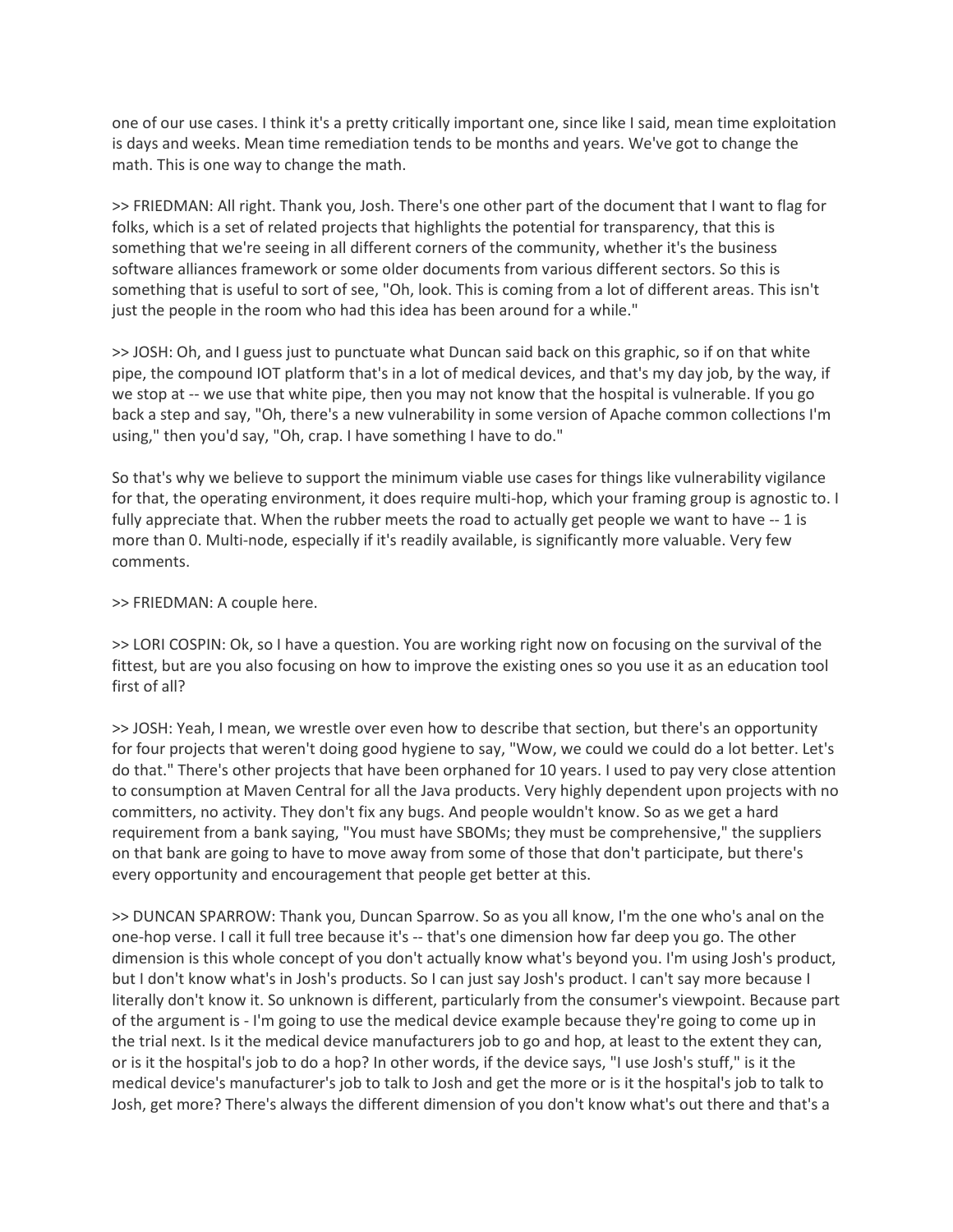different issue. But just on completing it -- So my question for this document is, I know at least in the parts I wrote, I always assumed full hop. And I do agree with one hop is better than no hops, and three hops is better than two hops. And there's you know, I can't go beyond what I don't know, but if I can, - so the more complete it is, the better. But do we have anything in there on the concept of the more complete it is, the better it is?

>> JOSH: I took a note on that. I think it's fair that we could show side-by-side or head=to-head because this is a Commerce Department voluntary multi-stakeholder process, my answer in this context is we could just talk about the relative benefits of both side-by-side. If you go sector-by-sector, for people who may use this process later, like a regulator, the one regulator is going to be here after lunch, expects it for the medical device maker going through premarket submissions or 5 10k changes to say what they're using on all the way down.

The hospital market demand will be a market force, in this case, a regulatory force in that narrow use case is asking the final goods assembler. In other parts of the world, though, take this away for physical supply chain. There's already case law and stuff for cars about the final goods assembly. That's why we use that word is that car makers are ultimately responsible if they choose a bad tire manufacturer because they chose it. Right. So that's the McPherson versus Buick from nineteen sixteen or seventeen or whatever. The final goods assemblers tend to be the accountability point. Yes, market demand could do that, but that's outside the scope of NTIA in this multi-seeker process. How it gets used -- I think what we're building is something that's useful and can scale and support lots of use cases. How it gets used in other sectors I think will emerge organically.

Art Manion. At the risk of repeating myself too much from the from the framing working groups point of view and not to disagree with Josh's point about Buick. The name of the thing that I've got in my hands is who I'm going to go after when something goes wrong and their choices are going to now come under question. The framing group sort of model is there's a least cost avoider component to this. And everyone does their little part. The thing works in theory very nicely, and that's really sort of the goal, so I don't want anyone to have to go back and push back hops farther than they have direct knowledge of. If everyone just manages what they produce and make SBOMs, what they produce and demands SBOMs for the supplies they get, there's this beautiful graph puzzle that goes together, and we have complete information. So that's the dream, my personal dream.

>> JOSH: And to ground this very recent example, I just had to patch a flaw in my product that was a third party component. I had a big fight with people. They said, "It's not our fault. That's a third party." I said, "It became our fault when we chose to depend on that third party component and our customers are going to scream at us, not that open source project."

So it's a matter of opinion. It's just the throat that's nearest to you to choke. And I vaguely mentioned the Buick versus McPherson, but as an example, that would be the Buick was the car. The Firestone tires, they were wooden, by the way. Wooden wheels were breaking and they sued Buick and Buick said, "It's not our fault. It's Firestone's." But the case rule is, as the final goods assembler you are in the best position to avoid risk in your complete, finished good. So that would have been, say, a compound part or singles apart, and we don't know what's going to happen with software. We're in new territory. But the notion of, "They're going to yell at me even though I depended on that third party library," or they're going to look to scream at the person for the thing they're consuming, whether it's a toy or something else. That's just my prediction of how that's going to play out. But yes, to your point, if everyone does their part, it becomes much easier to do the whole thing.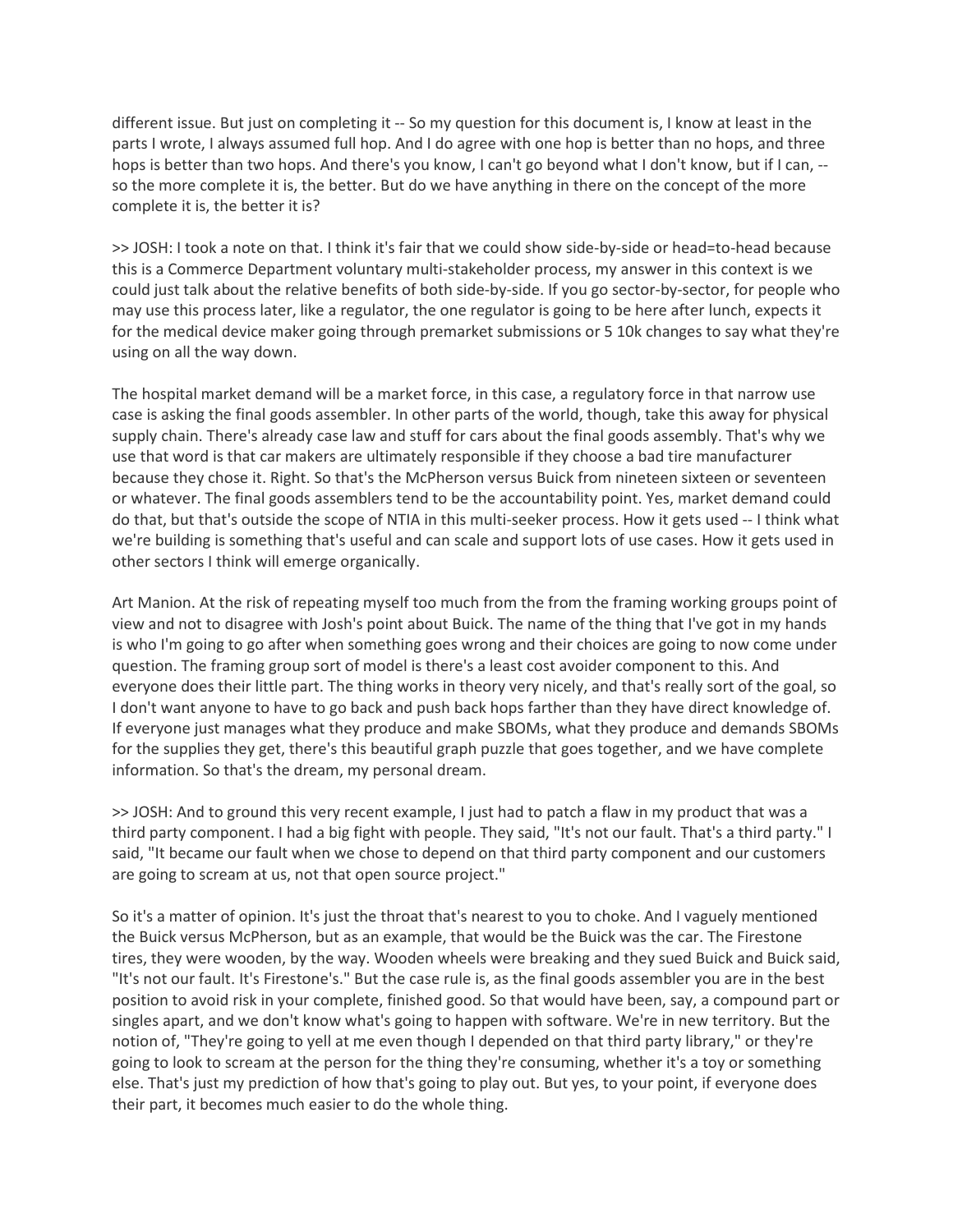>> LES: So for we get to for in this today I do want, and this may sound elementary and it may -- and everybody here is like, "Duh," I'm sure. But I have gotten these comments outside of this group. And when you look at bill of materials and its definition usually means what's in there. But we've gotten -- I know you've probably built your own furniture from IKEA or something, but the bill of materials isn't wide. The comments I've gotten outside of here is, "Is an SBOM truly -- why are we just talking about deep?" So I want to make sure we keep talking about deep and levels that we want to make sure that everybody is on the same page or at least the way I see it is it's a matter of wide as well. So your bill of materials. It's all your software that you are actually including that may not be in IP. So I know it sounds elementary, but I have gotten comments. "Well, I'm just going to put you know -- will you look at this as those ten big items, not those 15 other little items?".

>> JOSH: Yet, again, picture in the future that the way we write software, the tools we use to compose them, is just self-describing. You're not doing like some harvesting thing and tasking a bunch of interns. Think of Java right now. To make a build, you have to know what you're building from. So there's already sort of an SBOMs in pom files, for example. So for these different ecosystems, imagine a world where the depth and breadth is a byproduct of making software. Now, that's a little bit North Star, and the reality is going to be difficult in between, but that's what we're trying to cause is a state where we have traceability throughout. Cars do it. And they do the physical parts. They know what every screw in every batch of screws from that supplier -- Legos have a little unique number, a little tiny piece of plastic that cost less than a penny each. They know exactly which dye and which cast and which position actually was defective. So that traceability exists; we can do the same with software.

>> JC: I think that there is a tendency to focus on open source components, which is valid because everyone uses them and we analyze them. It's important to also discuss in the bill of materials that there may be licensed proprietary components within that same piece of software, which happens as well often. And we should probably get in front of this idea of what happens when a manufacturer considers the presence of a proprietary license software library to be a trade secret, for instance. So a software bill of materials has to include everything that's in it, even though you would rather not disclose that this special secret thing is in it that you've bought.

>> JOSH: So I think -- this is not a complete satisfactory answer, but it has been covered in a lot of these working groups before. The way to compensate for some of the opaqueness of the 5 to 10% that is custom code or proprietary code is that the boundary becomes the final goods assembled has a version and an SBOM for it. So it is a trackable thing, and if there is a voluntarily disclosed against that combined thing with 90% transparency of open source projects and 10% of home-grown and handwritten stuff, the boundary of being able to do the triage on that is the completed versioned thing, a step just above what you're saying.

>> JC: So to follow that, what about -- I mean custom code is if you're in-house custom code, that's your IP. What if it's a third party dependency that is licensed? Yeah, sure, except for the stuff you've personally written.

>> BRUCE: You can assume they're all licensed. I mean, but it's possible to get one that's not licensed, but virtually all of them are Apache license or, you know, BSD license or something.

>> JC: Sometimes there is a product that is sold as a software component into your product.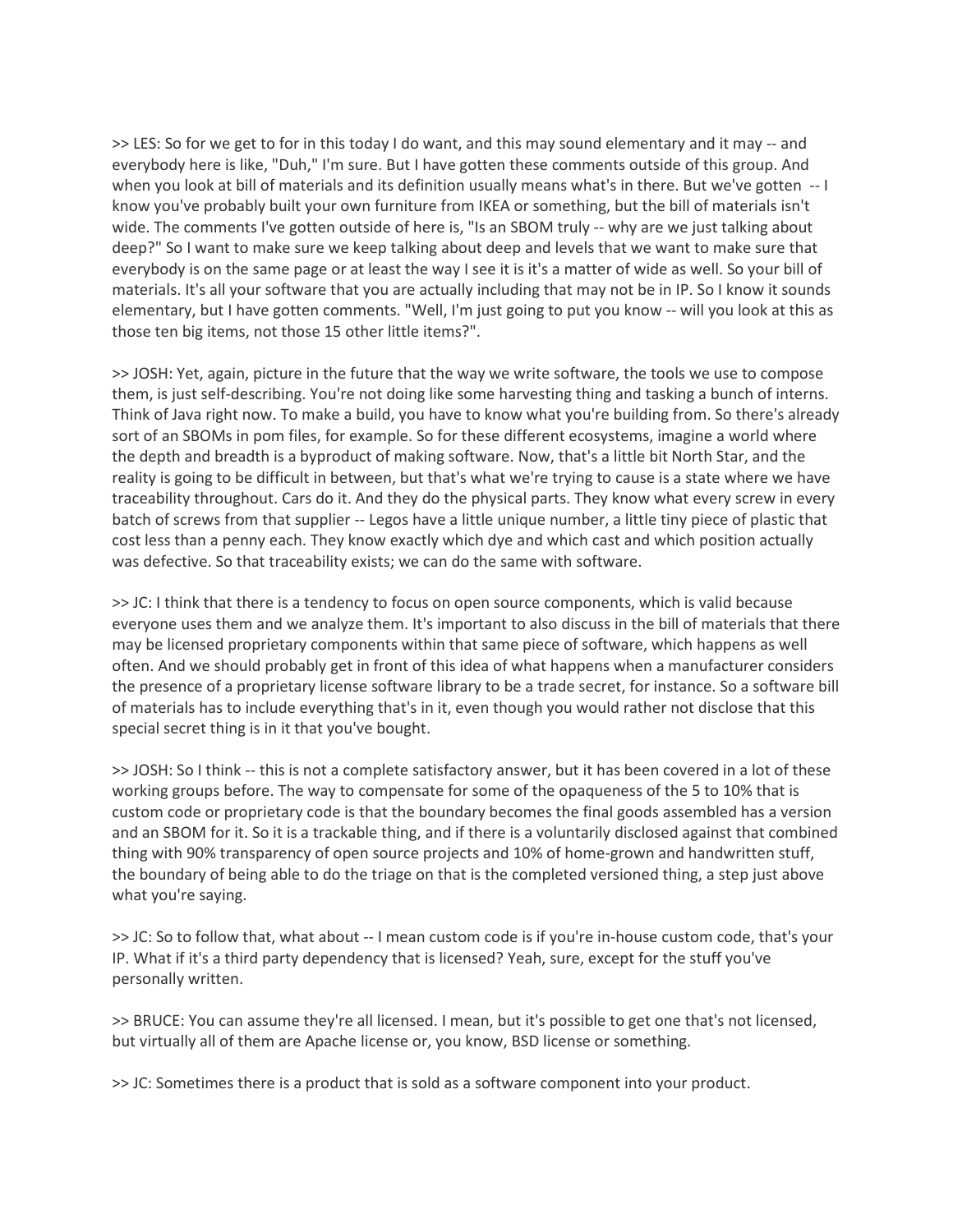>> BRUCE: Sure. That's a vendor that you pay for, and there can be free ones are not free ones.

>> JC:: Sure. But the point is at what point are you getting transparency out of the presence of those products in your product?

>> FRIEDMAN: I think some of that falls in the broader conversation. The ed case that I think you flagged earlier is sometimes the terms of use explicitly says you cannot disclose that you're using this. This gets to, I think, some of the broader questions we're going to talking about this afternoon, which -- getting into depth, getting into changing some of those norms. What's the short-term solution look like, which is something that Art talked about and that Kate's going to talk about, which is being very explicit about when we're not listing information, the known unknowns, and then the longer term solution, which is if you're using this stuff, that's on you to work with the supplier that you're already paying and have some kind of awareness for vulnerability management.

>> JOSH: Yeah. I think the short term answer my own words is we call it translucence or opacity like a known unknown. I think my hunch is over time people will tolerate fewer and fewer nodes in the tree that are opaque. I understand your use case and I can even think of a vendor that's doing that. I don't know if that practice will survive, but I haven't thought about that much.

>> JACOBSON: So I've heard that concern also that it's intellectual property, whether it's a trade secret or not, that it's considered intellectual property. And I believe the counter to that is really your use case of survival of the fittest.

>> JOSH: That's right.

# >> JACOBSON: Right.

>> JOSH: Yes. There's current state and there's future state, and I think we're going to go through some growing pains. Also, by the way, some of the early people that said which components we use are proprietary to us and it's intellectual property, it was pretty easy to rebuff claim because many of those libraries they were using demand you acknowledge their use, and in fact, if you look on their websites, they're already acknowledged. So some of that was lobbyists spreading fud. Some of it is there's definitely terms of conditions and some high assurance use cases where people don't want to reveal the use of that. I think those things work out. To your point, as this gets more adopted, we'll have either accommodations for that or that practice will get squeezed. But a lot of the people who say this is proprietary intellectual property, I'm like, "Yes, it is - for the project that's giving it to you for free. It's not yours. It's theirs." And in fact, if you don't acknowledge it, people have faced lawsuits, and that's one of the first sets of software composition analysis products was to avoid lawsuits for people violating the terms and conditions of open source licenses. So those cases, a lot of those claims are fud, but not all fud, but we should be able to be adults and separate which ones are valid vs. scare tactics.

>> FRIEDMAN: If you were listening in on the phone, just a reminder that star one gets you in the question queue. I'm also keeping an eye on an email, so if you really want to watch the webcast rather than the phone, you can email me something, and I will try to get it to you timely.

>> JOSH: Ben and I did some edits back and forth pretty last minute, so that section also -- we're going to do a little bit more refinement on consistent tone and flow for the rest of the document, but there's some decent ideas in there. But that's really the area we'd love to invite you to focus on is which parts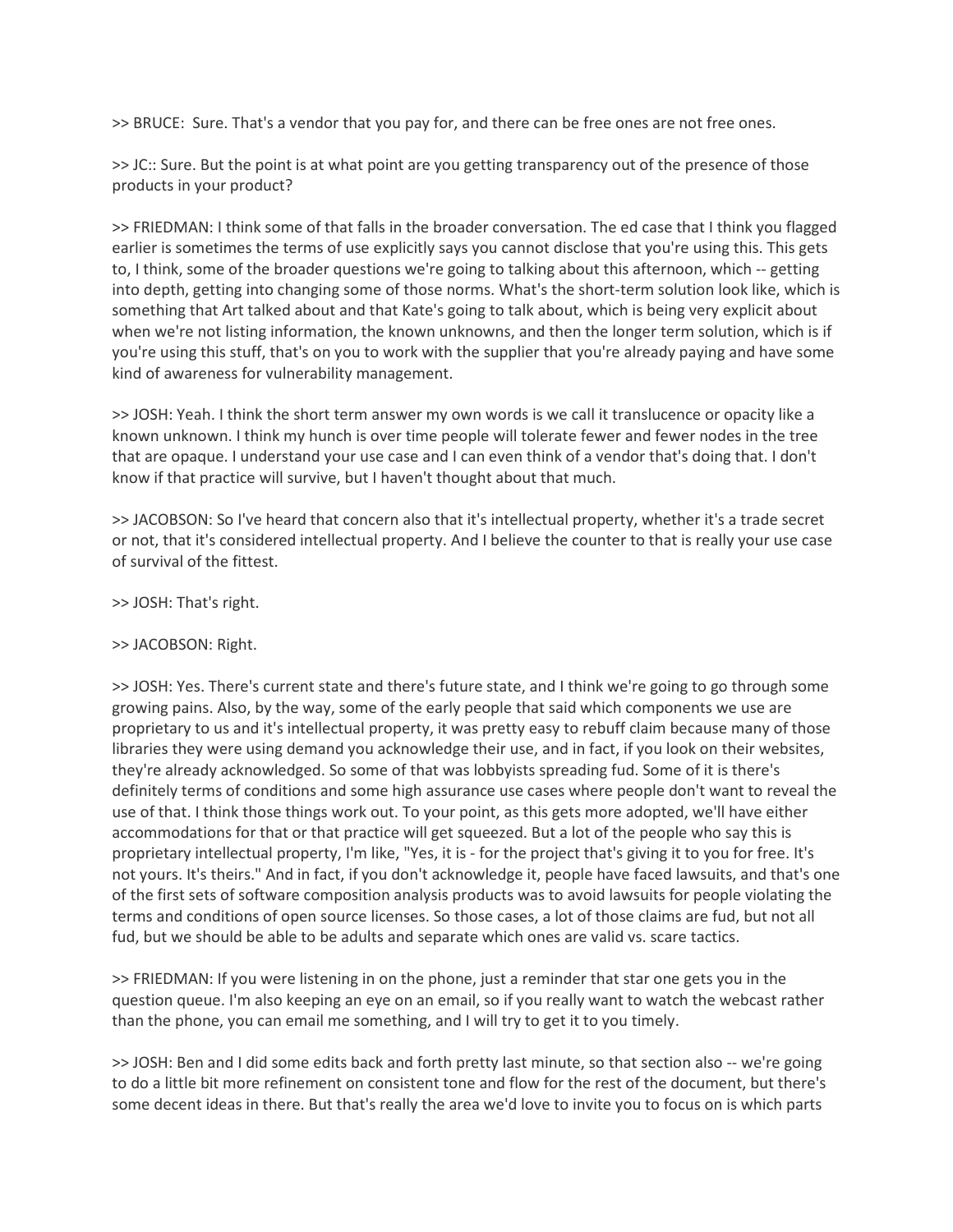are super-clear versus, more importantly, which parts are unclear, because we either going to cut those out or we're going to clarify them.

>> FRIEDMAN: All right. Any other comments, questions? Demands? All right. This group, again, similarly has evolved over the past 6 to 10 months, and I think they've found something that is both -- covers really important things to say as well as very useful things to say. I think all of these documents can be used in this, and I think is going to be very useful for the folks who need a little encouragement to see why this is useful. This document is going to very powerful.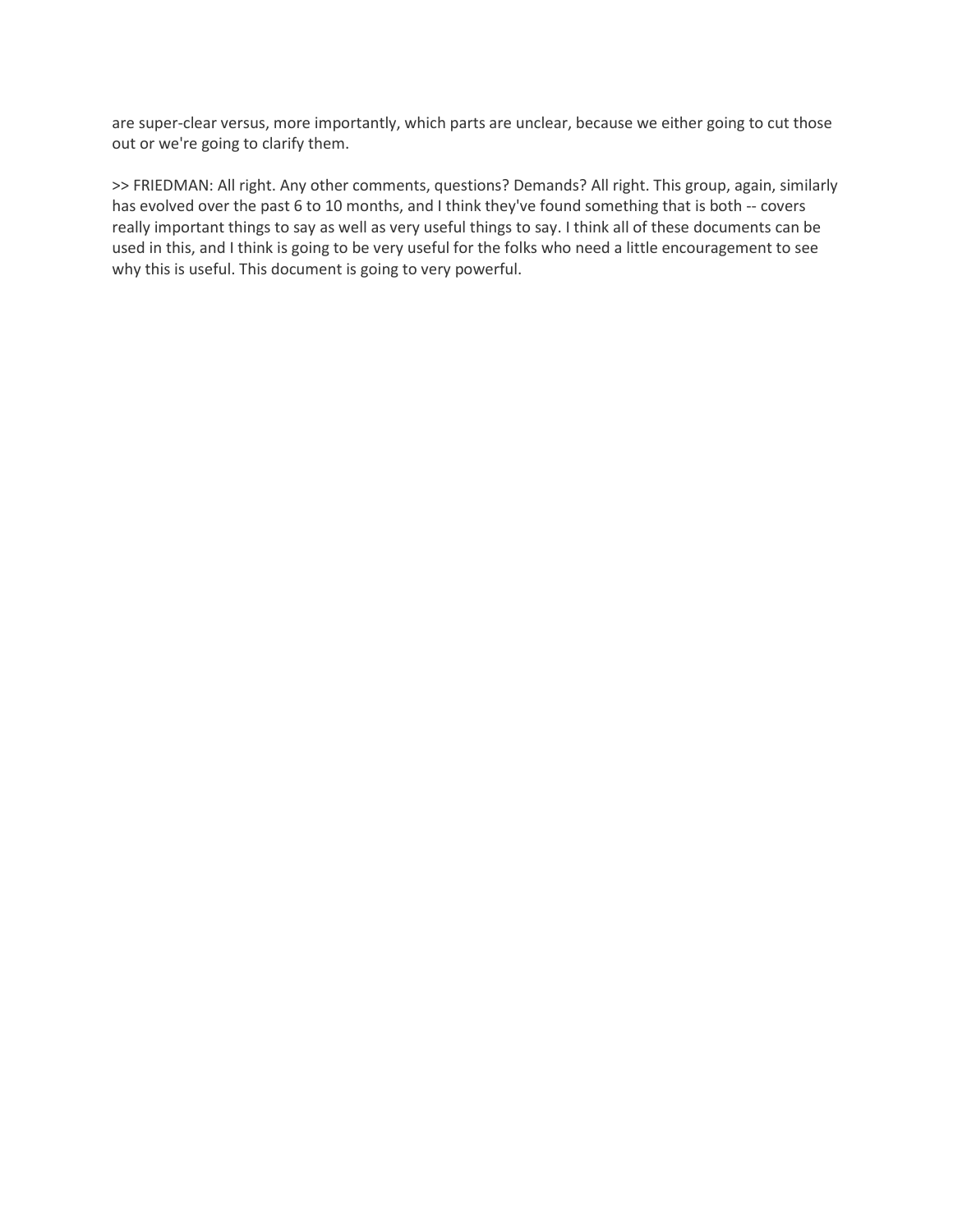>> ALLAN FRIEDMAN: Now we will talk about -- we talked about the what; we talked about the why; and now we'll talk a little bit about the how. So, Kate, can I ask you to come up here and we'll pull your slides up.

>> JC: All right. I'll try not to destroy any computers during this briefing.

All right, so. So some of the content in the standards and formats presentation you will have heard. Thank you for also being here. You'll have heard before. You know, we did a pretty good job of having our homework done on time. So this is sort of a bit of a capstone for us. We also do want to solicit feedback. We've gone through one set of solicitations, but we definitely want to get any last comments that people have on this. So afterwards, please look up the resources and give us comments.

So the agenda for our presentation, you know, basically what we've done and our summary of it. So our charter was very clear. It really had to do with, first of all, survey of the landscape, what exists, what is being used, whether it's commercial or open source. What are the initiatives that are underway, and how do we get to a survey and an analysis of what provides machine-readable data? Because it was very clear from the beginning, if it's not machine-readable, it's not automatable, and if it's not automatable, it's really kind of not real. From a security and an assurance perspective, because manual processes don't scale.

So investigate today's options. Start to map between those to understand what's out there, what the formats are that have in common, where they don't have commonalities. We explicitly acknowledge that this is not one solution to rule them all, that there are actually slightly different use cases with upstream and downstream for software bill of materials, and we need formats that accommodate that range of use cases, so it's not about finding the one, And to wit, how the solutions can work in harmony.

If there are different use cases for SBOMs and there's different formats that are in the sweet spot for those different use cases, how do they harmonize, as well as to reach out and look about what's available internationally, because there are efforts underway around the world in this domain, and we want sure that we've got everything on the radar.

So objectives. Success looks like machine readable format that provides direct linkages to both the components and the suppliers. So there's different terms that have been bandied about - publisher, project. Everything has been brought under this whole rubric of a supplier, whether it's a commercial or an open source project.

Things that can be signed, because in addition to the composition, there's issues associated with chain of custody. Where did it come from? How did it get here?

And that all of this be automatable, because there's just too much volume and velocity right now to make anything but automatable solutions viable. Again, we looked at both commercial and open source solutions. There was a bias towards lightweights, because in both the consumption and the production of software, there are entities large as well as many entities that are small that are not highly capitalized. And a lot of the vulnerability comes from those end tier suppliers.

So we want to be able to look at solutions that can disseminate throughout the supplier base and also things that can integrate into the software development process. So rather than being an afterthought,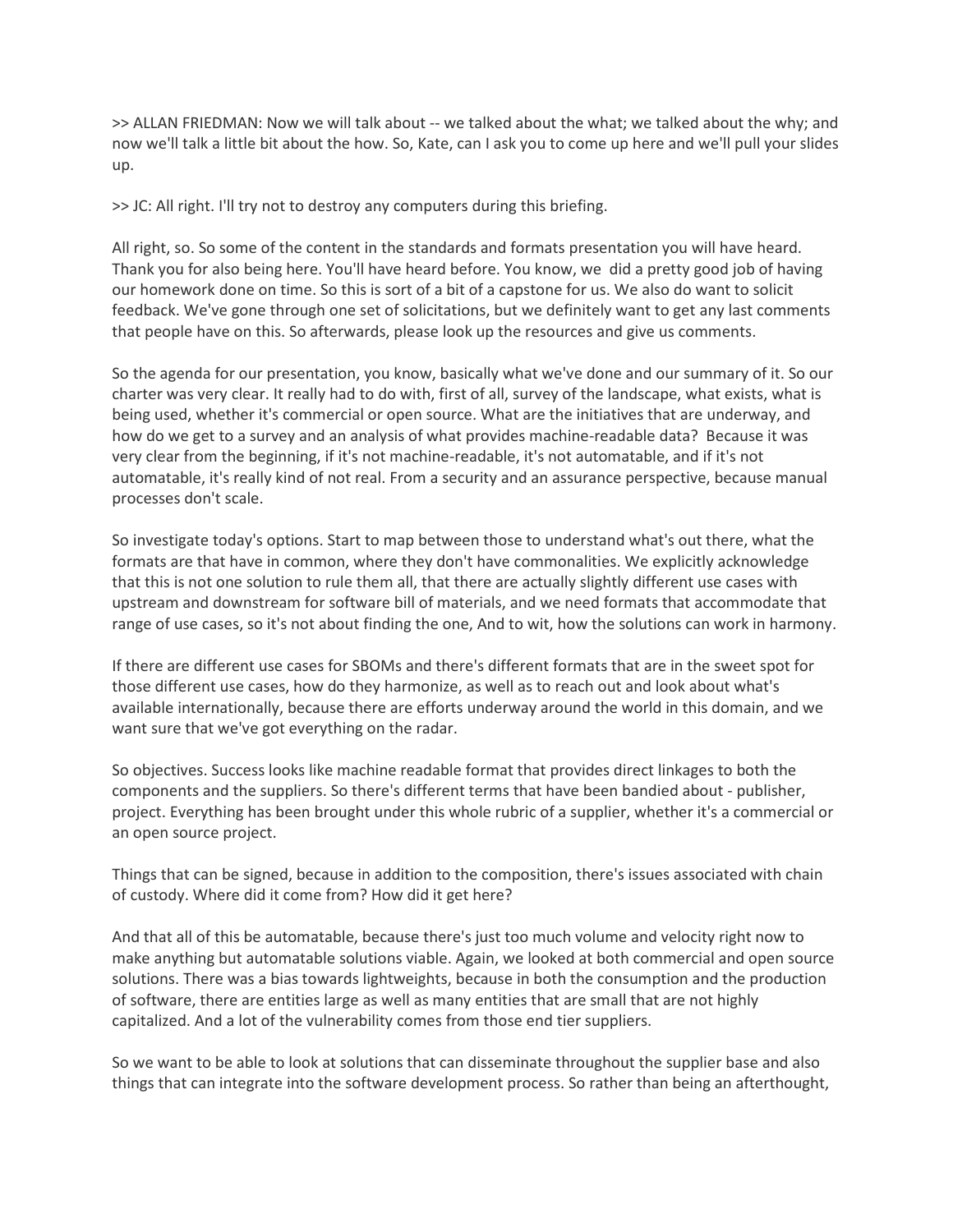how can we look at solutions and formats that can be produced, again, automatically as an artifact of the software development process?

What's new in the white paper that we have? So we have some examples. We're very much favor of show rather than tell. And these are albeit toy examples, it's really important to have examples. And we've illustrated this example both in SPDX and SWID formats, and additional formats have been added to the survey as well as discussions of pluses and minuses of those formats. Contributor section has been added and the standard word-sniffing and formatting has been done.

So, Kate, do you want to talk about the example? Sure. This is.

>> KATE: This is the example that Art had. We just have not rotated around and we were looking at it from the perspective of what software coming in, and have included this one in the documentation. After we get everything consolidated and collaborated, we will update this as well.

But understanding what includes what was part of what the framing group determined as sort of a minimum viable. And so what we've got is this example in the document as well as SWID and as SPDX expressions of how to represent that in those formats. And everyone just open the document and so look at what it actually looks like. You should be able pick out the right elements pretty quickly. I didn't cut and paste it into here.

Other formats that have been raised. We've been hearing CycloneDX and InToto. So we're going to be adding that into the survey. And then the open question that asked for help from this group is, "Are there other formats that you guys are hearing that you want to see shown -- described in the survey and contrasted and compared?"

So I think we've got most of the ones we all know about at this point. But if there's anything missing, this is the right window to please let us know. And any comments or feedback about where we're missing things or reviews and comments be welcome at this point.

>> JC: Ok, so I think we're leaning into some potential next steps. One of them is a tooling survey.

>> MALE SPEAKER: So. Oh, sure.

>> JOSH: This is not -- I'm not campaigning for this, but I do hear a lot of supporters of this multi stakeholder process have started experimenting with CycloneDX, and it feels like early on we went SWID and SPX. I'm not saying we should revisit that. I'm just asking, you know, explicitly, is that one already planned to be in your comparative?

>> JC: I think we should basically keep the formats as a sort of living thing. We have [INDISCERNIBLE] format and CycloneDX, and there's going to be others. And so I think that we should -- it would probably be better to have that other formats as a kind of participatory thing where people could document them.

Yeah, we just have basically a small section at the end, at least have a mention in the way to look up more information about these formats. CycloneDX sort of an interesting one in the sense that it seems to be tracking what the framing group is doing and then iterating over time with it. And so it's a bit of an evolving one to -- sort of hard to sort of put a line in in the sand there right now.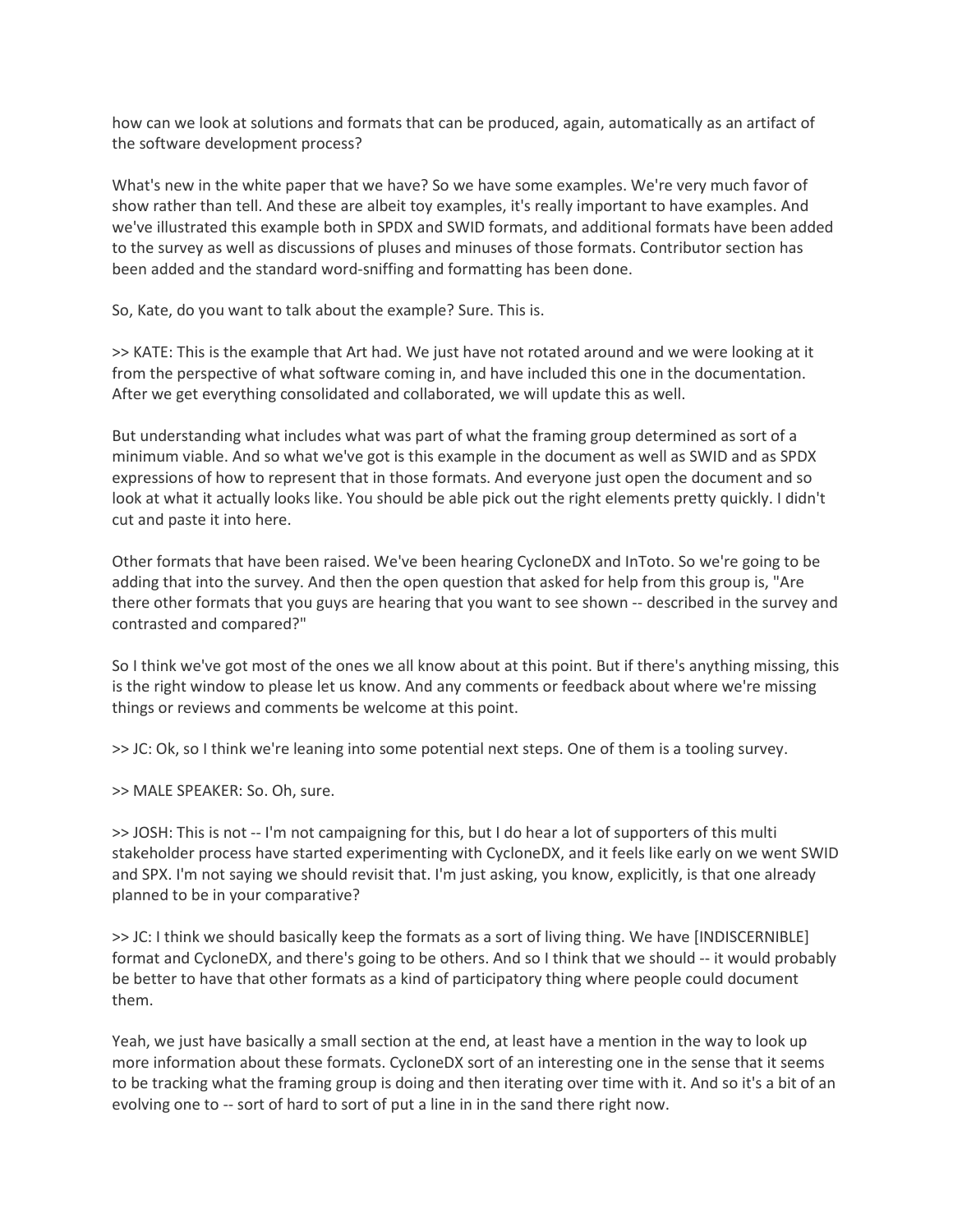>> JOSH: From our working group's perspective, and especially if we add the action item Duncan's requesting here, which is mapping which use cases are possible or better or best, there might be a material use case prohibited or unlocked by the presence or absence of something in their comparison.

>> JC: And I think that we also, as we move into this kind of tooling discussion about what's out there to produce these things, we also need to really take a look at what are the tolerances of these various formats at scale, because we've done a lot of testing of various formats of what does it mean for a system to produce one of these things from one pipeline, 100, 1,000, or 10,000. And there are some real limitations associated with things that were not built for scale from the get-go. Some of that's language limitations. And so for an enterprise that's just running -- developing one application and one pipeline, it may not really matter. But for enterprises that are running 600 pipelines 60 times a day, it may matter.

>> KATE: We do have various constituents that are operating at scale and we need to have something that will work that scale as well as be lightweight enough that individual, open source, upstream projects can actually apply things to. So we've got that whole spectrum here that has to come into play. Each of these formats was designed with various dimensions and capabilities in mind, and so it's basically mapping those dimensions and capabilities to the use cases is what's needed, I think still. But I'll take a note and we'll see if I can discuss that more. Any other questions?

So I guess a more of a note, I guess, than a question when it comes to this. I'm Mark Galpin with J. Frog.

So I guess from the perspective of companies like ours, I mean, if you look at the subject of SBOMs, there are a lot of tools that are effectively tasked with creating SBOMs today. I can tell you being one of said tools that we all basically use proprietary formats to express those. And of course, part of the reason we all use proprietary formats is because for a whole host of reasons, there isn't a well-accepted standard in the community of what we should be outputting on. And I guess from my perspective, we'll be perfectly happy in the event that there is a broad community acceptance that this is the standard they should be outputted on, setting aside quibbles that will then be had, whether various key pieces of metadata are or not included and sorting out those wonderful aspects of open standards, which we are still, I think, a ways away from getting to that type of discussion. But I think, in the meantime, I guess my question is what, if anything, are we doing in this sort of forum to sort of acknowledge the fact that, yes, vendors do exist that have these proprietary formats?

>> JC: I think that's very important. And I say this as another toolmaker with another proprietary format. I think the thing is when we look at all our formats, we're seeing a lot of the same things. So it's the jsons in a different order. And one of the things that we've discovered because we provide assurance for other people's products is that the format that you're in , ultimately, if you're producing all the data, changing the format is easy. It's whether you have the data to start with or not, that's the hard part, and lot of people don't.

>> JOSH: I agree 100%. That's why I said I'm not here to quibble about what should be in or should not be in the format.

>> JC: I think this is where the framing group has a real role to play and the use cases group has a real role to play in the sense of what can be accomplished in the presence of data, whatever format it's in, because the presence or absence or the ease of production of that data is such a higher mountain than putting it in a different format that getting to stage zero on a real industry level is just the hardest part,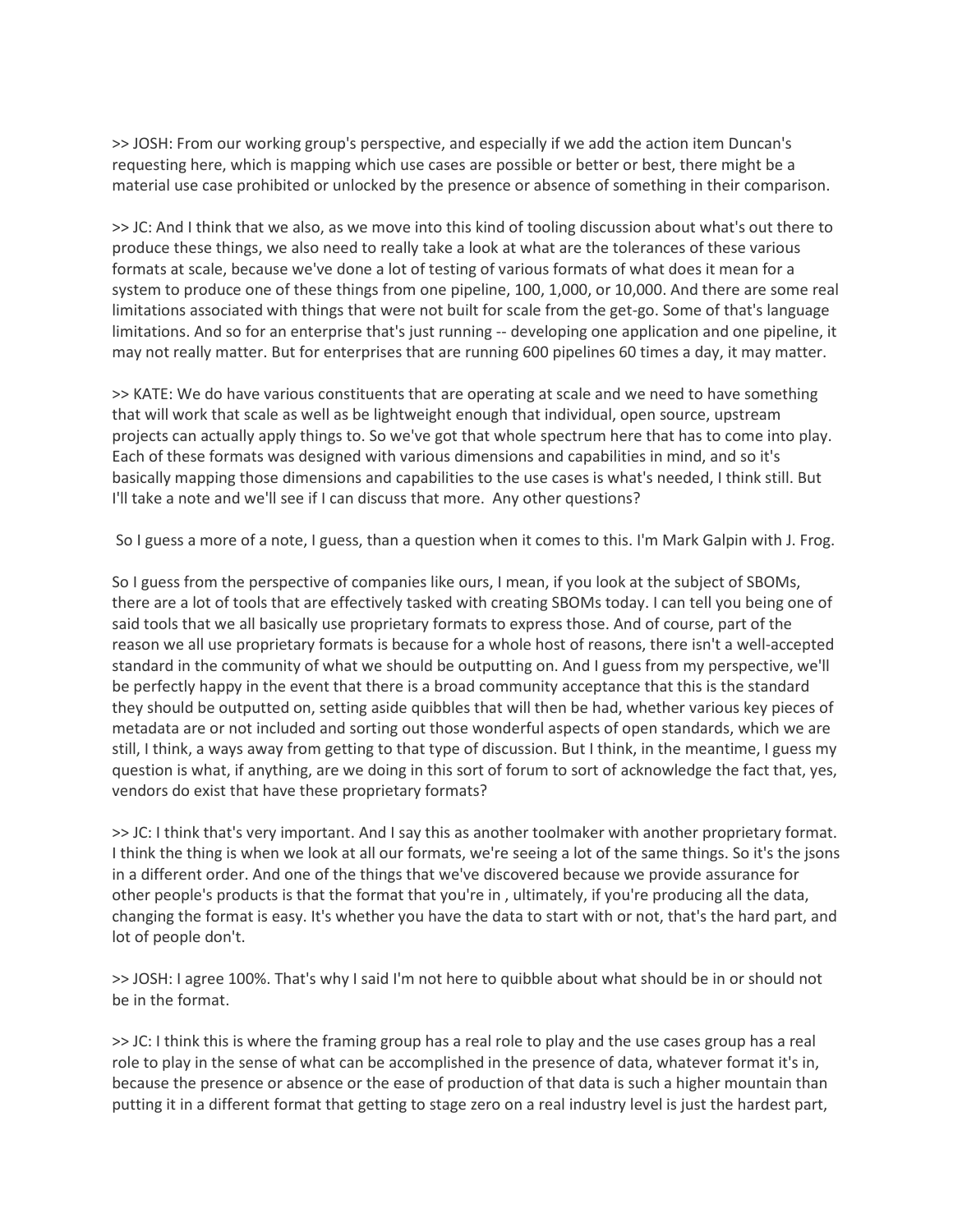and I think if people can understand what do I need to output, like how many levels down, stuff like that, we can take our requirements, .txt files and ruby gems and whatever, and we can we can converge on some formats. But understanding what has to be in those things or those things plus enhancements, I think that that's where I think all the vendors kind of have to sort of keep their eyes on the horizon.

>> MALE SPEAKER: Yeah. No. And I completely agree with that statement. I guess what I was looking for maybe in the document was -- I don't get the feeling that we're trying at this stage to invoke that convergence. I think I think it's coming, and like I said, I look forward to it.

>> KATE: So the start of that convergence happened when we started doing the translation between the different formats and what the framing group has come up with. There is actually a table in the document underneath the trends -- Table 1, actually, the translation harmonization guide where the fields from the two different formats express the field -- what's been identified to date so far from framing as what's important in a minimal SBOM.

>> MALE SPEAKER: Right.

### >> KATE: It's there.

>> JC: And I would actually encourage, in the spirit of including more formats, but with some rigor, that new formats that are included have to go in this table, have to go into this mapping table of what's in it that's exactly the same as what is in these other things, and what is in it that's not the same, and what's it all called? Because if we don't have that table where we can say apples to apples to oranges to kiwis, then it's all just going to be, "My baby's prettier because they're my baby," and that doesn't really help anyone.

>> KATE: We also have a those proprietary -- for each individual format is expressed as APIs, and they're not versioned, and they change over time, and so as making things machine readable and consumable by others becomes a problem here.

>> JC: And just down the line to respond, if we have this all in the table, that actually gives us the precondition for the kind of SBOM decoder ring that it would be trivial to write.

>> MALE SPEAKER: Yes. Well, I guess basically that was that was the process question I was trying to ask.

>> FRIEDMAN: A really important process questions, so thank you. I want to go to Bruce and then Josh and then Duncan.

So we need a canonical format, and it might be one of the candidates wins SPDX SWID something, or it might be this document, but we should define what it is that's going to be our canonical format. If the framing document, great. Then let's say that. If it's not the framing document, then let's say what standard it is, and then we'll define the mapping from the canonical ones to all the other ones that are possible, and if you want to bring up a new candidate, part of your job is to define the mapping. It's not easy to map between these things, and as someone who's done these kinds of things before, and there's all kinds of things like direction, and we have long discussion already about directions. What is up versus down? And you'll have the same things there. People will think that when this is related to this, it's this direction or that direction. I mean, there's loads and loads of them. So, part of this, if we want to get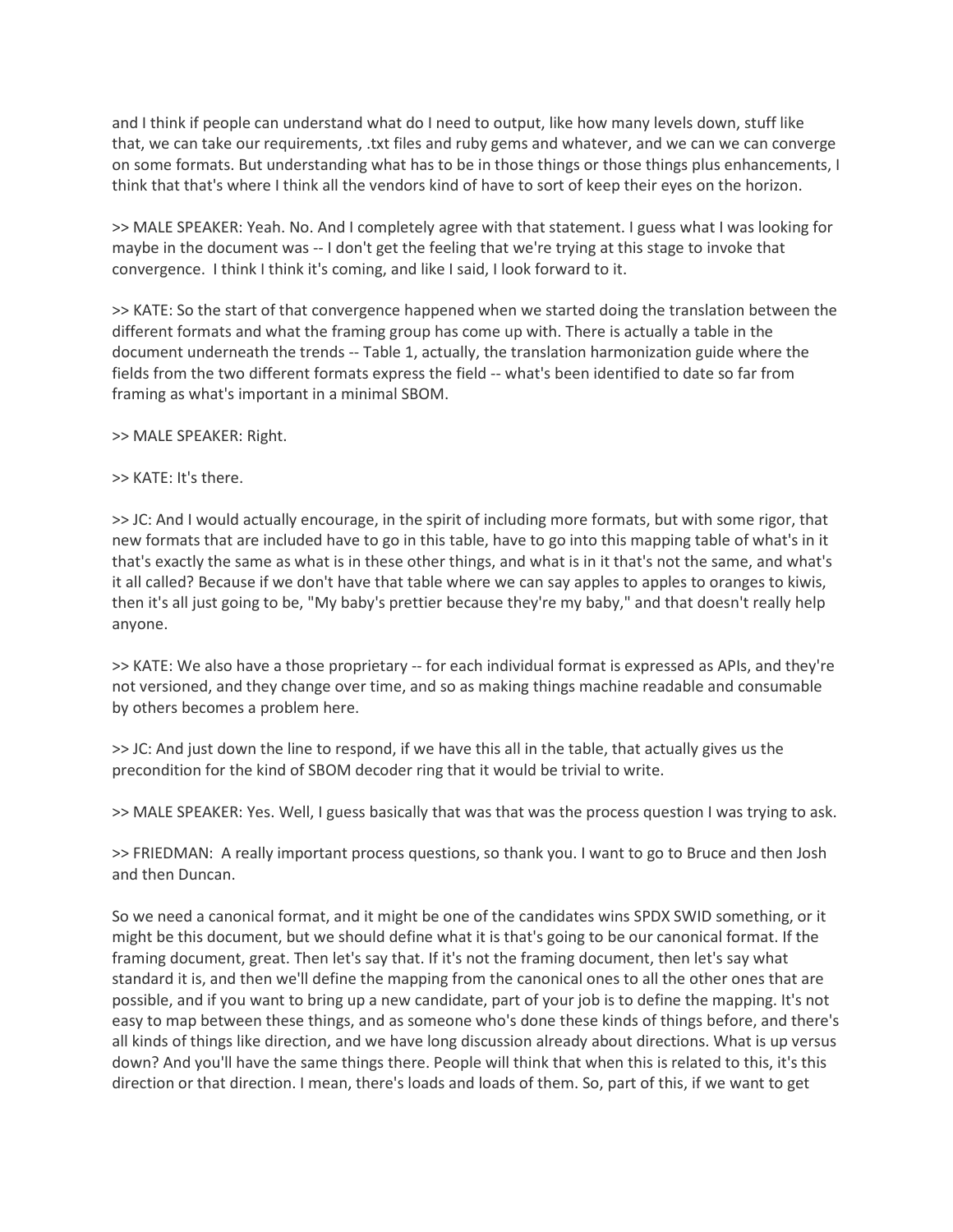adoption fast, we have to define the canonical format. I don't care if it's a standard or the framing document or some other document, but it has to be one.

>> JC: I think canonical is a really interesting word because it's from religion. And generally, it's good to stay away from religion when it comes to software. I think that we have identified some robust formats, and we've also suggested that there are others that we can map against them. How hard or easy it is to do that mapping, it really depends on the complexity of your data and the skill of your technical team. I mean, we've converted between three formats in a weekend and in meme compliant XML, so that's an exercise left for the reader.

>> FRIEDMAN: So continuing with the language term, I think process in this working group is set out to be ecumenical, exactly, because I don't think while there is -- there are pockets of use of all of the stuff. We are not in a world where there is a clear winner. And this is where I put on the government hat and say, "It's not the government's job to pick winners and losers," and I'm guessing that more than half of us have been involved in the standards fights before. And so I want to applaud this group for trying to sort of say, "Let's talk about how we get an SBOM in an automated model, and then we can move on from there from a tooling perspective and let the market decide. And I very much take your point of saying, "Let's have the standard model of what an SBOM is." I think the framing group which a lot of you have been participating in has done a very good job of that, and I think the standard group took that from the framing group.

>> JC: So these are our next set of deliverables.

Before we jump into the next set I want to make sure [INDISCERNIBLE].

>> JOSH: I just repeat myself in that graphic, in that beautiful purple graphic, we're all in a supply chain. Most of us are in the middle. So as someone in the middle, in a practical sense, my customers are asking for -- some of them are demanding SWID; some of them are demanding SPX. I'm going to produce both. Right. And if I get more CycloneDX, I'm going to produce the third one. Just like you can see in a lot of reporting things, export is a PDF, comma, separated files, XML. This will just be a presentation layer output if we have the data.

- >> JC: Yeah, I think that --.
- >> JOSH: If we have the data.

>> JC: Yeah. In Microsoft documents, you can now export I think eleven formats.

>> JOSH: Yeah. But on the other side I have tools that I need. So I went to them and said, "How are you going to support me taking your tool and producing these plural?" And they said, "We're going to produce all of them. We're just waiting to see --" I don't they should wait to see, but they're intending to give me the options for those as well. So as long as people can produce the data types both as me producing them to my demanding customers if I want their money in a free market and for the tool chains that I'm going to use to meet that requirement, I think it's going to be pluralistic for a little - multilingual for a little while.

>> JC: Question over here?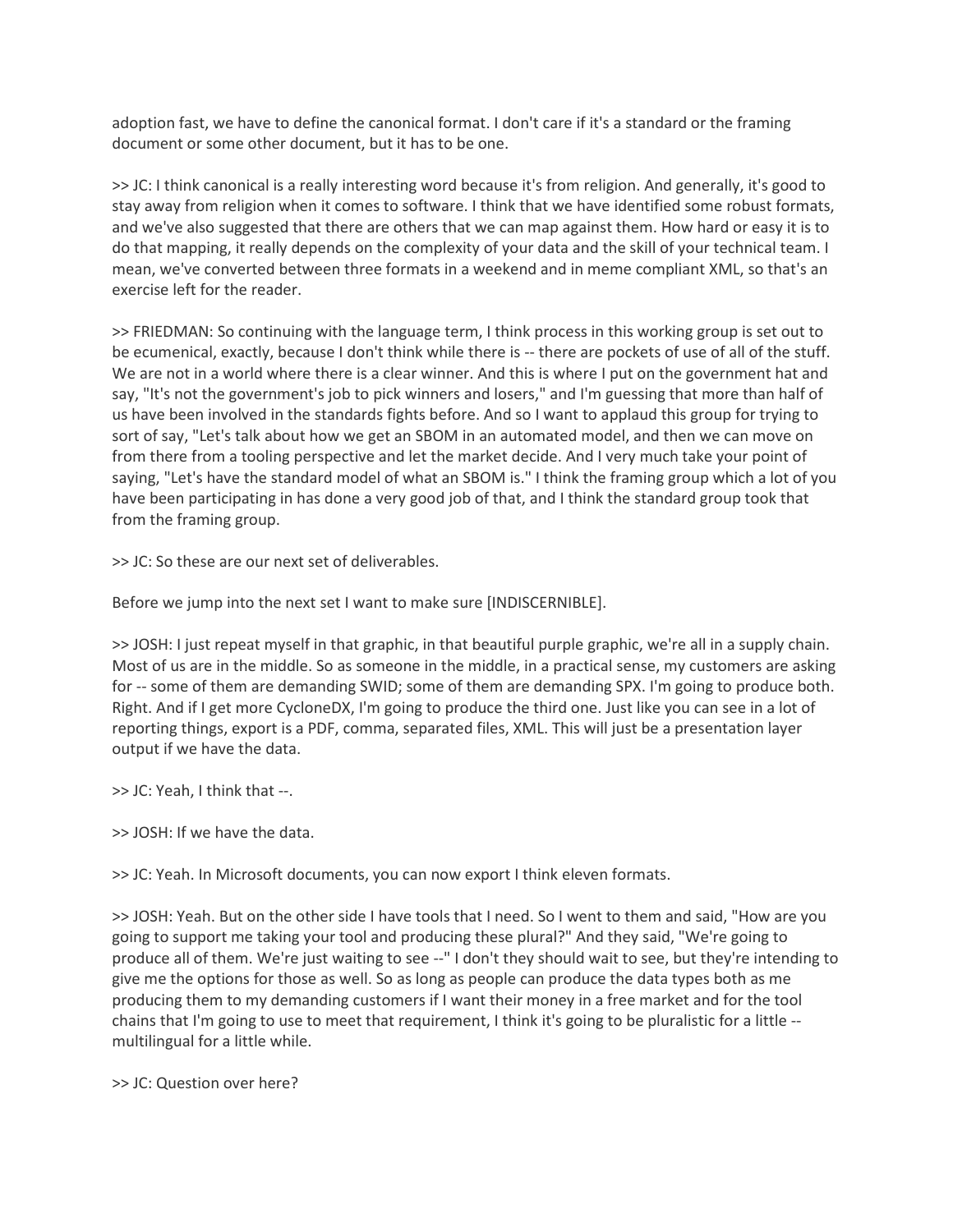>> DUNCAN SPARROW: So I have three questions that have sort of evolved through all the discussions that have come up since I my hand went up. The first is more substantive and the second is just two points of clarification. So the first one is: During the discussions on formats -- well, actually, I think it came up in all three groups, but I think it was the format group that got tagged with it. There was this issue of identifying the piece of software you were talking about and how to do that. One question is, did that get resolved, the whole whether we used -- I know there were three different three-letter acronyms, I don't even remember that we're talked about. So anyway, so the first question is: Did that get resolved, and is that in there or is that sort of just hand wave still? The second question is on Cyclone. There's a point of clarification on the CycloneDX. So the current document has one line in appendix that's literally says the word CycloneDX and there's literally no text under it. If I understood you right, the intent is just to put some text in there. Right? Not to put it in the table that you said it doesn't really count unless you're in the table. So I just wanted clarification on that. And third is: You made some comments about things not scaling. Was that a particular comment about you tried something with CycloneDX, or that was a generic, you know these two work, and you haven't tried it with other ones? Those are my three questions. Thank you.

>> KATE: Order backwards going. So, no experiments have been tried with CycloneDX. No one has stepped forward to do the work. OK. First off, someone has to step forward to do the work- - add the stuff in and prove it out. Most of this has been done by people who have been stepping forward, who are experts in their areas, and doing the work. We have not become experts in areas domains. Next question. Back.

>> JC: Yeah. I mean, to follow on, yes, more text about CycloneDX. That's easy. But when it comes to do the mapping, it kind of goes to Kate's point of view from CycloneDX is going to come forward and do the work to get that mapping into the table.

>> SPARROW: [INDISCERNIBLE] must remember, wasn't the inventor of CycloneDX, and in this room at the last meeting.

>> KATE: Yeah, and he's actually participating in adding question SPDX 2. So I think there's a reasonable collaboration emerging at the technical level. We are planning on putting a description of CycloneDX. If you actually looked at the Google doc, you'd see that's a work to be done, and we need to add InToto in, which is what we're commenting on. And so I'm looking for other formats that may need to be added so that we make sure we have a fairly complete survey of the landscape at this point.

And then your first question was sorry --.

#### >> JC: The naming.

>> KATE: So, yeah. So there's multiple approaches right now for identifying that software component out there. Software Heritage has IDs; CP has their identifiers; Pearl is there. And all of them have strengths and weaknesses. It came down to -- with a lot of discussions with the framing group that we needed the four elements that are listed in this table of the supplier, the component, and so forth. The component itself can be anything from a container to a package to a distro to a file, to a snippet.

>> JC: Or a repo.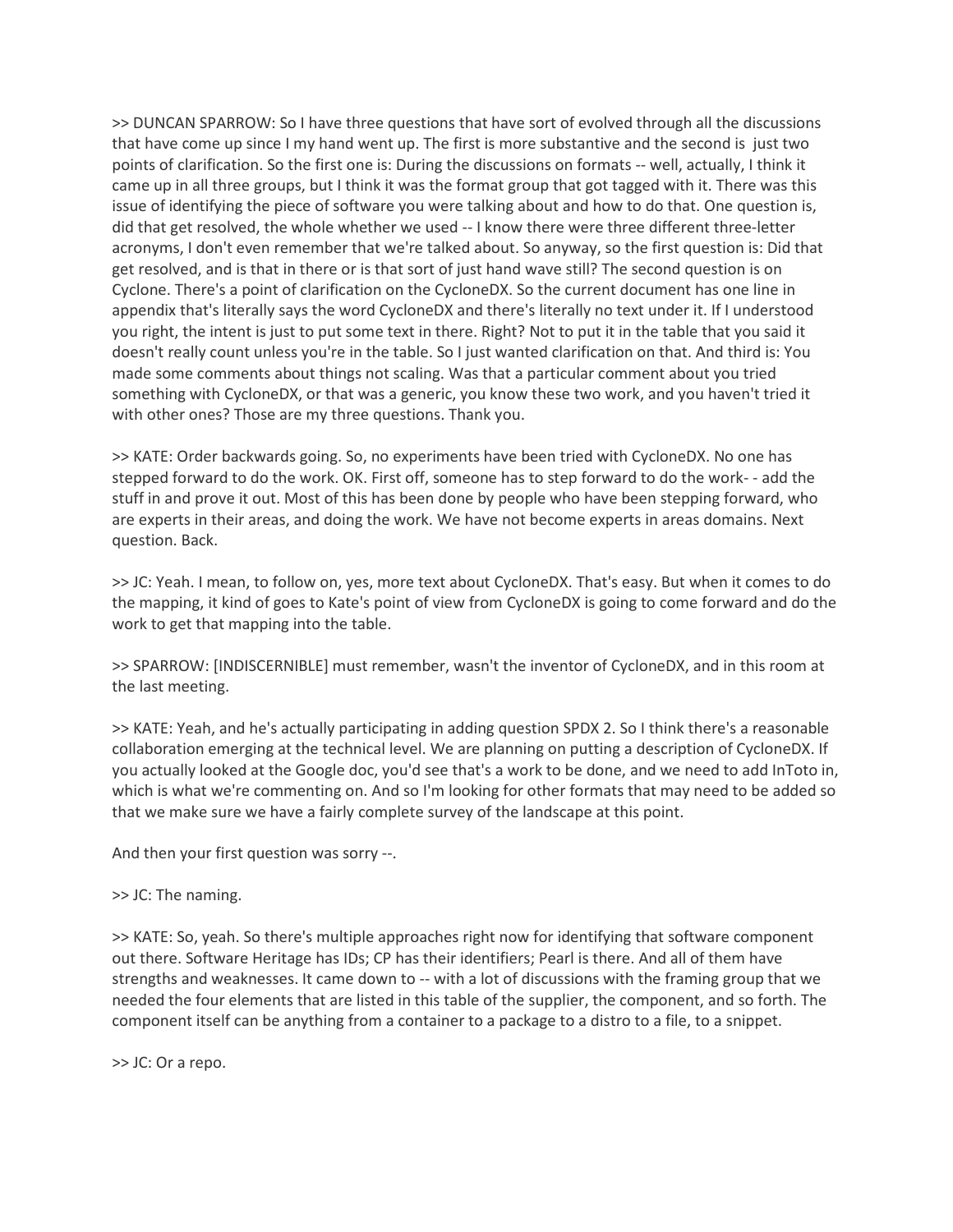So, it's sort of like a container could be like a directory even for that matter, or component can be a directory. Sorry. So we have use the term component because it has the ability to scale across those concepts.

>> JC: And I'll say I'm, more generally, as someone who deals in software logistics, not just software assurance, that when you get into this issue of naming, this is where two domains that are related but not the same touch each other. One is assurance. What do I know about the thing? And then the other is chain of custody, which is, where exactly did it come from? That particular copy of that particular file, how is it taken down, moved and delivered? So you have a concept of location and transportation that bumps into this "What's on the packing label?" And it's a very interesting discussion about how much of that does any customer want to know. When it comes to hardware, people are much more firm about their requirements that they want, the tracking of where the box is. With software, that discussion is not really mature. And there are very demanding customers, and then there are customers who have absolutely no chain of custody or care. And we're sorting that out.

>> SPARROW: Just a point of clarification, because in the health care, which we're going to hear from next, but in the health care trial and the previous present tape, last time they presented on it, they mentioned that was one of the issues. They had four versions of what a human could look at and go, "Oh, those are all the same thing." But people named them different. So I just -- how we're going to deal with that. is it punted or solved?

>> FRIEDMAN: And on one hand, you're right. It is a little hand waving. On the other hand, need to acknowledge that what you are attempting to do is provide something that works for as much of software as possible. That covers an enormous domain. Naming, we talked about this from the first meeting, is a known hard problem. I don't think we will --everyone has a solution, which is, "Everyone should just name things the way name things, and that works really well." I think the standards group, and thank you to everyone who participated in this group, and thank you to JC and Kate had a very hard problem, which is they had to try to talk about this in format world. Roll up your sleeves and build things, but at the same time, still trying to be as agnostic as possible about any particular solution, because as someone who runs these processes, everyone loves to say, "Oh, yeah, let's just slip my product in this government document that I can run around -- "

>> JC: And also, getting away from that, I mean, this sort of you get to this principle of verification, right, which is, How do I know that that thing that you call Acme version 1.4 is that thing that I can fetch down over there?" And as Allan said, it's a complicated technical issue.

>> FRIEDMAN: And we also have -- and I think just speak to that, that's why a lot of folks in the framing group really wanted to see hash as something that we can do. So there are a number of different options. All right. Do you want to do a very quick tease of what we're going to be talking about after lunch?

>> KATE: Well, so open questions have been coming back for us -- are, "OK. How do I use these formats? What's out there? What can I use today? What can I use --? What's in people's pipelines? What can I use today? So we'd like to try to see if we can get a survey of what's actually happening with these formats today and what tools are available for people to start to build into their CICD loops and -- .

>> JC: And also, I think that speak about different formats and different vendors and providers, I think this kind of quick start guide -- I would personally love to see -- OK. Here's a piece of software in a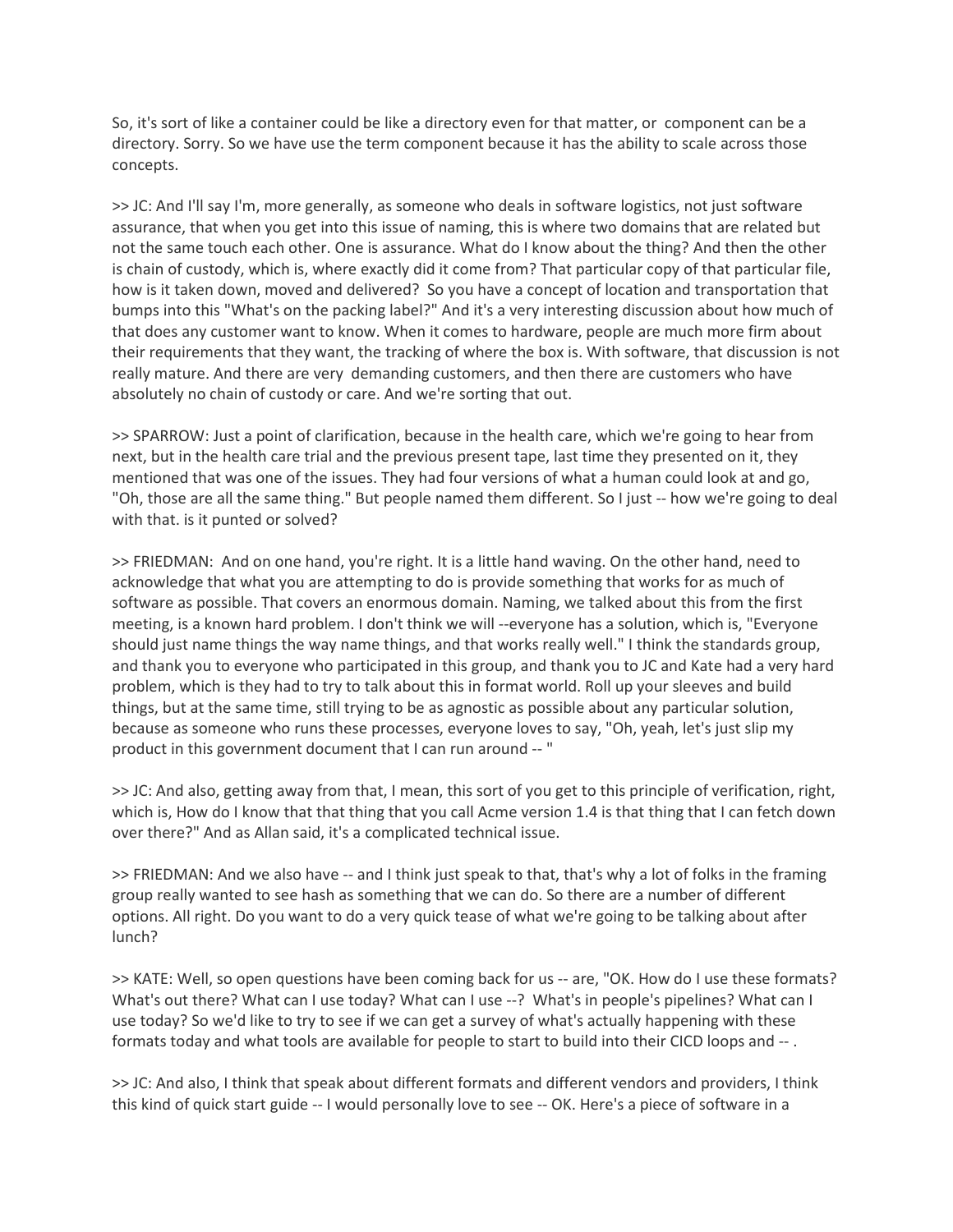repository somewhere that's open. Here's the tooling to produce the SWID tag. Here's a tooling to produce SPDX. Here's a jfrog. Here is a ion channel Siva. And then, people can essentially show and tell and get into a discussion about how it's used and what's good about it or whatever and where the mappings are.

>> KATE: That's where we'd sort of like to head towards. So I guess just to take us home is the initial goals we've had for this work group, I think we've pretty much come through the stage of achieving them.

The options are pretty much all investigated. We've documented them, and we've had a very explicit goal of acknowledging no single winner. And so I think we've kept to that.

>> JC: Yeah. And as things get more real and exemplars exist, I think that's where some smart person or people can probably take maybe two weekends and create, "Here's your decoder ring between these things," and just automate that, and then we'll be happy.

>> KATE: And so I think that's where we are. So if you guys have got any feedback in the next two weeks on the document, by September 15th, if you could send email to one of us or to the mail list or write it in the Google doc, we've got the link there, too. So whichever way is most convenient to you. Thanks.

>> JC: All right. Thank you.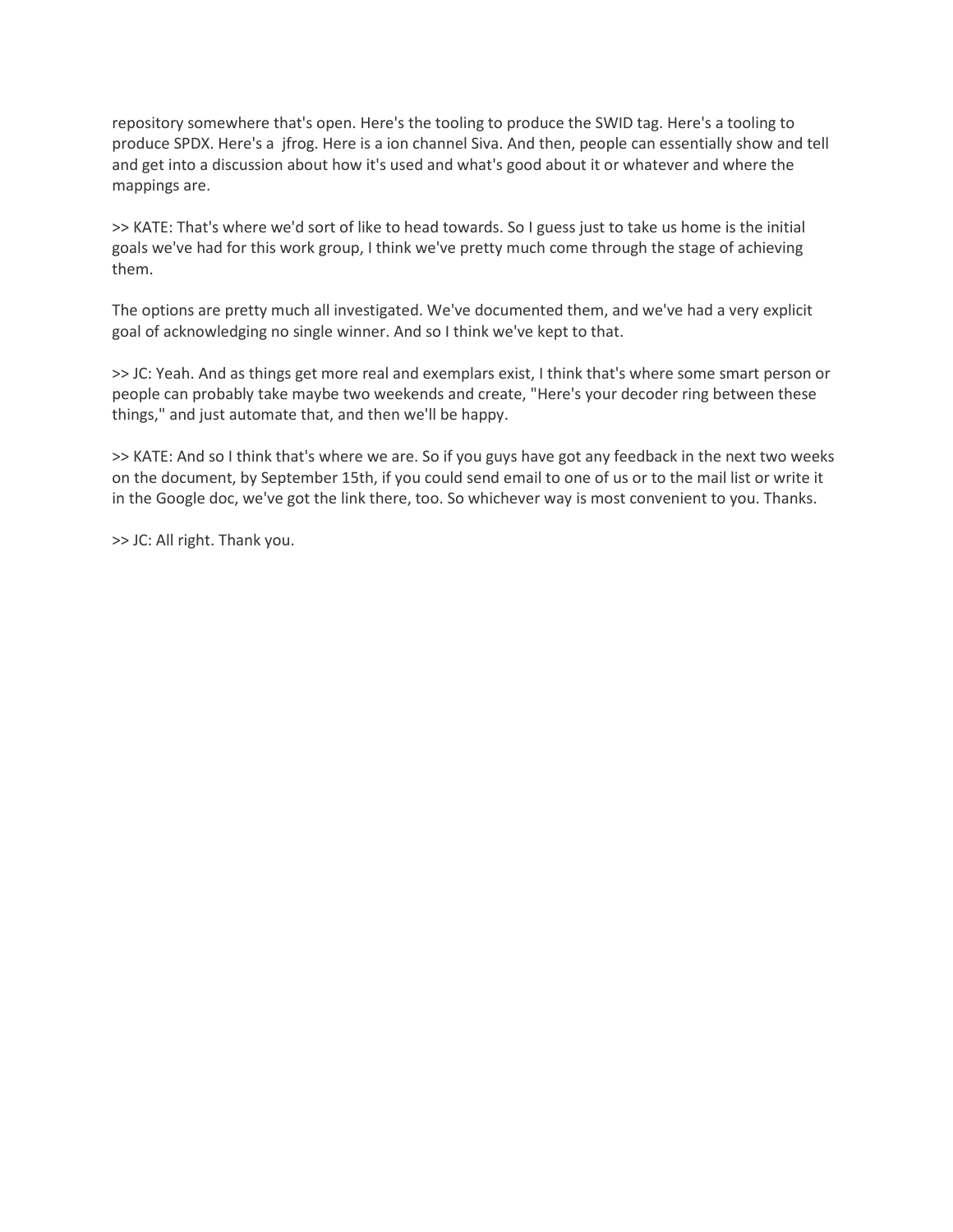>> ALLAN FRIEDMAN: All right. As you can see there, as Evelyn said this morning, "If this were easy, it would have been done." And I'm really impressed to see how we're doing. So now we talked about the what; we've talked about the why; talked about the how. And now there's the group that I sometimes referred to as the script -- we'll do it live, which is it came out of our first meeting a year ago where there was some frustration of people saying, "It can't be done; you can't do this."

And so I'm really happy that led by Jennings Aschi and Jim Jacobson -- Let's show that we can do this for our own little corner of the ecosystem and not as a pilot, not as a commitment, but as a let's just demonstrate that we can do as a proof of concept.

And Melinda, I'm going to ask you to open Jennings Aschi's. He's going to join in this presentation. And let me run over here and pull up your slides.

# [SETTING UP SLIDES]

>> FRIEDMAN: And we've got Mike from New York Presbyterian as well to join this presentation.

>> JIM JACOBSON: All right. So you'll hear from me Jim Jacobsen, as well as Mike Dittemore from the NYP. So the goal here is to give a status update of where we are and where we are is basically the report that you saw the handout out. You saw outside as a handout and you, hopefully, have in your hands now, or on your computer now, but the status of that document is that it is content complete, format complete. It's available now for feedback and for final feedback based upon everyone's input. So if you have input, please send it to the mailing list. I would ask that it be two weeks minus a day, because we meet on Thursdays, and we want to be able to sum it all up by two weeks from now on Thursday. So it's based upon the feedback today and subsequent feedback.

So where did we start? We started with establishing our goal of a collaborative effort between manufacturers and health care providers to find a format that would work for us to communicate this information from one side to the other and show, by facts on the ground, that we could communicate the information and more importantly, that we could effectively exercise use cases against that information to show the utility of it.

So the result is that we did prove the effectiveness of SBOMs as a tool for transferring this information. This was information was useful, and it was information that has never been available to health care delivery organizations up until now. So it's a concept that works. We have a lot of bumps in the road in going through this proof of concept, because there was a lot when we started out that was not determined. But we took note of those technical issues, and we'll provide that information in our in the findings in the report. I mean, we have provided that information and the findings of the report.

So last time we were here, we talked about the fact that we had some observations, but we had not collected at all into specific findings. Today, we present the full findings of the proof of concept. And just a reminder of what we did include and what we didn't include - we used SWID and SPDX both formats. In almost all cases, manufacturers produced those in both formats. We tried to tackle the topic of dependencies, as you'll see in a little bit. That wasn't entirely successful, but we did take it within scope. We wanted to deliver this content over the internet and in a machine readable format. We excluded hardware At the time the FDA was concentrating on CBOM, a cybersecurity bill of materials which included the concept of hardware, but we did not feel that it would enhance the ability of the proof of concept to show effectiveness.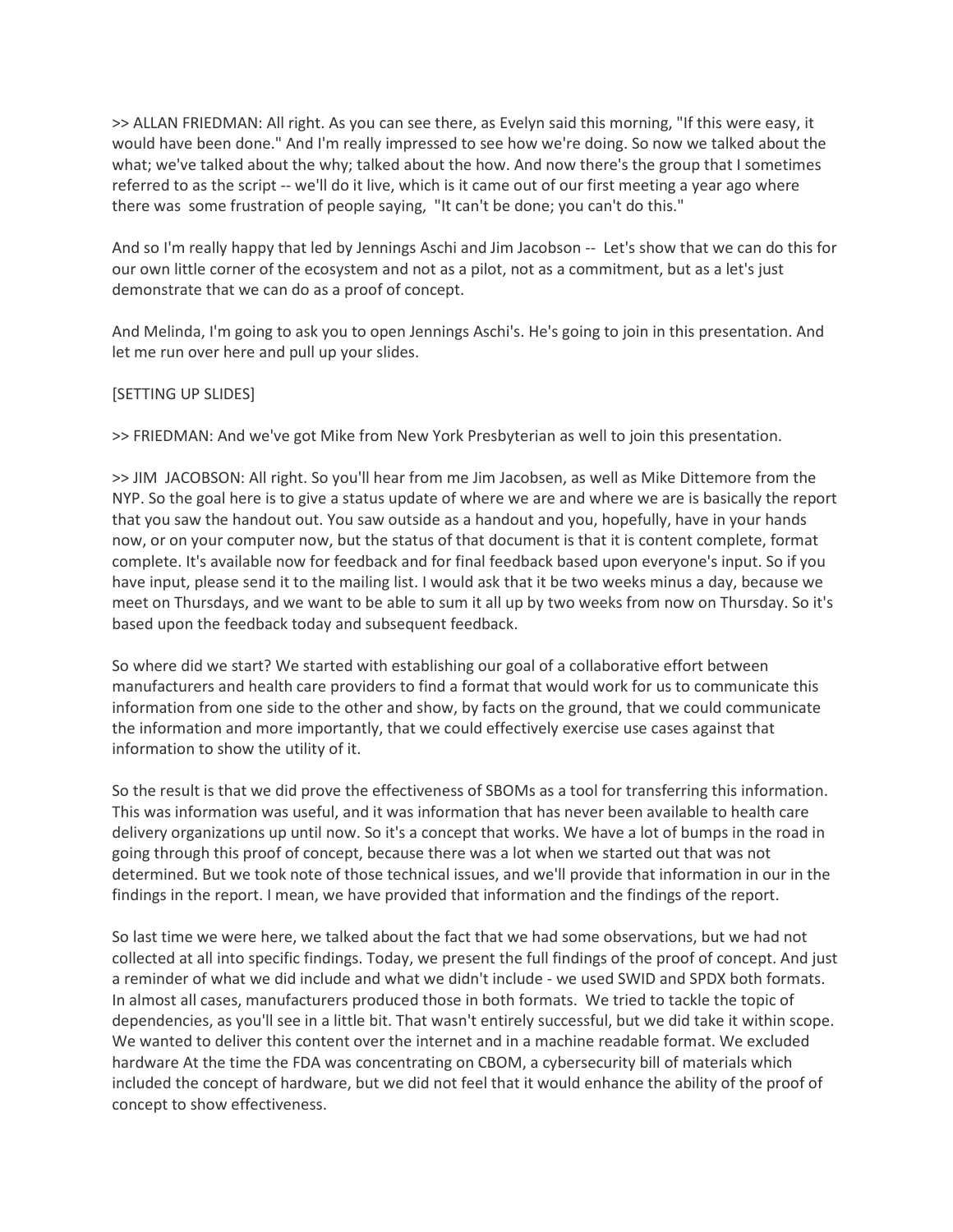We did not include vulnerability information, although that was one of the topics that we considered. We didn't feel that that was the right level tool to identify the vulnerabilities.

Unique identifiers. We didn't want to tackle the naming issue, so we came up with a provisional way of dealing with that.

We didn't provide significantly the idea of, yes, this component's in here, but you don't have to worry about it because Z. And we didn't include an API to access the data.

So these are the number of use cases that we did explore. Initially, before we started with the proof of concept, we said, "What are the use cases for the proof of concept? But also what are these cases for using SBOMs for medical devices in general?".

And in consultation with the use case group, we identified seven use cases for procurement, and for asset management, we broke that down into three categories: general asset management, risk management, and vulnerability management. I'm not going to go through those numbers, but his is an example or a summary of the use cases that we will be talking about today of the findings that came out of the exercise of the proof of concept.

So with that, let's skip right to the findings, because that's the meat of what this report is all about. There's some overview in the report, some description of the use cases, but the real meat is the findings, and so that's what we really want to talk about today.

So first of all, we don't start off with the findings against this specific use cases because we also wanted to examine how easy or difficult it was to generate SBOMs and to ingest SBOMs. On the other side. So we looked at generation first, and we identified the fact that there was no automated process that that existed today, no tooling provided an end-to-end chain of generating an SBOM. So in many cases, there was some automation involved and some scripting involved and also manual process involved in generating a relatively small set of SBOMs.

The flexibility of SWID and SPDX, we said, was great, but with flexibility you get ambiguity. And so some of the what we had to do was create a specific interpretation of how we would use SWID and SPDX both in order to convey the information that we needed to. There was a lack of standardization for certain of the elements that we were communicating, component ID being principal among those. And I don't need to reiterate that; that's a well understood problem for everybody.

In order to get to the level of full automation, it would require being able to pull information from many different sources within the suppliers' environment. So in the case of medical devices, the information is represented often in many different sites with many different elements of the manufacturers operations - different business units, different ways of representing the data. And so that was a challenge, a challenge noted that we would have to overcome for full automation.

Dependency information was also challenging, and in just opening the kimono, there were there was some doubt amongst manufacturers about could this information actually be useful to the health care delivery organizations. And I would say we were unsuccessful in exercising this aspect of SBOMs because of the complexity of producing the information. It was a challenge that, eventually, we felt was not germane to proving that you could use this data rather than showing the complete tree at any point,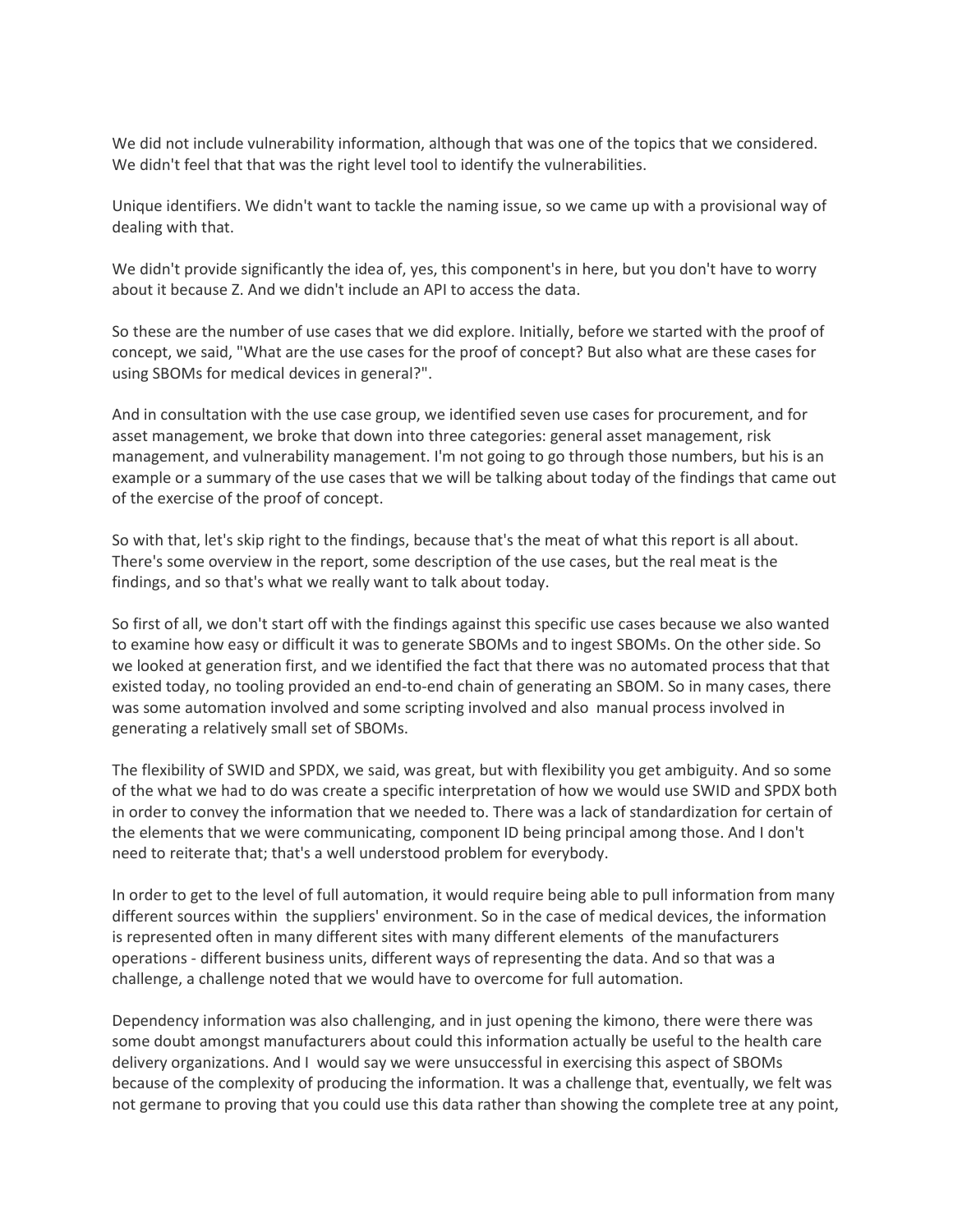because that was the challenge that we couldn't meet because of the reasons that we've all identified of creating a complete tree.

>> JOSHUA: Joshua, without completely stopping the flow, I want to come back to this because, as I said, we can claim it's difficult. No one asked me, not one of the participants. It's not an indictment. It's just I could have produced some. It would have had more things in it. Some of those are exploitable things that a hospital, if they saw that, would say, "Oh, I remember that attack. Yeah. That could have affected me. I would have liked that heads-up." So I hope it's not self-fulfilling, and I respect that Phase 1 was very tightly-scoped. But my bigger point is I hope it's not self-fulfilling, it's too hard, because had I been asked, I would have provided.

>> JACOBSON: Yeah. So we originally it included in scope, but felt that in order to get to that level, it wouldn't provide enough data about usefulness of SBOM information.

>> JOSHUA: Yeah. And I disagree with that. But I'd like to make the case offline.

>> JACOBSON: That's a perfectly legitimate position, but we were just trying to exercise the use cases, and none of the use cases depended upon that information being available. So it's maybe something that we work on in the future.

The device ID we've talked about, but -- I'm sorry component ID, we talked about, but the device ID, that is the end product that is being delivered to the HDO, there was no way to specify that within the SBOM. So that was communicated external to the SBOM, that there was an external file, like it read-me, basically, which it mapped that out, and maintaining SBOMs per software version was identified as something -- not something that was encountered during the proof of concept, because we limited the time frame for the proof of concept, so there wasn't a lot of change over time, but the aspect of maintaining multiple versions for an installed base, where you could have hundreds of products with dozens of versions, tens of versions, five versions, whatever it is that that becomes an increasingly large headache or potentially could be depending upon the infrastructure of the manufacturer or how many different versions they maintain in the field, et cetera, because these systems are not necessarily always updated. We often include or make available updates, but often they're not incorporated by the end user.

And so now we'll talk about consumption.

>> BRUCE: I had one comment here because it came up recently. Many times, the product developers don't actually know what version of a [INDISCERNIBLE] goes in because the creation of these picks the latest one at the time. And so if you create your software 10 minutes later, you might get something different. And the tools available, in many cases, don't keep track of what version actually came in. They just pick the latest. And that is something that needs to be considered in tooling or something like that. I know that one company, which people have heard of, Netflix, has changed their tooling, because none of the standard tools gave that information for them, but they are doing that today. And so this is an issue for versions, which you were just talking about, and the fact that people may not actually know what version is in there.

>> JC: Just a response to that particular point. That just grabbing the latest version, not having a lock file, is identified as bad practice, and there actually are CICD pipeline tools, including ours, and I'm sure lots of others, that will flag non-specified versions of dependencies as a fail state and break the build. So we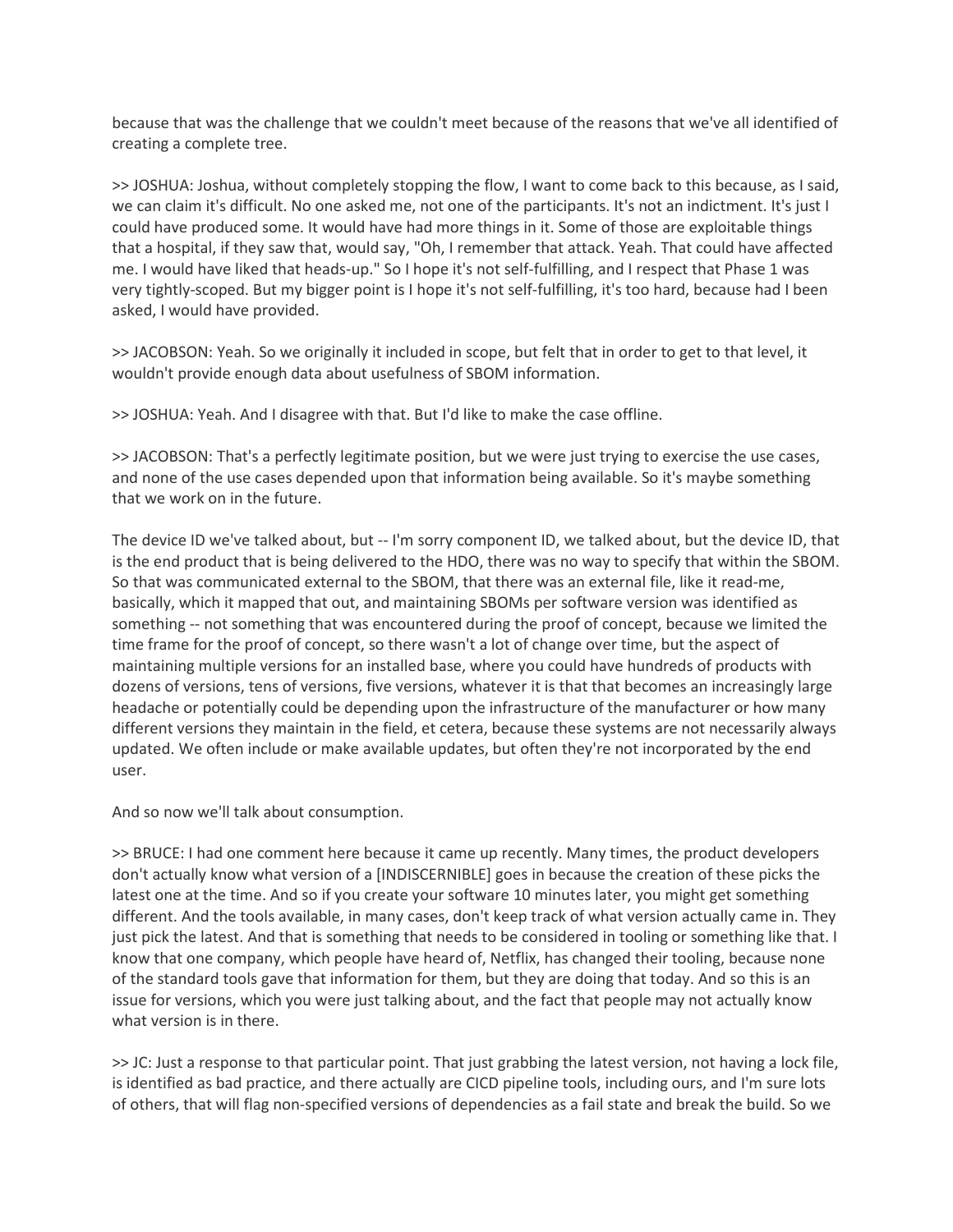have commercial products in the marketplace that will actually preclude software building if that specific state exists. So if you have non-version dependencies and it's in a bill of materials, you can see where it's not specified, because there isn't a version specified because it's picking up the latest. That is, in fact, explicitly expressed in the software bill of materials with a non-provisional version, and you can flag that as a high-risk software bill of materials.

>> JACOBSON: All right. So next, we're going to take a look at the consumption or the ingestion of those bills of material, as well as the real findings from the use cases, the important stuff. And for that, I'm not going to speak to the important stuff. I'm going to leave that to Mike.

>> MIKE: Thank you, Jim. So to reiterate, the HDO's consumption analysis and ultimately the exercise of these use cases was successful, but certainly not without some challenges and areas for improvement. So I'll go through some of those. The first one. Perfect segue way from the previous presentation was the lack of a standard universal ID for this particular components. Without that, there was some manual intervention required, some human element to actually go into the SBOMs and make a determination as to what those particular components were. The HDOs did try to leverage some approximate searching or fuzzy logic to see if it would yield reasonable results based on that. But ultimately it was determined that doing so would not represent accurately exactly what those components were. So we highlighted it as one of the primary challenges, and a lot of the other challenges that we do have to kind of dovetail a bit off of that one or overlap a bit.

The second one, which certainly does, is that some manual correlation was necessary with and without some varying success. So in situations where it was pretty easily identifiable as to what that component was but didn't necessarily match across multiple SBOMs, we could say, "Well, it's either this or this," and then map that to a particular item that we were using from the national vulnerability database and then create a risk profile for that particular attribute. There were other situations as well where we weren't necessarily sure exactly what it was and had to maybe make an approximate guess or some type of assumption as to what that may be and then assign a risk rating to that as well.

The third one is that there was no authoritative end of life software database to automatically pull from, whereas we used the national vulnerability database and a feed from that to create something to kind of throw these attributes at and then return a result. There was nothing that had authoritative end of life dates or data that we could potentially pull from. So we had to do that somewhat manually.

The next one is custom software. So it wasn't reasonable to make the assumption that just because something wasn't found or couldn't be identified, that it could be custom software that was included as an attribute within the SBOM. As such, there was really no way, no flag or no particular item to say, "This is software that was custom developed and has been included as a software dependency in this SBOM. And as such, there was no way to correlate that to the overall risk profile of the device just due to its unavailability.

Another one was the lack of a patch level. So some of the more hefty or bulky components that would change drastically, the vulnerability and exploitability, would change drastically depending upon patch level had to be assessed manually. So there is no way to see, for instance, with the Windows OS, what KBs and patches were installed upon delivery. That had to be done separately and then maintained separately as well.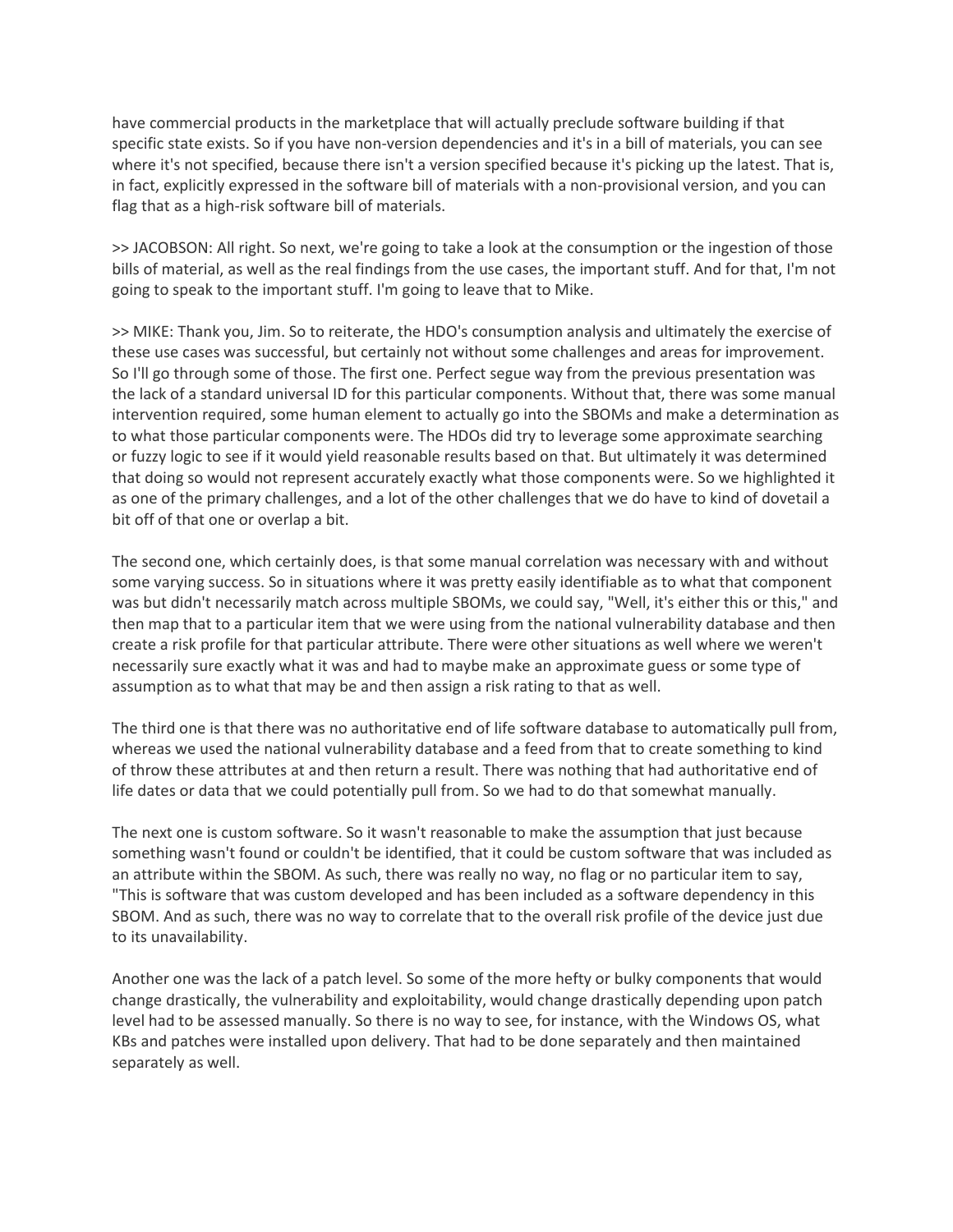And lastly on these, the overall completeness was essentially accepted as is. There was no audit or validation done by the health care delivery organizations, so we had to have a reasonable level of trust between us and the MDMs to say, "This is not only accurate but also complete." We didn't do any type of gap analysis or actually take that and then look at the device and see if we could enumerate other things that were not particularly defined in the SBOM.

So some particular use cases, the procurement use case. Across the HDOs, we did not have anything that would automatically import this into procurement tools that we were using. Unanimously we did use a SIM to do that and write some custom scripts to get the data into there and then really use that as the data warehouse, so to say, or source of truth. As I said, compare that against something like the MVD, and then use that really as the central point, and any of the other systems would be calling upon that to identify those particular things.

Another one was the lack of a schema definition, an XSD. All of the HDOs essentially came to the same conclusion as to how to parse it out just based on the SWID or SPDX files that they got. But there was no actual definition file to just say, "Here's how you should do it.".

One of the things in the use cases were that, on the success side, were that device vulnerabilities could actually be quickly identified, assuming all of the challenges are addressed and we have an accurate and immutable name such as CBE or something like that.

Assuming you can get that in, you can go to something trusted as the national vulnerability database. You could easily make that correlation and generate a risk profile for that device both upon delivery and installation and over time as well. Subsequently to that, you could also, if vulnerabilities identified as part of procurement, look to necessary compensating controls to mitigate the vulnerability or exploitability of that. If you know there's a known vulnerability that's on a device and it's being introduced into your environment, you could look at something like network isolation or access control lists and firewalls to bring that in, but then mitigate that risk.

And then lastly, here, we do have one that says HDOs were unable to correlate some data with component end of life due to lack of readily available end of life information. It had to be done manually.

Second one is asset management. So the current implementation of the CMDBs of CDMS systems across the radios were unable in their current state to import or map the parsed SBOM data. It's not to say it. wouldn't be possible with some tooling or custom scripting. In fact, we, at Presbyterian, have worked with our vendor service now and kind of said, "Hey, this is something we'd like to actually explore," and their eyes started to open up wide, and it's certainly something that they said could be implemented so that the asset inventory could have this information available there as well.

As I said, customization or additional tooling could be done due to the timeline and scope of the proof of concept. It wasn't done, but in concept it would be successful.

And then, as I mentioned, after the PoC execution, there were some vendors that did express interest in moving forward with this, and we have had additional discussions around that to get that spun off.

Risk management use case. We didn't consume the SBOMs directly to any risk management or EGRC tools. Conceptually, though, it could be done as well as it is on machine readable. Similarly, the ongoing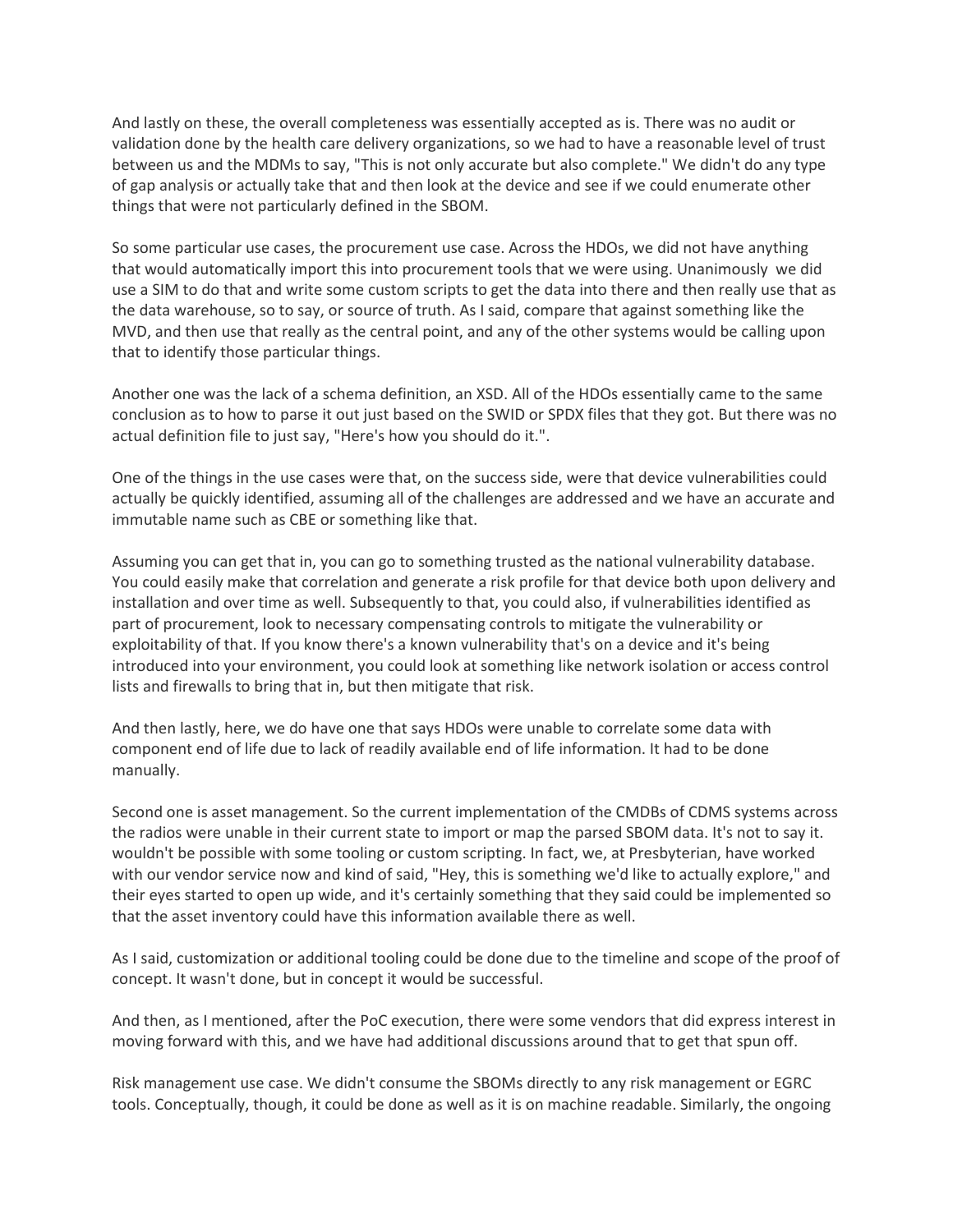monitoring of devices wasn't done just due to the truncated timeline or short timeline, not necessarily truncated, but short timeline of the PoC, but it's certainly feasible. There's nothing to say why that wouldn't be feasible to do going forward. We were able to use the CVSS scores in the MVD to come up with qualitative data.

I know I think it's certainly been mentioned here in the past- vulnerability, exploitability, different things. So that qualitative number is certainly something that needs to be analyzed a bit further. In addition, even though some libraries may be exploitable, it could even go down to the method or function level that is actually being called or used. So it does kind of provide that surface profile or risk score, so to say, but additional analysis is likely needed. As with all the other use cases, a common thread here.

Lack of a naming convention certainly impeded the execution, full execution of this use case. And we did identify as configuration vulnerabilities as a gap. There's no real way to represent configuration vulnerabilities, so you can look just at the components and say, "Yes, no. Yes, no," but it may be contingent upon the specific configuration of that component that actually results in the exploitability or not.

And lastly, here is a vulnerability management. So the findings were essentially consistent with other use cases. I don't need to go in those with too much more detail.

Some things that were interesting were kind of the opportunity or potential for red and blue teaming exercises, surface view attack vectors. So to do some more focused and red blue team exercises within the health care delivery organizations that use unique attack vectors that we may not see all the time, and then, subsequently, developed defense plans against those, something the we're necessarily maybe not placing as much focus on. The SBOM, when presented to our vulnerability management teams, did not have an immediate or material impact on the way that their current practices were being performed. However, they did say that the risk profiles that were generated upon assessment of the SBOM could be paired alongside some vulnerability scanning results to create a more holistic view of that device.

And with that, I don't know if Jennings is on the phone.

>> JENNINGS: I am. Can you hear me?

- >> MIKE: Yeah. Can you see the slides?
- >> JENNINGS: I can.
- >> MIKE: Wonderful.

>> JENNINGS: Well, the slides are actually -- the video is lagging a bit, so I'm probably just gonna wing it a little bit. First, I want to apologize for not being able to make it down. I had a little issue with the day job and had to head back to the hospital, so I apologize I'm not there.

I think just in terms of conclusion and next steps, a couple of things stand out for me. First, I just want to begin by saying this is not in our conclusion, but I agree with Josh that the dependencies are needed and would provide further insight. And I think it's a discussion we have to have and try to figure out how do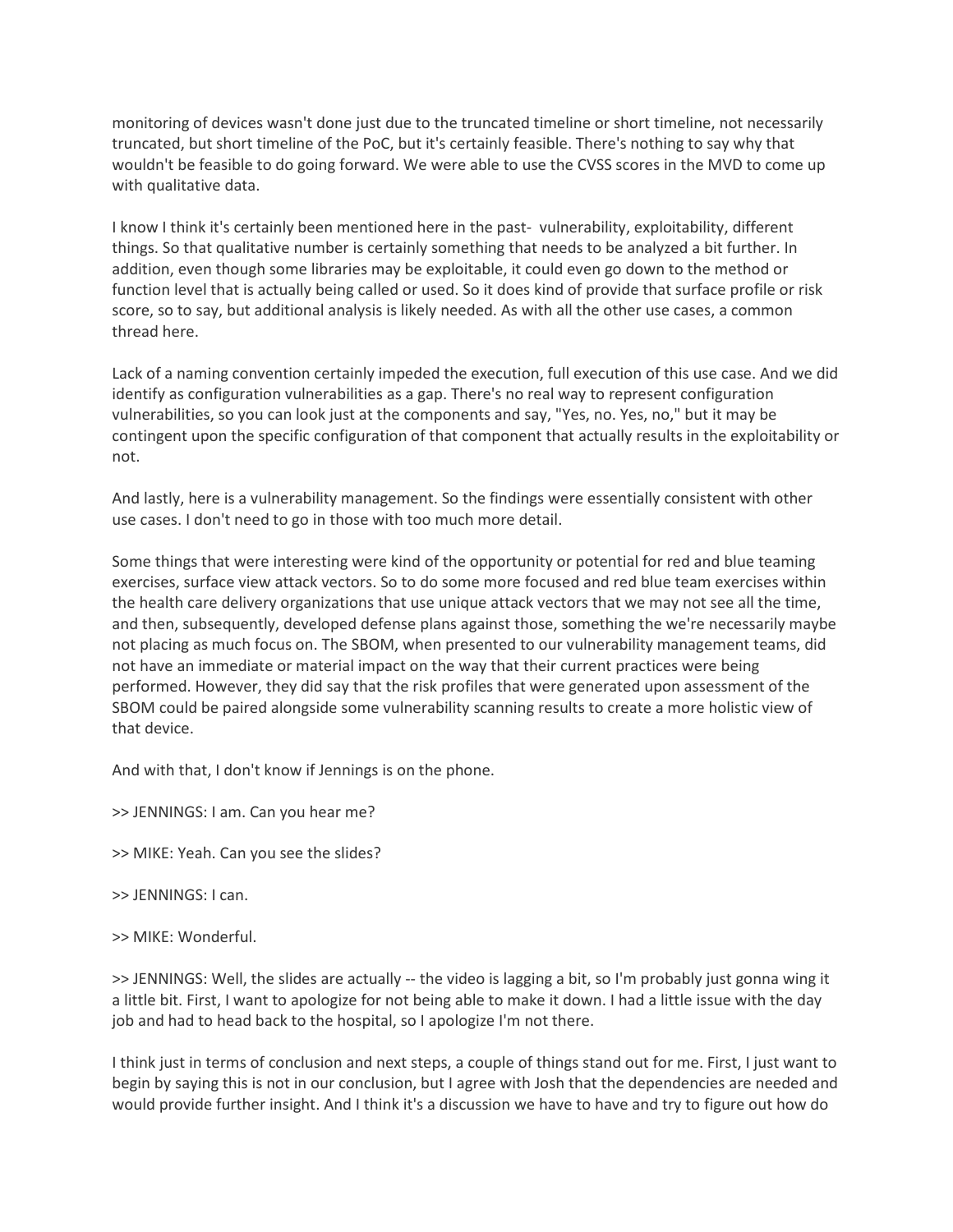we get from where we are to where we need to be. And this speaks to really the goal of this effort, which was let's just get this done. Let's make those up on the fly, if you will, a little bit, because there were discussions in health care about this for some time. There were groups in health care proposing health care specific SBOM formats, which was kind of loathsome. And so we wanted to basically contribute to the broader discussion within our industry vertical, but also be part of the cross industry discussion that occurred.

So I think in terms of just thinking about the ultimate findings of this, it's clear that SBOMs can be generated and consumed as it relates to medical devices and this is something that is viable. And ultimately, the FDA has proposed final guidance that would require this. I think that's a great step in the right direction in which to [INDISCERNIBLE] talk about how as an industry we would implement that, but the idea that this can't be consumed and doesn't provide value is I think something we should just take off the table right now. We had transparency we have not had before, and in terms of operations, I think we successfully realized many of the use cases, maybe not to their fullest potential, but those are things that we can tackle down the road.

The other thing that really stood out was that as we talked about this, speaking to a near Presbyterian experience with some of our key information security and technology partners, there was a real interest in this outside of just the people working in the PoC, and this speaks to really, I think, the next steps conversation. At the end of this, I think everyone who joined us Thursday calls realized we need to do a second PoC. We need to think about the lessons that were learned, incorporate those. We need to think and discuss this with the other working groups and think about what the requirements for this second PoC would be. And I think a key finding was we really need to think about the ecosystem of partners that would be necessary to make this real, and this speaks to the issues around automation and tooling on the MDM side. The discussion we've had all morning about just different aspects of the challenges with the current standards and opportunities that exist. And then on the healthcare delivery organization side, as Michael the saying, we have CMDC and [INDISCERNIBLE] vendors that are ready to step up and help with the ingestion and thinking about this is a feature for their customers in the healthcare space and obviously outside of that.

I mean, service now is not specific to healthcare, right. And so they're intrigued at the idea that they could be the repository for A customer from any industry vertical that leverages this. And I think one of the exciting aspects of the second PoC, that we've just kind of had high level conversations. Right. It's expanding this to more MDMs, more HDOs, and also ultimately involving other folks who are in this meeting and some of the other stakeholders and then folks like Splunk and InfoSec companies as an example. So there's nothing written in stone, nothing concrete. But I think we need to line up this PoC and start thinking about how do we expand this. And one thing that was even thrown on the table was expanding it outside of healthcare and having maybe another industry vertical or two joining and really trying to push the envelope on this and making it practical.

So I think just to wrap up my comments, I couldn't be happier with the participation, the collaboration, the fact that we showed that the goal of software transparency is not some fiction. It's something that's very doable. It doesn't mean that it's going to be easy to really operationalize this in a sustainable manner. And those are the sorts of challenges we need to think about next.

>> FRIEDMAN: Thank you, Dennis.

Any questions? We've got just a few minutes before a scheduled break?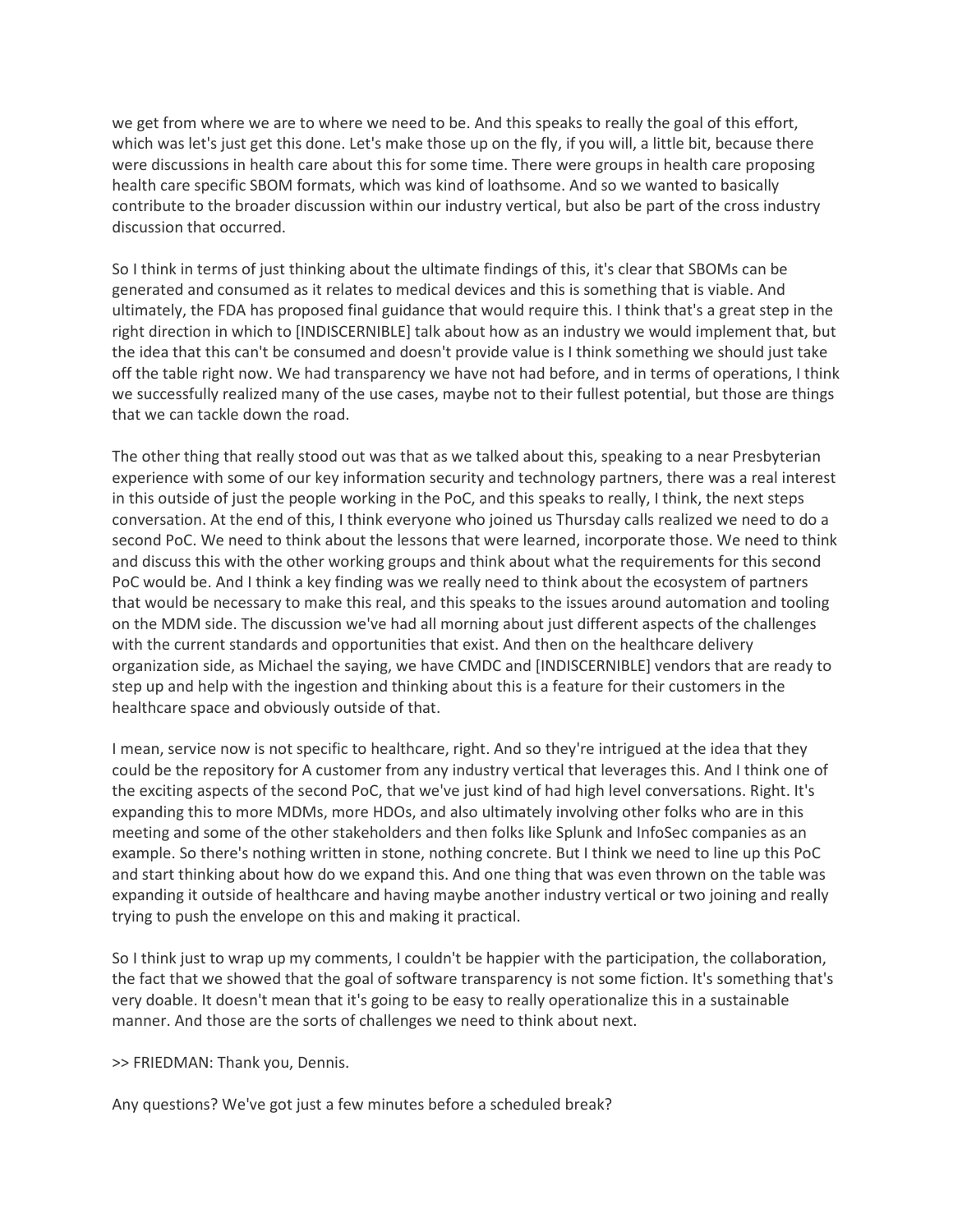>> DUNCAN SPARROW: Hi, this is Duncan. So three points. Number one dwarfs the other two by far. So thank you very much to both the hospitals and the medical device manufacturers who did this. This was a really lot of work. It made some very valuable findings. I'm going to nitpick on a couple of things, and I'm sure other people will, too. But the bigger picture is this was really good. I realize you had to go through a lot of policy issues. You had to go through a lot of legal issues that are just not fun to do. And it was just -- you should be applauded for the work.

Now, to nitpick pick a couple things. Josh had mentioned the point that, as a supplier, he didn't supply it. You said, "No. That was in your terms of reference. You guys decided to only go one level deep." That doesn't actually show up in your SWOT analysis, and so your slide sort of showed a couple of points that don't show up in your SWOT. And I just wondered if it could possibly be added or added to what you want to do next or something. But just it seems like verbally more came across and comes across in the paper. That's one point.

>> JACOBSON: Can I speak to your point separately? Otherwise, I'll forget.

>> SPARROW: Okay. Sure.

>> JACOBSON: So the question of the dependencies has come up and what we tried to do is make this as realistic and real life as possible. And so when we're reporting findings that the MDMs were being grumpy about dependencies, that's what's going to happen in the real world. And so what we have to do is prepare ourselves, prepare the arguments, to speak directly to these people that are wondering whether or not it has utility.

>> JENNINGS: Yeah. If I can comment too, I think one thing to keep in mind is that we really had a primary goal of showing this can get be practical and real. And there is going to be a lot of nitpicky things. We talked about that every Thursday, and we, first of all, really appreciate the nitpicky feedback, because we want incorporate that where it makes sense into the final documents. But this is thing that - - I'll think all good things in life happen through iteration, whether you're developing a recipe, technical standard, or a business process. And so our goal is to get this over the hump, so to speak, and tee up the questions for the next one, which I think is really where we are. So feel free to nitpick. I think we welcome that feedback and the dialogue as we move forward.

>> SPARROW: Thanks. And then my third point was, and I don't know if it's to you guys or more to one of the other working groups, and that's you mentioned the patch levels weren't available, which gets into the whole discussion of is version a version or is Virgin the version and patch is something more detailed. And so it's more a question for the framing group as to what defines version or maybe that's a this afternoon discussion. But it seems like that fact meant you didn't actually have the version, well at least I think of as the version, if you didn't have that the patch was in or not. So I don't know how to address that question because it sort of crosses three areas. But I do think that's an important finding because it matters that we somehow have to address things.

>> FRIEDMAN: Well, I think that's a great point. I think we can tie that back to the naming issue that I think we're going to talk briefly about after lunch. And just in the interest of time, I see that Josh has a hand.

>> JACOBSON: Know, just like you're getting a lot of nodding heads.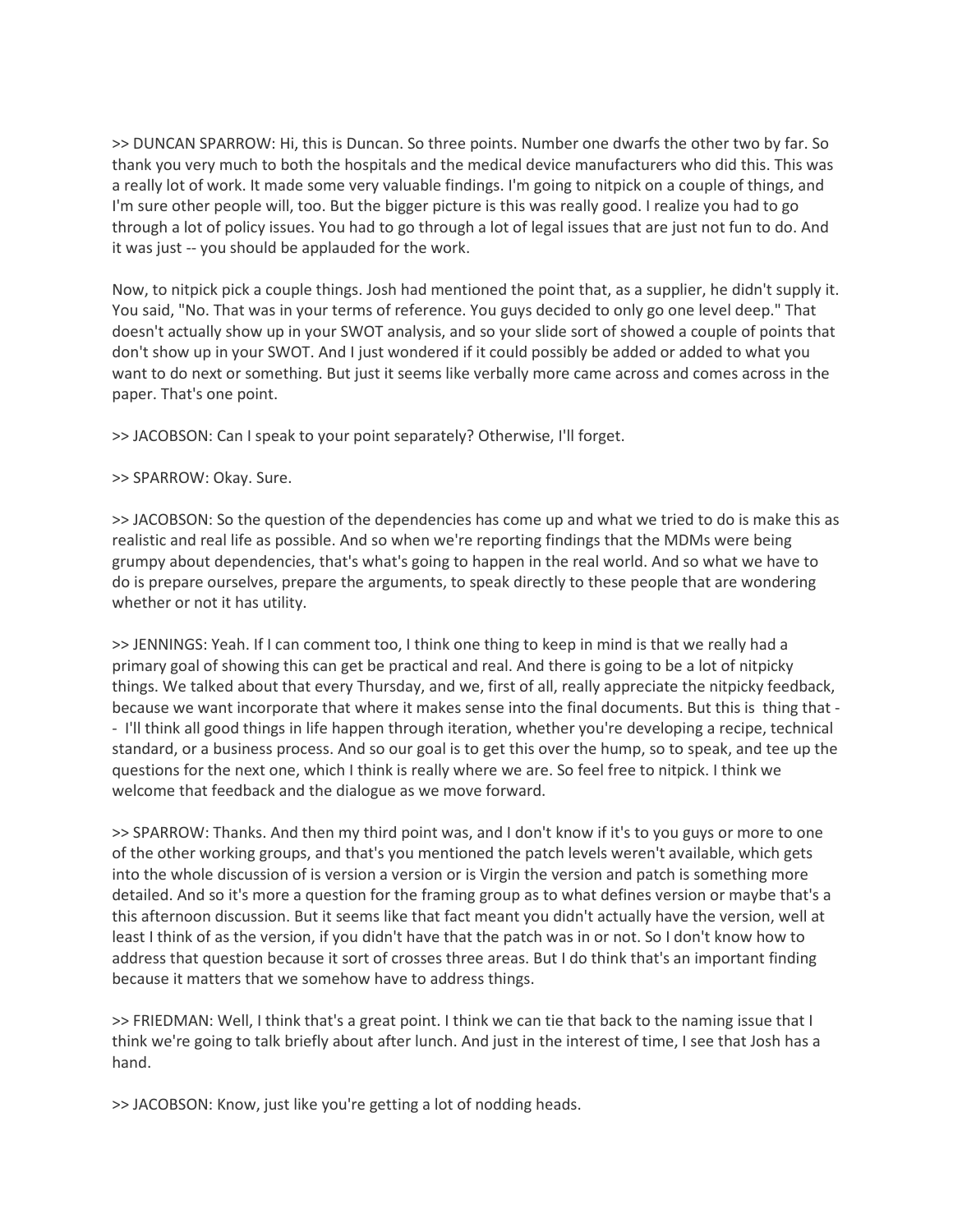>> JOSHUA: There's a lot of onlookers and recordings and notes being taken, so just to overtly express, I have good, respectful relationships with managed device makers. I'm not beating them up. I'm merely saying for this system to work with that graphic we show, with that big sideways tree, upside down tree, right side up tree, whatever, we want to pick, for this to work, a basic primary assumption is for a final good assembler to meet the requirements of its procurer or regulator, they can't do it unless they also put pressure upstream, and I'm trying to, with empathy and understanding the scope of this, and I think Jennings and I are converging on this, it is useful, necessary, and valuable to start putting pressure on your upstream suppliers. And I was remarking not to beating one up, but if I haven't been asked, no one can claim they couldn't get it right. So I'm choosing to believe that I wasn't asked because of the scope of Phase 1, not that it's impossible to get, but that we chose not to ask yet. I would hate some of the critics of the SBOM process watching to conclude, "See, you'll never get it." And I want to be really, really careful in our language that we didn't ask for it, so therefore, "We didn't have it, and we don't yet know the value," is a different statement than, "We should start to ask for it, so that my upstream suppliers can be good suppliers to me."

>> JACOBSON: Right. And I think device manufacturers, in general, have criteria for their providers, their component suppliers. And it's important that this be one aspect of that. I would say it's probably very rare today.

>> SPARROW: And moreover, if I don't give it to you, I should lose your business. Right?

#### >> JACOBSON: Right.

>> FRIEDMAN: So it's a great segue way to flag what we wanted to next. But just very quickly, any last questions, comments? Again, two weeks minus a day to get to -- and again, I want to echo this comment that this is an incredibly solid effort. We've heard from a lot of folks that it's one thing to talk about something, but to actually build something, that's impressive. So thank you all. Great job to everyone involved. [APPLAUSE]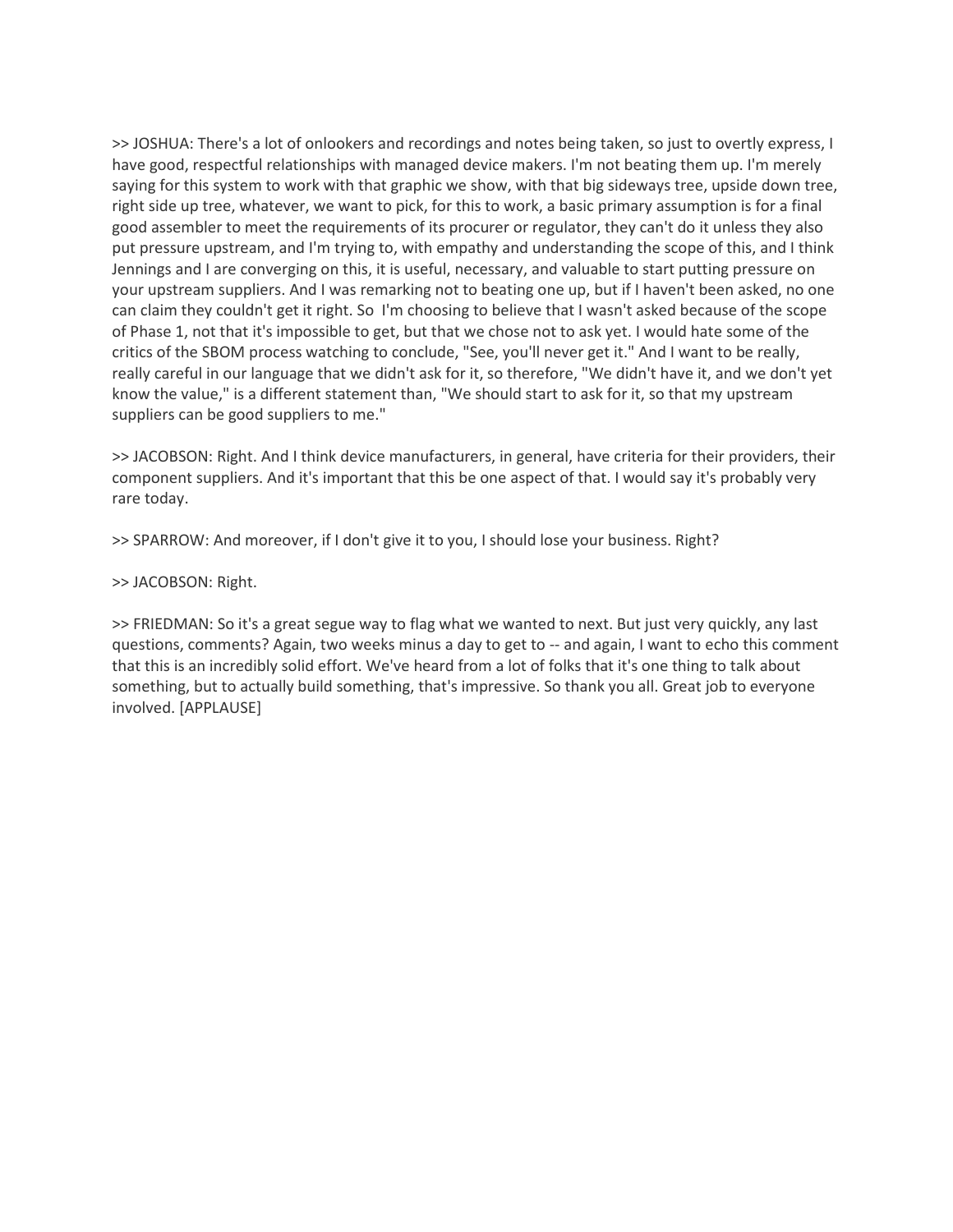>> ALLAN FRIEDMAN: So. Thank you all for all that hard work. There still, as we've talked about, is some room for feedback in these documents on a flag.

A couple of things, as I've heard today, the sum of it, I think, is going to fit into what we might think of next steps, such as what does the process look like? How do we make this work in the marketplace? Something that I think I want to talk a little bit about after lunch is to revisit the naming issue, to see if there's more that we want to say now or if that's something that we want to say, "This is important. We know it's, in fact, a number of documents. Flag it as a hard problem." But is there more that, for example, the framing group can say about naming to highlight existing tools or something like that? Is there anything else that you heard today that you want to flag to discuss a little more about these documents?

>> MALE SPEAKER: One thing I want to think about is the configuration problem that you guys mentioned would not be able to detect [INDISCERNIBLE] from doing anything there.

>> FRIEDMAN: Configuration -- huge issue. I think that's going to fit in. And what I've got here is a set of potential next steps. And for those of you watching online, it's now linked to on the NTIA Web site. We didn't want to have it distract from the morning's conversation of said an initial list of potential next steps. And I think that's something that can go on this list. This is to start the conversation. I think there are too many things on these lists to easily do. But after lunch, we're going to talk about one. What does it take to get these versions, this phase, across the finish line? And we'll have a little bit of discussion about how you'd like to present them.

NTIA is somewhat limited by our content management system online, but there's some things that I think we can talk about and having suggestions from you will give me the ability to go to my coms team and my IT team to say, "Hey, we need a little more." But then, I really want to dive into sort of the next steps of extending and refining the model so it can put configuration on that too.

We've got tooling and processes. We can sort of bundle those together since one thing that's come up today is those very closely related, and case flag that one. The broader awareness and adoption case - this starts to get into how do we think about this in the market perspective. Who are the partners that we need? Is it a role for government? Is there role for ISACS [sp?], things like that. And then, of course, the demonstrations - healthcare proof of concept too. Maybe someone else wants to take the lead in thinking about a proof of concept in their sector.

And since we know, as we've heard from folks like Jay Front, that people are doing this today. Let's start documenting where this has been done in a way that we can sort of show, "How this works," because there's a huge difference between an online project and a web app and a hospital medical device. And that's great. The spirit underlying is the same as we talk about these documents. Let's start talking about this.

So I'll leave these handouts just outside. For those watching online, we are going to reconvene at 1:15 sharp Eastern Time. Those of you in the room, if you're lucky, as you come in late from lunch, I'll thank you for joining by name. So that's their incentive to come and return to us on time.

Thank you again. We thought this was a really productive morning and really phenomenal work. So thank you all.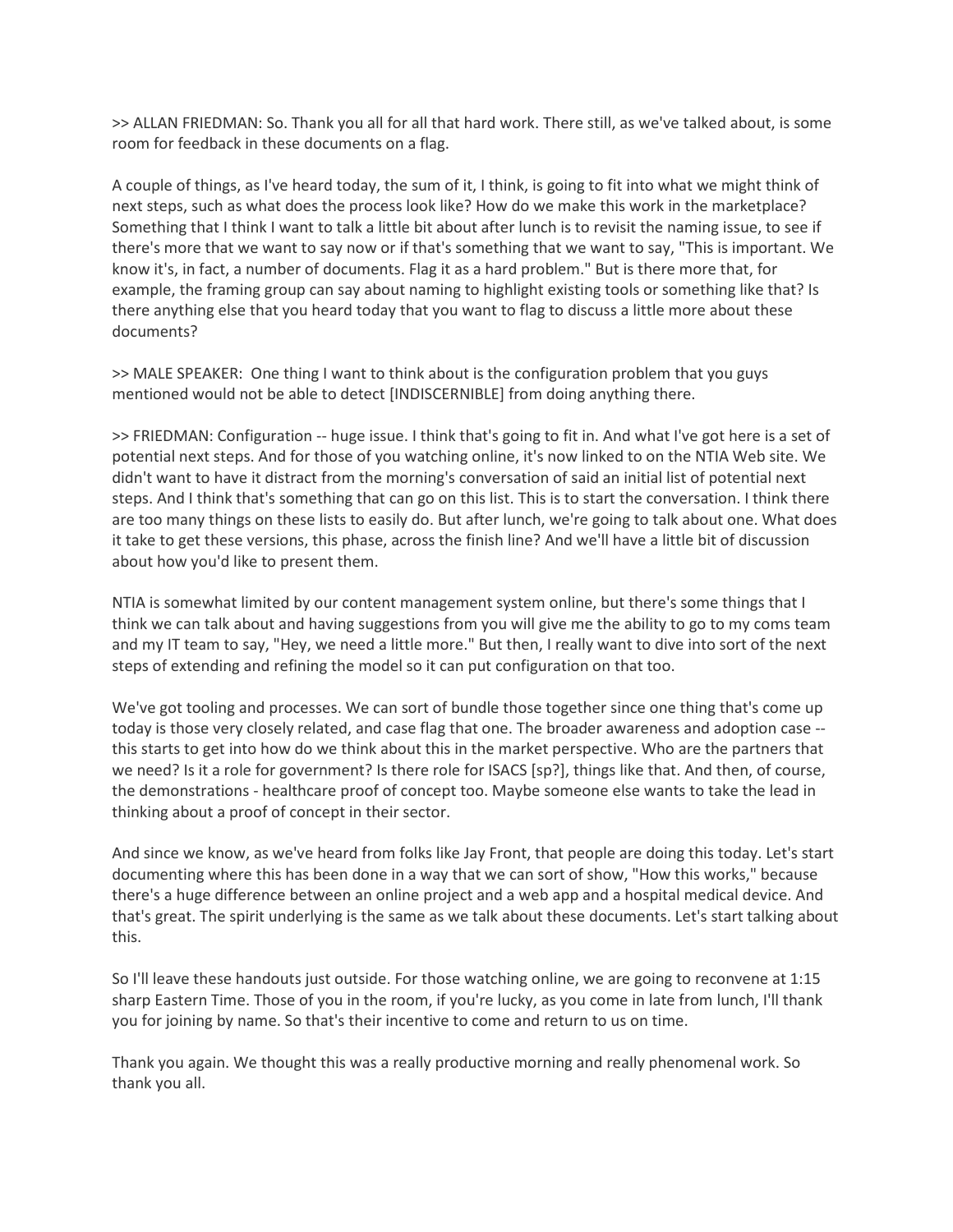>> ALLAN FRIEDMAN: I would like to welcome everyone back from lunch. For those of you tuning in remotely, thanks for joining us again. We hope you had a nice snack as well. For this part of the discussion, we're going to ideally be a lot more engaging. And here is where we have to apologize for from the realities of technology. The webcast will be a little bit behind the live feed. And so if we're coming towards a topic that you want to actively participate in and you want to speak to us from the ceiling, then you may want to join the call bridge that is also on the NTI website. So as we continue this discussion, just think about how you'd like to participate. As always, you can send me an email if there's something you want to talk about, either during the meeting or afterwards. I try to keep an eye on things.

So this morning, I think I made quite a bit of progress, and it's helpful to take a look behind us and see just how far we've come in the year that we've been working on this. This genuinely has been a lot of really solid work. It's a hard problem, as I said this morning. We're trying to capture something that isn't just solving it for this sector or this platform. We're trying to create something that can be used across the entire software ecosystem from the most deviet of the dev ops web apps to some of the most old school embedded technology on which we all depend. And I think that vision is possible. And I heard that this morning. So what I want to talk about this afternoon is, revisit from the morning a few quick questions for these documents about our path forward on Phase 1. And then I want to turn our attention to the next phase. We might call it Phase 2.

There are a number of different next steps that we may want to move in. And there's for those you watching along, there's a list on the NTI web page called Initial Potential Next Steps. For those in the room, there's a nice little handy sheet. That's not meant to commit anyone to anything. Those are some of the ideas that we've heard from you over the last few months about where this could head and still open questions that you flagged that we want to tackle. So the first step we're going to do is figure out the gaps, what isn't on that list, and then we'll start to walk through how do we were famous list and ideally talk about how we can make some progress on that list. So diving into it. The one thing from this morning that came up is that naming is still hard. And it is something that we've heard on a number of meetings that there doesn't appear to be a single way to do it. Is this something that we think we can capture at least explicitly in maybe the framing documents? I know that these standards and formats document also says, "Hey, there's no perfect way to do it. Here are some of the existing ways." Or is that something that you see a role in the framing document?

>> ART MANION: I think the short answer is yes. We touch on it some now, but maybe not as clearly and directly as it needs to be. I think we kind of say naming is hard upon upon review of a bunch of existing standards and pointing to the SNF document. We think these four, five, six data attributes make up identity, but we don't actually say yes, 1, 3 and 5 are the required ones. It's it's some undefined yet combination of those of those things.

So that doesn't make for a clean way to do identity. But it's also a very messy problem. And I don't think we have the answer yet as to anything more specific. So I think the answer is-- short answer is yes, at least at least to more acknowledgement of that problem goes in there. I think further pilots or experiments, paper or otherwise, will be needed to poke around at, are our answers, our ideas any good there are not. So. Stop.

>> FRIEDMAN: Further thoughts.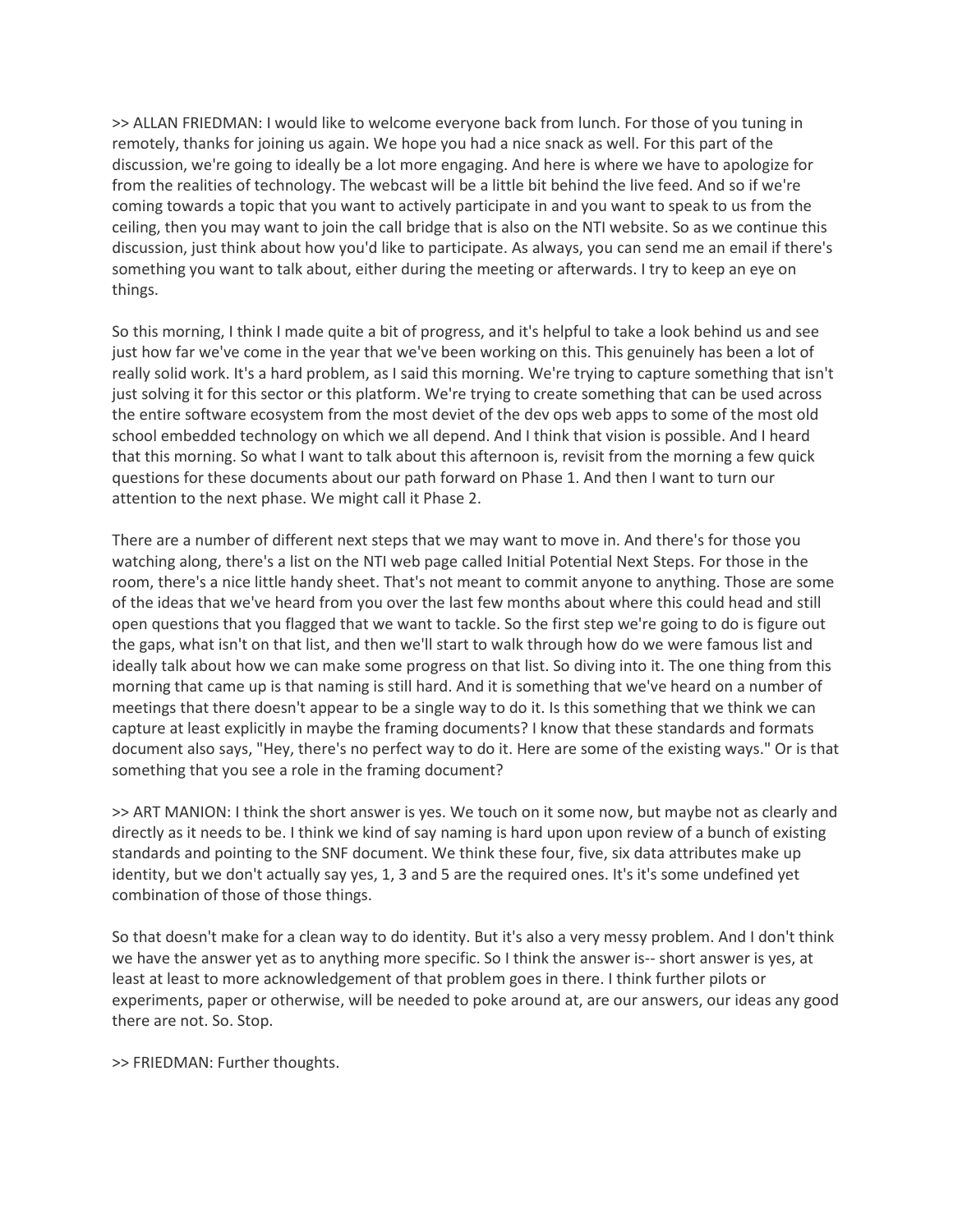>> DUNCAN SPARROW: Ok, so just point of clarification what I just said. So is it-- I don't think we're going to solve that problem at this meeting today. So presuming we don't solve it today, it's not going to be solved by the time the document comes out. So it's the intent to have the document, basically say, this is what we're going to work out next time or that we haven't solved it or what what's what's the intent? I don't think-- What I don't want to have happen is we ignore the issues. So you read the document, you can't tell it's there. But I also don't want to delay the document to solve the problem. So what are we going to do? I guess.

>> FRIEDMAN: One thing that's open-ended-- Go ahead.

>> BRUCE: The framework document-- I'm speaking for Art a little bit here -- does define a way to do naming. At least, it says you have to have these fields. Right? Now, what's in them isn't defined yet. I mean, you know, bits or something. But I think that it's-- I don't want anyone to think that it wasn't defined. It was defined. And more work needs to be done. And, personally, I think we need a directory of at least one thing, which is the supplier name. The supplier ID. The vendor ID. I don't know if everyone uses supplier yet, but we decide to use that because that's a better term. And anyway, that idea, I think has to be done. But that's my personal view and not the group's, but the group did define what the idea was, I thought.

>> FRIEDMAN: Something that's come up in the past four days. This isn't a random uncertainty. There are in most corners of the ecosystem, certain ways that we solve it this way over here and we use it this way in our package manager. So I think Federation could be a good approach. And Bruce, I know you've talked about the value of the Federation having some sort of an alias list as well as a potential path forward.

>> BRUCE: Yeah, this is part of the ID. I mean, and alias lists are needed, but we need at least one, and then and then we can have more, maybe.

>> JIM JACOBSON: Does it make sense in this case to be less agnostic? To use the religious terminology, more canonical in terms of specifying the either the content or the format here. Because if we don't get to some resolution, the problem could get worse than it is today.

>> MALE SPEAKER: And Allan and Art, I think there's some things that we learned in the the SBOM proof of concept that I think we can leverage as to how we approach some things for the naming. What kinds and what elements need to be provided. What you might be able to establish as a, quote, identifier for the thing being described. So I think we'd at least have some reference to fall back on this.

>> FRIEDMAN: Hang on a second. I want to go to Peter from Garmin, you're on the phone. Melinda, can we open up Peter's line?

## [CROSS-TALK].

>> PETER: Hi, I'm sorry that the conversation moved ahead a little bit while I was waiting for my turn to speak. At Garmin, I've been doing a lot of the same as fund staff and also run into the naming challenge. The canonical name given by the supplier, and apologies for using that religious term again. What the supplier names, it does have some root in trademark law. So that's very good. Alternate names are also useful and corresponding identifiers. When there is a SWIT [phonetic] tag or a CPE or such, we've also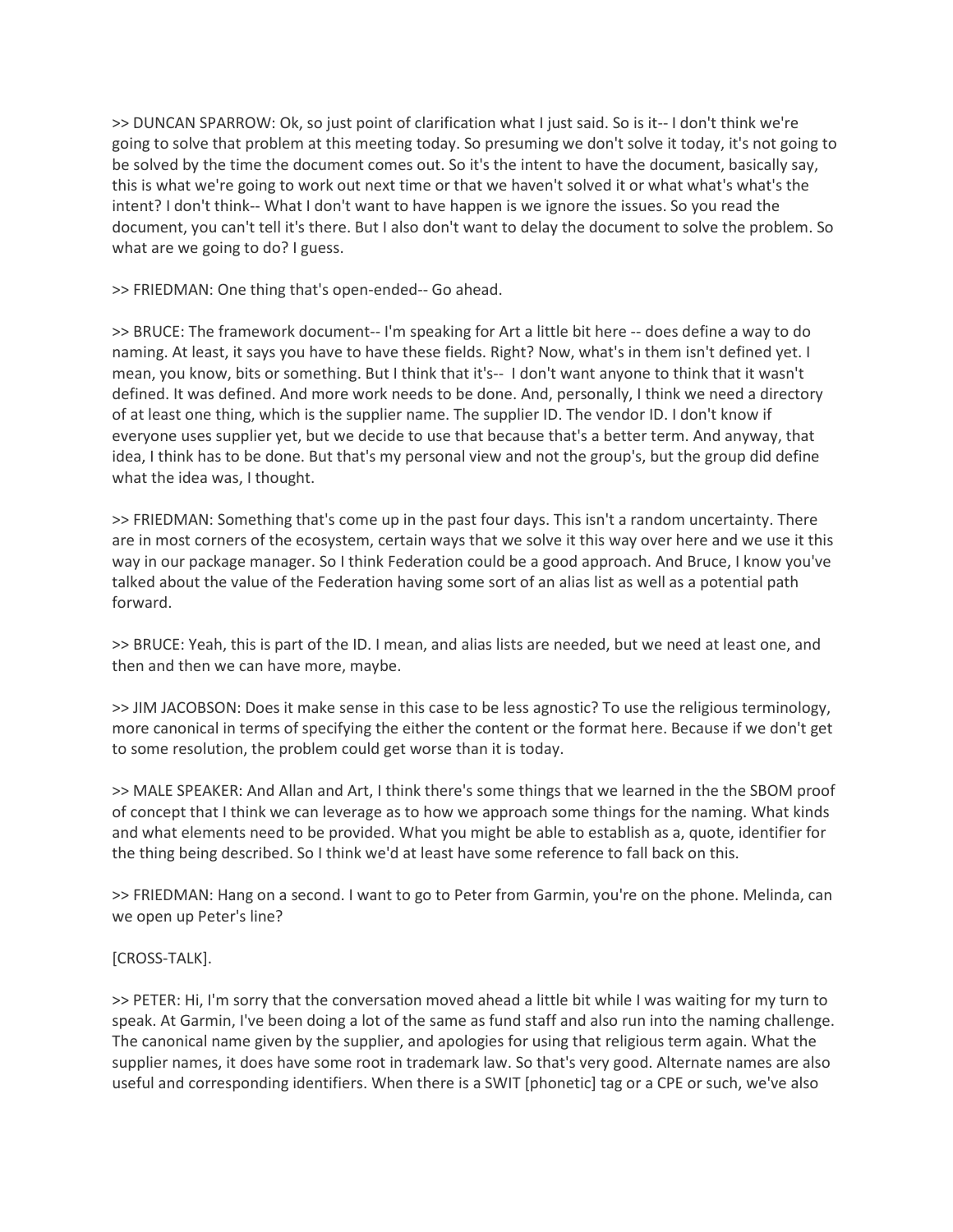found that useful to include as alternates. But I'm happy to continue the conversation with you guys after this meeting.

>> FRIEDMAN: Fantastic. Thank you.

>> DUNCAN: Again, I'm not sure I got the answer to my question. I'm not trying to solve it here. I'm trying to determine what needs to go in the document so that we can complete the document versus what needs to go on the Phase 2 list? So we have work to do. That's a nice wanted. We all agree on that because I really do want to-- .

## >> FRIEDMAN: Art?

>> MANION: Let me propose hopefully a shorter version of what I tried to say a minute ago. So I'm recently very familiar with the document. As of Monday evening, Tuesday morning, it is already addressed in there. I think it needs a little bit further, sort of direct. This is a hard problem. We're recommending the following. We are not going any further for this document. That gets this document done. We're willing to go this far. These fields, these attributes seem to be necessary part of naming. We're not exactly sure which ones yet. I think whether or not we state in the document, that is a further bit of work that has to happen. I'm very happy to have input from somebody who actually tried it, the Health Care Pilot to see what you're naming problem. I saw it show up. It came up. All of your slides had no naming you to pick from. So clearly that's a big problem. Anyway, that's the document answer. Right. Document. Answer.

#### >> FRIEDMAN: I'm sorry. Can you remind me?

>> MARK: I'm Mark from J.Crow. I was basically going to endorse the approach that was in the document, which basically says, this is still a hard, hard problem that hasn't been solved. I mean, I think, as we discussed, it's going to be some sort of federated solution on naming. But some sort of federated solution sort of predefined an assumption that says kind of this is what-- this is how you build even a federated solution. Right. These are kind of the core elements that will make up the resulting name. However, they're distributed in whatever other things have to go in within a certain technology or within a certain ecosystem or whatever, that I think it-- I know because I've given talks on it in various ecosystems. It is perfectly possible to stand up and speak for an hour on the subject of naming conventions on pretty much any technology you want to pick in this room. And therefore, I think it's perfectly reasonable to say that that's its own paper to talk about it.

>> FRIEDMAN: I'd say. NTIA is particularly familiar with the one example, I would argue, where we solved naming, which is DNS. And you may know that ICANN's annual budget runs in the tens of millions, which is a lot more than my budget.

>> JOSH: Just to foot stomp Bruce's point about aliases or also known as companies by other companies. They rebrand them. They even rebrand them when they didn't buy a company. So you will have plural aliases over time. So perhaps it's a more inclusive list of AKAs than it's a singular, definitive name.

>> FRIEDMAN: Great. Any last comments on this issue, otherwise our to-do item is going to be to have a little more attention paid to explicitly in the framing document. One explicitly say it's hard, but I think it already does.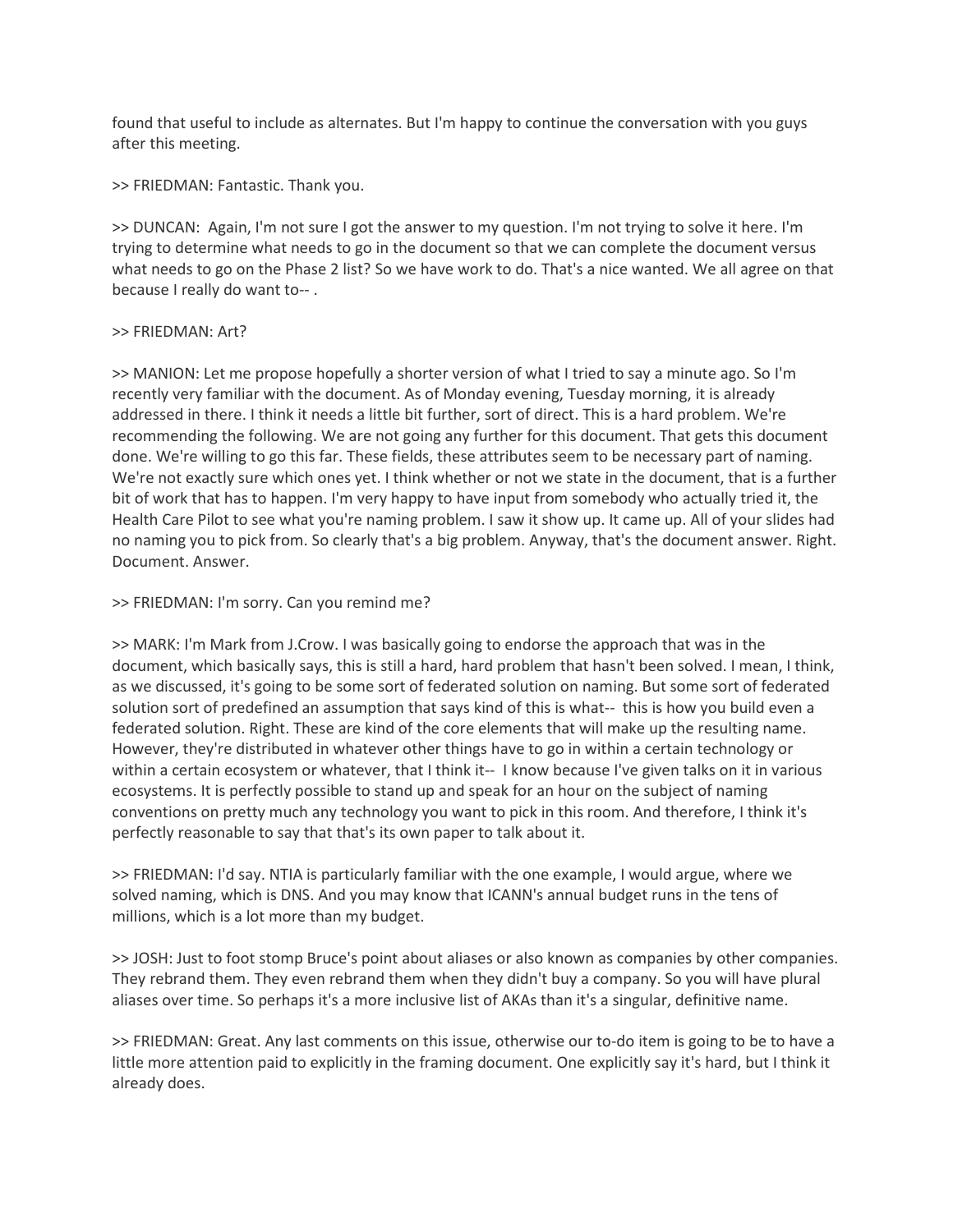>> FRIEDMAN: And then two, say here's the short term path forward of hit these fields. And so from those we should be able to derive most of the other ways that you can map between different naming conventions. All right. Anything else, anyone on the phone? For those of you who are listening on the phone. Star 1 gets you in the question and answer queue. Ok, so Duncan.

>> DUNCAN: Are we allowed to go to other potential topics from this one?

>> FRIEDMAN: Yes, other topics that were from the morning presentation.

>> DUNCAN: And again, maybe this is fully addressed enough in the existing documents, but at least it came up in the health care and, at least I know at times, it was a discussion point in framing the issue of the word that defines version combined with patches as opposed to some people think it's just version or whatever. Is that fully addressed at the moment? Or do we still have work to do on that? So when the health care people said we knew the version, but we didn't know the patch, is that just a terminology issue that they didn't use the same terminology that the framing group would have said, no, that means you didn't know the version.

>> JOSH: Yeah. We had a sidebar on this as we headed to lunch, which was in earlier meetings, we did differentiate between a versionable patch that, you know, could have its own unique hash in version number versus a hot fix or a backboard or we had a a language difference in definitions in earlier meetings. I think Rob Graham was one of the ones making that differentiation. I wonder if we'd benefit from avoiding plural uses the term patch, right? Just just for the purposes of our document, here's how we define patch. Here's how we define backport. Here's how we define hot-fix or whatever.

>> FRIEDMAN: And to that point, can we get some folks from the health care POC to sort of talk about how a cached version of a component would be different from a new version of that component?

>> MALE SPEAKER: Jonathan, when you see how we'd-- Are you thinking of, for example, in a medical device we may need to patch the Windows operating system so we're not touching anything on the proprietary software that we've created. But we're going to patch the Windows operating system. So are you referring more to that situation?

>> FRIEDMAN: And again, any Windows example from the desktop model that would then be a new version.

>> MALE SPEAKER: Well, typically with Windows, it's just going to have your base version plus of the 12 or 15 or whatever patches.

>> JOSH: But if you have a product, let's call your company Acme Medical Device. And you have 11.5 out there and you update your Windows underneath it, is that now not 11.5.1 or 11.6? Wouldn't you version that whole thing?

>> MALE SPEAKER: Historically, that's what's happened.

[CROSS-TALK].

>> MALE SPEAKER: it in a new book. But that's more historical. I mean, certainly, I think manufacturers are looking at more efficient ways to do patching when it comes to the OSes, etc. And therefore I think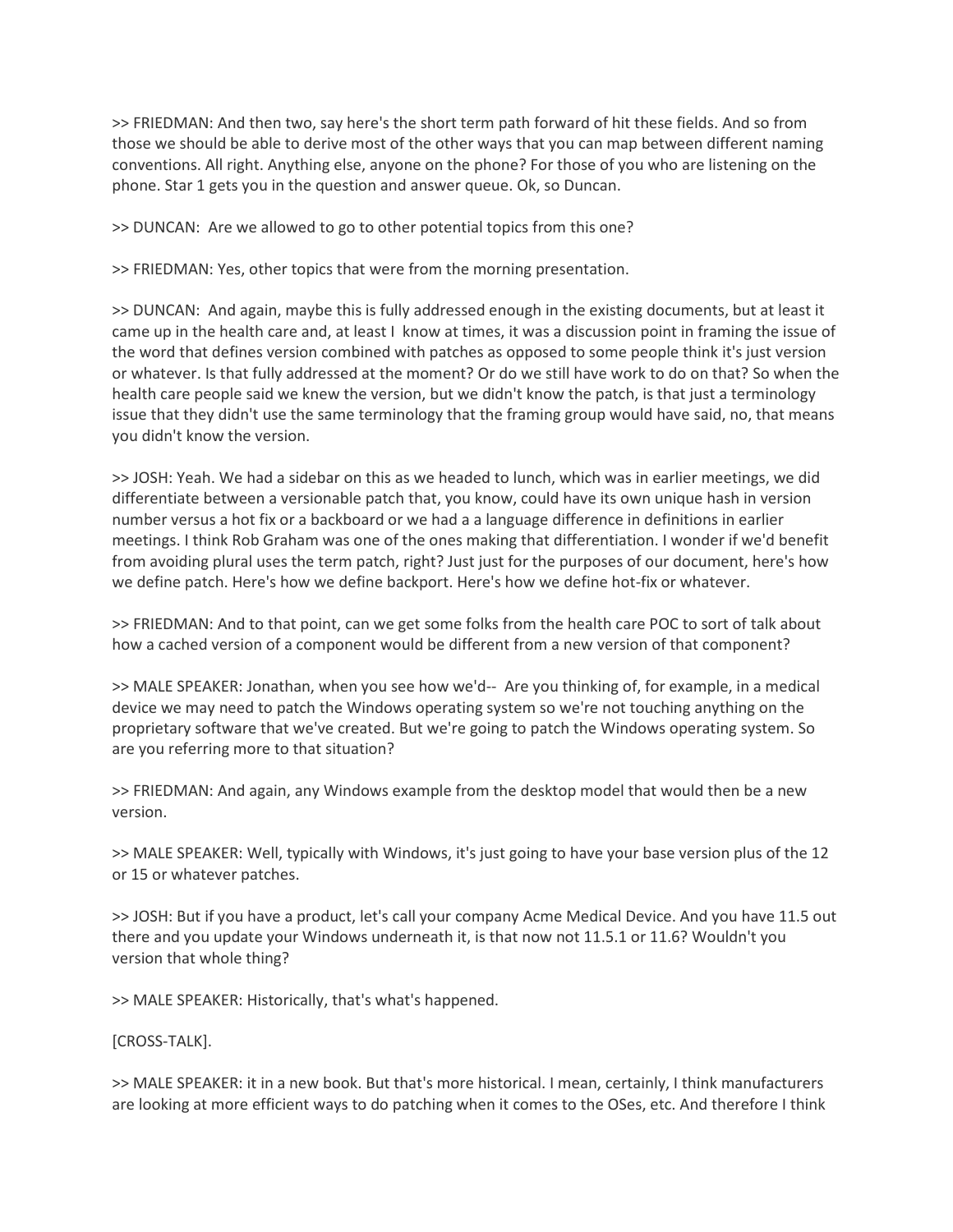some discussion amongst the manufacturers would be good too, to understand how each and every one might might treat it.

>> MALE SPEAKER: Just to throw a monkey wrench into this whole patching concept here and the SBOM. After a medical device vendor sells us the products, some of them even let us patch them ourselves with Windows updates. So then what happens to the S-bombs that we have been delivered from the vendor who doesn't know what we've patched? So how do we keep track of that?

>> FRIEDMAN: Reading Art's document, you're now the vendor. You're not the supplier.

[CROSS-TALK].

>> KATE: You get to you create the next SBOM.

>> FRIEDMAN: You have forked your supplier's product. There's an "r" in that word, by the way. I want to be very clear. Yes, one, two.

>> BRUCE: Go ahead.

>> MALE SPEAKER: I think another interesting aspect of that is how do you identify that patching in the SBOM itself? So you're using a version of Windows that's been released, such and such, it has a version number. You've got 12. How do I, as a manufacturer, include the information about the patching. Are they questions to ask and to resolve. Are those individual patching components?

>> JOSH: Well, I think it's also in his document, but it's a big, big compound part with the version number and a hash.

>> FRIEDMAN: So is that it?

>> KATE: I was just going to basically comment on how Debian and Ubuntu do it, which is they make it explicit that the patch has been applied. And they have the patches listed separately. A pristine start point there, [CROSS-TALK] the patch and then the sequencing.

>> MALE SPEAKER: So you've got to hierarchically-- [CROSS-TALK] does it become another hop? Because it's a next level of that base operating system, right?

>> BRUCE: So the patch really has to be treated like a different component, I think. And then it needs a relationship between that and whatever it's patching. So people understand that. And so, a patch really isn't like a patch in the sense of something else. It's a new component. And then you say, OK, my build materials changed. It now has this new component, which is this patch. And it has this relationship to this product. Version though, the way that they're usually used, is it needs to go forward. Maybe within it. You know, they might fork, but they seem to go forward and they don't have, this happens before this, or you can't, you know, whereas patches, you can pick different collections of different orders and include them or not.

>> FRIEDMAN: So the framing document has a set of when do we update the SBOM. And it includes when we've changed an underlying version. Can we have another section in there explicitly on patches?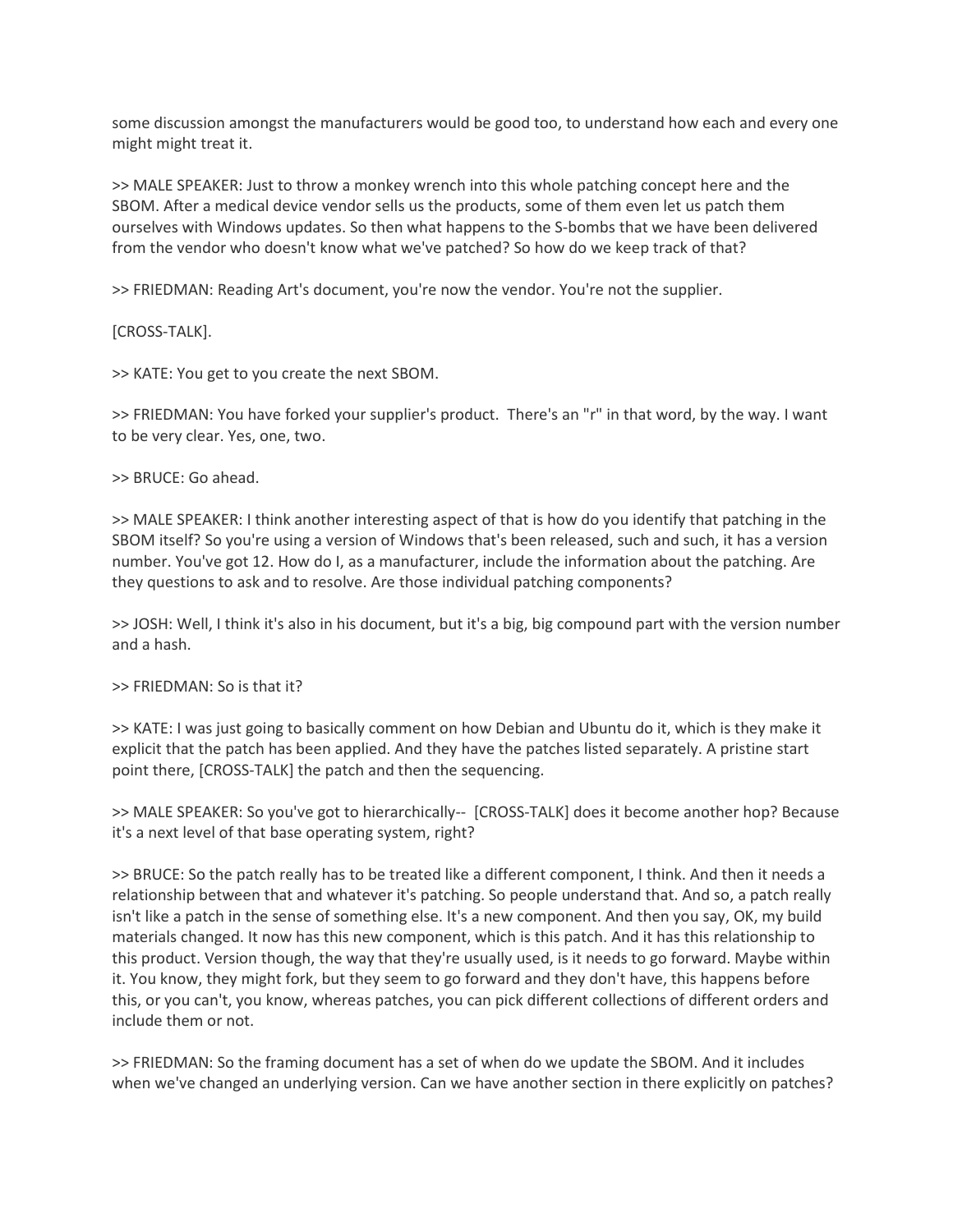>> MANION: Another thorny problem. Sure. Pending time and some effort. I want to say, though, this has come up at almost every meeting, I think, and it's still clearly unresolved and that's perfectly fine. I believe what the framing document has in it may not be clear enough, does cover these situations. And it could be that the patch is a new component I add to my list of components or that the patched thing itself becomes a new component. I think both of those or either are possibly OK. And what I'll suggest is, you know, if we had some pictures of what I'm thinking of is here's a very average tree. We already have the pictures with the agreed upon Acme Software and Bob's browser. If we have one of those, one of those with a patch, one of those with a new component, that might help us all figure out how I handled the situation, right? I'll agree. It's not well-defined yet, but it's also pretty squishy. So I think for the sake the document, we'll probably try to be little more clear about it. But I think it is unsolved. And again, I'd really like to hear from the health care folks how well or poorly that part went. But I think on paper, it's it's it's achievable, at least.

#### >> FRIEDMAN: Bruce.

>> BRUCE: One comment on that is, if you have 10 patches outstanding and they're independent and you want to make a new version, you have a awful lot of new versions. So you really need to treat, I think-- you really need to treat them as separate and just from a practical point of view. But that's just my view as a comment on which way to go in that.

>> FRIEDMAN: So I ask a follow up question, which is the use of the SBOM. So now, in addition to looking for what's in there, you also need to look, if you're trying to do this for vulnerability management, you need a tool that will verify what isn't in there, right? My tool says I should be using a version. I should be using a component that has these patches. Is that right? And like my characterizing that properly?

>> JOSH: I mean, to that point, if you recall the simplest use case we said at the very first meeting for Sam Sam ransomware hit Hollywood Presbyterian Hospital. Simply knowing you have the JBoss product in some subset of your devices, lets you go from 20,000 devices to maybe 200. Knowing that that flaw only affects a certain range of JBoss versions, lets you maybe take it from 220. So even knowing the presence of the project is actionable for our most basic vulnerability management. Am I affected? Where am I affected? It gets better as we get more precise because vulnerabilities cleave or match up to versions and version ranges. So this is just in the fine points of how much do I narrow that tunnel from 20,000, you know, 20 or 30 based on how we articulate a patch. So let's not say this is a deal breaker. It's a refinement.

>> FRIEDMAN: Good. Thank you. I think that's that's a good way of characterizing. Any further thoughts on this question of a patch as different from the version? Yes.

>> LORI: I would go to the comment that the patches could be maintained separately from the software. So you might have a like a base product which evolves on its own. And then you have set the patches, which you always have to apply as it's happening in the Debian world. It happens all the time. And in this sense, I would I would actually put them in the same category as, for example, compile options, which is, I guess, it's not yet been in this discussion so focused yet. But if you want to do vulnerability management, that this will be actually a very important option. And then in the same way, you should be having information about the base softer than the what kind of modifications are being applied to that. And that includes both the batches and also compile options in a way. So that would be a meaningful way of managing it from the [INDISCERNIBLE] perspective I see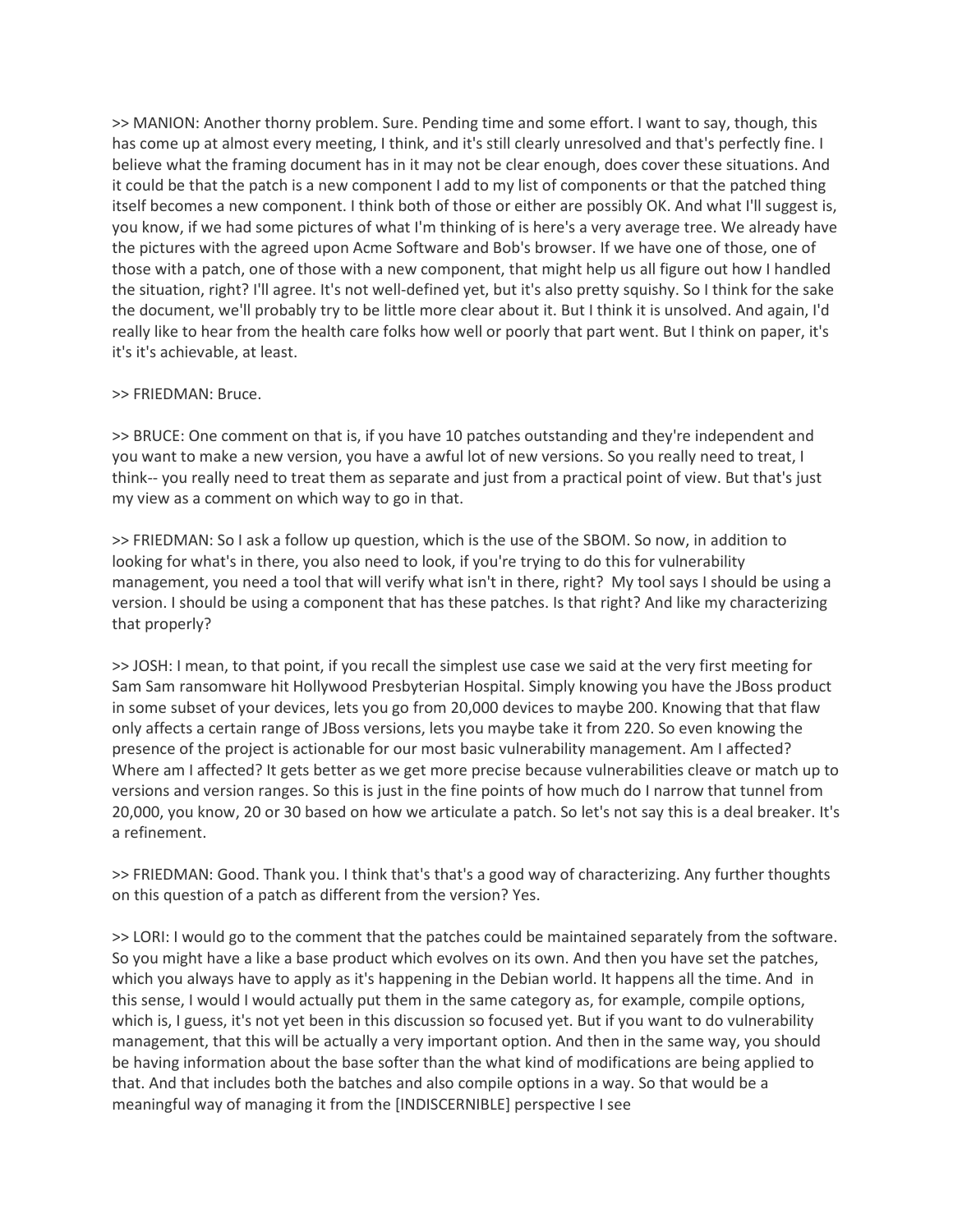## [INAUDIBLE]

>> LORI: It should be different. There will be a critical difference. For example, if you use a stat guarding or canaries or not, and so forth.

>> KATE: [CROSS-TALK] The patches were already applied.

>> MALE SPEAKER: It should it should be thought of the information somewhere and probably maintain separately from the software itself.

>> KATE: In some sense, this is all starting to head towards a concept that's out there. Complete corresponding source type of information, which is all the pieces you need to be to reproduce the build effectively.

>> FRIEDMAN: And reproducible build is a lovely direction to head in, but still something that looks pretty far off.

>> MALE SPEAKER: So the compiler options is one of the things we talk about in the pedigree area. So it has a logical place, whether it has to be as pedigree, field, or whatever we decide to call it. But yeah, that level of detail is definitely part of what anyone who really wants to know how their software is going to behave needs.

## >> FRIEDMAN: Doug.

>> DOUG: So I was just going to say following the previous comment, Bob said part of it, but now I want to hitch on slightly differently. Is this does get into the area of the Annex 2 of the use-case document, which I assume will be on the future work list that we want to actually work on that. But it also ties in with another point that came up this morning that we haven't touched on, so maybe we can lump them altogether, which is configuration. So sort of patches, configuration, providence, pedigree. It's all in a next-time lump, right?

>> FRIEDMAN: Yes. So again, we're getting really commendatore, very quickly. If you want to go in to config management, there is 20 years of reproducible build research and we will wander into that territory later.

>> JOSH: Not sure where this fits on the agenda, but just a point of order, in case you we're running low on time. We had a bunch of questions for the FDA representative who is now here. So one of the unresolved things from this morning is how far deep for that?

>> FRIEDMAN: No, I think from

## [CROSS-TALK].

>> FRIEDMAN: That document says-- look, we're pretty clear on the documents. This is the bare minimum. So we're going to move forward on the sort of the next step.

>> JOSH: There is nothing for him.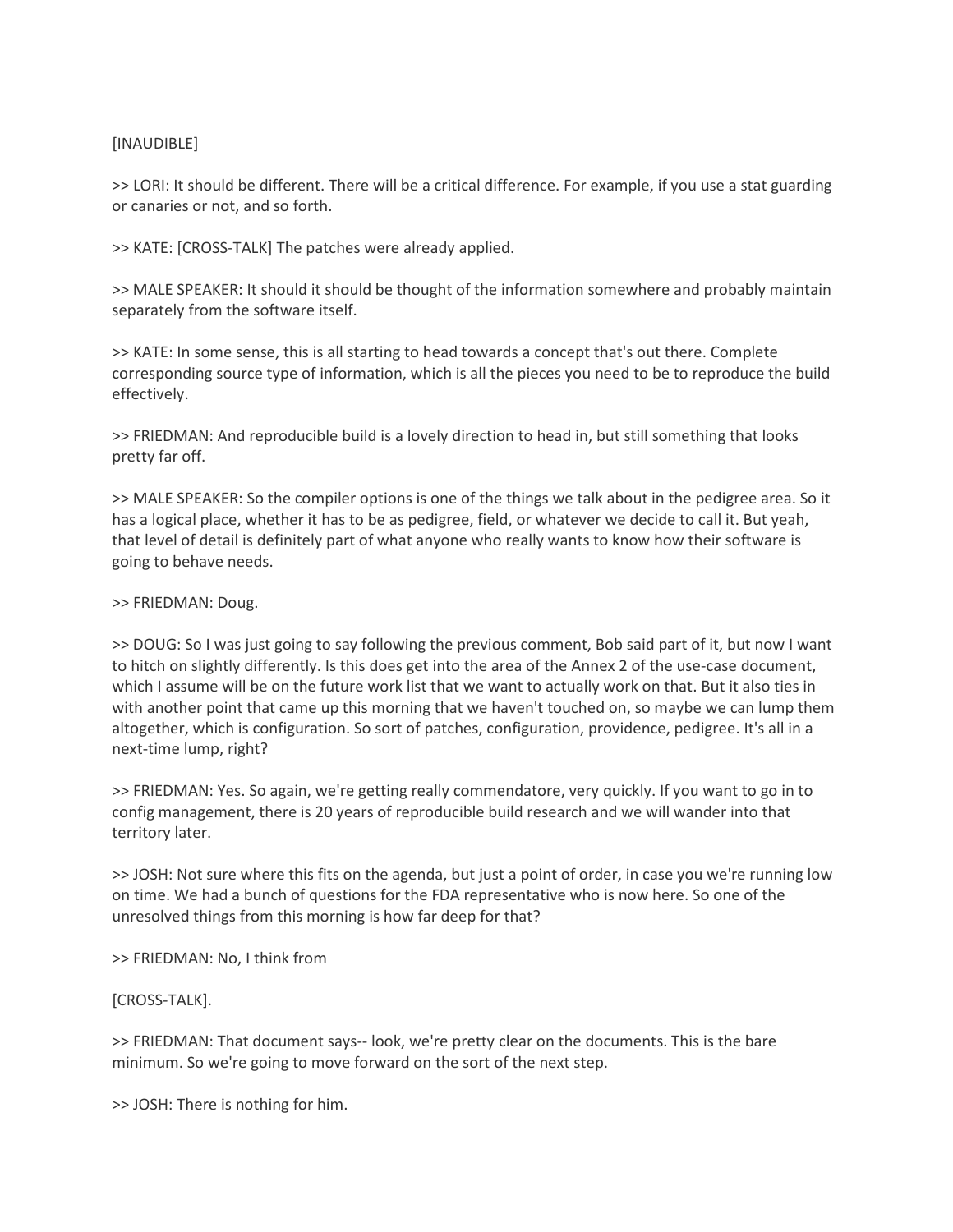>> FRIEDMAN: Do you need run-away?

>> JOSH: If it comes up later? That's fine.

>> FRIEDMAN: It'll come up later.

>> [INAUDIBLE].

>> FRIEDMAN: I want to focus on the documents that we talked about this morning. So further questions. Yes?

>> [INAUDIBLE]

>> FRIEDMAN: Correct.

>> DOUG: So we agreed in the format's group there'd be no winners or there wouldn't be a single winner. So we pick two winners and three or four runners-up in the back. Is the whole, what's the name of it Cyclone DX? Is that a to-do item to discuss? Is that a next-time work item? Where did that end up? I guess.

>> FRIEDMAN: So that discussion after 20 or so minutes said the goal is cross compatibility. And if someone comes forward, they said they were-- I thought they were pretty clear. Saying someone comes forward and says, here's the field mapping. We'll put it in. That's the field mapping is the priority. Did anyone get anything different from what was said this morning? Yes.

>> DOUG: So just to be clear. So if I gave them change table 1 and add this column with Cyclone DX is this field that uses this, this and this, it goes in or I got the impression there was more to it.

>> MALE SPEAKER: I got the impression they had two weeks to do it and I nudged for Steven to bring it to do it take.

>> FRIEDMAN: Kate? Thoughts on this.

So we are revisiting the discussion from this morning to say for table mapping, where the goal was to sort of make sure that we've got cross compatibility.

>> KATE: Right.

>> FRIEDMAN: And so if someone in the next week, because two weeks is not enough time for the group to do its work. If someone in this spends this weekend writing out more rows for that table, sorry, more columns for that table.

>> KATE: If someone wants to write more rows for the table, that's great. I think we're missing the relationship, though, in Cyclone DX. I think that's the moving piece right now. From the canonical definition that the framing group gave.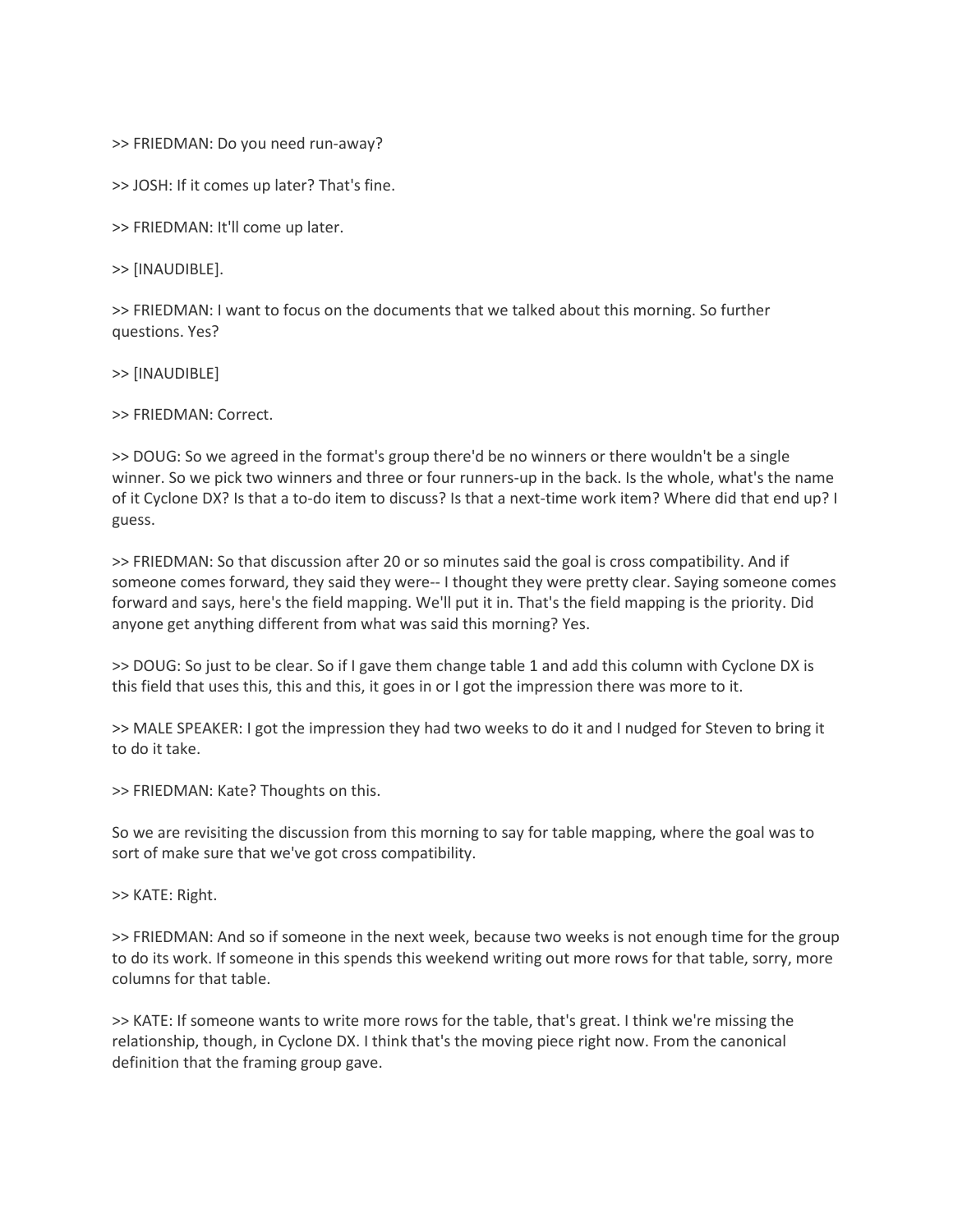>> MALE SPEAKER: I mean, that what I got out of it was that people could add new standards anytime they felt like it.

>> KATE: Right.

>> FRIEDMAN: Yes.

>> KATE: Yeah. And that's fine.

>> MALE SPEAKER: And Cyclone, just a-- Cyclone deals with relationships by direct nesting. So it's a little bit it's more kind of natively XML than the way that Twitter XPS handle it for what it's worth.

>> MALE SPEAKER: Can handle, yes or no?

>> MALE SPEAKER: Yes, it can be done, but it just that conceptually it's different. That's why it looks like it's missing.

>> FRIEDMAN: So we have the folks who, I want it to make clear, if folks come forward at the very last minute again-- I'm very happy to have this discussion. But at the same time, we've been-- Those are the two standards that have been talked about for for quite some time. So, yes, it'll be great. But I also want to keep in mind that we want to get these documents in Phase 1. Further comments on the list

[INAUDIBLE].

>> FRIEDMAN: Thank you, tree direction. I agree that this is something that we should probably all talk about things the same way. I don't know we're going to resolve it on its merits. Are there folks who have something that can help us appreciate how they view this?

>> MALE SPEAKER: I think what we need is a tree mapping table.

[LAUGHING]

>> MALE SPEAKER: Clearly, we need another picture entirely. The tree's not doing it.

>> FRIEDMAN: More visual representations.

>> MALE SPEAKER: More trees.

>> FRIEDMAN: We'll get the metaphor right eventually.

>> MALE SPEAKER: Well, we've done up and down and we've done left. So I guess we should pick right?

[LAUGHING]

>> FRIEDMAN: Yes.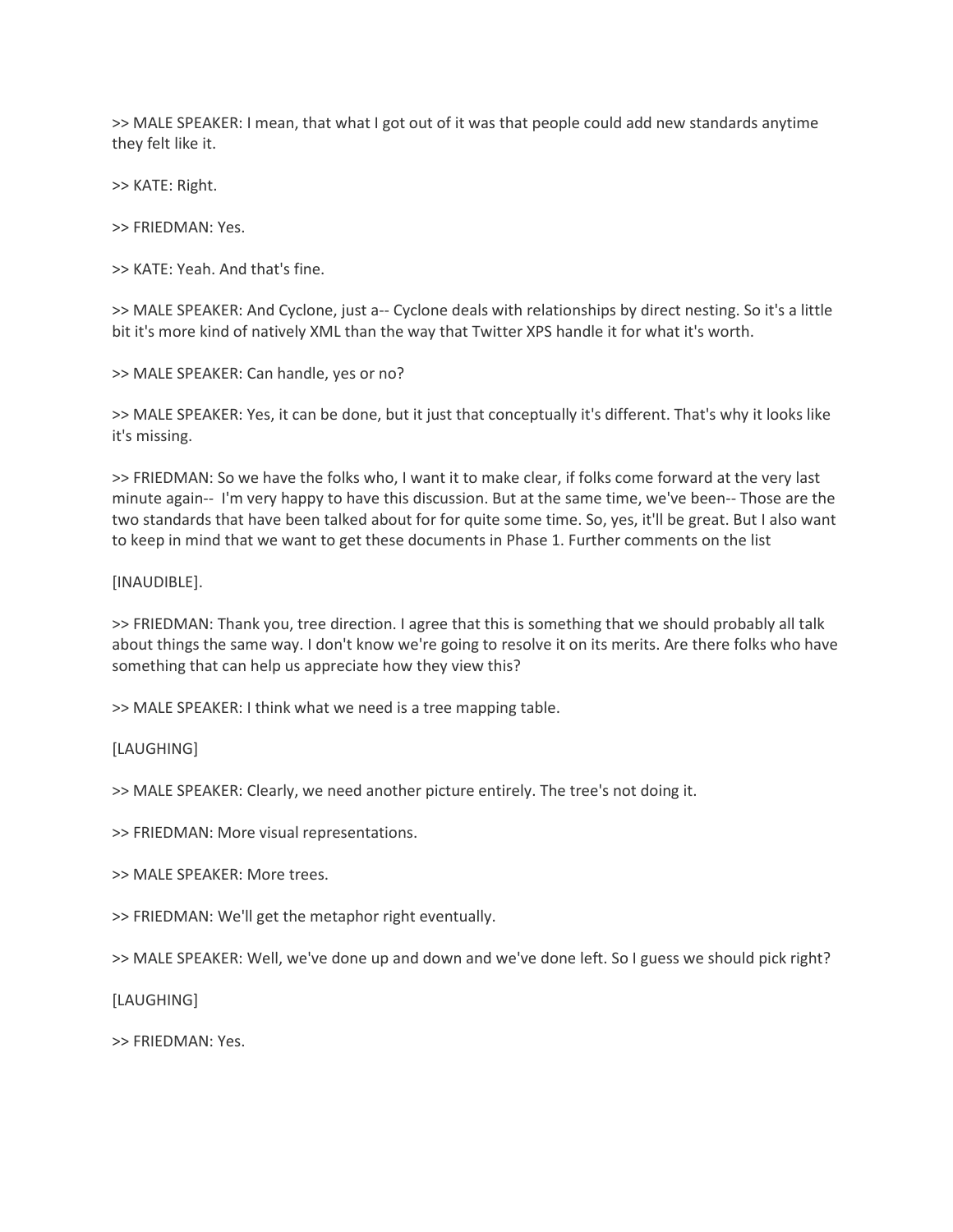>> MALE SPEAKER: So we keep using a lot of metaphors upstream and downstream. And then we put a picture of a tree in its place because that's clearly the stream we were trying to tackle. So picking a metaphor would be a good first step.

>> MALE SPEAKER: I think I'm hearing a river system then.

>> MALE SPEAKER: Right.

>> MALE SPEAKER: All right. Yeah, I mean, tributaries. Right.

>> FRIEDMAN: And just to play off the note that you said I'm someone who always liked the root of the tree at the top of the page, because that's how I'm used to thinking about directed basically graphs. Art brought up the point that you just highlighted, which is we talk about upstream and downstream are pretty unambiguous in the supply chain. And so it makes sense to have higher in the tree, the upstream. That is one way of thinking about the orientation of the tree.

>> MANION: Not to beat us toon hard to death. The graph works no matter what. The graph mathematically doesn't care as long as the legend goes the right way. That's not the problem here. It's more, are we going to confuse people who are seeing the word recursive and nested and wondering what we're talking about for the first time and looking at the graph and being confused? That's where the metaphor could be helpful. And I want to not confuse them right off. Every map has a north.

>> MANION: So we could just say which one's north. Right. Well, north is up.

>> FRIEDMAN: So, you know, an NCAA-style bracket could be an option.

>> DOUG: So I still think for upstream and downstream, right to left us is better. But I've never seen a graph that had a funnel the way you guys do it. But I think you'll be more confusing the way you have it. But more importantly, maybe we should stop using the word tree and just keep it as a graph. And I think usually in graphs when you have one node and end nodes, the one's always on the top and ends always on the bottom.

>> MANION: So it comes down to we have a sort of a wide audience, I guess we've been trying to accommodate or reach so we can say graph and that has a perfectly good meaning and it's fine. But if people aren't glomming on to that, that's why we're saying river, tree, something else, right?

>> DOUG: So I guess a further point about that then. So we have a software bill of materials. Do we have experience to fill a-- Field of build materials has been around a long time and has a lot of work. How do they draw it? However, they draw it, let's do it. Let's not make software be different.

>> FRIEDMAN: Fair point. We will go and seek that out. Did you have a comment, Josh? Brenden, you had a comment.

>> BRENDEN: You were just to somewhat to cut the Gordian knot in half. If we're going to pick one of these three incompatible representations, I think since we're going to confuse significant groups of people no matter what, I think we go with the left to right interface because everybody looks at left or right and knows that, oh, good. This group made up their own definition of words and it makes it easier for everyone to just start. Everybody thinks they know how a tree works. As it turns out, we have many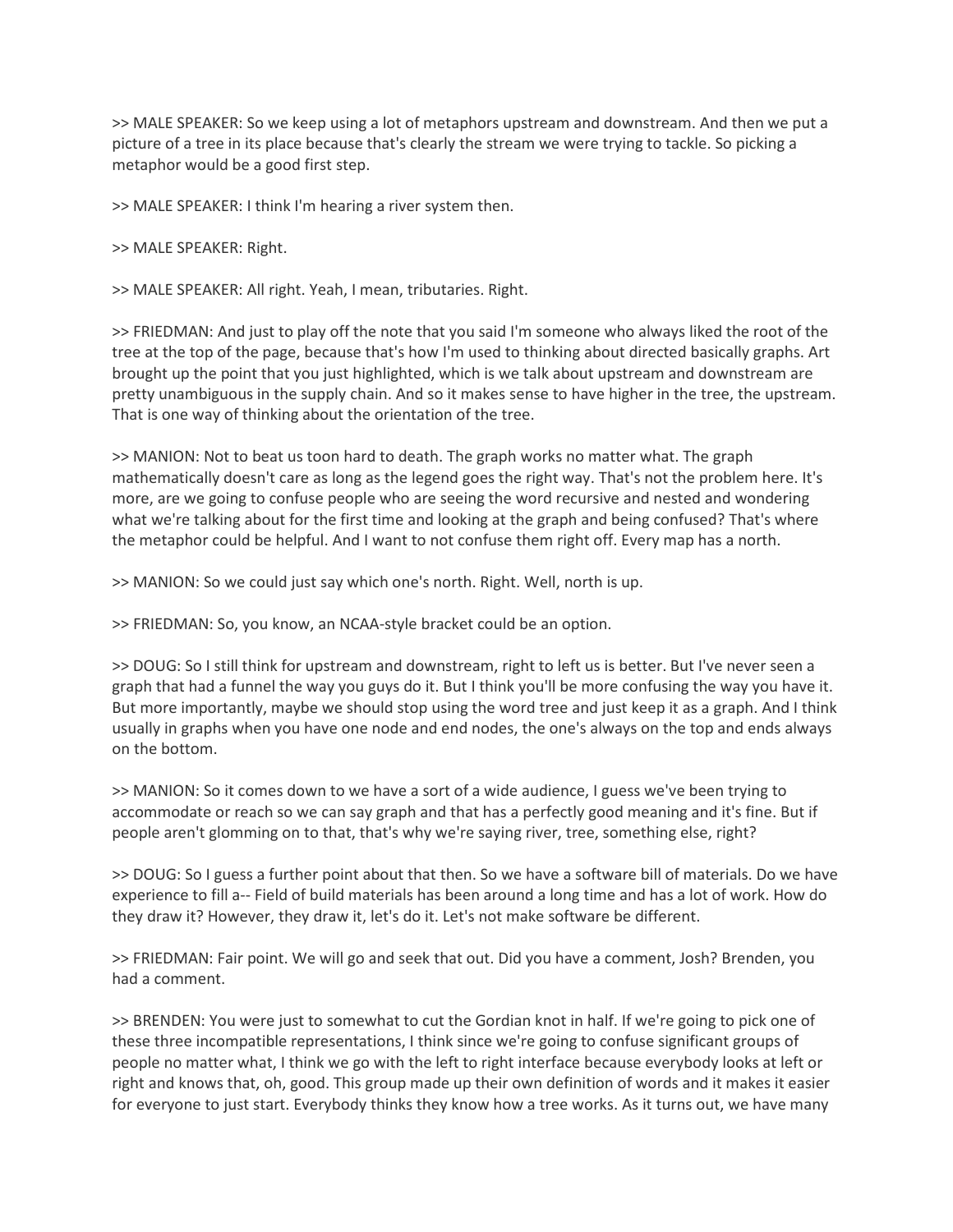different ways of incompatible thinking about how the trees work. So I would throw my weight behind what Josh's group outlined.

#### [INAUDIBLE]

>> BRENDEN: Also true. They had better graphic design and the other teams.

>> FRIEDMAN: All right. Any further thoughts? This is the last time we will talk about this today on the left to right idea. Further thoughts from the documents this morning, that we talked about. Things that were flagged. We've got most of the things on my list. A lot of the other ones, on services of best practice, depth, things like that. Clearly a next step, a practices and awareness and adoption story. So the next thing worth spending just a little bit of time on is, how we would like to share these documents. We've had this conversation now for the last few meetings of free standing versus tightly bundled versus loosely coupled. And it is my sense that the emphasis has sort of been loosely coupled. Seems like the path that I've heard a lot of people talk about, but I think it'd be useful to talk about that for a little bit if anyone has some thoughts about how they see these documents being shared and used and consumed.

>> DOUG: I vote as little change as possible so that we could get them out sooner rather than later.

>> FRIEDMAN: Thank you. I like that. Correct. So as it currently stands, they reference each other. We'll make sure that the references are all lined up. A number of folks have done some de-conflict. And as you read through, we can make sure that none of them blatantly contradict each other. I think the definitions have been well aligned thanks to some folks between health care and framing. And so now any any further thoughts on how we cluster these together? So now we have the question of presentation. So some of it's easy. They can all be in one document then four separate documents. We can add those options together. Many of you have made some comments about the NTIA Web site. So right now. What's happened to those [SPEAKING INAUDIBLY TO SELF]. Those got closed. That's unfortunate. So let me give you-- This is the NTIA self aware transparency website, which you can see is basically a reverse ledger, right? It's basically just a whole bunch of stuff that we're doing keeping track. Probably not the best thing to send someone to if we're trying to say, "hey, check out these documents here." I'll give you an example of what a previous NTIA project did. Still using our less-than-stellar content management system, but sort of has a "hey, here's some documents. Here's a very short paragraph about them. Here's the link." That's one option of something that could exist and then we'll have some of the process information below. Are there other ways in the short run? I can't promise that we'll magically have a really great web team by the end of the month. But our web team works hard and they are responsive. And so are there things that you would like or can envision about how you'd like these documents out there?

>> MALE SPEAKER: Can we have a diagonal dodecahedron?

>> FRIEDMAN: Three dimensional holographic.

>> MALE SPEAKER: A tactile experience.

>> DOUG: So under the vision side of it as opposed to the practical, this weak side of it. Would you at least consider something like putting it in markdown language on GitHub as a publicly available, stays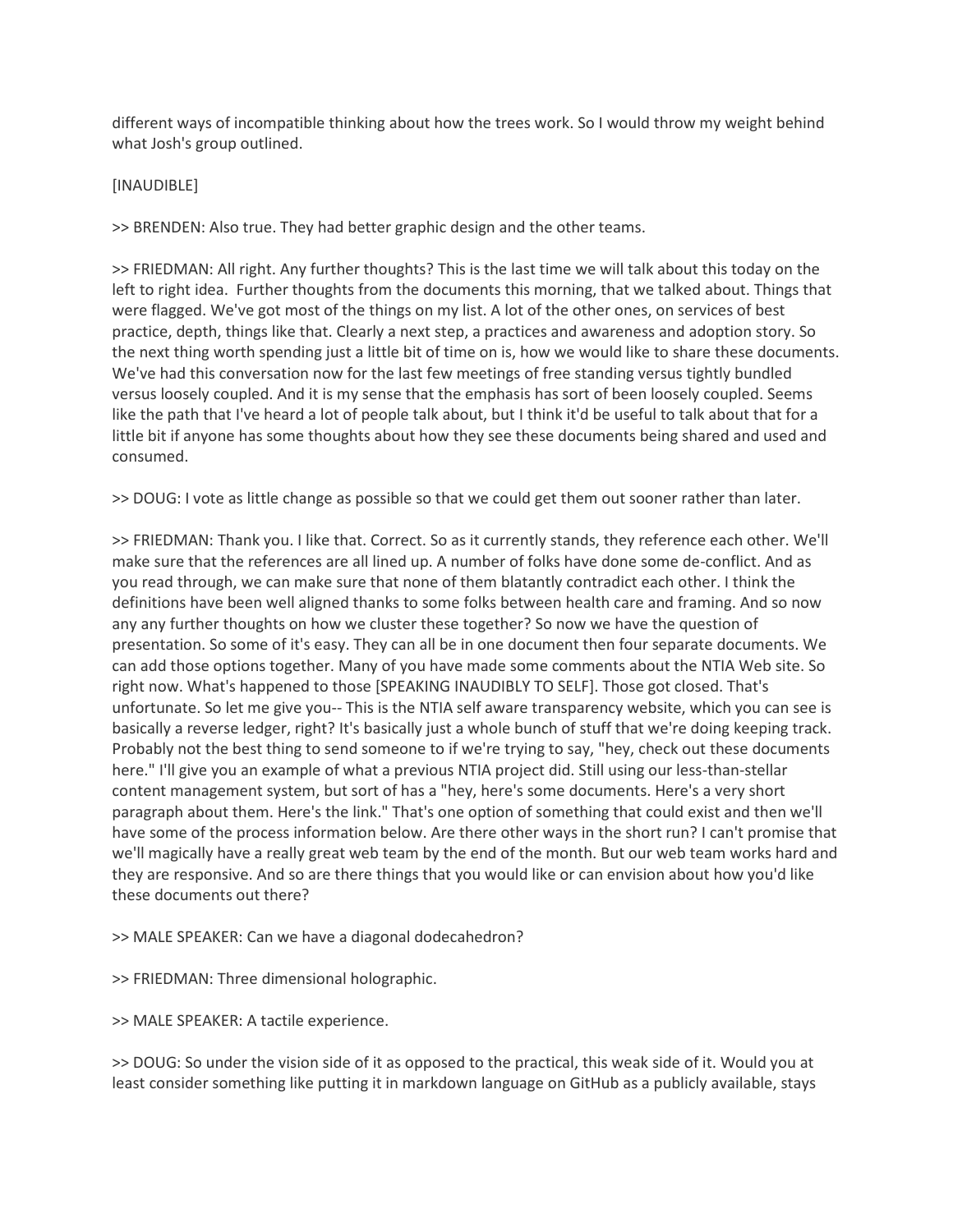forever? And more importantly, you don't have to do all the work people could do pull requests. If you want to make it look prettier, put in a pull requests.

>> FRIEDMAN: So let's put that on the next phase style page. I think these are still-- we have documents. And if the document, someone goes and says, "oh, I think SBOM should be this." that's great.

>> KATE: One of the things that we do in another group is, all of the guides, the set guides to do for the open-source program offices, and they're all up on GitHub and issues are pulled there as well. As you say, I think it works fairly well for keeping documents working over time as needed. So I second that request.

>> FRIEDMAN: Yes, Jim.

>> JACOBSON: So I think what it will be used as is two things. One is a link to specific documents and a link to a place where I can get the set of documents. So anything that satisfies that would be sufficient, such as that.

>> MALE SPEAKER: I was just going to comment. We have three distinct documents or four. There's nothing that's pulling it together like a small intro that's probably couple of pages. And then link it to everything else.

>> FRIEDMAN: Right. Yep. Having a short overview could be very useful. That's something that I can work with some folks to draft and then circulate. And in fact, I'm guessing there's language in many of your documents today. That is that high level overview that could be very powerful. Thank you. Good suggestion. Other thoughts on just sort of saying, "Hey, we want PDFs. How do we get them?" And what would be useful for the people that you would want to communicate to?

>> JOSH: It's a little orthogonal, what we're currently describing but people were looking for what's every deliverable out of each working group. And it was kind of hard to find in a consistent tree or something like that. Like we had a PowerPoint for each working group each time we met here. But finding them very easily, hierarchically or chronologically, even if they're not the final product, there's still some valuable stuff in there.

>> FRIEDMAN: So making sure that we have the archive of all of the things that you've done to document the process.

>> JOSH: That's right. Yes, right.

>> FRIEDMAN: Great. That's a good suggestion. Further thoughts on how do we share the outcomes of this?

>> DOUG: So just point of clarification. So this is an NTIA multi stakeholder group. What is the status of the outcomes of this week? In other words, we're we're creating documents. They exist. Is there? Is it sort of the NTIA says this is now mine and they put it out or it's just, hey, we made this in a meeting and we're done or because that might affect how we presented what it what it is we're actually talking about.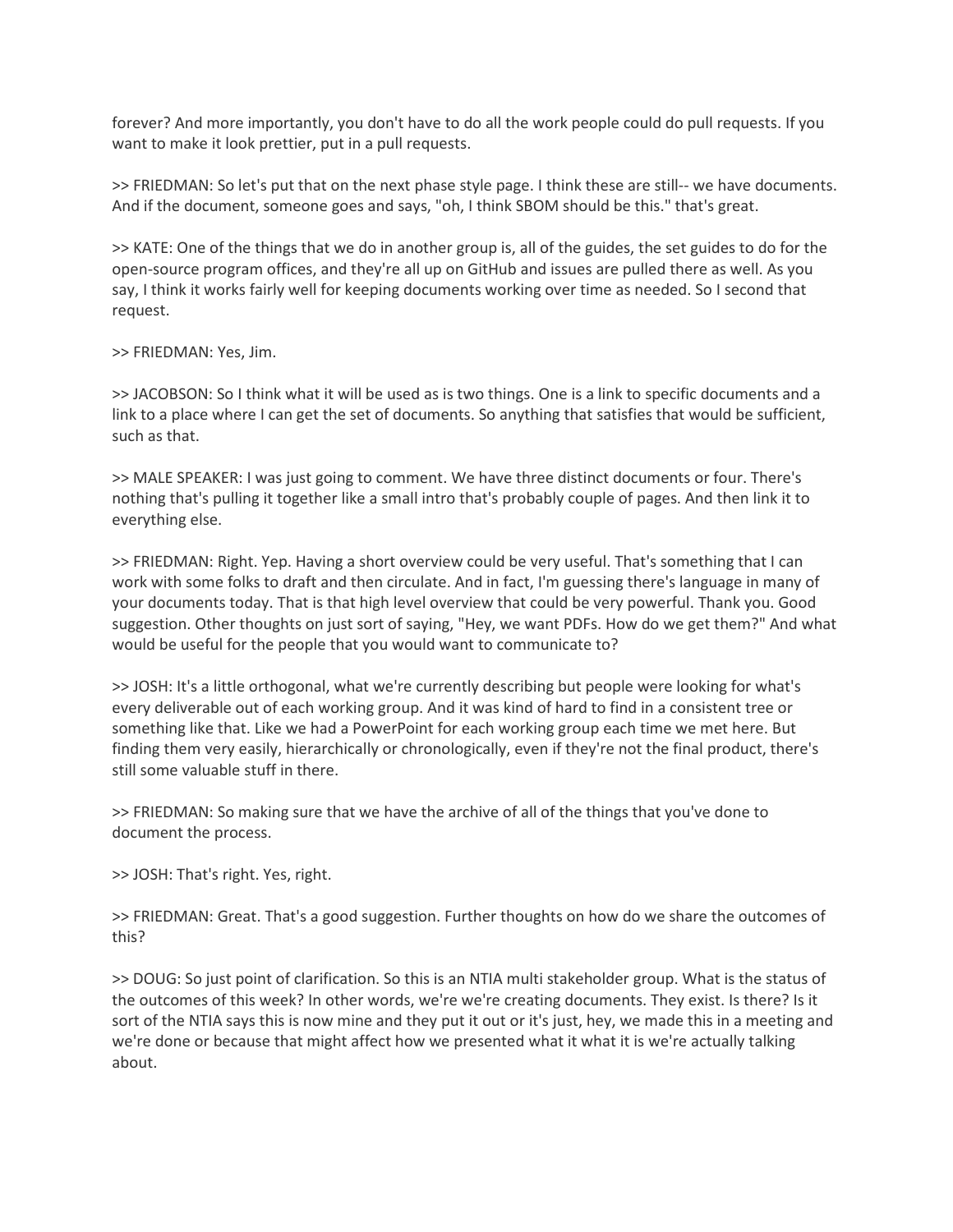>> FRIEDMAN: So the term used, if you pop back to the Stakeholder-Drafted Documents with some idea of when they were finalized. Each document contains either some information about the process that was used or links to another document that documents that. We keep it on the NTIA.gov website, but make it very clear that it is not and it is not a government publication. But it is. And my colleague Louise has actually spent a little bit of time trying to understand the legal status of that. But the short of it is, that anyone can pick it up, use it, share it, etc. The last question I'm going to ask you is, in addition to having four documents with a little blurb and a little overview blurb, useful to also have a Frankenstein, PDF, that someone can just say, "here's all of them" or is that something that is you don't need? I see some nods. I see some hedges? I don't want to make the case for Frankenstein's monster.

[INAUDIBLE].

>> FRIEDMAN: Is there a reason to not have that as another edition? Bob?

>> BOB: I was going to have a different point.

>> FRIEDMAN: OK.

>> MALE SPEAKER: It's harder to find what you're looking for.

>> FRIEDMAN: Good.

>> MALE SPEAKER: One reason for not having it, is it just work somebody has got to do so. That's going to delay everything.

>> FRIEDMAN: Fair

[INAUDIBLE]

>> FRIEDMAN: It is basically just like [INDISCERNIBLE] and SBOM, having all of them together. Anyone feel strongly one way or the other?

[INAUDIBLE]

>> FRIEDMAN: Yes, there are four components and so is there anyone who, when they think about how they would use these documents, thinks that would be easier to have a single link versus four links or just want to cite a single file versus four files? They'll be on one link.

>> MANION: Are we talking about both being an option or not?

>> FRIEDMAN: Yeah.

>> MANION: Sure. Okay. If it's both. Problem solved.

>> FRIEDMAN: Right. All right. So that's most of the presentation stuff I've got. Bob?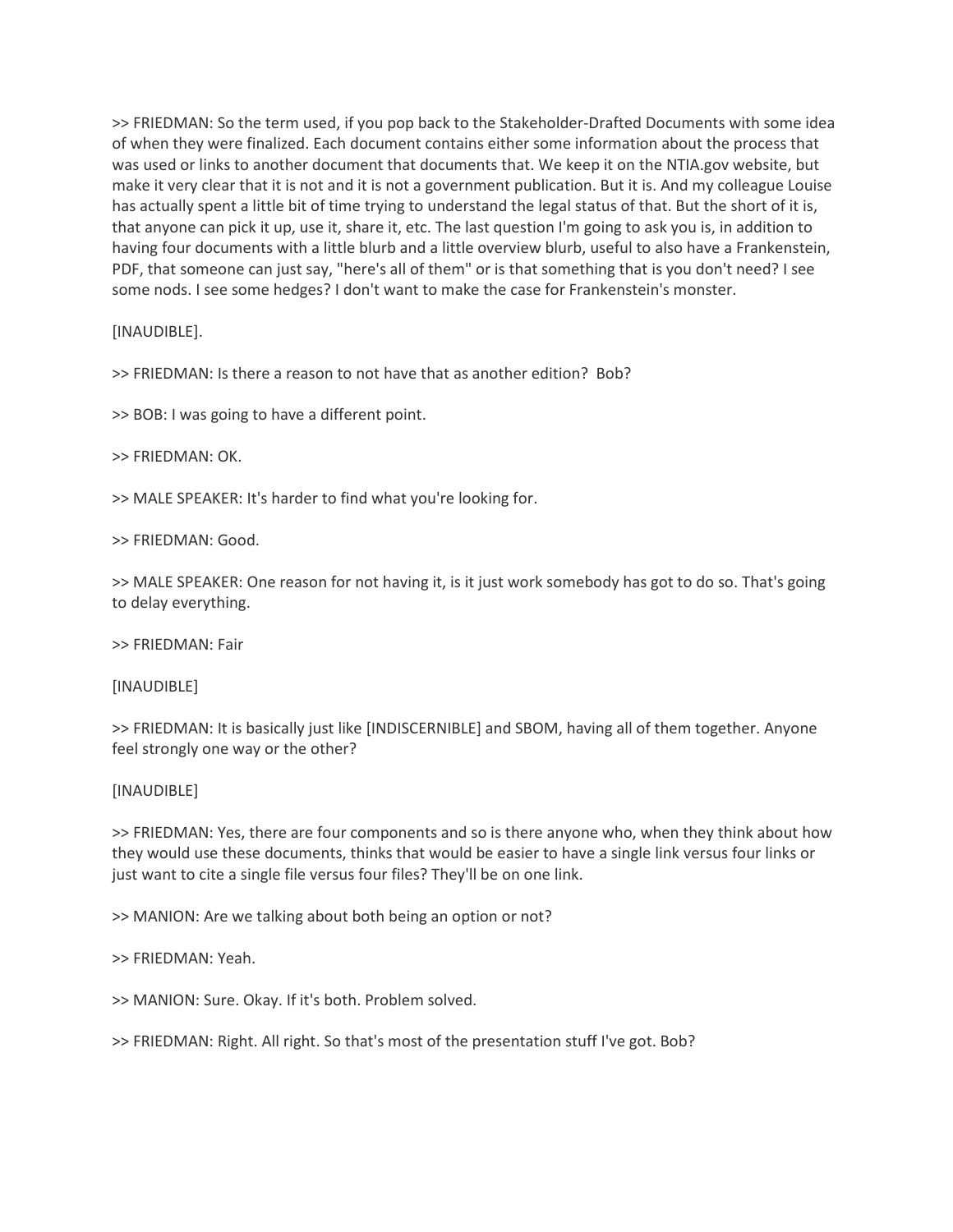>> MALE SPEAKER: Could use a word. Presentations. I'd like to see something up there about presentations, about the effort. You've done one or two. If other people had things to donate. Because if I'm going to go talk to people. I'd like that to start with a blank sheet of paper.

>> FRIEDMAN: And I think we're going to slop that into the next steps discussion. All right. So everyone take a nice deep breath. We now have a path. We're not at the finish line, but we can see the end of lap 1, which is these documents polished. We all have our marching orders and we have our timelines to get them a little more smooth and finalized. I'll be working with all the working groups to think about this presentation layer. And making sure that folks who are new to the process can still get information, things like that. So now we get to turn to the fun side of things, which is what comes next. I've heard a number of ideas from folks really for the last several meetings about other things that we want to do that weren't captured in the work that we wanted to get done. There are four broad buckets here that I've tried to characterize. They're not perfect buckets. Moreover, they don't easily map to the established working group structures. Some of them do. Some of them don't. And so what I'd like to start off by doing is saying what isn't on this list. So Bob just talked about, you know, let's collect presentations and other documents, so that could be a very powerful thing to sort of say. Here's some of the writing that we've got here, stuff that that is around us.

>> KATE: It's in the same line as presentations. But is there some way of having effectively a gold deck for people who are trying to evangelize this in their own communities that they can pull off of?

>> FRIEDMAN: I'd like the idea of having sort of a shared deck. The challenge I would have with that is. How do we get community approval about speaking on behalf of it? So it's one thing to say I'm going to pull from the slides that came from each working group, but let's put that on the list of things to think about. The Gold Dec idea. Yeah, we can just have these as individual bullets. Emily?

>> FEMALE SPEAKER: I was wondering. I'm a little late to this discussion, but I'm wondering, is there already some thinking around who are the strategic pockets where you wish to have engagement be extra strong? And how to prioritize who you're speaking with in those arenas?

>> FRIEDMAN: That's a great question. I think what you've reminded me is I have handed out a piece of paper, but I didn't sort of do a quick walkthrough of it. So I'm going to take a moment and do a quick walkthrough, because almost all of these ideas that I've heard from various experts in this field and all of you over the over the past few months. So. Take a step back, extending and refining the model. So there are some big unknowns that we still have in terms of the what is the SBOM approach? How do we share the data? So what does that look like? Sometimes it's fairly straightforward. SWIT tags, followed binaries. Other times it's clearly not. And so need to think through what that universe can look like. The high assurance stuff that sort of spelled out. We've got sort of some basic assurance in the framing document with integrity and hashes, but there's certainly a lot of work to do and that can go very far into a high assurance computing. SBOMs for things that aren't on prem. Most of what we've talked about has been embedded or on prem. Very few people stand up and give speeches and say the future of software is on-prem software. So what are the use cases and what needs to change or how do we need to think about this for cloud, SAS, containerized, all of the fun, slightly different buckets that we have for software moving forward. And then the last one I have that some folks have mentioned repeatedly, and we really need a better name for this, is communicating non-exploitability of vulnerable components. So yes, I'm using open SSH, but I'm only using the PRMG, so I'm simply never calling that code. And I've also done some basic testing to show that it's not vulnerable. So let me communicated downstream so it doesn't light up people's dashboards. So that's the two figures to finish.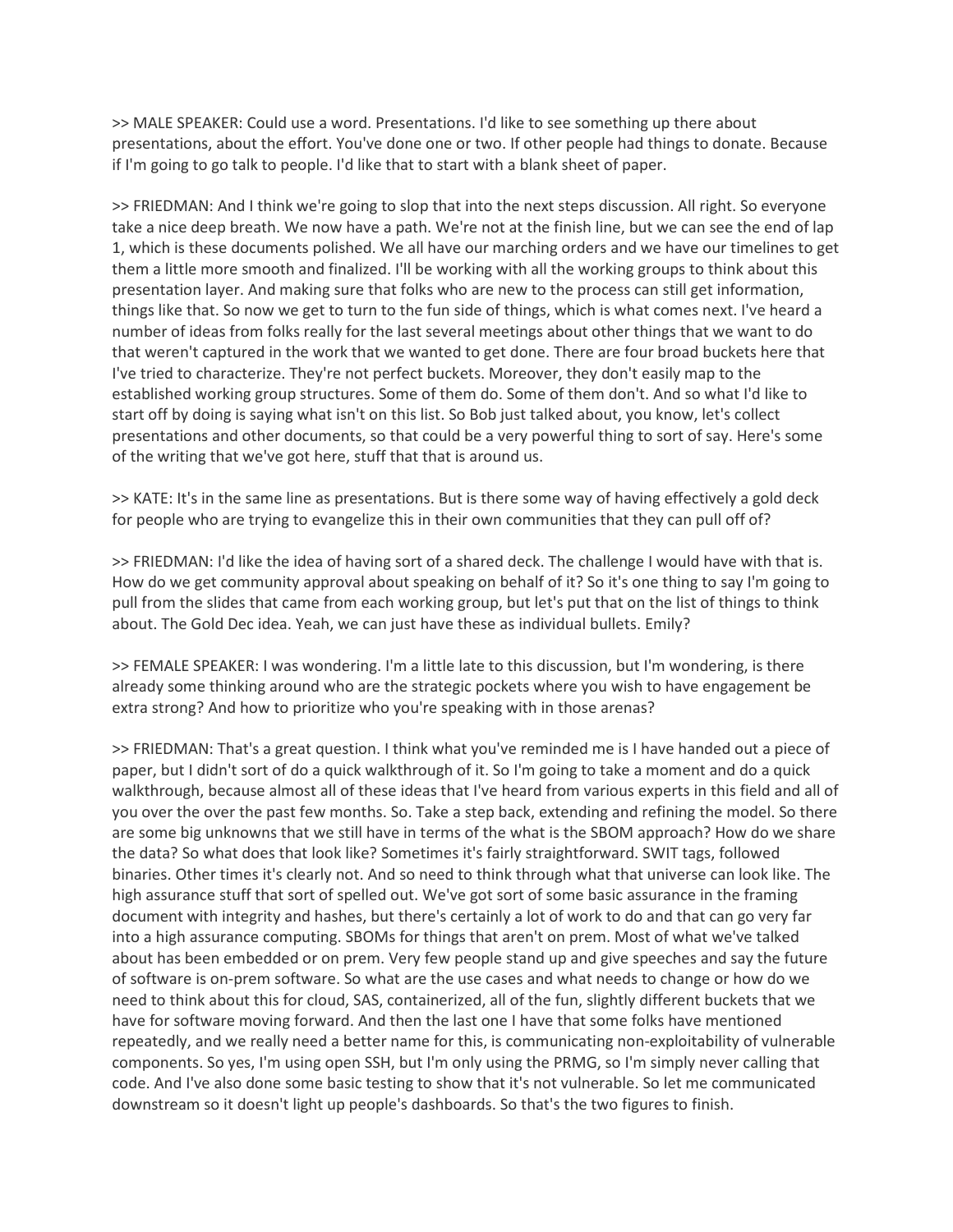>> DOUG: I think it's artificially narrowing the current phrasing because it may not be about exploitability. It might be other postures such as these mitigating trolls in configuration options. I think the exploitability is way too specific. So if we get abstract that I can help later, but the way we've captured it is too specific.

>> FRIEDMAN: You were good with picking names. Do you have a--

>> JOSH: I've been have it "the disposition" I think was the phrase I've been using. But it's not well thought through.

>> MALE SPEAKER: >> We've been using context.

>> FRIEDMAN: Context. That covers a lot. Bruce do you have something.

>> BRUCE: I like disposition.

>> FRIEDMAN: Disposition, because then that means, you don't have to do anything. You have to apply this patches, mitigation or something.

>> BRUCE: Yes. It's better than what I've referred to it as "don't worry your pretty little head field."

>> MANION: The current framing document mentions twice in different places, but consistently it says exploitability or exposure. Those are the words it uses currently. But it's a pretty, pretty light treatment. We don't get into it in detail. Just that's the current word.

>> FRIEDMAN: Disposition or exposure. We will. As the folks, whoever is tackling that issue, that will be one of the first things that sort of figured out. So those are all in the two fingers. Two fingers. Yeah

## [INAUDIBLE].

>> FRIEDMAN: If it is something that is directly relevant. Not to unpack. Not to drive the discussion further, but to clarify sometime directly relevant. So this is one finger on a point. Two fingers, is this a directly relevant to what's going on. Yes.

#### [INAUDIBLE]

>> FRIEDMAN: Yes, that is that is the plan. I'm going to go through the whole documents first. So as you- - If I come up with something that you want to clarify, that's the two. Tooling and the version online is being extended to tooling processes that you have two fingers up.

>> LORI: Yeah, I heard about the extending and refining the model. Is there a place for discussing doing the more abstractation? For example, this company that implements this protocol. But the other way around that this is needed for this work and we have these discussion.

>> FRIEDMAN: Firstly, process question is we're going to we're going to add to the list after we walked through it.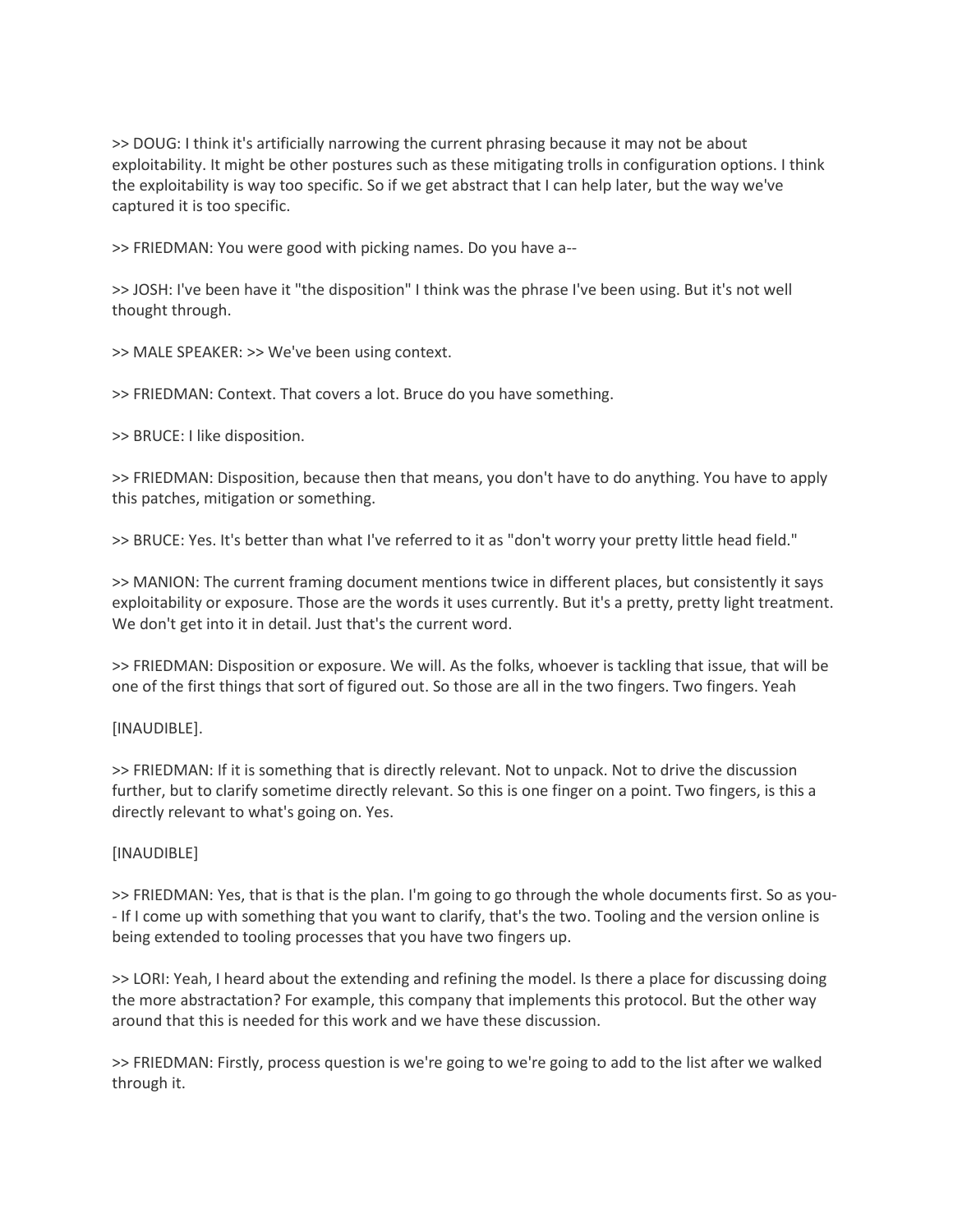>> LORI: OK.

>> FRIEDMAN: But yes, that's something that, in fact, was in an earlier graphic where they said, oh, this this component implements this thing so we will carry that forward. So tooling and the the version that is now online says, tooling and processes, because they're sort of something we want to tie together. So one of them is what tools exist today for generating SBOM data and for consuming SBOM data? What further tools are needed? Which is a very big, expansive question that is going to be highly context dependent. And then there could be a time to sort of also say, hey, are there operational lessons that we can carry forward more explicitly from folks that are doing this either directly in the proof of concept or other examples? So that's what I've tried to bucket into the tooling and processing side of this.

>> BRUCE: Can you add the services to tooling?

>> FRIEDMAN: Tooling processes and services?

>> BRUCE: Well, I was trying to clarify.

[CROSS-TALK]

>> FRIEDMAN: Sorry.

>> BRUCE: I thought tooling might have meant services. And that's why I asked.

>> FRIEDMAN: So next, bucket awareness and adoption. This is sort of the how do we get this out into the world? This gets back to the comment that Emily said, hey, should we have a broader strategy to think this through? Then there's sort of or sector-specific or technology specific outreaches. So once we prioritize that, what does that look like? What are venues that we should be engaging? Are there champions that should come from someone who's going to go off into this community and be the evangelist in that community? Model contract language is something that a lot of folks talk about. How do I ask for an SBOM from my suppliers? What does that look like? How precise do I need to be? What's a lightweight way of doing it? What's what gives me what I need to do? Something that's come up in a couple of the working group calls is the value of having a FAQ, or F-A-Q, depending on your butchering of the language. So that's another area where I can imagine having the-- So you've just gotten started to this as you read these documents here, something that can go along with it. Here are the common questions. Is this a road map for the attack or things like that. And then the fourth bucket is sort of the demonstrations. I'm sorry, Kate.

>> KATE: In terms of awareness and adoptions, do we also want to add translations, since we're international?

>> FRIEDMAN: Yep, and we're going to we're going to add more. We're going to have the Gap analysis in just a moment. Sorry, I'm trying to walk through. So demonstrations, which is one, the proof of concept 2.0 to potentially further proof of concepts in other sectors. And then in addition to exercises which require lots of work.

We know that there are folks out there that are doing this today. And so can we engage in some documentation or solicit case studies, things like that? So, again, this is a lot of work. This is sort of the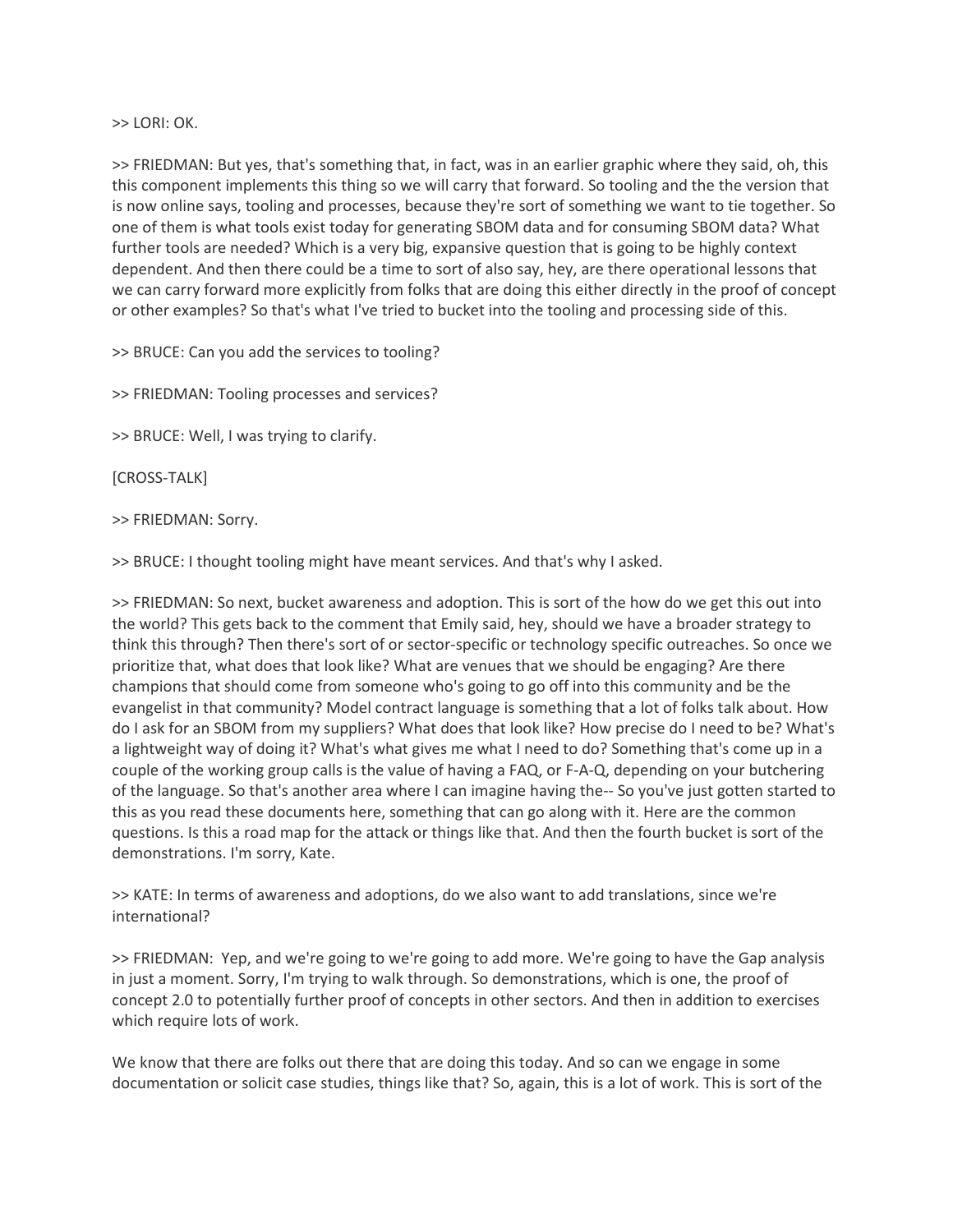broad vision. Everything that I've heard, I've tried to capture. But even that's not enough because there are lots of great ideas in this room. So on the awareness and adoption side, there are translations. Yes.

>> DOUG: Ones that are missing here, is now the time to bring it up?

>> FRIEDMAN: Now is the time to bring them up.

>> DOUG: All right. So I think you're missing three in the first section. At least that we discussed this morning since I didn't see them on there. So one is further work on naming or whatever we're going to do there. Another one is the value of complete or whatever the words are going to be for this whole how complete, how transparent or opaque you make beyond the first level. That issue, I think, needs more work. And then the whole discussion we had both this afternoon and this morning version, slash, patch, slash, update, slash, config slash, etc.

>> FRIEDMAN: And I think. some of those are sort of naturally the same constituency and some of them, I think, for example, the depth question almost might be in an awareness and adoption story as well, because different markets are going to want to think about it differently.

>> DOUG: I just wanted somewhere on the list. That's all.

>> FRIEDMAN: All right. This is now your chance. Other things that are missing. We had translations. Laurie, you had a --.

>> LORI: Abstractization. So, for example, the component is required for [INDISCERNIBLE] let's saying that's so he could basically switch out components easily in the process. When you when you are holding your abilities, that would be going into the extending refining model part, I guess.

>> FRIEDMAN: Oh, interesting. So specification of what the component is doing?

>> LORI: And why it's actually necessary in this part. It is probably not really required component, but it would definitely help people to solve like the problems that are occurring in the ecosystem.

>> FRIEDMAN: That's a really interesting idea. Thank you. Yes.

[INAUDIBLE].

>> FRIEDMAN: Let's put that in the extending and refining the model, which we would call that maybe implementing or specifications. Would [INDISCERNIBLE] Exactly. Bruce?

>> BRUCE: I think we need to have a use case specific items to add to what's in the scoping document. I mean, sorry that the framework document now. So today, what's in there is-- everybody needs us and now we need to go to the next step. Refinement step, I guess, to say, OK, for this application, I'll just call that word. I know the words are in discussion. You need these fields. And this is this is the definition of that. And step one is probably define which cases we're going to cover. And then step two is what are the columns like all column for the statement that are needed and what is their definition.

>> FRIEDMAN: Do you have some examples in mind?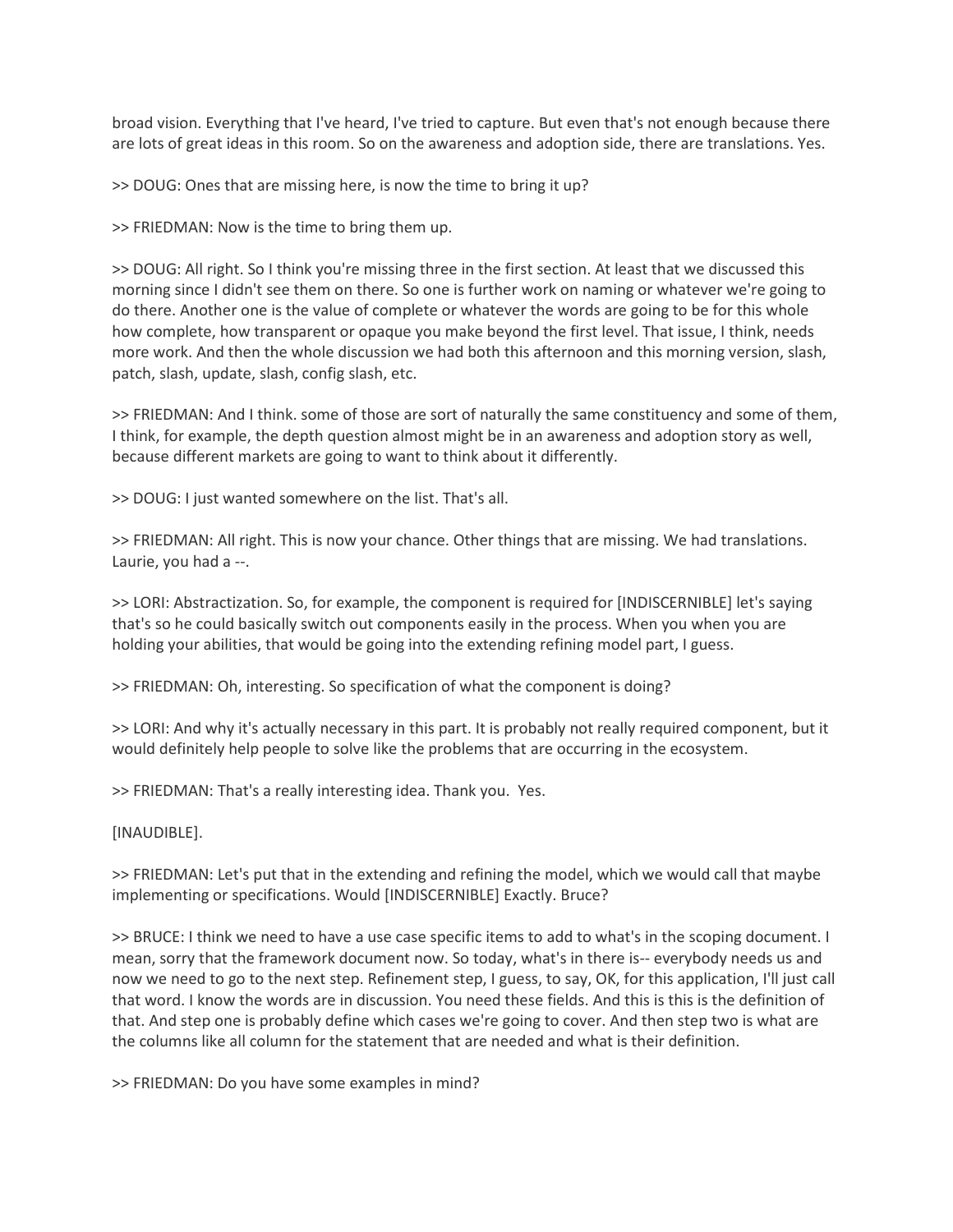>> BRUCE: Vulnerability management is one, obviously, since that's been coming up a lot, but other people have ideas of what they want and you know, which which might be handling licenses, which is distinct. And is probably the most common one used right now, is for people doing SBOMs, as far as I know.

>> MALE SPEAKER: I was mainly pointing at the FDA when he was asking for it, when he asked for sectorspecific ones, since we had a sector sitting in the room. [CROSS-TALK]

>> FRIEDMAN: All right. Seth, you've now been invoked twice. [LAUGHING]

>> SETH: How many fingers is that? What am I supposed to say?

>> FRIEDMAN: So we've talked a little about depth.

>> SETH: Yeah.

>> FRIEDMAN: And I know that you have thought a little bit about what you're going to be looking for. For those who don't know, Seth works for the FDA. Tell them 20 seconds of background. Please stick to background.

>> SETH: Yeah. So I work at the FDA, as you said, the Center for Devices and Radiological Health. We've been on the forefront of getting policy together for the Medical Device Manufacturers, but also working within the health care sector at large. I happen to be principally involved in the pre-market policy that we're currently revising right now. That has SBOM. I'll call them, they're not requirements per say. So I'll defer to my legal colleagues. But what it is that we need to manage risk. We can call them recommendations, but that's that's what we're working on. So I have some thoughts about depth. We're actually working on an issue right now. So just to use the use case that that makes a lot of sense in terms of how do we answer the question of depth. VX works, our real-time operating system was just I forget how long ago was essentially vulnerable and I had a lot of conversations in around Def Con about, you know, oh, we're talking about medical device manufacturers and others. Hey, am I vulnerable now? No, we don't use VX works. You don't use that particular version. Well, actually it's a subcomponents of VX works that's actually vulnerable. So what we have here is if we don't get the right depth and we create a situation where we have false negatives and in the field that I come from, which is health care, false negatives are usually bad. So not only was it a subcomponents, but the subcomponent was sold to other [INDISCERNIBLE] vendors as well. So this actually impacts other real-time operating systems. So if you're only looking for VX works, if you're only doing that level, you're going to miss a bunch of stuff. And I just don't think that's a-- I understand where we're starting. But this is not acceptable to miss things. So how deep do we have to go? Well, we have to go as deep as we need to define the vulnerability, which is why the tooling question for me becomes very important. I can dig a ditch by hand for sure, and I've done both. I prefer the excavator. They're fun. So I'd love to have more discussions around that. But we need to go as deep as we need to.

>> MANION: Great example. I mean, there were, I don't know how many conversations at Def Con I've had that were all SBOM problems. All these law-management were problems that are multi-vendor are didn't go back far enough to realize that-- And it Bruce's point about aliases, right. This specific example, Lib was the name of the library. No, not that far back, but the company that when River acquired at some point had a different name sold to more than one River, when River bought them up. So you have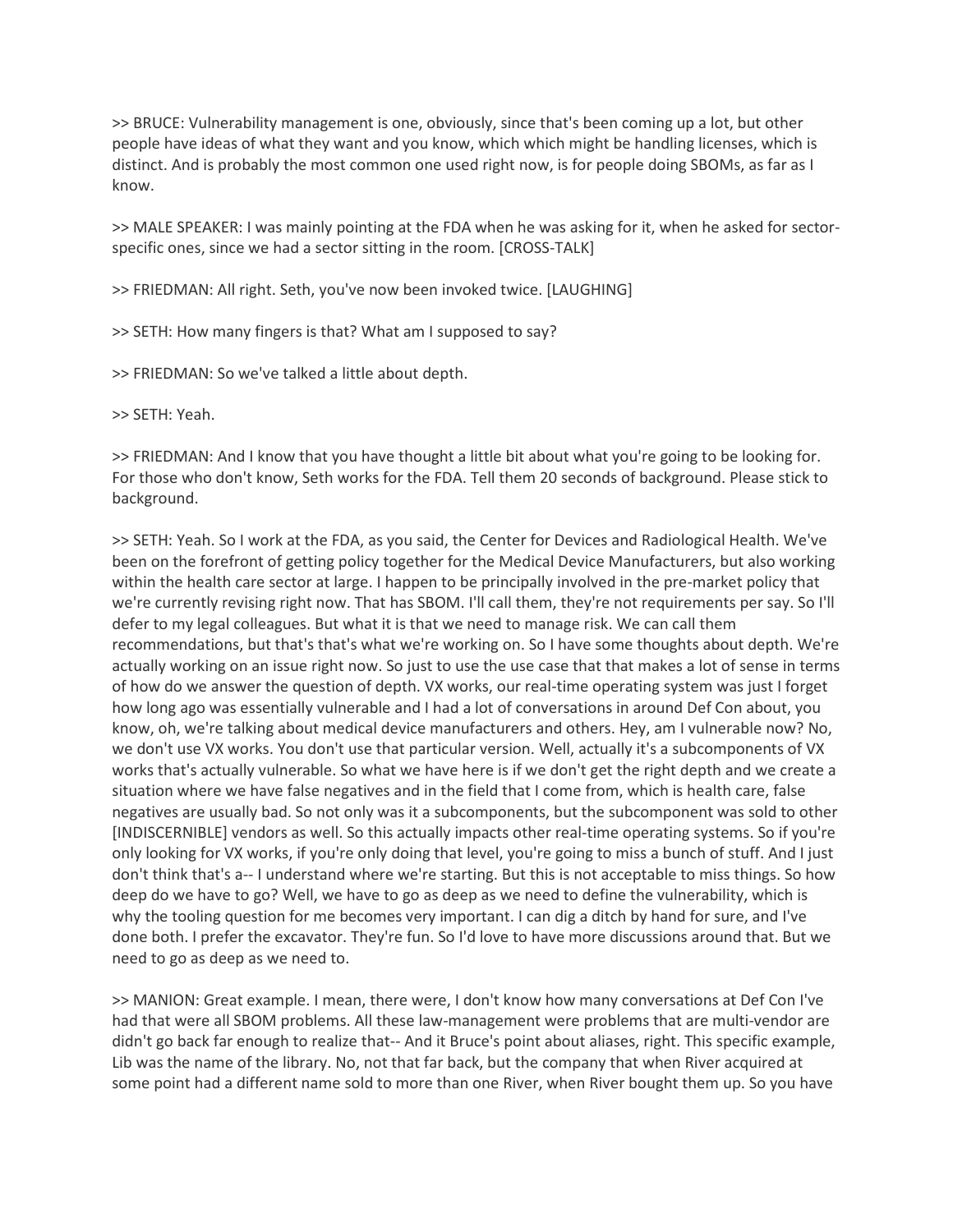an aliasing problem for your product name and for the company name, supplier name. Anyway, it's classic and everyone is just like that. If it's a multi-vender issue. So you need depth. Period. Yeah.

>> SETH: And honestly, it's a use case that I have to spend cycles on right now to deal with. And it's difficult. So can we come up with something that solves that or begins to work on that?

>> SETH: That'd be great.

>> MALE SPEAKER: I'd really like to not do anything right. [CROSS-TALK]

>> FRIEDMAN: Does anyone have a two finger comment on this? On Seth's remarks?

>> DOUG: So just a point of clarification. So the FDA has requested going full depth. We have as a group as agreed. We're coming up with tools that could go one, could go full. We're not going to say how far to go. How do we in Phase 2 and next steps? Not today. Today we are where we're at. I'm not proposing to change a single document we have, but for phase 2, how do we show the value of going deeper? My guess is the point we need to somehow get on our list.

>> JOSH: I'll bridge this two finger to the priority finger. Over lunch, it's not a great idea, but maybe someone will improve this idea of it over lunch. I said, you know, what might help is if we just saw a couple of attacks that have happened last year or two that could have been handled with one being greater than zero. But most of them are two or three or four. Then people say, I remember that attack. It might just be painfully obvious how much extra value you get by going further so that may not be a heavy lift. But if someone has a better idea, just concrete examples. VX works is one recent one. And the other part was I think it was your name, Emily? To to her point, earlier on, we may have had our sequence wrong. I thought our sequence was right, but we started in the use cases working group doing interviews of success stories which are now calling Phase 2.

So we have a bunch started there in a document called Sticky Notes. They're incredibly detailed. And one of the things I told the whole team early on is different sectors. So I think this is to your point. Different sectors have different nouns and verbs for the exact same thing. So acquisition for the Pentagon is the same as procurement for a bank. And what I had envisioned and we even recorded a sample of this is if we pick these ambassadors, could someone do a five minute or less intro primer or explainer video on the table we made that uses the nouns and verbs for that sector? Right. Very familiar. Nice on ramp. And then they will read the big document. But then I thought. I'm not saying we get to sign up to put videos on the NTIA website, but I do believe that some of this is a translation issue. And if we create that localized language, I think our adoption awareness would go way up.

>> FRIEDMAN: I like that, so we'll put in the adoption awareness side of things. Multimedia or multimedia and original or non-white paper communication.

>> MALE SPEAKER: Also specific sectors.

>> FRIEDMAN: That's good.

Yes. One and then two.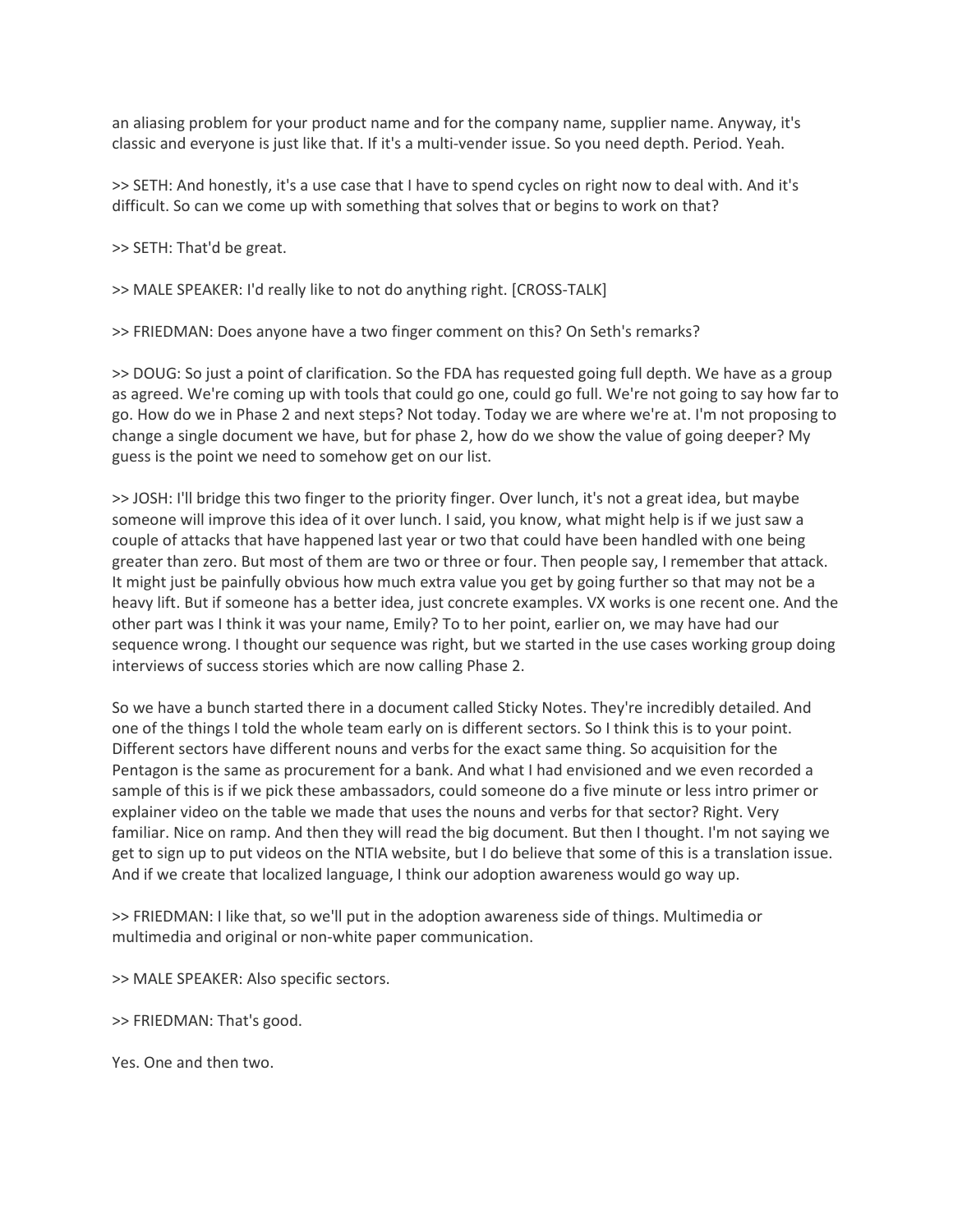>> MALE SPEAKER: Now that we talked about VX's worst IP net vulnerability, can you do a case study like that to show how we could deep enough to answer some difficult problem? Address the FDA concern.

>> FRIEDMAN: I like that. Some case studies to show what are the obstacles of going deep and what are some of the tools and things that you have at our disposal today?

>> MALE SPEAKER: The VX works and subcomponents stuff started making my head do noodle things too, and I was thinking of all of the embedded devices that I've seen where they have started with, let's just say Red Hat Linux, and by the time they got it embedded on the device had jettisoned so much stuff from it to make it fit. But they still say it's Red Hat Linux, but I'm looking at it going kind of Red Hat Linux.

All the vulnerabilities won't apply to it because it's not-- I'd have to go component, part by part. The same thing happens with Microsoft's new IoT operating system. You choose which components you want to have in it. But if you just list Microsoft IoT OS, I don't know what that means. So is the SBOM able to address that the way we've conceived of it right now?

>> FRIEDMAN: So I think this gets-- Go ahead, Bruce. You've got a finger.

>> BRUCE: I think that we need a component removed for cases like you're talking about. I brought in Red Hat Linux when I took out a whole bunch of stuff. Here's what's left. This is really common. And I think that's that's something we need to look at.

>> MALE SPEAKER: Okay. Okay, Jim.

>> KATE: And just to your point about our Wind River. Wind River actually puts there SBOM for the Linux version publicly available and it takes it right down to the file level. So you have everything that's in Wind River Linux listed as a component. And then if you drill down, you can download each of those components for SBOM that they use to put the image together. And that's sitting there publicly today using the SPDX format. And you can have it in spreadsheet if you want it instead of a tag value. So, yeah.

>> FRIEDMAN: Yes. On the left, on the remove components option, Jim.

>> JACOBSON: Yeah. So how is removing components different from the open SSL case where you just don't use the components?

I agree completely. I think it is at the top level, it's this issue of disposition or context or exploitability. But we can I think that it's in front of you, is do you want to be even more clear. You want to draw a distinction between saying, I'm not calling that code versus that code isn't near here. Duncan, two finger on this issue.

>> DOUG: So back to that that discussion. I do think people over trivialize the Appendix 2 of the use cases. Only the federal governments who do a nuclear launch codes cares about all that assurance stuff. Everything we just said is all covered if you actually do all that assurance stuff. So my view is it makes that particular component that we need to follow that much more important, because it's those kind of problems that they've been worrying about, about the nuclear launch codes. But turns out that applies to everything.

>> FRIEDMAN: So, do what we want to drill down on that and sort of start to say how?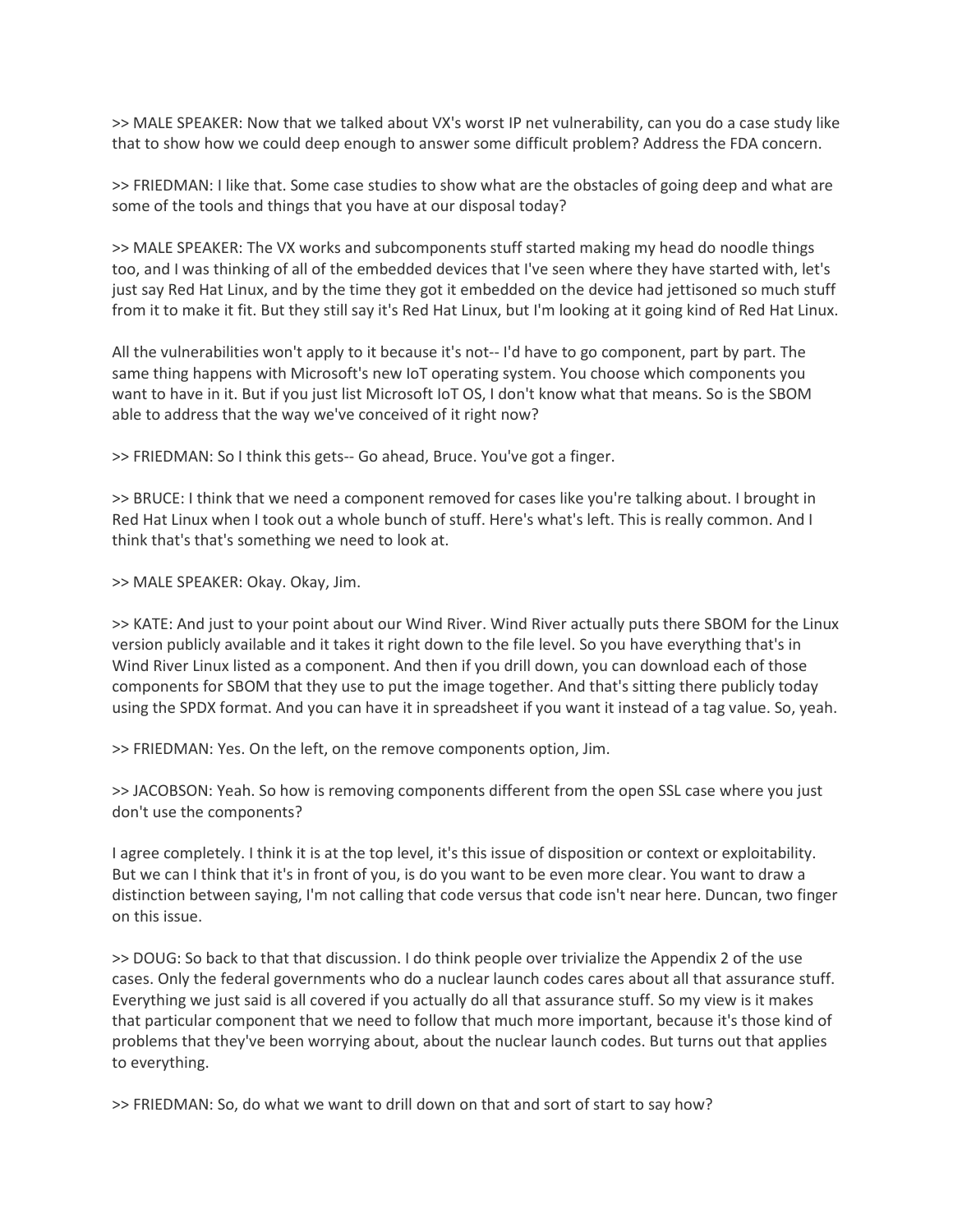>> DOUG: I just want to say, I want everyone to not sort of just blow off the oh, it's just Bob and the government stuff when you do all that assurance stuff. It actually addresses all these issues that we need to do that.

>> FRIEDMAN: The telecommunications sector is already doing it, not in SBOM model, but they just do -they have a very refined pipeline model that they can say exactly what's in it. It's not an SBOM. Further - - yes, Lori.

>> LORI: I have kind of a little bit follow-up on this in regards of how big is the appetite for actually developing a rudimentary maturity model? So you don't really need to be 1 and 0. It's more like a how far are you in regard to, for example, providing the next -- like a recursive information? Do you have services which would be able to provide the further follow-up? How fast are you able to do the patches? Do you have contact addresses for certain abuse or certain or whatever? So that's that's kind of like if this should be somehow involved in inside the SBOM or should it be referencing the SBOM? How it is interacting? That's up in the discussion. But basically based on that, you could start assessing your supply chain again. How big is that [INDISCERNIBLE]

>> KATE: Can I respond to that? So there's actually a program for open source projects, not necessary for companies, but that open source projects can go in and self-assess, self-certify, and basically put the evidence publicly and then raise a badge level passing. It was started from the core infrastructure initiative. So as the CII badging, and you couldn't find that type of information and so certain projects are basically attested a lot of things that you've been talking about already publicly, and so someone can go and look at it in a transparent fashion.

## >> FRIEDMAN: Brenden.

>> BRENDEN: I'd like to go back a little bit to the question from a minutes ago of should there be a way to indicate to remove components. I think it's really interesting, and I'd like to say, "Absolutely not," because if you're taking components out that weren't indicatable in the SBOM some other way, that means the SBOM's improperly -- it's not granular enough, and at the risk of channeling my inner Richard Stallman, God help us all, it's not [INDISCERNIBLE] Enterprise Linux. It's not one thing. It's GNU Linux and it's 50 other things on top of it, and so you should be able to say. "This is all this stuff, and take this out," and this happens all the time in the web context, like g query is no longer one thing. Bootstrap is no longer one thing. It's 50 components and they're individually includible and they're individually specifiable.

>> FRIEDMAN: All right. And I think that point is very well taken. I saw some nods. And also, I think at least in the short-run, it is a subset of the disposition idea that if we can use this to communicate downstream, it doesn't matter if you have something less than the full component because compilers read there; things are being stripped out left and right all the time. But the important thing is to be as clear as possible if you know that something is being affected. Yes.

>> MALE SPEAKER: This is maybe we haven't talked about this, I think, the interface is JAVA data sets like MVD and whatever not. Do you have a map of that? Is there a proposed map?

>> FRIEDMAN: I think that's something that we didn't talk about quite enough on the naming side of things. On one hand, we want to solve the naming side of things, but on the other hand, the value of a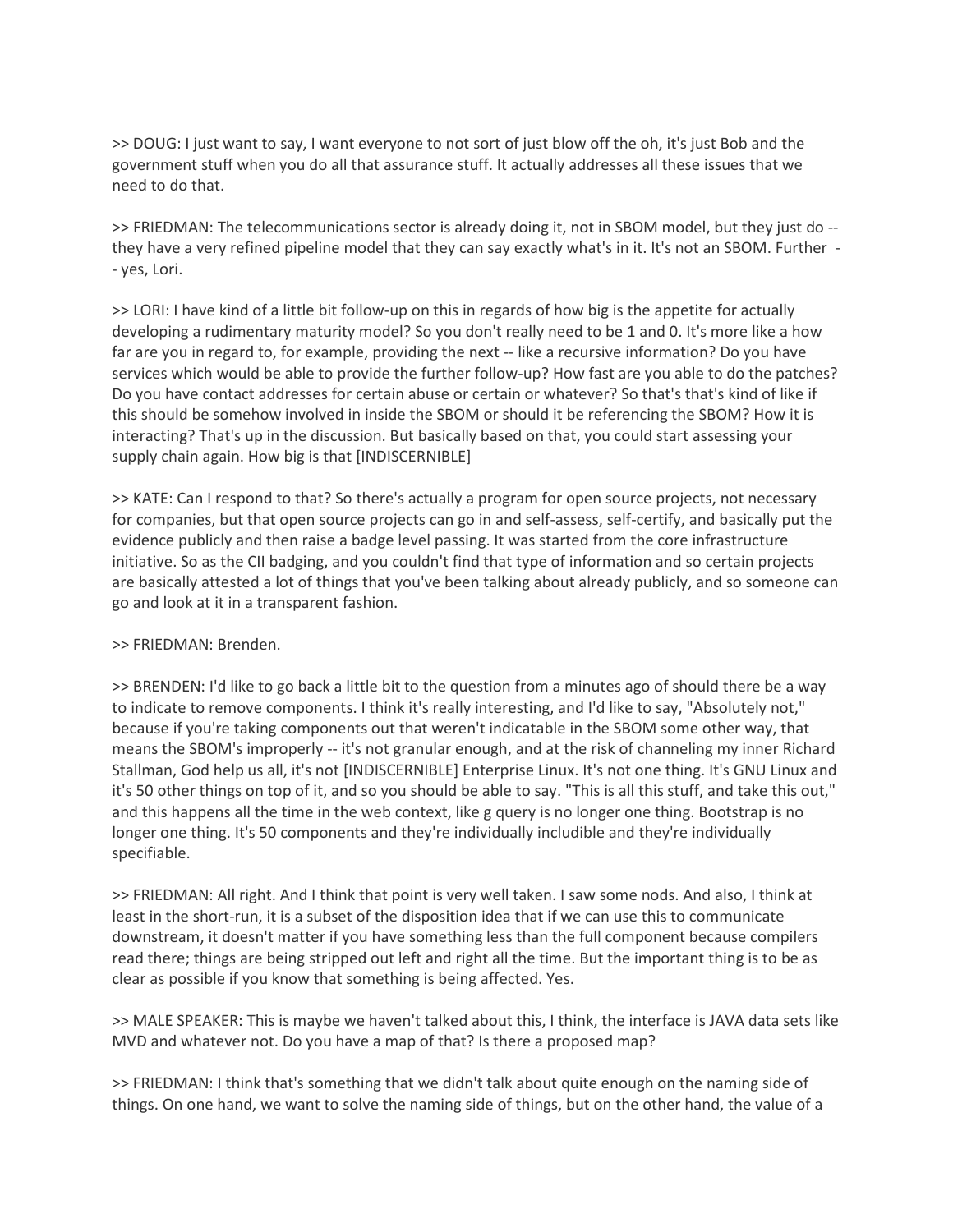name is not just that we have uniqueness. The value of the name is that it's a key to other databases. And so I think that's a good point. Is that something I know we sort of closed Phase 1, but is that something that is worth making sure that we include in one of the other documents that we already have?

>> MALE SPEAKER: It's mentioned in, but not -- just very lightly. It's in there. It's the framing doc.

>> FRIEDMAN: Thank you. I think that's going to help folks, especially as they're making decisions. How do I pick a name? One of the goals is making sure that it can map to MVD and other things.

>> DUNCAN: But to his point, I think he was suggesting there was another bullet to add to your future work item on how to link to other things like licensing, database, and vulnerabilities is a further work item study. So I didn't see any typing when people said anything, that's why I'm asking.

>> FRIEDMAN: So let's make sure that we have that, and we'll do some further refinement of this list, both now in this discussion and then afterwards.

>> JOSH: You did some early binding on his naming point, but I think part of this for Phase 2 we should do is there are some potential implications on other institutions like MVD. So, for example, Art knows this, but some of us did a critique where there's a really heavy bias in MVD towards commercial enterprise-grade software and a real dearth of CBEs for open source projects. And some analysis has been done. And some of our friends in DHS that sponsor that Miter program have made some strides there. But as we do more SBOMing, it becomes increasingly important. So we should have some interlock and some conversations. I'm looking at one of my friends. We should talk about, as we're more dependent on CEDs, because I'm in my day job, I'm fixing a lot of flaws in open source projects that have no CDE, and there's a lot other people that are vulnerable because I fixed it, but no one else knows. So can we add to that list proper interlocks with institutions like MVD?

>> FRIEDMAN: I like that. Duncan?

>> DUNCAN: This question to Josh on that. So I thought the process was if you discovered something like that,that you reported it. There's not a CV. Didn't you report it?

>> JOSH: I'm working with. So someone reported to me. I found out its flaw in open source projects that never disclosed. So it's now a multi-party disclosure with Art, so that there isn't an accidental emergency.

>> BRUCE: There's a there's a clarification here. CVEs are supposed to be issued only by the supplier of the software. So if he finds a vulnerability in a third party's piece of software that he doesn't support, then he doesn't get to make a CVE. And then if it's -

#### [CROSS-TALK]

>> BRUCE: And then he's supposed to go to Miter, and then Miter makes a decision and they try to coerce e the guy to do it or whatever, but something happens.

But the other problem is people that don't understand this whole how to get CVs at all, if they find things, there's no good way for them to report them right now. So there's kind of two aspects.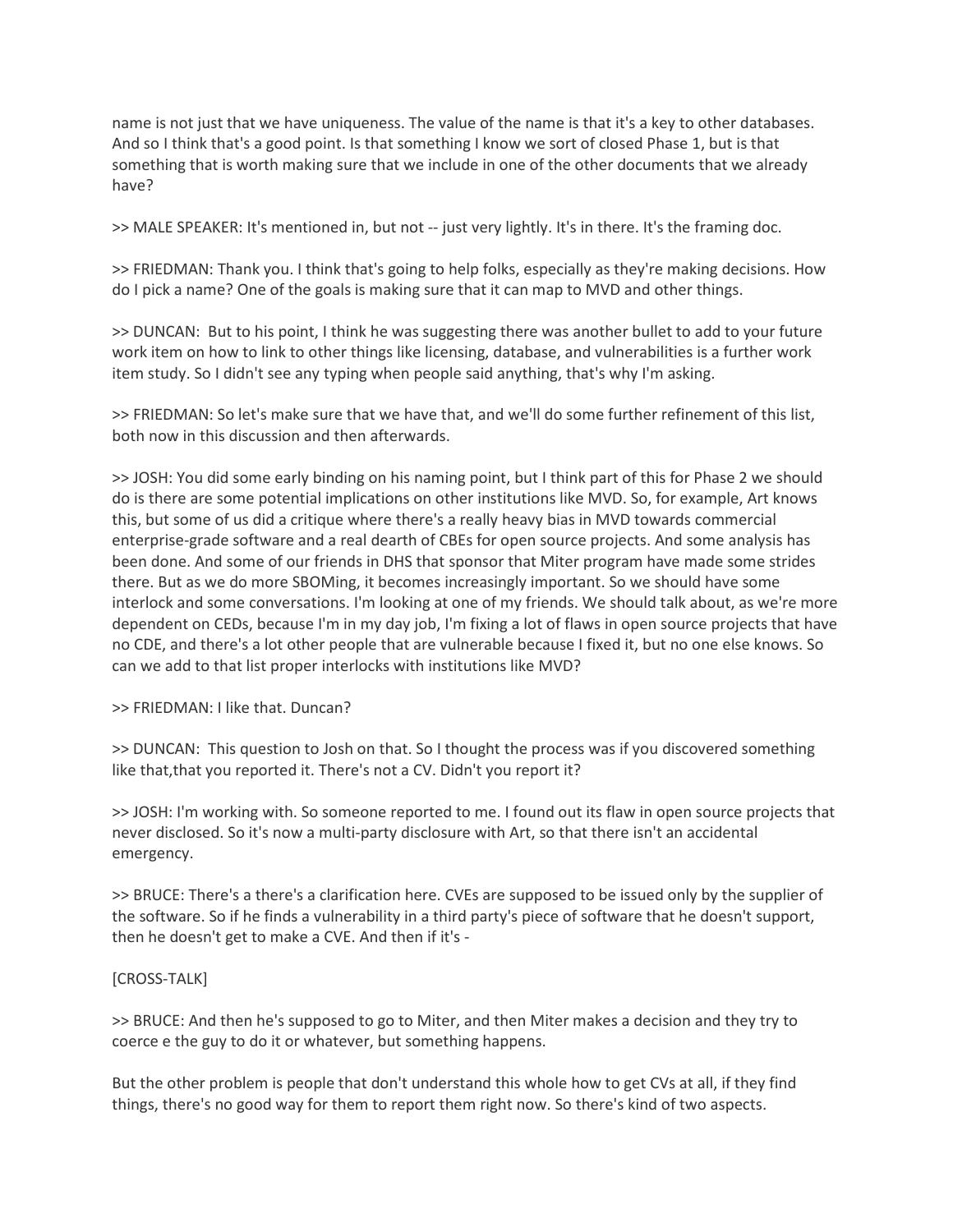>> FRIEDMAN: If only we had some DVE experts in the room.

>> MALE SPEAKER: So just just for clarity though --

>> KATIE TRIMBLE: So I actually run the CVE program. So I'm Katie Trimble. I run the CVE program for a Department of Homeland Security. In fact, I run all of the vulnerability programs for the Department of Homeland Security. So, MVD, I run that, too. So within the CVE database, yes, you are mostly correct, but you can go to Miter if there is not a known vendor CVE naming authority or numbering authority that can issue that CVE, or if the CNA is not willing to issue a CVE for it, you can go to a Miter and Miter will issue a CV for it is a legitimate vulnerability, or you can come to Art, or you can come directly to DHS. I am I see the numbering authority myself. I can issue you a CVE.

>> FRIEDMAN: Great. With this without the --

>> BRUCE: Oh, sorry. Yeah, I didn't know if the entire process. I knew the part about we're only supposed to issue, CVEs for our own stuff. We go to Miter if we can't figure out or something like that. But further that, I could go to you or -- all right. I didn't know in the past.

>> KATIE TRIMBLE: So that's a that's a failure on our part to communicate the program effectively. And we're trying to make an effort to be better about communicating and marketing ourselves so that some of this confusion is not so prevalent throughout the ecosystem. So that's my fault.

>> FRIEDMAN: And we can make sure that anything that comes out of us on this topic links heavily to all of those great resources that are being produced. Yes. Les.

>> LES: Yes. So feel free to throw stones and heckle me because I missed the last 40 minutes, in case you talked about this. But I did want to touch quick on that this case study for the demonstrating value of deeper level of SBOMs. One point I would make was would in this case data or whatever we end up trying to do here, is there a way we can figure out end of life? Because what I've had a lot of problems with is, and this goes to the configuration that was mentioned earlier, is we have people say, "Windows 7 is going end of life," but then so I'm not going to buy anything and I'll do anything. Oh, my God, you've got a vulnerable product. That's not always the case. Right. So there are things you turn off, things you don't do, things you don't use, things that aren't right. At some point it may be vulnerable, but it isn't on January 15th or whatever the date is.

>> FRIEDMAN: There are a couple of things in there. One of them gets back to this question of exploitability or context. And the other one, which you've touched on, I've heard from other folks, is, "Is there's some work that we can do under the auspices of this to make end of life components more visible in public?" and that was end of support. But, Art?

>> MANION: Very briefly, so clearly end of life is a concern, especially for longer-lived physical devices that outlast the software support lifecycle. Nothing that I'm aware of in the SBOM discussions is going to magically create that data, though. You're going to have yet to ask your supplier to give you an EOL date. It may be in a standard way or maybe it's integrated with the SBOM in some way, but without some of those dates, we can't get make them up or anything. So obviously, I guess, but yeah.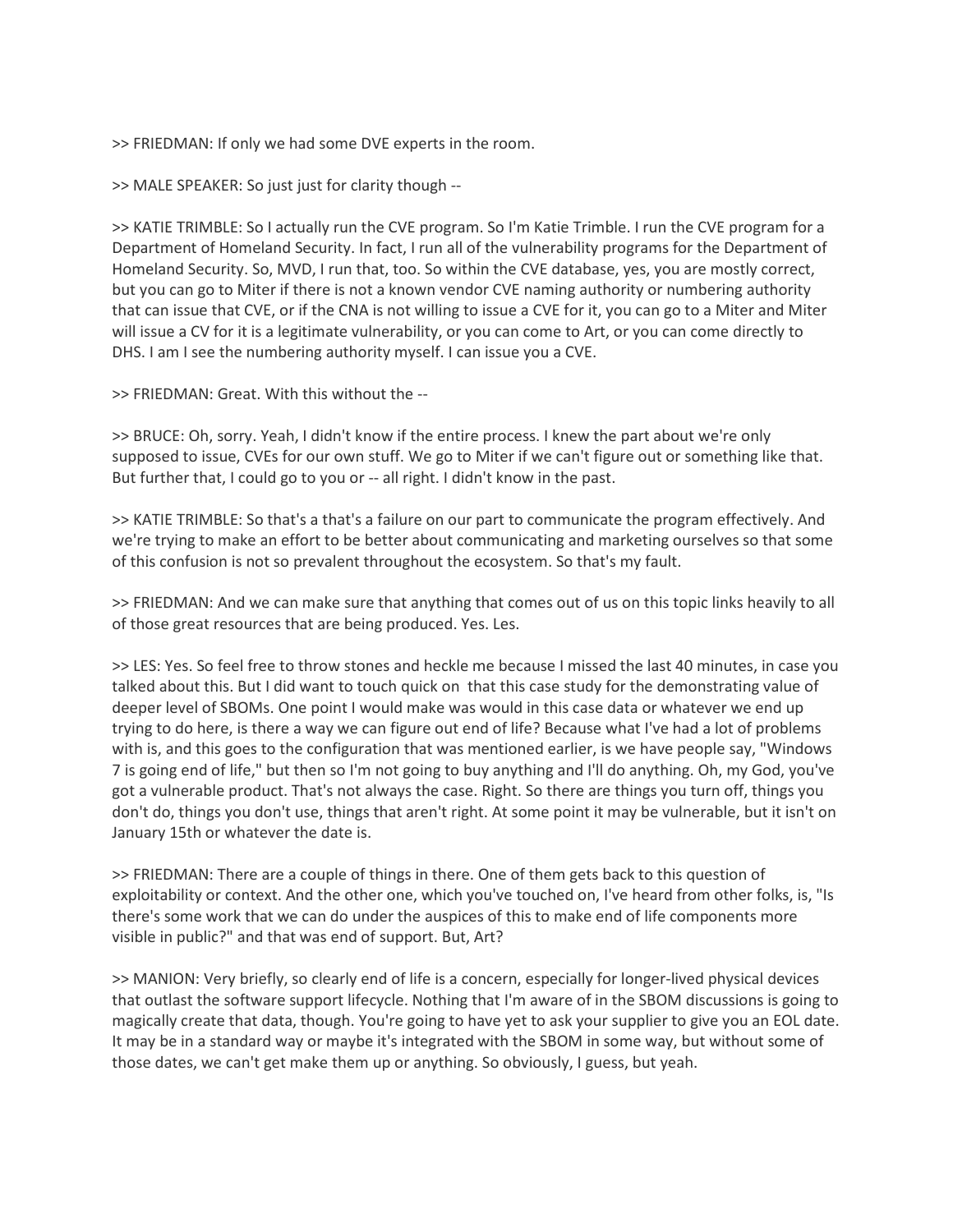>> DUNCAN: Not to solve the problem, but again, end of licenses -- Multiple times, I haven't seen EOL typed on the screen, so just for future work items. Oh, there it is. Got it.

# [LAUGHTER]

>> FRIEDMAN: All right. Other things and again, this is this is sort of the the wish list section. This is the stuff that you want other people to work on. Then we'll dive into, "What are you going to do?" Bruce, then Duncan.

>> BRUCE: We get to go through these discussions over and over again. It would be good if there was documents that kind of documented why the decisions were made. There were companions to the ones that we're making right now, so that new people on the project, and we're always trying to get new people, could read about them and not have to go through it again.

>> FRIEDMAN: Is this something that we can sort of put in FAQ wide of things, where --

>> BRUCE: That's a fine place.

## >> FRIEDMAN: Duncan.

>> DUNCAN: So on the point of encouraging other trials or whatever, how are you going to pick besides health care, which again is wonderful that they are doing the POC they did, ow are we going to get other POCs involved? Is there a process? Is there just somebody here is going to raise their hand to say, "Hey - I'm going to do something"?

>> FRIEDMAN: That's exactly how this works.

## >> DUNCAN: OK

>> FRIEDMAN: It is a voluntary process. Josh.

>> JOSH: You have a high level section for it. You called it under extending; you called it use of SBOMs or cloud SAS containers. I'm aware of some draft questionnaire stuff in Europe for cloud audit type things like, DE SBOM? I guess this is a Phase 2 thing, but I just want to add to that the idea that these more modern or host of things, it's more like an API to interrogate the current state of something, and there's some versioning thing. So I don't know if it's an entire working group, but there's certainly -- there are existing thoughts and existing artifacts we could at least collect. We've been postponing it in this room, but there are some materials we could at least collect that I know of.

>> FRIEDMAN: I think that's great, and that fits not just into that, but it fits into what does transparency look like as well as sort of the example you're talking about in Europe. I think this sort of fits into the emodel contract language side of things of how do you ask for this. And in this model contract, we can also add that sort of audit or things like that, other business processes that you can have to have that conversation.

Other things. Duncan.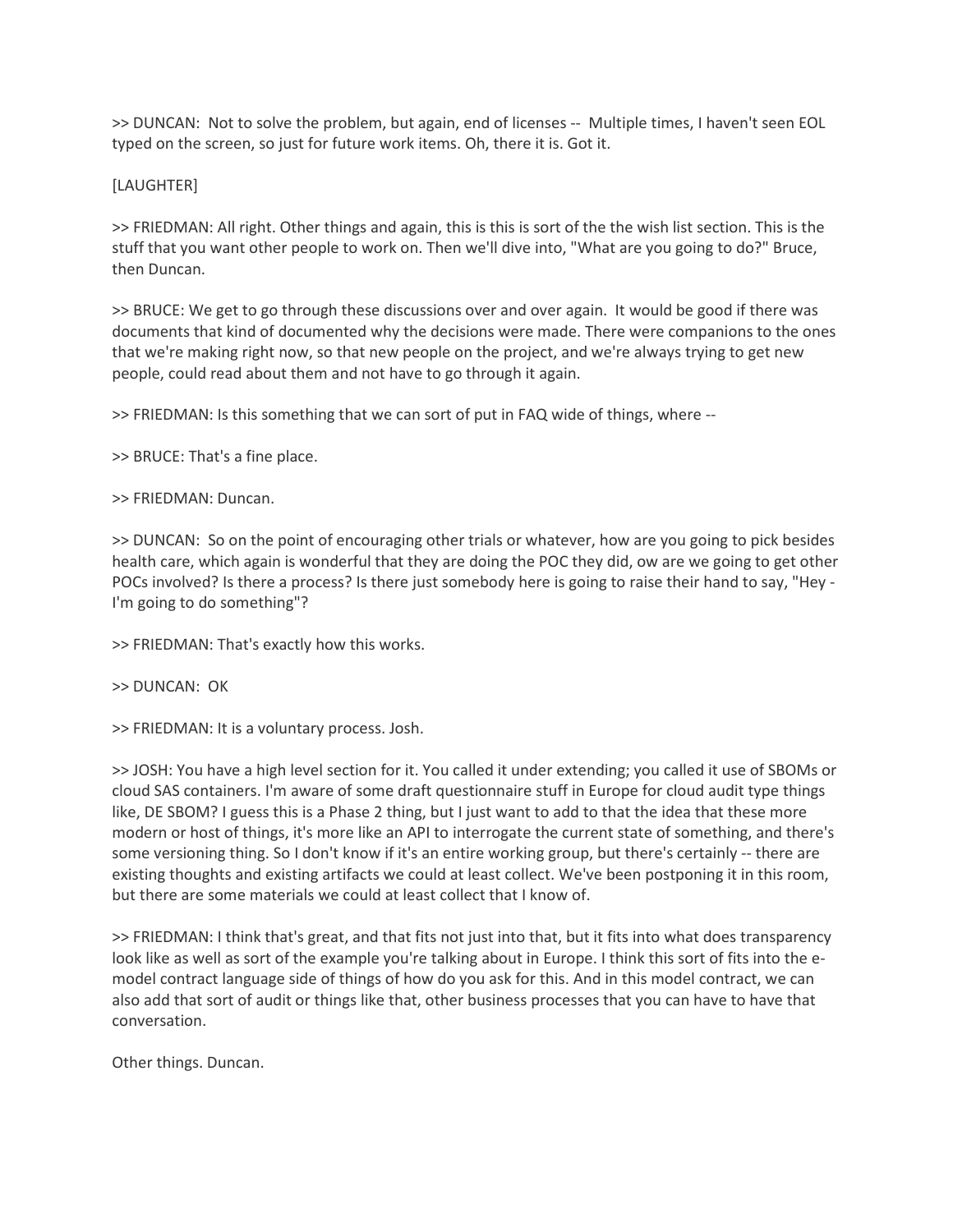>> DUNCAN: So Josh had mentioned before the issue of in the health care POC. because of the way they define the terms of reference of only going one level deep, no one actually asked him for his SBOM. It also got mentioned this morning how in the ideal world it would be great for both the medical device manufacturers and the FDA if the value of doing this in a standard way, somehow we could show that. So I know is a whole volunteer effort. We've got to get somebody to volunteer. So I'm trying to come up with ways we could entice someone to volunteer to participate, not from health care in the next version of the POC. So putting Josh on the spot some, given you know your stuff, at least theoretically, and you know that your components are used in medical devices, is there any way, PTC, so asking you as your corporation could entice any of its customers that you have known overlap with, that medical device manufacturers use X and this IOT device uses X. Can we get this IOT device to use to be part of the trial? Because then there'd be a -- they're not just two disjointed, "Hey, two random sectors that trial." It's actually, "No look. See this is the same dot." We can draw the picture that they have in the framing document that has that one consumer with the two parts on it. You could actually have a real one.

>> JOSH: So it's naturally cross-sector. Yeah. I mean, let me see. I understand your point. But some that left the room, I mean, I got a little clarification from Seth, which is we're going to have to go further back than one, but at least for that sector of healthcare. But I get your point about a cross-sector inverse ecosystem. Yeah.

>> FRIEDMAN: Are there things on this list that we've talked about that you want to unpack a little bit more? We've talked a lot about -- now, let's go to Kate.

>> JOSH: I think the notion of putting use cases is out there, but also use cases for showing success and showing how people are doing it and making it so it's bite-sizable and people can see an example of it being done. I'm finding cases where people are doing it today and highlighting -- and asking them to be visible about it.

>> FRIEDMAN: I think that's great. And we've got it under the demonstration section here. But I think it's also an awareness and adoption piece.

>> JOSH: Did anybody remember that sticky notes thing that Ben and I painstakingly interviewed people? So there's several of these in a Google doc that you can look at right now. And we thought about doing those short recordings with some of those people, but they use their own nouns and verbs. They identify their sector; they identify their title. So I totally agree we could do more. I just don't want anyone to think there are some --.

>> KATE: Just put them into some format where they're consumable. Other than it's taking it and making it so people find it and look at it. Look for it. Sorry. I'll go look.

>> JOSH: Is that findable or readable?

>> FRIEDMAN: Consumable.

>> KATE: Consumable.

>> FRIEDMAN: All right, Duncan.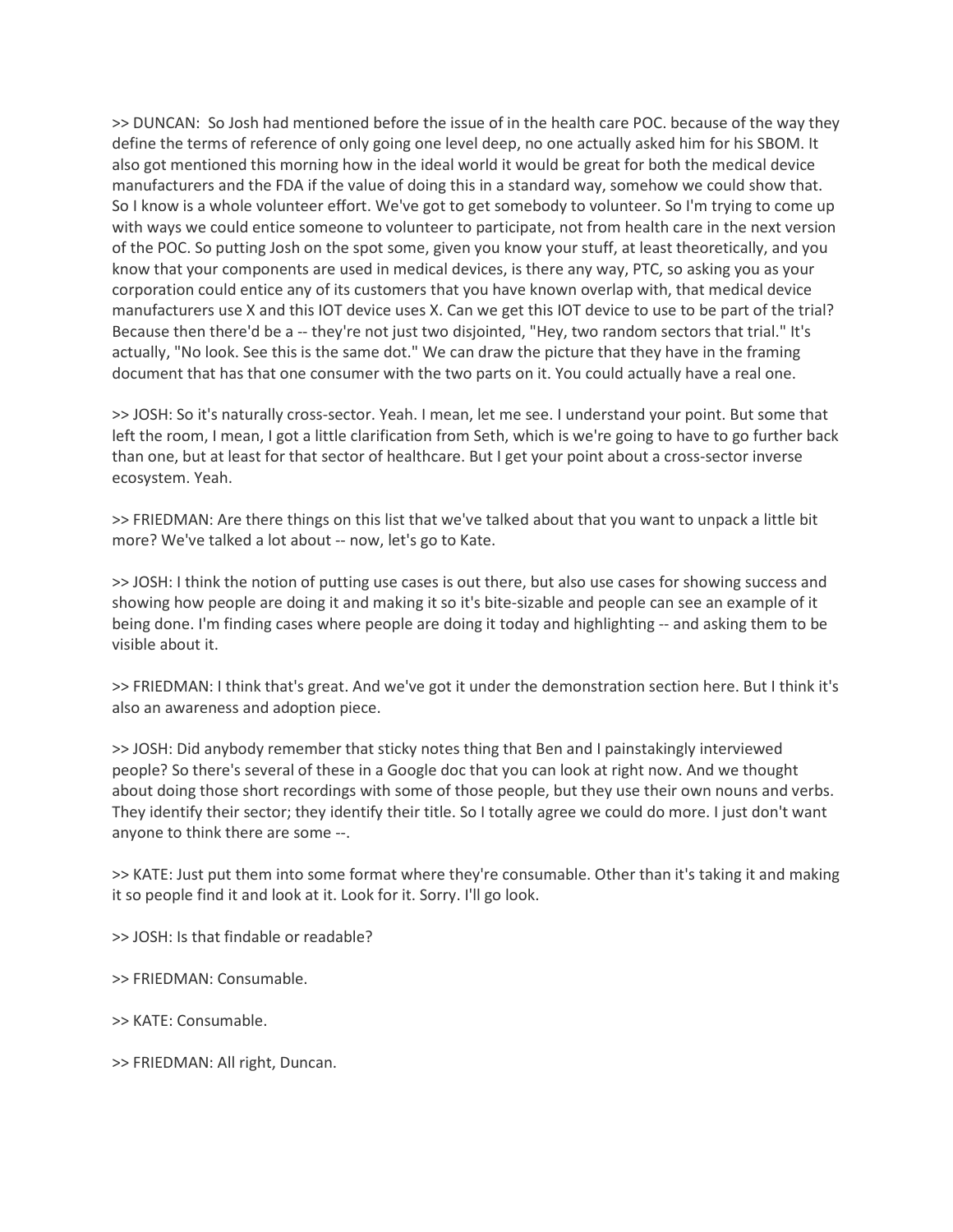>> DUNCAN: So I guess I assumed, so correct me if I'm wrong, but I assumed under awareness adoption when you have sector-specific and technology-specific outreach and potential venues and champions, I assumed that included making sector-specific use cases, and I assumed that meant the use case group would go back and dig up the sticky notes and make them something somebody other than the use case group could use, because I would argue they're not consumable right now, but there's a lot of really valuable information there. So we purposely, in the use case group, did a lot of detailed work and then ended up with, I'll call it, a very abstract document that we sort of did that on purpose, but now for Phase 2, we can afford to go to that next layer. We don't have to go down to the bottom of the pyramid, which is where the sticky notes are. We just need to go to the OK for health car, you do this; for automotive, you do this; for security industry, you do that. I assumed that was covered already, but if it isn't, I think it should be a specific point.

>> FRIEDMAN: Great. Thank you. And it's a good segue way to the next part, which is we start to get to the hard side of things of how are we going to get all of these things, from page three here -- because only two of them are about the things that sort of identified as Josh -- hard problems left, not to mention sort of the original set of suggestions. And we have a number of existing working groups. What I don't want to do is try to distract from getting Phase 1 done. And so what we can start to do is say, "What are the things that we want to prioritize, and what might fit into the existing structures that we have today, and when might it make sense to think about saying, "This working group is finished? We can stand down. this working group as an organizational structure and spin up a new."

We can have as many working groups as you like. I would not recommend having too many if for no other reason that it's good to have a decent amount of overlap or at least a little bit of overlap other than just having be the at the core of everything. But all the things that we've talked about today, are the things that folks want to prioritize, and from there, we can start to go into the what are the priorities that makes sense to cluster so that we can start -- that they're going to have similar style work, so that we can be efficient about doing it and efficient about sharing it out. Jim.

>> JIM: I just want to confirm that the assumption there is that the existing working groups have a mandate to continue.

>> FRIEDMAN: Yes. The existing work groups have many to do inasmuch as they would like to. But again, this is the joy of having a structure that is defined by the participants. We have path-dependency. We've got some good rhythms now. I've learned that I shouldn't plan on doing any work on Friday other than this. But I think, at the same time, what I don't want to do is hold us to some of the commitments that we've -- the structures that we have. So this is the tyranny of the freedom that has been placed in your hands, as you can define this however you like. Certainly basing on off what we have makes sense. The health care proof of concept group, I think is functioning very well.

A lot of work has been put into it. And so don't want to say you guys have to abandon and then reform out of whole cloth. But I want to put it on the table that if folks say, "You know what?" For example, I'm going to call out the formats group. They say, "We still want to talk about tooling, and maybe in the quick start guide," but from the tooling perspective, it makes sense to say, "Hey. We're going to focus on the tooling in this domain over here, and the folks that want to focus on tooling this domain can go over here." And we'll try to coordinate to make sure that everything is is easily presentable, so that folks can find it all. But we don't -- we want to be creative. There's a chance to sort of say, "What can help us get the work done that we want to get done?" Duncan?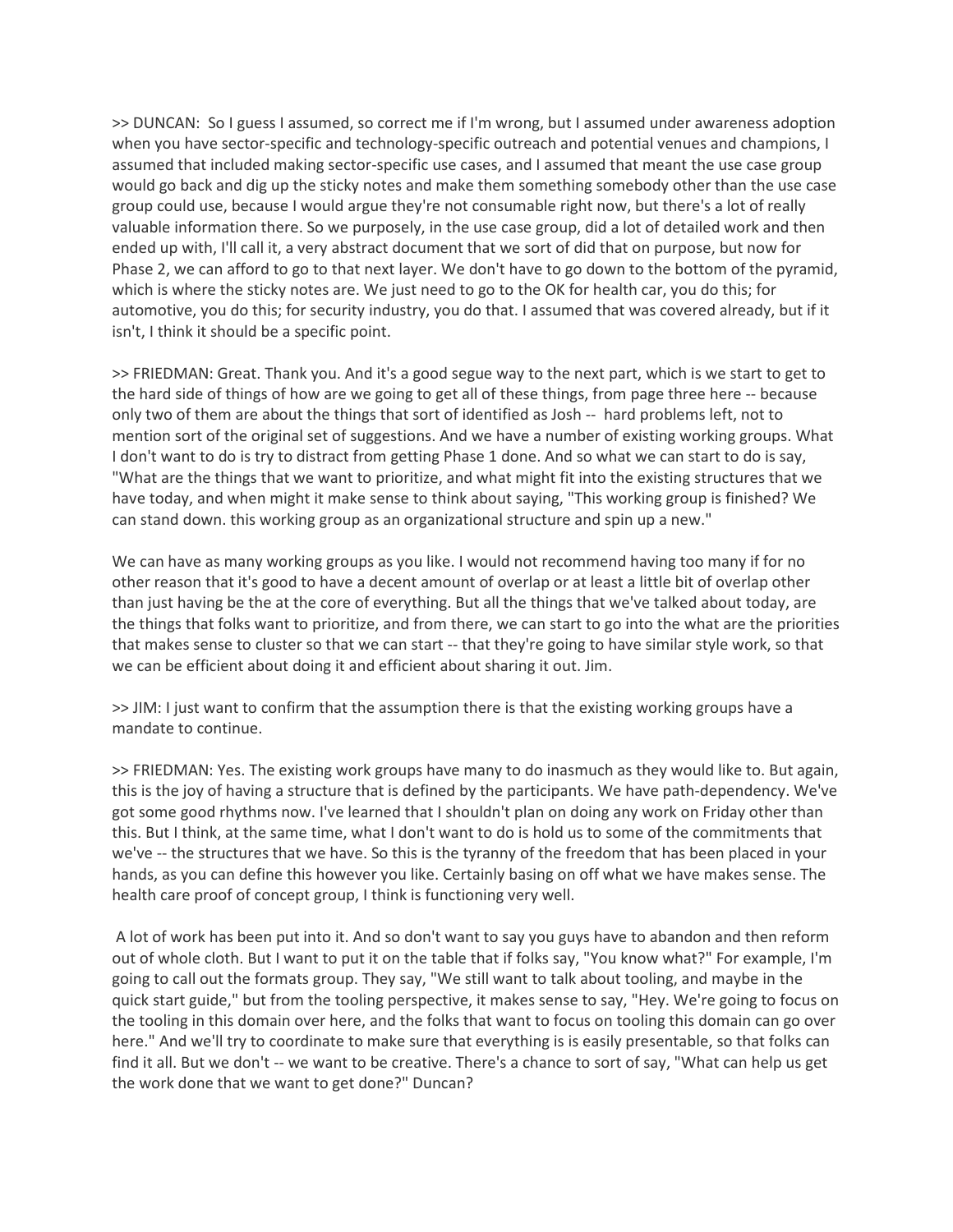>> DUNCAN: Okay. So, three points. First point is, if we could meet not on Fridays, I would certainly appreciate it. Now summer's over, it's not quite as bad, but Friday afternoon on a summer for a meeting it's just tough to make. But my actual real point's on things where I think focus could be assumed in that comment was that there's value in the healthcare POC continuing. I have nothing to do with it, but I really hope they continue it. That was great work and I hope they do a second version. So I'll vote for that one. Yeah.

>> JIM: Yeah. I think it's a realistic assumption there.

>> DUNCAN: Okay.

>> FRIEDMAN: Try to stop, Jim.

>> DUNCAN: Okay. And then my second one of where I would put priority, and again, people might not naturally see it, but I think there'll be more value there than you think, is in this high assurance use case. I think there's much more value there than just for special gov-y stuff. I think it will actually get into a lot of these other issues we were talking about. Thank you.

>> FRIEDMAN: Fantastic. Let's make sure that we spent some time talking about the high assurance model. Are there... Josh?

>> JOSH: I want to fuse that with the suggestion for a maturity model because we were talking last night as well about a maturity model but because it can be an implied roadmap, you know, the crawl walk run or the, because maybe I think we have mislabeled this, the DOD high assurance thing. I think there's just degrees of participation in quality and perhaps fused with the maturity model we may have the ability to map what you do next. No matter where you are. This is what you do next. Friendly amendment.

>> FRIEDMAN: Nope, I think that's great. And I think I'm very happy with the document as it stands because it's written the, that assurance appendix sort of lays out here is the value add of doing it right in SBOM as it currently exists is kind of in the, I think that the security term is keeping honest people honest. If you're interested in detecting active subversion in the supply chain, well, a hash will help and some of it won't help. Right.

An SBOM won't prevent someone capturing keys and doing it except you carry it to the logical conclusion, which is I've had conversations with people who say, Oh, the entire way we do developer keys is broken. So let's dive into the high assurance side of things because I think there is a risk of having it devolve to a reproducible build or nothing. And I'm sure a lot of you know folks in the security software security space, which strongly believe that. And that's very important for certain spaces. What else is there that we would want to try to think through from this appendix? This one. Duncan?

>> DUNCAN: I think it's more than just the appendix because we didn't include everything in the appendix but the infamous teapot picture, if everyone remembers, that has this sort of all the the lines going out with all the different verbs besides contains. Basically the current framework we're in. We're ending up with just basically Hey this software contains this other piece of software and we ended up with like, I don't know, seven or eight other verbs there. I think those aren't in the appendix but I do think they are fair game. I think we need to do them, that includes the removal part in a sense, it includes the issue we got before it's not complete unless you have all the sub pieces. But you made it by taking this complete thing that had eight sub pieces and taking out the one. There are ways to specify all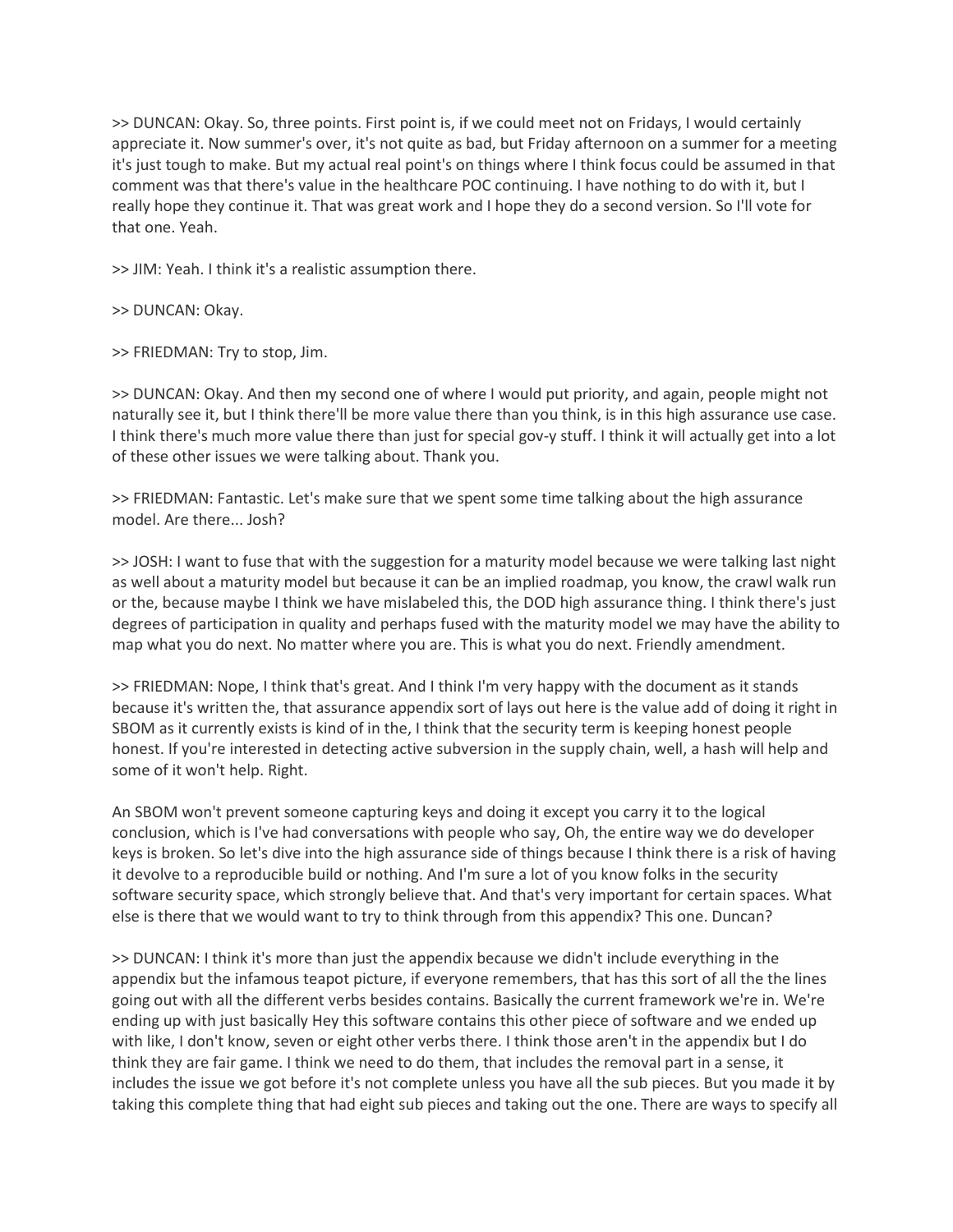that. It's more than just the pedigree and providence and integrity. It's also the completeness of the pictures we were talking about before.

>> FRIEDMAN: And are there specifics, so for example, Lori talked about maybe implements is the right verb?

>> LORI: It's like, I'm not sure if it's the English word, abstractization.

>> FRIEDMAN: Abstractization, okay. Which is to say this is the implementation of that abstract.

>> LORI: And that if needed you can swap it out for the other one.

>> FRIEDMAN: Okay. Are there other things that you would want to put in that-

>> DUNCAN: Well, all the other ones are on their chart, there was inherits from, there was the real-time update one. There was like seven or eight of them.

>> FRIEDMAN: Okay. Art, I think that's one of your images, if memory serves.

>> DUNCAN: I think it was the teapot that had the inherits from it had the real time download of the software. It had all the different things you could put on the line between--

>> MANION: Sean didn't get blame or credit for the teapot I think. He's not here to defend himself. Definitely going to blame him.

>> DUNCAN: All, of those, that's all I'm saying.

>> MANION: The, point in phase one's relationship is includes with a note that you might want more refinement, but we're stopping short at this point of going into those refinements.

>> DUNCAN: But I'm saying as part of this high assurance thing, you need all those other verbs.

>> MANION: Probably, yeah.

>> FRIEDMAN: All right. So on the assurance side, integrity is something that I think we've started to capture in the framing document which is signing. As we all know cryptography is easy and key management is even easier and so we'd probably could benefit from having some discussions around that. On the assurance side, are there other things that people want to sort of throw in the assurance bucket at this point? Yep.

>> LORI: I am not sure if it completely fits in there but basically to sell the high insurance model, you would need also kind of like a negative views case study. So if you don't do that, bad things will happen to you.

>> FRIEDMAN: So we have some great work that's been published over the last three years by a CITL that's done a longitudinal study of consumer grade firmware in home routers and other devices and they've shown that there is no systematic progress in firmware protection. So, you know, non execute,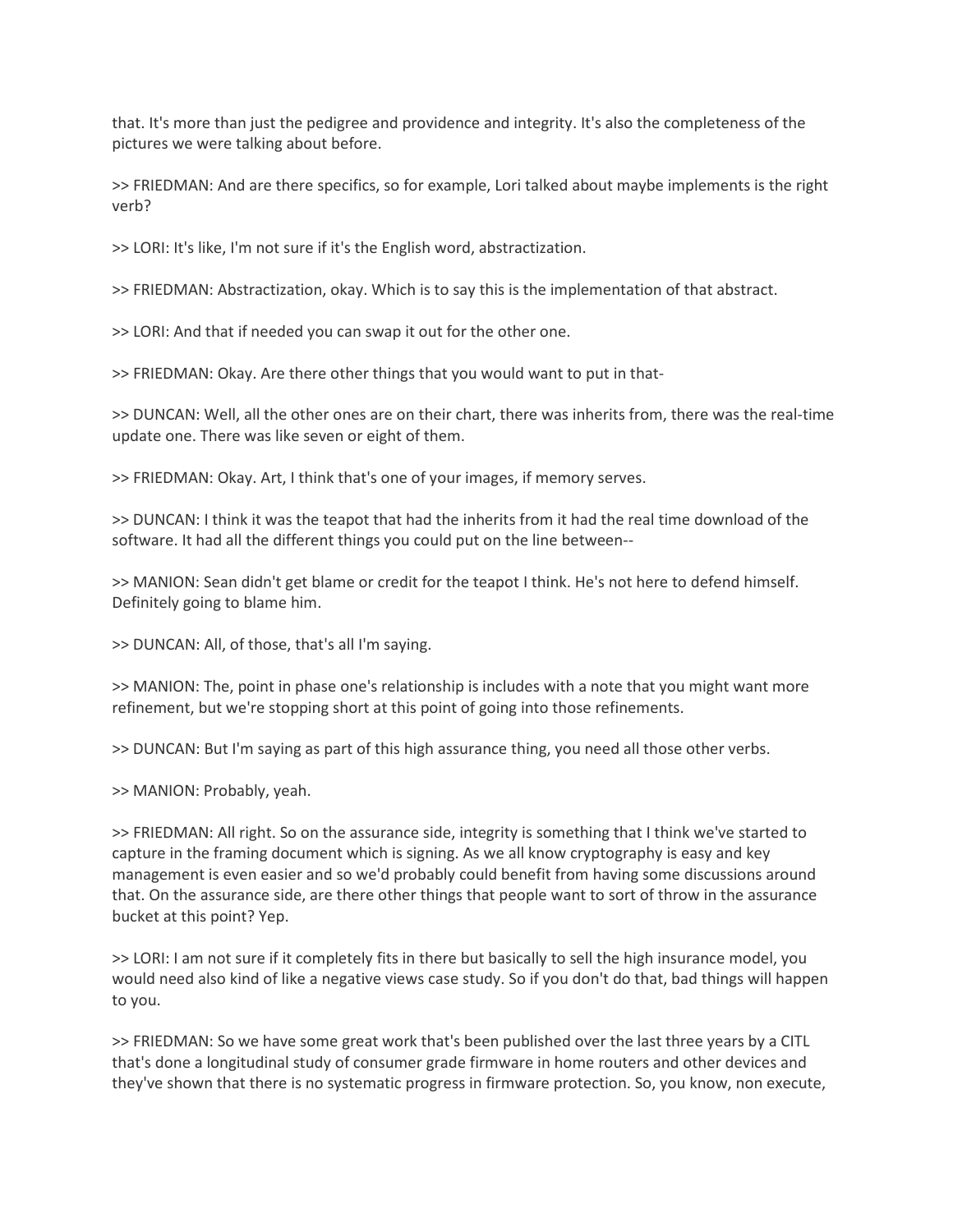things like that. Thank you, ASLR, that it is not being used. And so is this the sort of thing now that, what I like about their approach is they've got a very small universe.

>> FRIEDMAN: They've said six attributes, they're stable, we're not inventing brand new things for this level of technology. And this level of technology isn't terribly complicated, but it's stuff that use available in most development kits today or most build kits today. Is that the sort of thing you'd like to sort of think about as part of the assurance approach?

>> JOSH: I think for this working group, we should look at the elements of an SBOM that could support integrity and high assurance, not the entirety of higher assurance. So I mean, I know you have to be literate on those abuse cases, but I don't want this to become an another accidental multi-stakeholder workshop.

>> FRIEDMAN: Good. So can I push back on you for that? Are there elements of the SBOM, because I agree with you completely. I think that if you're trying to capture all of development in your SBOM, you're going to have a whole lot of data structures that you need to think about, many of which aren't defined in the systematic way. Are there a couple of things that you want to flag?

>> JOSH: I mean, just to foot stomp what somebody said earlier, whether it's Art's crop circles or Chandon's, you know, flower petals or teacup or whatever the heck you guys want to call these things. I think we had some work that could be revisited in a subsequent phase, but I don't think the goal is to come up with every high assurance use case. It's really just to understand what's the body of work of high insurance use cases that and how would we support those. Just a scoping statement.

>> FRIEDMAN: Great. Thanks. All right. Other things that you'd like to prioritize? So we've talked, we've had some conversation about thinking about high assurance, thinking that from a use case perspective, powerful. Are there other things that we've talked about so far or that are on this list that you want to prioritize? Mike? Sorry.

>> BRUCE: The supplier name.

>> FRIEDMAN: Good. So having a discussion about naming?

>> BRUCE: Yeah. No, really getting it done. I mean, you know, getting it assigned to something.

>> FRIEDMAN: Okay. I think that's a good, that's something we can prioritize. It fits in with I think some of the existing workflows.

>> JOSH: Just to render what's a private conversation earlier, I'm trying to non rhetorically ask what's the best starting point because CPE for example with funding didn't do it. Do we start there? Is there an alternative that you have in mind? Like who logically would make such as a directory of these things?

>> BRUCE: Well there's, if we could persuade first to do it, that would be great. But as far as I know, they only do it for vendors that are members of first. If we need somebody else to do it, then we need to select somebody. CV to me would be a logical place.

>> ED: You mean CPE or-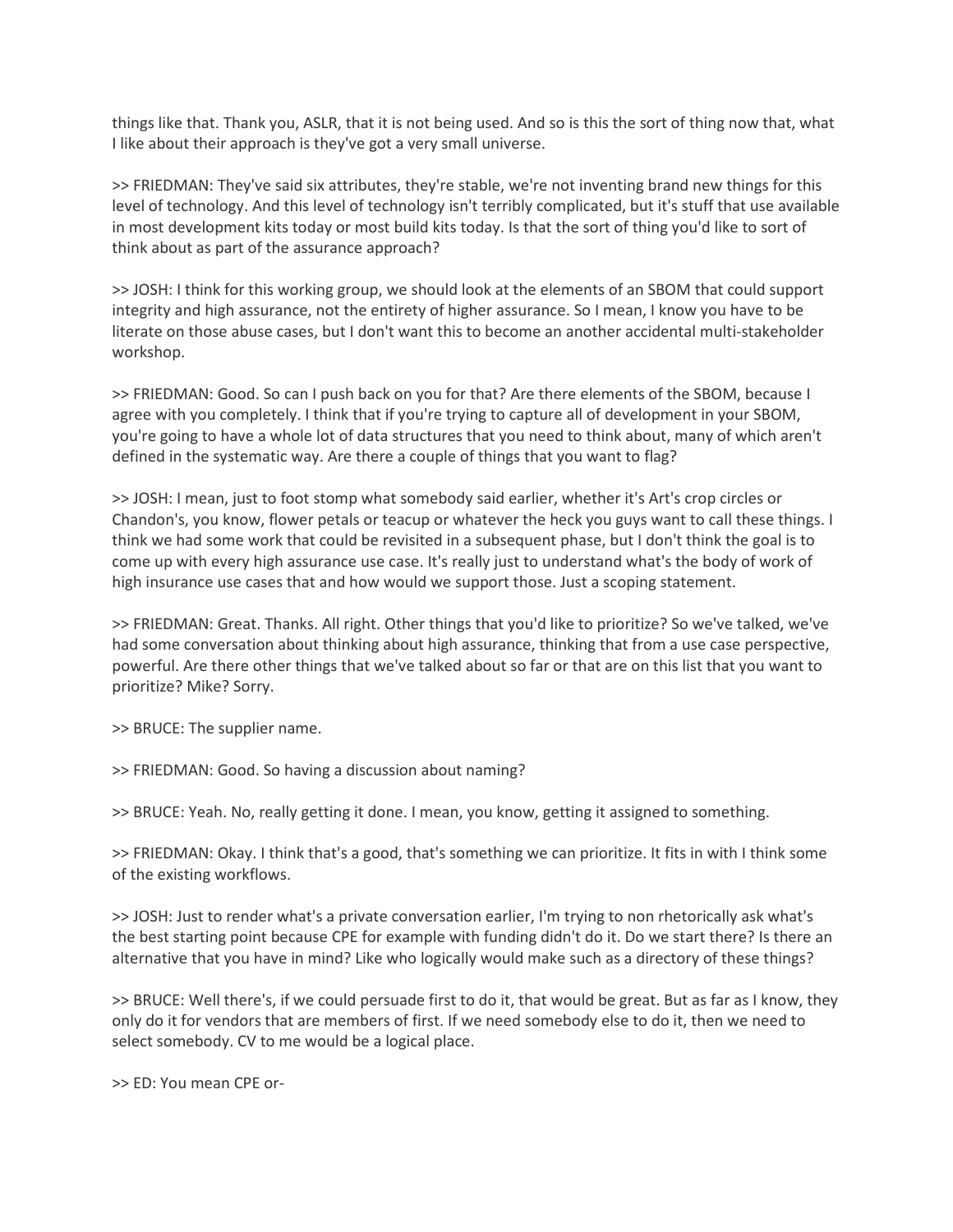>> BRUCE: The CVE organization, the organization that create that.

>> JOSH: You did say that you-

>> FRIEDMAN: Katie, just to start, there's a chalkboard, could you start writing?

>> KATE: Yes.

>> BRUCE: I don't think it can be a vendor. I mean, there's plenty of vendors that would do it. We would do it, but we don't. I don't think that would be appropriate.

>> FRIEDMAN: Are there any of the consortia that you're involved in like a KC? Would that be a good one or not?

>> BRUCE: I don't think [INDISCERNIBLE] would do that.

>> FRIEDMAN: Okay.

>> BRUCE: I think first is a better guess, but of the other ones, I know-

>> FRIEDMAN: If only we had someone involved in first.

>> MANION: Actually I'm going to say exploring first is a reasonable option, but I have my doubts that it will go there. I fully agree, this has to be addressed. It is my hope and very low confidence belief it can be done without a central authority. I do not think a central directory is going to fly, but I don't have an answer as to how to federate it like the other stuff. So anyway.

>> FRIEDMAN: And just a quick bit of history, I'm going to wear my Dave Walter Meyer hat here, there was in fact an attempt to centralize this with the common platform enumeration, part and parcel of CVE and CPE. The challenge was that the resources of that organization, they didn't see it was possible, you know, software ate the world and there was just too many things for them to enumerate in a centralized fashion. So it was good for having a format and a single place to look as a way of listing all suppliers. Aliasing may be something that could be a little more finite, especially when we start thinking about our supplier level.

They had an initial vision, but I don't think it sort of has emerged, which is just to say, Hey, have everyone do it themselves. And that's kind of what we're hoping for. So if there's some vision that we can sort of have for further guidance that doesn't say you have to do it our way, but just make sure that you have a way of doing it. We've got a bunch of two finger comments. I've got Mark, I've got Duncan, I've got Brenden, I've got, Oh my goodness, I forgot your name.

 $>>$  ED: Ed.

>> FRIEDMAN: Ed, thank you. Okay.

>> MARK: So I was just going to point out that just recently had the experience of how does Google solve this problem for when they, you know, are bringing on vendors and other things that they're working with and they use ICANN. And basically their solution is if you want to onboard to our system,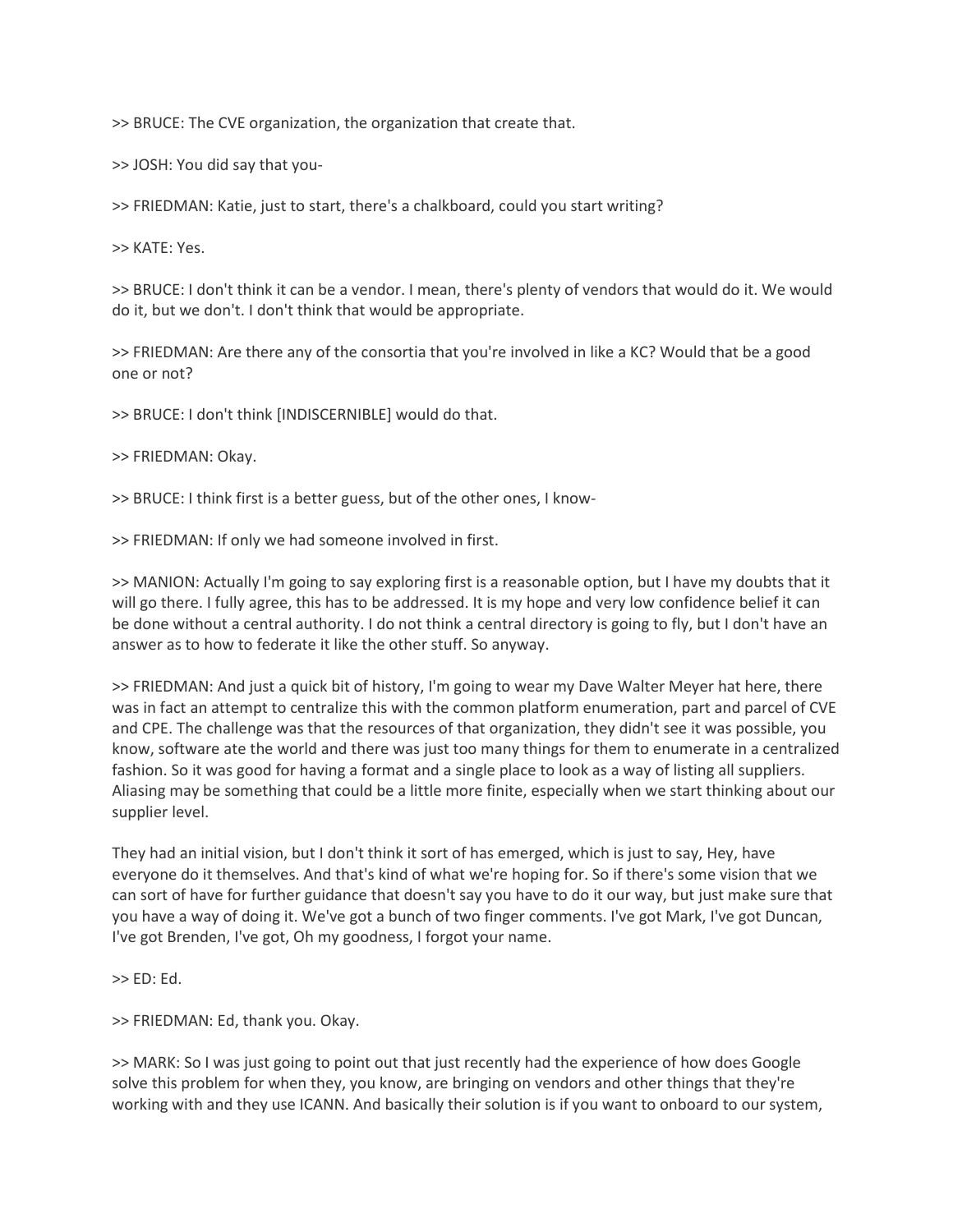go get yourself a DNS because the one thing we know is that a DNS name is unique and verified to an address. And so I actually think that this is, this is the sort of solution we should be thinking about. You know, it actually makes a certain amount of sense.

>> FRIEDMAN: All right. Kate, do you want to two finger on the ball?

>> KATE: Yeah, just quickly. This is actually something that we've been working on with the licensing on SPDX and certain companies want to have their own namespace of licenses for their proprietary licenses and so there is a proposal for a namespaces using the DNS side of things there that might be a starting point to look at.

>> FRIEDMAN: Piggyback on that. Let's see. I'm sorry, the order, Duncan. On that exact point, two fingers.

>> DUNCAN: Yes. Well, on the exact point when I raised my hand, which was the point before. So if we could be clear and we don't have to solve it now, but when we do solve it, if we could be clear, if we're talking about the name of the software that goes in the SBOM at the time of vulnerability or, worded differently. Traditionally the names that have went in CVEs when CV got suggested is at the point of vulnerability, not at the point of creation of software. I think we're being clear now that we're trying to pick a name for the software at its time of creation so that every piece of software has one of these, not just once you've found the vulnerability is a question. And I'm not saying we have to solve it, but that confusion has confused us in the past. So we should make sure it doesn't confuse us now.

>> FRIEDMAN: I worry because this morning we talked about this exact problem, which is software names are not immutable. So I don't think... yeah. Brenden. Oh, Mike, sorry.

>> MIKE: So also going back to the point at which I raised my hand, I would put in a note, not just because it's convenient to us at Get Hub, but also because I think it's helpful. Instead of considering this as a Federation problem for naming, just consider it as a name spacing problem. So in our dependency graphs, we often have, you know, here's your Get Hub name, which we know because it's on Get Hub and you publicly published it, then you may have a separate say NPM name. But we know that. And so we can just give your name either the vendor name or the software name, it's often different in all four, like all four parts of the Punnet square to say this software is named this on Get hub, it is named this on NPM. And just give it a prefixed name as we track it through our dependency tree. And that way we don't need to have a central authority. We can have a bunch of kind of well-recognized namespaces. And if you don't recognize where it is, go find it on DNS or whatever.

>> FRIEDMAN: Ed and then Bruce.

>> ED: Yeah, just kind of, you know, to me part of the challenge is your first defining what is it we want within our SBOM world. So what makes the most sense as far as, you know, establishing clearly and understanding the identity of these components and the items that are being described by an SBOM. Because I think once you understand that and then what needs to be put in the SBOM, I think that'll help you figure out now how can I use that as I interact with other systems. So really I think it needs to be focused in, you know, in these groups first before we, before we go outside.

>> FRIEDMAN: Okay. No, I think that makes sense. And a generation and then mapping. Bruce.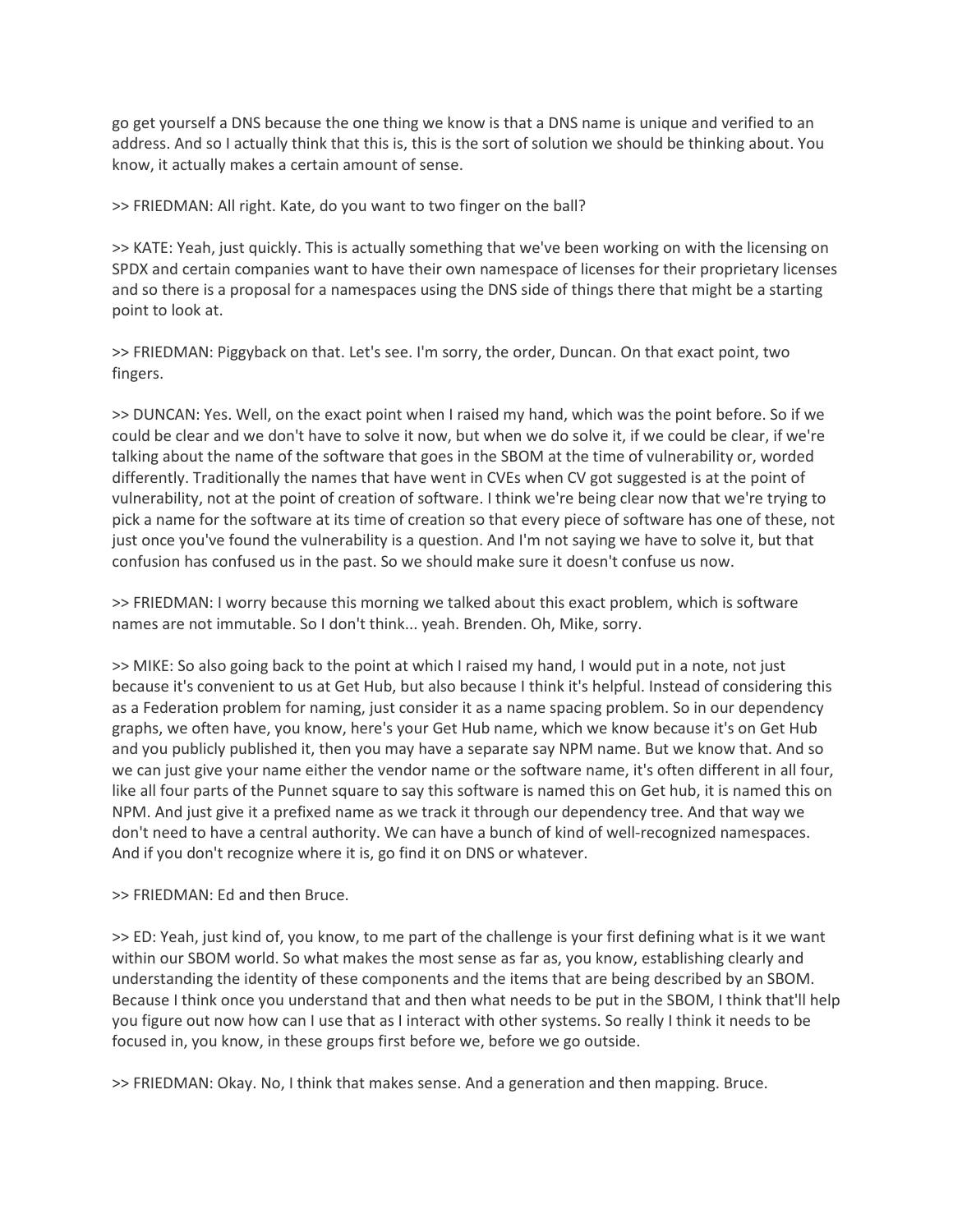>> BRUCE: Many products have multiple names simultaneously, particularly different versions of the same product where the fix has to get back ported will have different names for the different versions. So we can't, so the question about whether that's the version when reported or when the software is made, it just has to be handled with aliases. We can't distinguish there. You know, the other issue is a DNS names, and this is a detail, DNS names sound like a good idea but huge numbers of people can't get a DNS name. So another approach has to be taken. In the third party components where I work, which is like 3000 I think something like over 1500 are names of single individuals that are the supplier and most of these guys don't have and ladies don't have those, you know, a DNS name.

>> BRUCE: So you know if if you want to get Get Hub, which is what, Microsoft now? As a place to store the name, you know, some people might object to that because it's Microsoft that's been objected for other reasons. So you know, the thing is what I was trying to say before is we need to get a solution here somehow that's acceptable.

>> FRIEDMAN: We don't need one solution. That's the point.

>> BRUCE: If you want to communicate between multiple people, you have to get, you have to know where the solution is that you need to figure out, who the vendor is at least or the supplier is for the software. And if everybody gets to make up their own, it's going to be very difficult for us to figure that out. Maybe you can run Google or something to find out all the sites in the world that have the name Cybil in it or whatever name you're using that's looking for it, but you know, I don't think that's really feasible.

>> DUNCAN: Okay. So besides when we get around to solving this, dealing with the time aspect, at what point you make it, I think to Bruce's point on the aliases, just because historically people have used lots of different names for the same thing, does not make it a good practice. I think we have to discuss what is where we want to get to and if where we want to get to is have 10 names for the same thing cause it's best for the following reasons, that's great. But if where we want to get to, if life would be more secure, if we only had one name, we at least could give that as where we'd like to get to. And what would it take to do it? I don't think we should get too tied up in solving. Yes, we have a lot of old problems we have to solve, but we should still also try and look at where would we like to be.

>> FRIEDMAN: Best practices for naming, we'll add that to the list. Mark and then I think we'll...

>> MARK: I just wanted to say I, when I suggested ICANN, I was specifically suggesting ICANN as the source for name spacing names, not that each individual supplier by the definition of an individual coder would be, you know, going out and getting a DNS name. But you know, if we wanted to, you know, in a federated model we have to somehow identify the unique suppliers in the Federation and DNS seems very appropriate because let's be honest, in most cases, we're talking about things that probably already have DNS names that are going to be those things.

>> MARK: And maybe Get Hub users is kind of a top level domain for that and then Get Hub is that top level domain or Maven central is a top level domain or NPMJS or whatever. You know, I think that's, when I said ICANN, that was what I was talking about, not for the individual component.

>> FRIEDMAN: Thank you. Just a reminder for folks on the phone, if you want to weigh in on this, star one. If you're having some issues, try to back channel. Melinda, I don't see anyone in the queue. Is that right?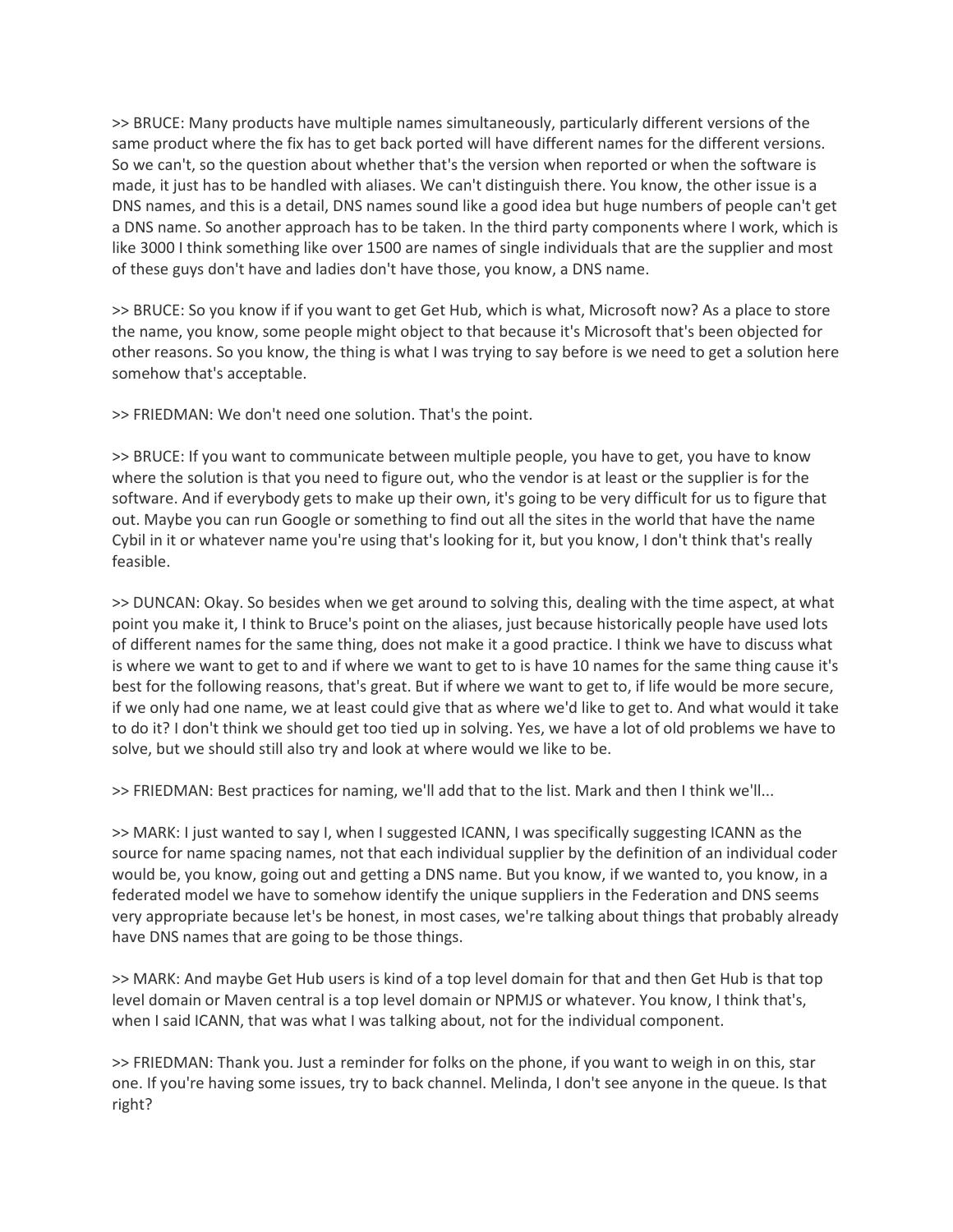>> MELINDA: Thank you. At this time, there are no questions in the queue.

#### >> FRIEDMAN: Thanks.

>> FRIEDMAN: Always good to make sure that your data system actually correlates with reality. All right, Josh, do you want to close this out on naming?

>> JOSH: Yeah, I just want to synthesize because there's lots of good stuff, but some of them are talking past each other. Duncan is 100% correct that if we're going to create an SBOM at the time of creation, which lots of our other bodies of work says we should, whatever name we pick can and will change later. So therefore, using Art's prior document that the SBOM MVI does not include vulnerability stuff but it can reference a different resource that has vulnerability stuff, SBOM's going to have a name supplied that may change over time, and should, the second resource needs to exist which is a list of aliases for that thing. So, I'm kind of repeating what other people said, but the temporal nature is when you create the software it's going to have an name which cannot be guaranteed to stay the same forever and therefore, it necessitates an alias directory somewhere. And no you don't have to use blockchain... Meantime to blockchain six hours.

>> FRIEDMAN: All right, so I want to start getting into how we're going to tackle this but before; I want to allow folks to try to say, this is, you know, one last thing you want to try to put on the priority queue. Is there anything else that someone wants to emphasize? By the way this doesn't lock anyone in. The work that's done will be done by the people who are doing the work. And as you remember from how this process began, things evolve over time. They'll merge, they'll separate, we'll get false starts. That's okay, right? That's the benefit of agile policymaking. But if there's something else that folks liked that we've talked about today or that are from this list, now's the time to try to flag it.

>> FRIEDMAN: All right, well let's dive into what's actually going to happen next. What are we going to do? Cause I think this is really inspiring. Humbling, right? Still a lot of work to do, but I think it's time to sort of dive into this. So do the buckets... They're still right there, there are some things that cut across a number of the buckets. But in terms of the work to be done, one Healthcare POC, you guys I think are happy moving forward, give me a second, happy moving forward. You want to extend it, you'll want to sort of engage in the broader community but as an organizational factor, you're happy with this? Yep. Okay. Thumbs up, Duncan!

>> DUNCAN: So on the Healthcare POC we have both a reasonably closed group with very specific focus, and a broad term objective in phase two to involve other sectors. That seems contradictory to me at the moment. So the Healthcare POC is going to continue as a Healthcare POC.

>> FRIEDMAN: Yeah.

>> DUNCAN: That will naturally stay a Healthcare POC unless we do something different. If we want to get--

>> FRIEDMAN: Their report clearly documents the fact that they're going to reach out with a bunch of vendors at various levels of the work.

>> DUNCAN: No, I meant to other sectors if we want to get a sector other than health care involved in...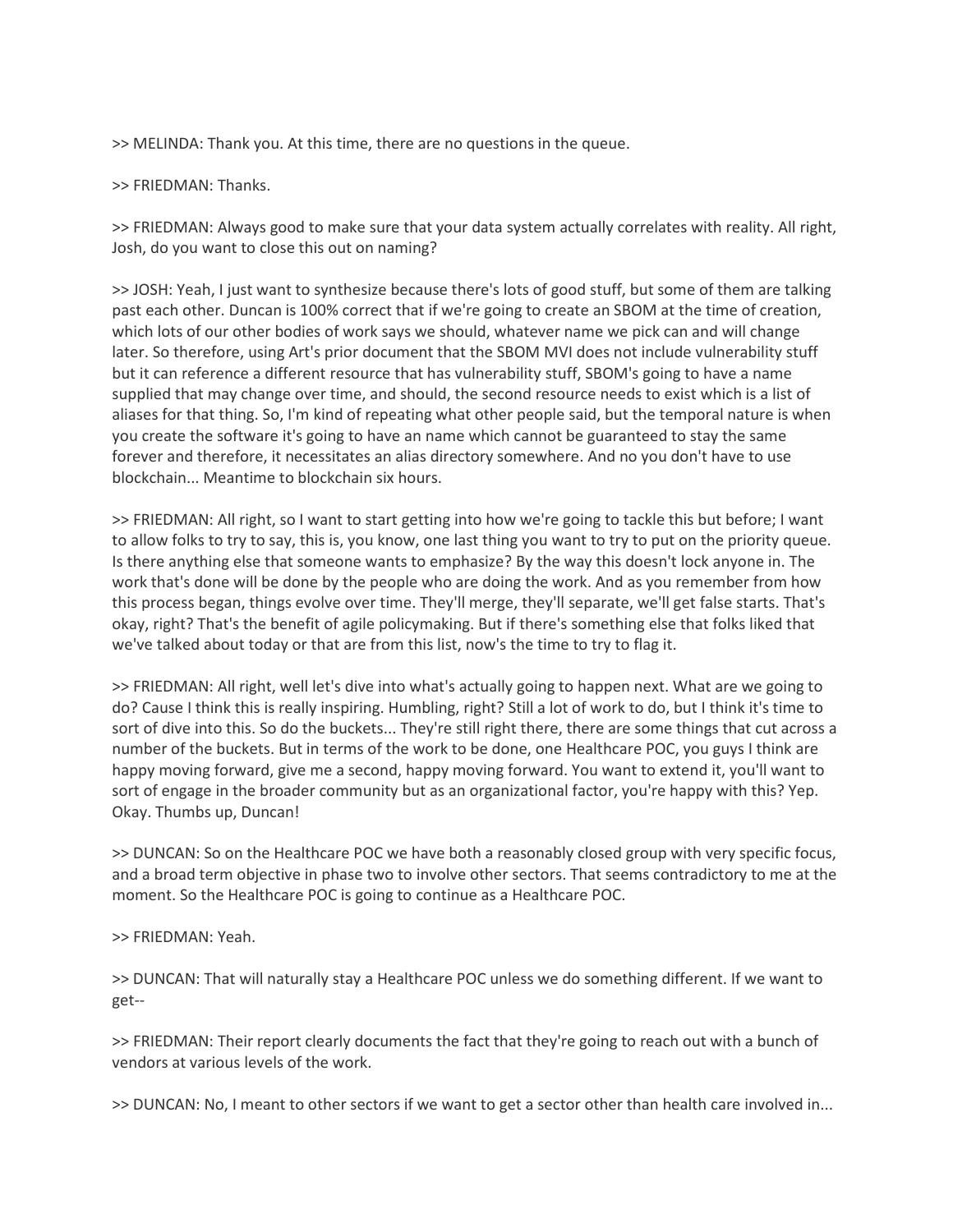>> FRIEDMAN: In the same Proof of Concept?

>> DUNCAN: Well you have a bullet

>> FRIEDMAN: Yup.

>> DUNCAN: that says extend it to other sectors. If the default is we're going to have two separate POC's, that's a different issue. If we're going to have a POC involving multiple sectors, it has to be more than the Healthcare POC is all I'm saying.

>> FRIEDMAN: Sorry for the clarification, I think if folks want to jump in,

[CROSS-TALK]

>> FRIEDMAN: -- follow on to healthcare Proof of Concept and then other sectors present a Proof Concept.

>> DUNCAN: And my reason for.

>> FRIEDMAN: Proof of Concept.

>> DUNCAN: Well my reason for bringing it up is because of the policy and legal issues which were clearly non-trivial in the healthcare industry. It was more closed than it would naturally be. Say somebody from automotive wants to just join it and make it an automotive, that isn't going to happen unless somebody does something.

>> FRIEDMAN: Let me try it again. Proof of Concept we need the institutions first; and I know that a number of you in the room and I are actively working on that now, but it starts with the people who are going to be participating and then from there we'll see what we can do. I thought that both Jim and Michael [inaudible] actually did a phenomenal job of making it a very open process. Despite it being an NDA'd actual sharing. They did a really good job of making sure that everyone involved who was not a direct participant knew exactly what was going on as it was going on, and could even weigh in on a lot of the details...

[CROSS-TALK]

>> DUNCAN: Which I applaud them on, cause I'm not a healthcare person and I got to do that. So yes, they did that very well. I just want to make sure it can get extended, that's all.

>> FRIEDMAN: Thank you. Lori?

>> LORI: Would it be possible to get some kind of overview of a process to doing a POC?

>> FRIEDMAN: Yes, I think there's...

>> JIM: Yeah in our previous documents our process is described.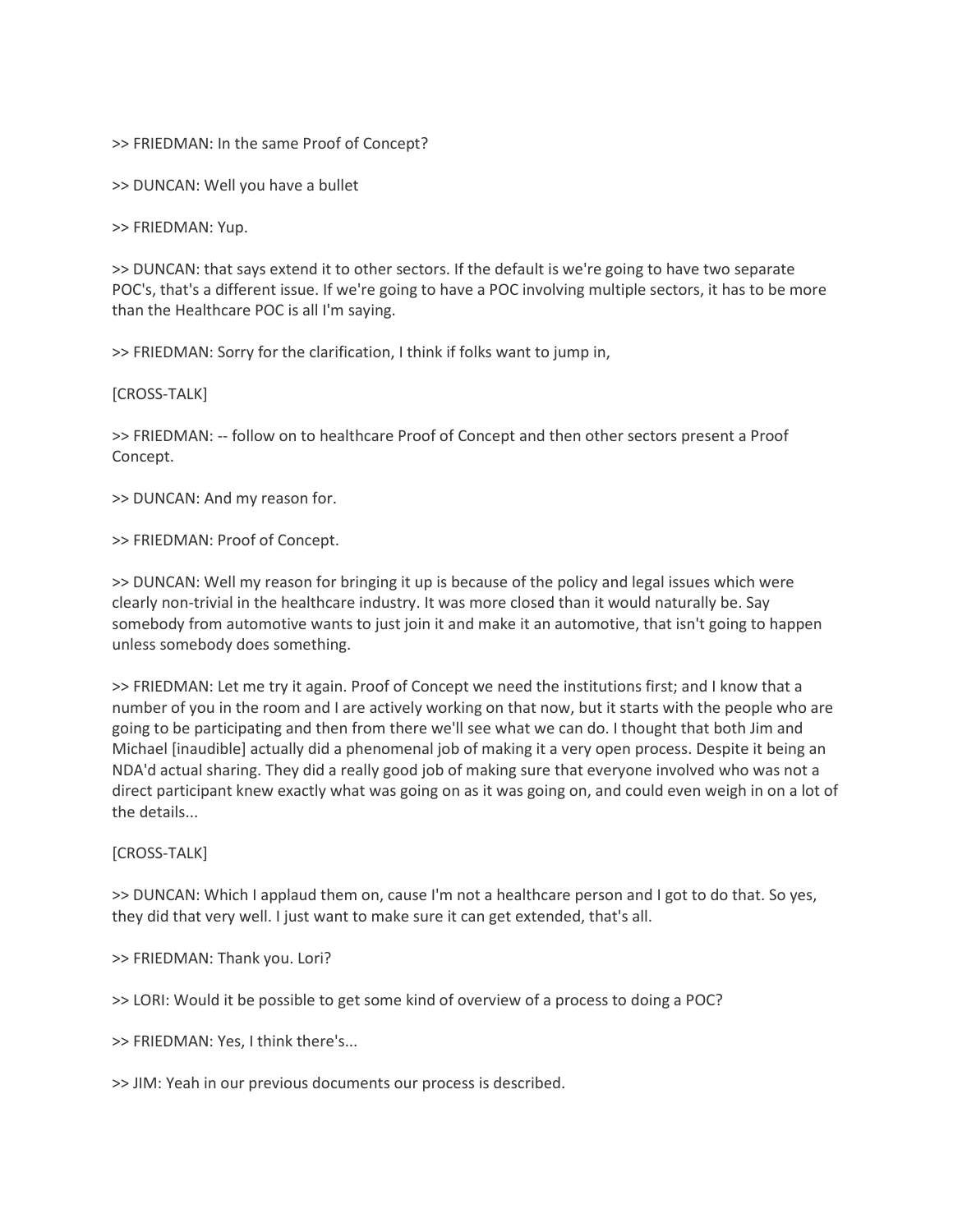>> LORI: Thank you.

>> JIM: In fact in the report, the process is described as well.

>> LORI: Thank you.

>> FRIEDMAN: Yeah, just the brief overview of one of things that again worked really well is a priori defined use cases was perhaps one of the most important components of that, so that they were giving themselves an actual scientific challenge. The documents are great they sort of went through here are the decisions we made, we decided to do this, we decided not to do that. Les?

>> JIM: Go ahead. No, go ahead.

>> LES: To your comment is there a desire or an objective to standardize some type of SBOM across industries or was it just to involve them so they do one...?

>> DUNCAN: One of the objectives when we first started this whole mass was the FDA came out and said, "Hey medical device manufacturers, you've got to do this." And then it looked like it was at least possible that 17 other government agencies were going to do the exact same thing in an industry. We're going to end up with 17 different sets of rules to follow. So NTIA said, whoa that's probably not going to be the best in the long run. Let's see if we can get one set of rules to follow, and if this FDA set a rules; if it was used by the DOD, if it was used by I don't know, Social Security Administration, whatever other ones needed it, we could come up with one way to do it that would benefit everyone." And I think we've all in our heads reached that conclusion, and we even had that as sort of an objective to try and reach on the POC. But with only one you can't do that; so the hope would, or at least my hope would be we could sort of prove to the world there's actual value to PTC and that it to device manufacturer one it did this, and the auto manufacturer two it did the same thing, and look there's value to that. So that would be my hope, it might be an unrealistic hope. But I thought that was the whole reason for the multisector.

>> LES: When we started this in, and my recollection is, you are correct, right? What happened with us, myself, and in this area was we said, well to do this we've never done this before we want a Proof of Concept. So we just went after that right? So then we did our Proof of Concept. So I don't disagree with you. We would like for other sectors to come into that, now should they be in part of this Proof of Concept, we can all debate that right?

>> FRIEDMAN: I feel like we're now talking in circles. I think by definition executing a industry specific, an organization specific, thing is going to be a bespoke process. Anyone who moves forward, hopefully will have this great path to follow, and if we can involve multiple sectors that's lovely. The whole goal is to get more organizations doing this, and that I think, speaks to documenting successes. It turns back to how are we going to do some of the stuff we've talked about. So yes, Jim,

>> JIM: Let me just bridge to that. What we said in our conclusion was that what we came up with; the approach, the processes, the formats that we used, it is directly applicable to other sectors, other verticals, right?

>> FRIEDMAN: Completely.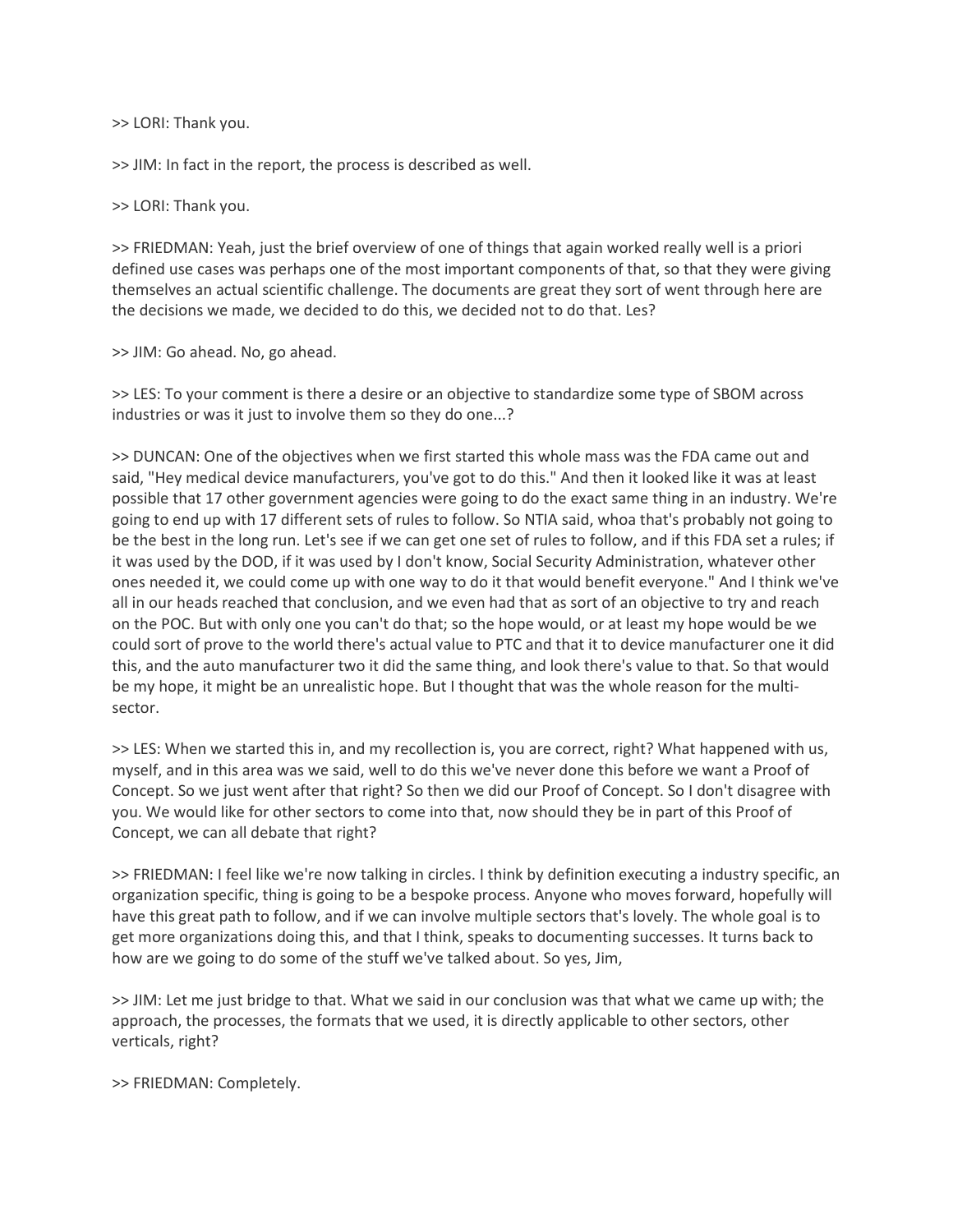>> JIM: But, the proof of concept itself was because there was a nexus of people in both the consumer side and the production side who were willing to do that.

>> FRIEDMAN: And I will go one further just to to put a point on the table. Something that this community was very clear to do last year was to define, this was last fall, define what they were doing not as a pilot but as a proof of concept. Now something that we can start to think about putting on the table is if we now know enough to know that we're going to be heading off in this direction, do we want to be considering the pilot? But, I want to leave aside the POC model because again; the folks in the healthcare space I think have their legs under them, and have in the course of doing their work sort of have thought about what they might be next, or at least thought about how to think about what might be next.

>> FRIEDMAN: So the next question is; when we think about refining this model, documenting further successes, strategies for awareness and adoption, and tooling, sorry tooling processes and services, thank you, what are the mechanisms that we're actually going to start working on this? Because again, it will take some time for us to self organize a little better. Where do we want to start with this? And so, one option is just to go to the individual working groups and say, hey all of the things that we've laid out, does it make sense to stay intact? Or do you want to sort of say, hey our mission is done for our short run and we're going to sort of step back and then all of us are going to step forward in slightly different re-organizational structures. So I think there's value to think about both sides, Josh.

>> JOSH: The way my brain works is I kind of needed to see this whole thing and kind of affinitize it. My hypothesis is some of these will naturally fit with the existing momentum and groups that we have. Some of them are unlikely to happen with the existing groups we have and we probably want to spin up adjacent ones. For example, with the coordinating vulnerability disclosure one we did, there were some surveys and some PR and marketing personnel that understand the finer points of communication, we haven't attracted a lot of those folks. We have some by accident, we haven't deliberately done so. So I'd want to like cluster these maybe after I've looked at the whole document, maybe not work shopped right now, and at least propose; we think there's a natural fit to have the use cases ones do this, but we don't see anybody yet that's a natural fit for this. Could we spin up another group? So not an answer, but a step towards an answer.

>> FRIEDMAN: Thank you, and I like what you're doing because I think we can have a straw man approach to it. So for example, Art just stepped out of the room so we can start with him, right? The folks who've been thinking about, let's whiteboard out what this looks like. Well I know that Art's group has already had a discussion of naming. I know that they've had an initial discussion around what transparency looks like in some of these sort of further refinements of defining this stuff. Could be a decent fit, on the other hand, folks can say no it's not. Similarly on the use case side of things, doing a renewed push to find the demonstrated successes, having the stories to tell, there's a lot of that that directly feeds to witness and adoption. But it also is in very much the the demonstration side of things as well as tooling needs and high assurance needs.

>> JOSH: So on that front, we have a couple people from GIT or from JFrog or some of the tooling, but I believe we might attract more folks from the tooling if we had an ambassador initiative for the development ecosystems and languages. So that maybe that fits in an existing one or maybe you need to build it and then they'll come.

>> FRIEDMAN: So let's, let's talk about tooling.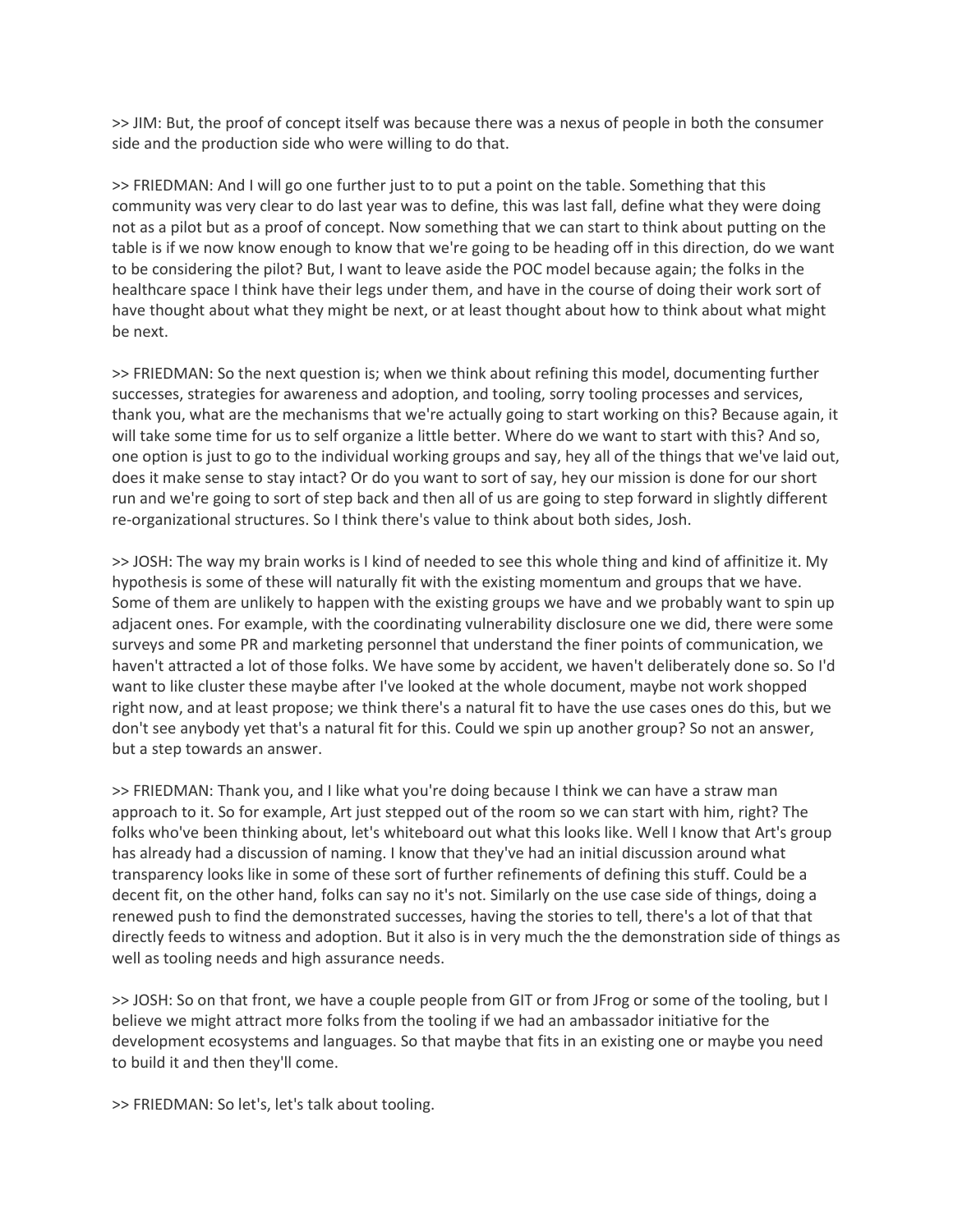Speaker 8: So, going to building on the recurring cycle and discussion of this morning. My thought was that tooling and standards and formats go together pretty well. Because I think as we build more tooling, I've been sketching tooling and unfortunately it's not in the state I can share with anybody, I've been noticing, Hmm this doesn't quite fit the way I need it to when I go from two or three dependencies to five or 600, thanks Node.js. So I think enabling that dialogue to continue so that we can frankly rewrite the formatting as we discover major problems. Would be helpful.

>> FRIEDMAN: Great. I think a something that Tate has talked about is saying, you know, as we begin to think about slices of tooling, there's a natural way of thinking through things. So for example, what are all of the tools that we have today that can generate a SWID file from a build process? What are all of the ways that we have of... Kate do you have some further examples?

>> KATE: Yeah, how do we go about analyzing into Container and the implications of using a container in the remote services. How do we basically deal with things that are updatable in the fields or not updatable in the fields. There's a large space that I think we could probably start looking at saying, okay we want to handle this type of scenario, what tool is there? What's not there? What do we want? So lots of scope and yes, I agree it'll form, here's some gaps in our formats and it will also form how do we get to the next step. But doing a survey here seems like it's a useful exercise.

>> FRIEDMAN: And so let's continue to pull this thread of the folks that are going to be thinking, because I think it makes sense that the formats group started off as the folks that were committed to saying how do we build this stuff and so it's a natural segue into it. Identifying needs that aren't met today is going to be a big part of that. There's going to be some work that the use case group is going to probably want to find some way of engaging in, but I think it makes sense to sort of have the operational collection happen at the S&F group. Duncan.

>> DUNCAN: so I agree with tooling goes to format that one makes sense to me. The sentence before you said that was that the use case group would do the new use cases for all this other stuff we're doing, and they do the awareness and adoption. From my view, there's a gap in awareness and adoption, in other words, there's an awareness and adoption issue independent of the other three groups. I do not think the use case group should accept all of them.

>> FRIEDMAN: Agreed completely, right it's on here in that framing because it's a set of needs that are cross cutting, and just as champions in the sectors, maybe a use case group expertise has sort of built itself around that? You know, we've got automotive, we've got financial, we've got DOD land, but of course on the technical community that's probably a different approach. Are we ready to start thinking about a higher level strategy for awareness and adoption?

>> JOSH: I do see it as a matrix I guess to put it slightly differently, because if our group's R&D and we've captured a bunch of products for these different sectors, we still need a marketing team. And so with the developer marketing from standards group, so an abstracted marketing team, I wouldn't call it marketing, but it does seem like,

>> KATE: Outreach.

>> JOSH: we could each use more outreach, inbound and outbound.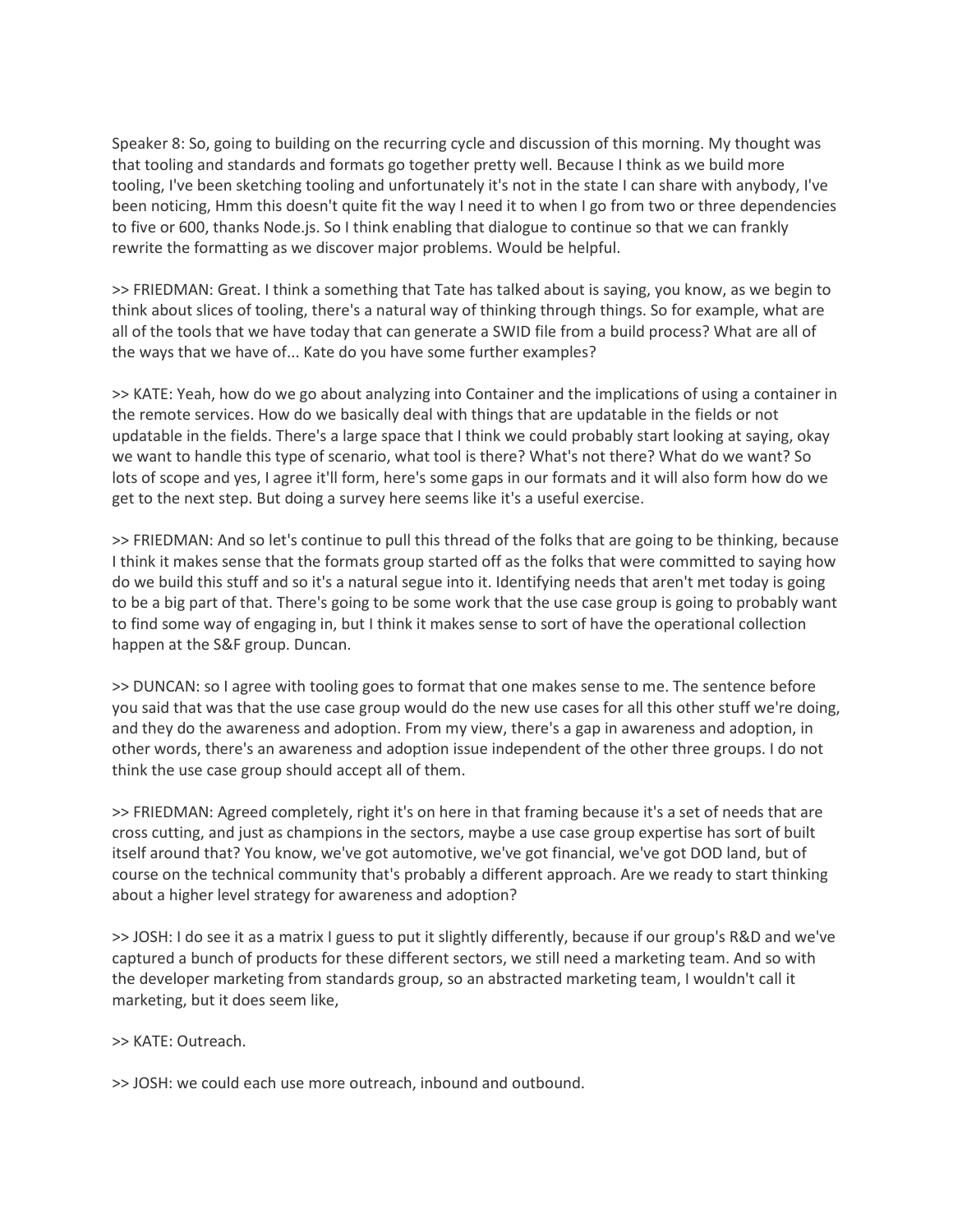>> KATE: I think it's sort of relates to the comment about having a gold deck so that we all sort of roughly stay on message.

>> FRIEDMAN: Yeah, We are all in our own worlds and, right? A lot of us are in the business world. We're competing. That's great. And so I liked the term of you know, have a common message as you go and talk about these various things to do, sell widgets, or do what it is that we're doing. So I think that's a great point. Cait, putting on the spot for that one. Is that something that you think we may want to stand up a new group from folks that perhaps have a little less in the weekly meeting and a little more commitment to do an active mailing list type engagement. Is that something that would be useful?

>> KATE: That would work? I'd say try it and if it isn't working switch to another method, but I think having something that's common that everyone can go and see and comment on, it's been working well for the documents.

>> FRIEDMAN: Yeah I think I agree. Duncan.

>> DUNCAN: Starting out like I'd hope we'd want to end. For any new development of documentationey stuff which I would consider the awareness and adoption stuff to be of that category, we want to sort of come up with the common decks and everything. I would recommend to try and do it in something like GitHub doesn't have to be GitHub, pick a different one, pick BitBucket I don't care, but software industry has put a really lot of work into how to do collaborative work offline. We don't tend to use it, other than we use, you know, Google docs and I don't think that's the best way for developing this message stuff, particularly cause I'd like the idea of issues, I like the idea of seeing who made what change and stuff. I'd rather start there.

>> FRIEDMAN: So, I'll give you just sort of a very brief NTIA perspective, which is if you're writing an academic paper, you always want to do it in lock tech with bib tech, collaborating with someone outside the academic environment, you're going to have a bad time. This process is, usually NTIA processes, well the reason I really like them is because they bring together tech people and policy people. Having had to hold people's hands as they work through, introduction to GitHub, it's not impossible, just a little difficult. On the other hand, we're lucky, I think this particular community does have more technical people, or at least people who are familiar with GitHub and who have used it before.

>> DUNCAN: I mean, there's WYSIWYG, markdown editors and stuff. It's not as hard nowadays as it used to be. I don't know if you've tried using it all lately, but I'm thinking webpage stuff. I'm not talking about developing software. We're talking about developing web pages in a common spot.

>> FRIEDMAN: Any further thoughts? I think at a certain point it's going to make sense for a working group after they've defined a new scope to sort of have the, how we're going to, talk. I think that's a local decision that makes sense. But any further thoughts on sort of the modality of collaboration?

>> JOSH: I'm just going to be a little less diplomatic. I hate the idea of doing GitHub and it's not that's it's not good for a lot of the folks in this room. It's that there are so many other stakeholders where that is a debilitating barrier to entry, no matter how easy you make it. There's going to be management folks, there's going to be... I just think we need, I hate to say lowest common denominator, but there's a whole bunch of people I need in the fold that would never get in the fold if they have to a GitHub account.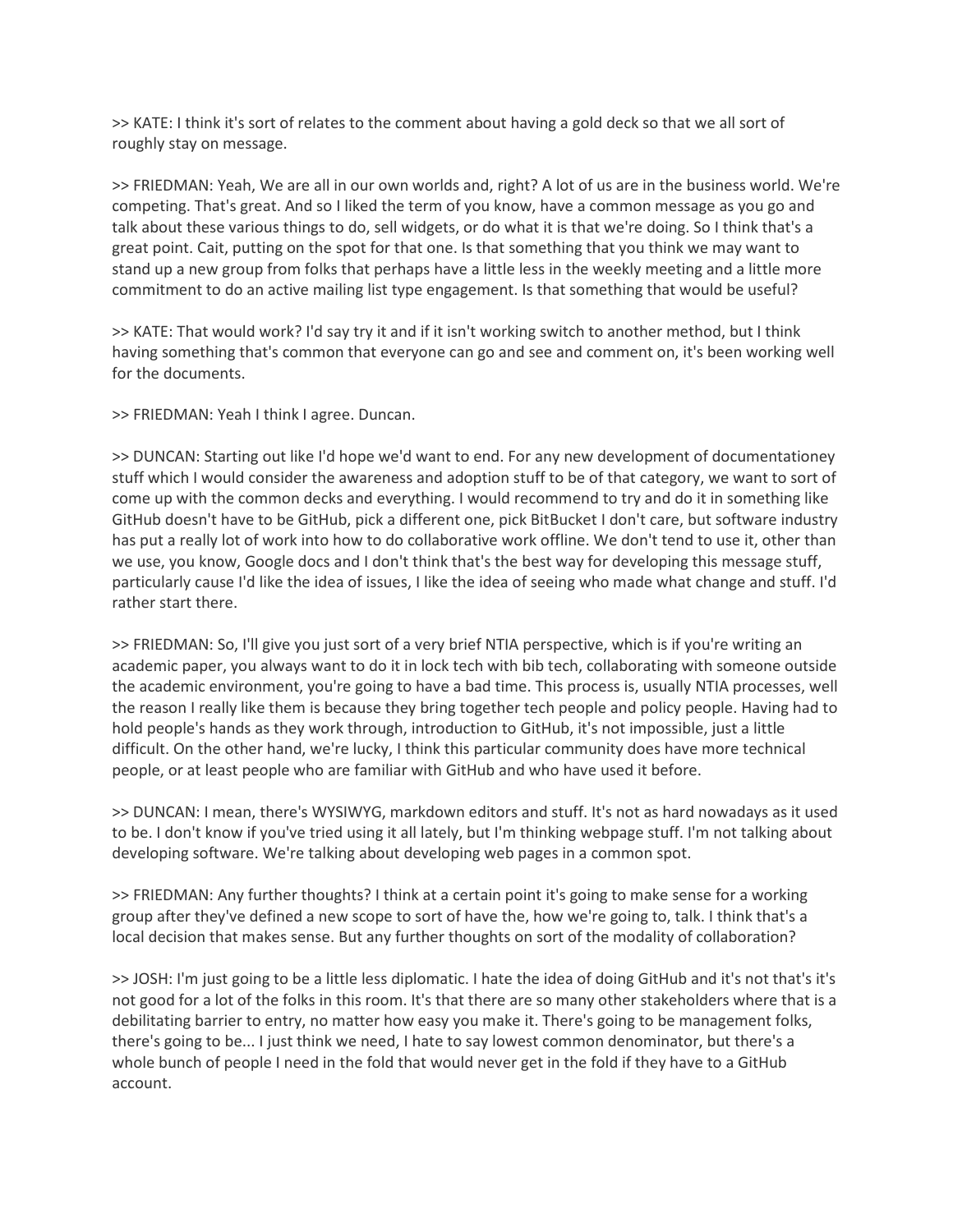>> DUNCAN: So just to be clear, I'm not asking it because you want them to be part of the development team of making these documents, I'm talking about for how we display these documents. A webpage you go to, you give them a link to get to it. How did we make that webpage? We're making the webpage. We're not asking them to make the webpage. If we're going to be developing that kind of documentation, and I would think we'd want this to be a link on the web-

>> FRIEDMAN: Kate, last word and then we'll...

>> KATE: I think we give mixed modes here that we can use. We can use things like Google docs for very collaborative ad hoc and then once we're all comfortable, we can log it up on something like GitHub so that it's more accessible and there's a history, but I think we're going to need to work with both.

>> FRIEDMAN: Yes, use the right tool, if your goal is to have a very solid first draft and then allow lots of people to edit it so it changes over time. It helps great. If your goal is to have an enduring static draft, PDF probably captures most of what you need. Okay, so we've talked about some of these issues about how we're going to get things done. What I'd like to do is start to get everyone to think about what's going to happen after we've all had a week or two to relax after these initial phase one drafts are done. So, and again, some things I think slotted up reasonably well.

>> FRIEDMAN: We've got healthcare POC. Ideally we'll have maybe some other folks by then who might be interested. We're going to be giving a lot of talks over the next few weeks and having a lot of meetings, try to bring more people into this room. On the tooling side of things, I think taking that punctuation and coming up with sort of a new set of charters, here are the things that we want to do. Not committing, but saying this is what we think our initial goals and work plan is going to be and then moving forward on that. So that leaves the used case group and the framing group. Used case group really had a tough problem, right? It was trying to get people to be honest about the work that they were doing and then finding a way to take that narrative and help communicate it to a broader audience. Thought that was a phenomenal job. Moving forward, is this a community that wants to sort of stay together and try to have the next steps? Josh, I'm going to put you on the spot for this one. You can say, yes it's a great fit or you can say no, it is completely fair to say the work that we have to do doesn't fit perfectly with how we were organized and so we can disband and then re-come together.

>> JOSH: I'm chewing on this. I think Duncan might've helped me a little bit. I just drew a little threelevel pyramid where we started at the bottom with ground truth and I don't think this group was ready for that yet. I think we will become more ready for it, but then said it wasn't consumable and I think our dockets... So, at the bottom of the pyramid, which is a fact based of way too much detail, we have a good start, perhaps it can be packaged better. Top of the pyramid is the doc that we are circulating for review. I think what we're looking for is the middle tier, which is maybe a one pager, consistent, really readable and consumable. Abstraction of those sticky notes things.

>> JOSH: So my hunch is we can absorb it, is the short answer. The part I'm not sure we could absorb and I do think we need some extra help that's not in the room, because we've repelled them or failed to attract them is, who's going to come up with the strategic agenda of, these are the developer conferences we should have an S bomb talk at, these are the regions we should go to, here's the canonical. I just use the word canonical. Here's the most effective set of slides to pluck from, here's blog posts or podcast we should be on. The outreach part is a different skill set that I think we have in the room, with apologies to anyone that is in the room, but most of the talkers have a different skill set and I think we have to augment it with that latter skillset.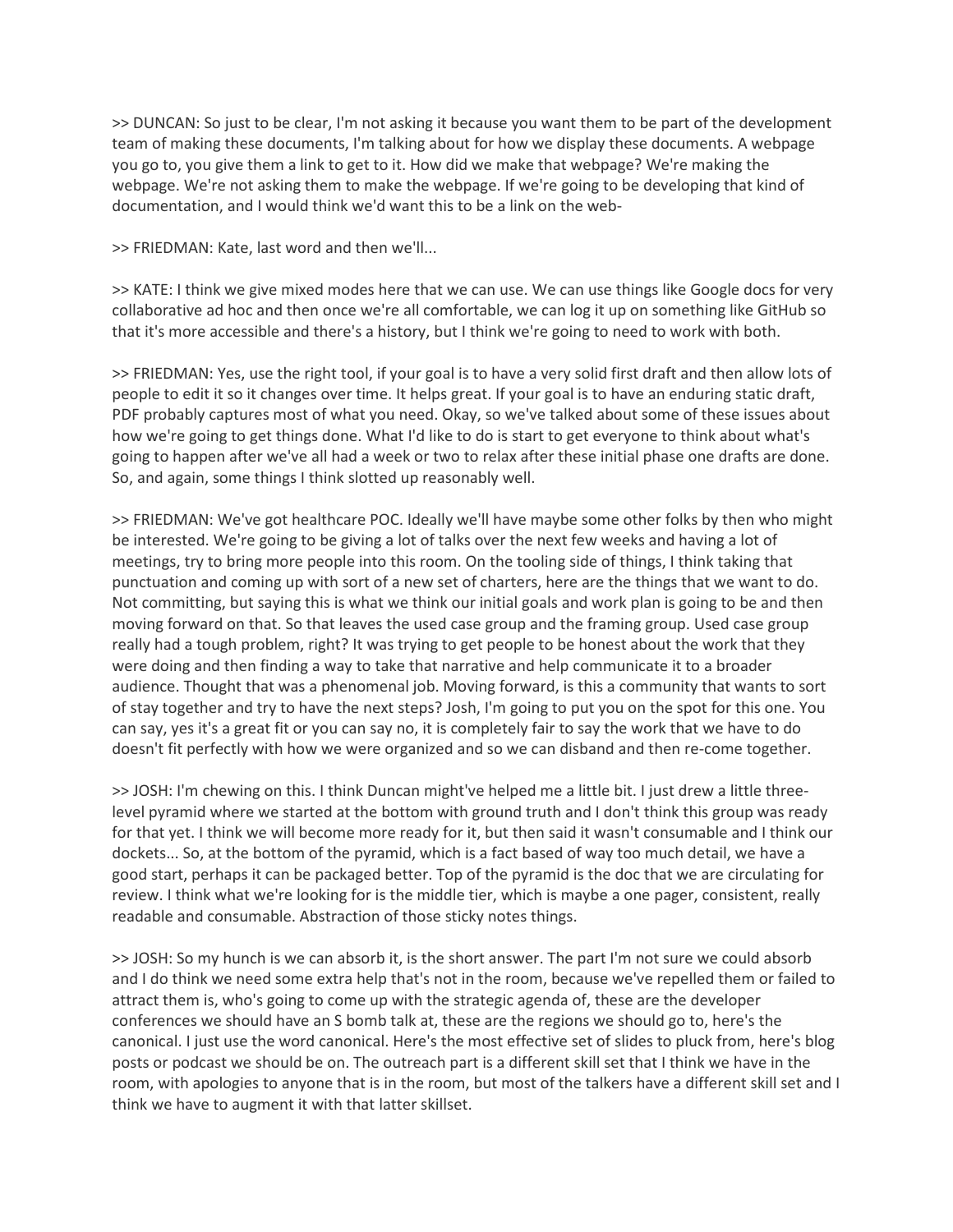>> FRIEDMAN: I want to be clear that one of the things we'll be doing as we move to phase two is really pounding on people's doors and say, Hey, there's a lot of new work to come and get involved in. Come join. The question that I want to try to at least get people thinking about now is pulling on your thread here is, Hey, there's the capturing experience and then there's this awareness and adoption piece or outreach. I think you did a great, that's even better than awareness and adoption. Is that something that still could be under those auspices or should that be a new group? And if other folks have a chance to chime in, I think something that Kate hinted at is that could be something that would be a separate working group that didn't necessarily have to have the regular weekly phone calls because they weren't going to be drafting a document after they came up with a high level strategy. It would be, let's have regular check-ins. Let's make sure that we have situational awareness through other tools.

>> JOSH: I guess at the moment, in lieu of another home, we can be the default home, but I do want to attract people like a Jenn Ellis or others that could maybe organizing cross-pollinate.

>> FRIEDMAN: If anyone is fond of swearing heavily with a British accent, we need you.

>> BRENDEN: So I'm not necessarily the right person to lead the outreach efforts, but GitHub does occasionally talk to some developers who don't think we're just Microsoft and we're happy to do things like publish on our big blog and generally all the outreach efforts we have, it's a little late for Universe, which is our. Megacon, but certainly come next year, there are ways we could integrate into satellite, which is our European conference or a year from now. We have some resources we can throw at evangelization.

>> FRIEDMAN: I want to fork that conversation because I see Kate jumping at this.

>> KATE: There's a lot of events that go on at the LF and I keep a track of a lot of other related ones that I'm happy to pull into a master sort of set that are developer related and certainly happy to crowdsource a master set to go after.

>> FRIEDMAN: So let's spend five minutes now, not enumerating every single developer conference, but enumerating classes of types of events or communities that we would want to engage or could think about engaging. So we've got developer conferences and can we subdivide developer conferences by language or universe by tool. How else do we want to subdivide developer conferences or developer?

>> KATE: I'd also say we want to reach out to the legal community.

>> FRIEDMAN: The legal community, all right. [inaudible 00:07:58].

>> KATE: And the supply chain community, as well as the security.

>> FRIEDMAN: Hang on, I want to tease those each. When you say the legal community. I've even met a few lawyers in Washington DC. Are there other-

>> KATE: So I'm thinking like this compliance, [crosstalk 00:08:18] and export control. Not just licensing, but there's people who care about what is actually going through people's hands that have a perspective here to be bringing to the table.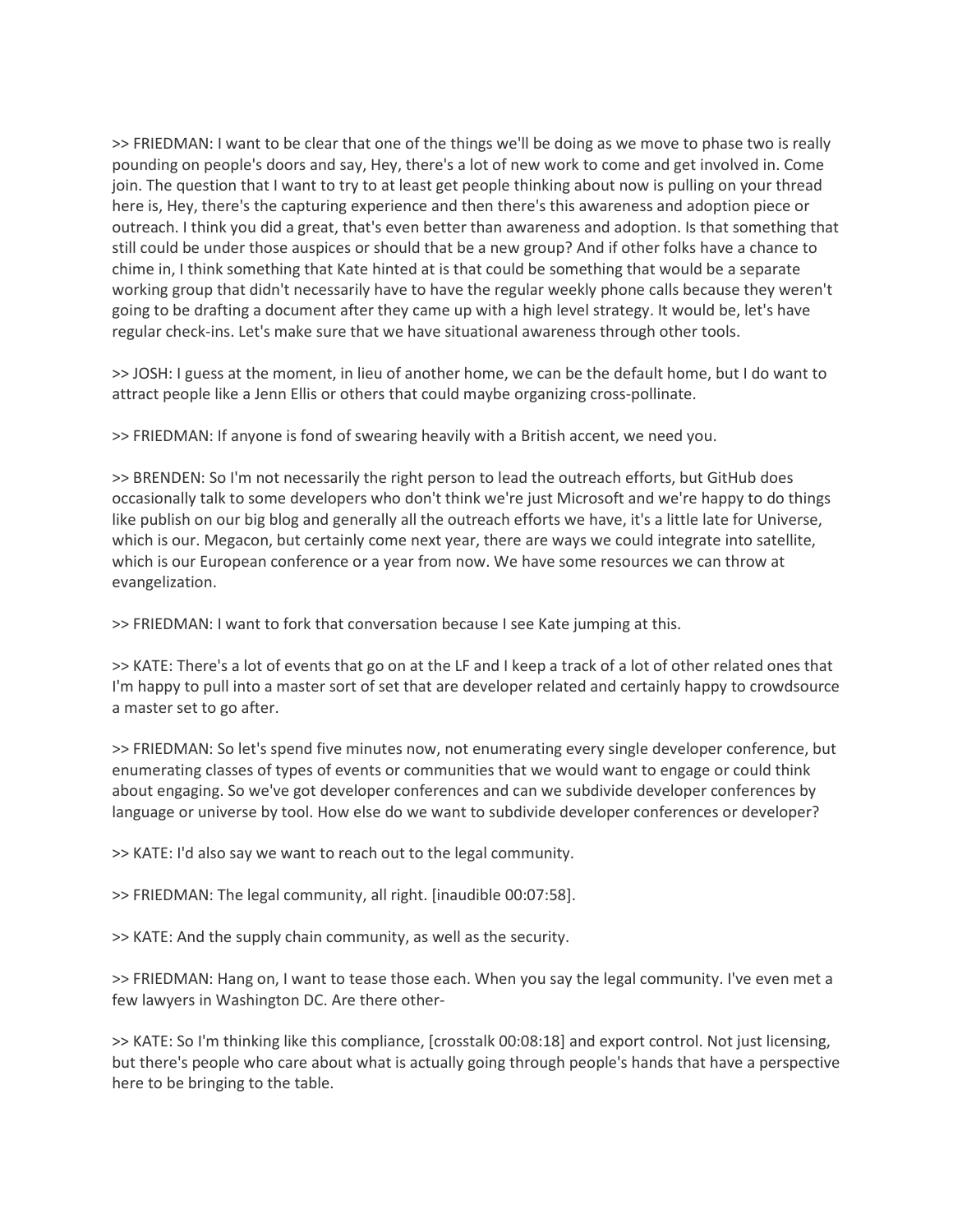>> FRIEDMAN: I have a good relationship with the folks in the offices on the floor directly below me, office by the name of DIS, so they handle that in government. So you'd mentioned that and you said supply chain. Can you be more specific on that?

>> KATE: So there's various conferences and areas I'm not comfortable with knowing about with supply chain. I was talking to someone who was working on brokerages of things going through important export boundaries and things like that. That part of it, in particular, I think there's pieces that they're going to want to interact with and they're going to be wanting participate in eventually, and so reaching out to some of the more traditional supply chains, the automotive supply chain, for instance, things like that.

>> FRIEDMAN: Excellent. Thank you. And I know that Bob has been running for, what, 15 years now? SSCA the supply chain-

>> MALE SPEAKER: [inaudible]

>> FRIEDMAN: Oh wow. I didn't know they'd been multiplying how productive. Duncan, classes of outreach.

>> MALE SPEAKER: Oh, [inaudible] Josh is right on point. [inaudible]

>> DUNCAN: Sorry. So three points. When I raised my hand with a two. You have now gotten into solving the issue as opposed to the original question of, should it be one of the existing groups or new working groups? So I guess I would vote for new working group because, as Josh mentioned, there's a class of people not here, the people in communication.

>> FRIEDMAN: And we talked about that, yes.

>> DUNCAN: I still vote for that. But now on your particular ones you're asking for, I think you need to go at a class of people called the executives. So things like CISQ with the trustworthy manifesto. I don't know if you've hit them up but, they actually have in there, you got to have an S bomb is in the trustworthy manifesto. So, hitting up like them and to the legal issue, I don't know if you've hit the legal hackers group here in DC yet, but you should give the talk at legal hackers.

>> FRIEDMAN: I've had several interns who went on to run that community. So the legal hacker side of things... So let's do Jim and then Josh.

>> JIM: So those are what I would call horizontal communities. We should consider vertical communities. So I mean the obvious one to me is health care and medical device.

>> FRIEDMAN: If only we already had substantial penetration in that particular vertical, of all the verticals and the entire digital ecosystem. Let me turn that back to you. I joke a little bit but that's one that I feel pretty comfortable and I know that the sector coordinating council is keeping an eye on us and I know that the ISAC is watching us. Are there parts of that community that you think there's still a lot more work to be done in outreach, awareness, adoption?

>> JIM: Yes.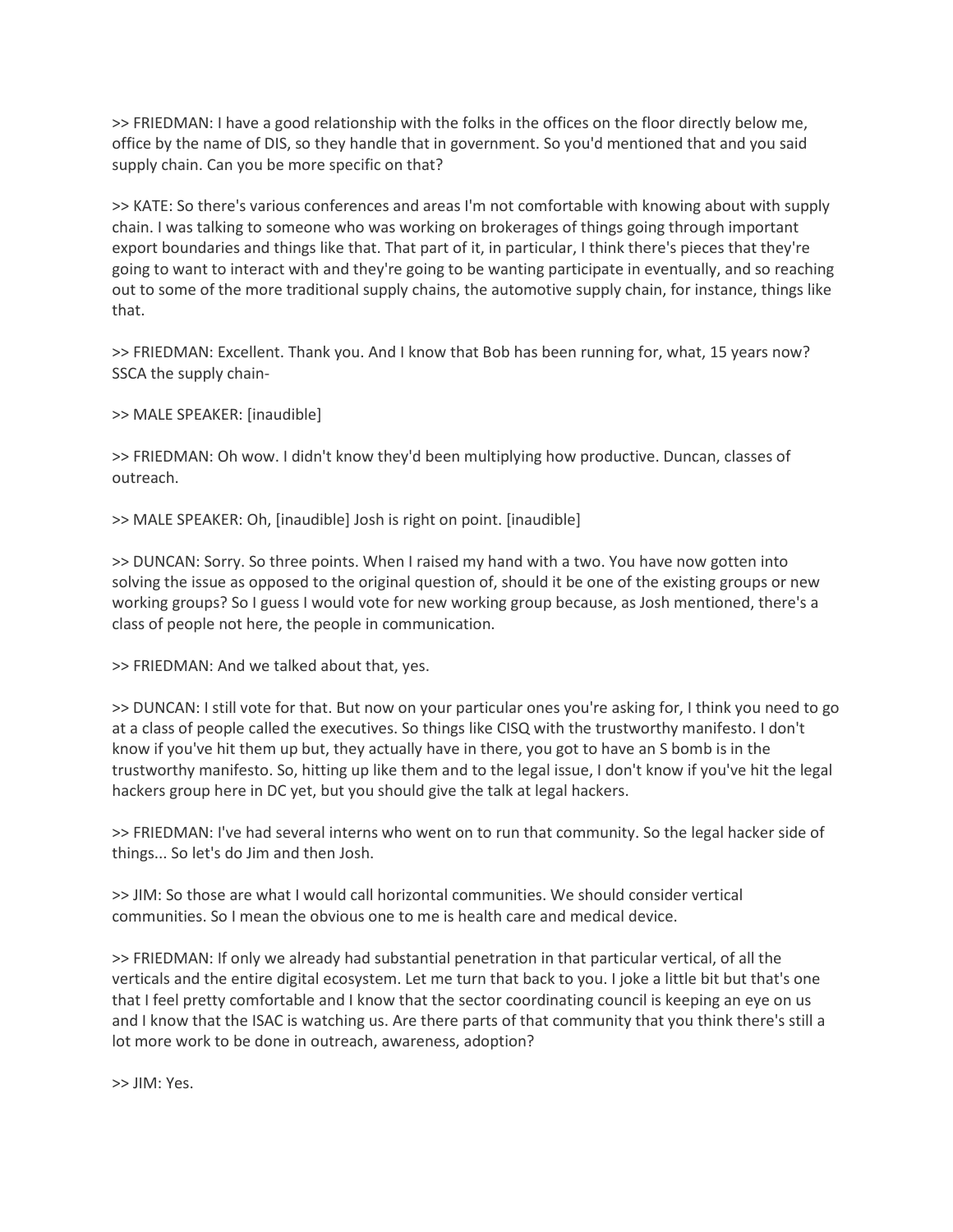>> FRIEDMAN: A single word answer is okay.

>> JOSH: Excellent. So similar to that, and Alan just mentioned it, so this is less to Alan and more to the rest of us. In our most recent document, we do talk in that network effect section about the role that ISACs and ISOWs and sector coordinating councils can play, I believe you're talking to a bunch of ISACs-

>> FRIEDMAN: We are speaking to the council ISACs next week.

>> JOSH: ... So through that, each of those sectors may tell us what the right watering holes are for those verticals. So the energy folks, the manufacturing folks. So they'll just like we've done a better job on healthcare. There are other designated critical infrastructure sectors or even commercial sectors that could give us a roadmap. So the roadmap is go around and ask them for the roadmap of the the most strategic watering holes so we don't spend a lot of time on the wrong stuff. But if we're going to bring these topics to those, I too was thinking vertical.

>> KATE: Just going back to the overarching ones, safety is also another community we need to be reaching out to cause they have a distinct need for it.

>> FRIEDMAN: Safety?

>> KATE: Safety, critical, critical infrastructure.

>> FRIEDMAN: ICS. Yes. So we've had a number of conversations with particular vendors. I've been talking to the organizer of one of the bigger ICS security conferences. Are there other classes of, there's the ICS, GWG. Are there other sort of ways that we can reach into the ICS community?

>> JOSH: I know the one you were referring to you and that's kind of like the cybersecurity conference, but I think beyond that, there's industrial IOT, huge conferences that have no security content, but we could potentially bring some security.

>> KATE: Exactly. And they need the prominent stuff, too.

>> JOSH: One's even run by Josh's company. But yeah, I actually don't even mean that one. But yeah.

>> DUNCAN: So on your safety question, I don't know if ARC is one of the ones you have on there already. It's a big industrial one down in Florida. Once a year, my wife gave safety talks at it for ExxonMobil, that's the only reason I know it exists, but they care a lot about supply chain and they care a lot about safety and they know zero about cybersecurity.

>> MALE SPEAKER: What about Charlie in auto ISAC. Charlie was [inaudible 00:13:45].

>> FRIEDMAN: The auto sector I think is a great place to engage, and I'll be speaking at the auto ISAC summit in October. Are there other automotive venues or angles that we want to think about from engaging in that sector?

>> DUNCAN: Automotive one.

>> FRIEDMAN: Automotive.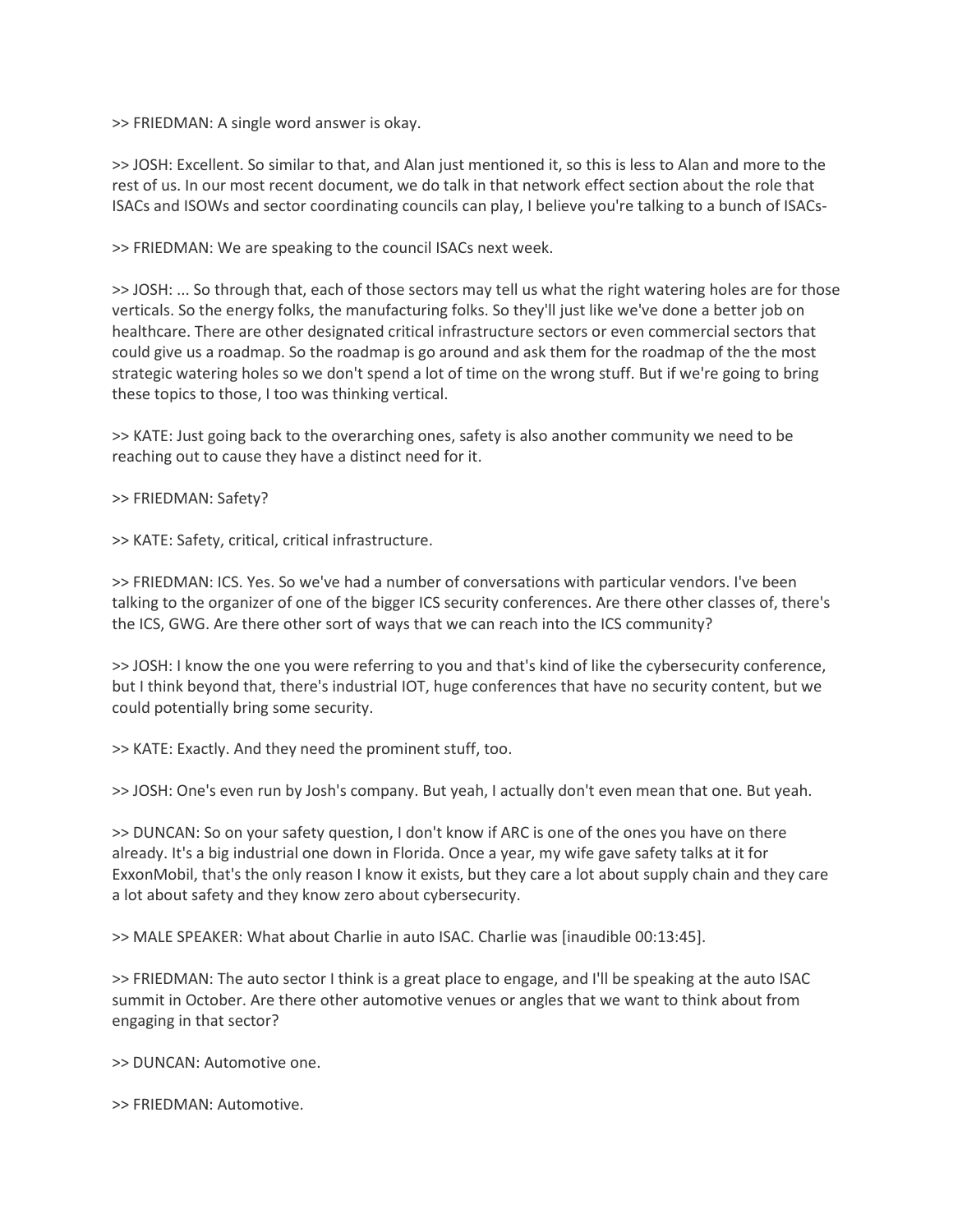>> DUNCAN: So scope question first. Do you want it international or you just want to stick US?

>> FRIEDMAN: We definitely wanted, and once we were done with this, my next question was, Hey, there are all American.

>> DUNCAN: So for auto, I just got back from Geneva from the Citigroup 17 meetings, which has a joint meeting as part of the ITU runs this consortia of standards groups involved in the automotive industry that has some acronym like ICE or something like that. I don't remember exactly but I can look it up for you, but that's when you might want to get on their agenda cause you can really-

>> FRIEDMAN: What's the first number after ITU for that one?

>> DUNCAN: Well, say group 17 was the cybersecurity, ITUT study group 17 was what I was at but they're just one of all the people who sat at the table and this group whose name I forget the chair of it, who was I think from high indy, but I don't remember, was at it, and it's got ISO, it's got ITU, it's got IEC, it's got the auto ISAC was there. It's got a bunch of them so I don't know when the next meet but you might want to be on that one.

>> FRIEDMAN: I will follow up with you about that. Other ways that we want to think about outreach?

>> MALE SPEAKER: Auditors? ISO auditors, audit community.

>> FRIEDMAN: ISO auditors. I know that the the International Accountants Association or whatever those letters rearrange, has done a lot of work in cybersecurity. This could be a new way for them to do it. I think that'd be the auditing community. I know we have a number of folks from the big three on our list. [Melinda 00:15:44] is anyone waiting in the queue?

>> WOMAN ON PHN: Thank you. We do have two standing by. Our first is from Joe, you're line is open.

>> JOE: Hi I'm Joe Jarzombek with Synopsys. I've been quiet on this whole thing, but you've been asking the question about supply chain and there's actually groups within the department of commerce who are running supply chain groups such as the folks at the NCCO. They're running a supply chain assurance industry day. It looks like the way they're coming up, based on the industry participants, as the solution for supply chain risk management for them is, by from the OEMs and you'll be good. That's how they're pushing it. They don't want to be revealing of what's actually inside their activities. I will tell you that's also true of the DHS sys I run-

>> FRIEDMAN: And Joe, I'm going to cut you off because I make a point to not have any negative discussion of other federal efforts at these discussions, but I think there is a lot of room to talk, especially because those efforts predate this, and so in some ways if they were running around saying S bomb is the answer last year we would have said no, it's still premature. Those are great things to dive into and I've spoken to a the DHS team, I'll reach out to my NIST colleagues and talk to them.

>> JOE: Okay, well with the ICT scrim task force, even in working group three, that's about information sharing. When I brought up the need for having S bomb, if you really want transparency to be able to understand that. And you will have companies who will say, absolutely not, I am not going to reveal my intellectual property.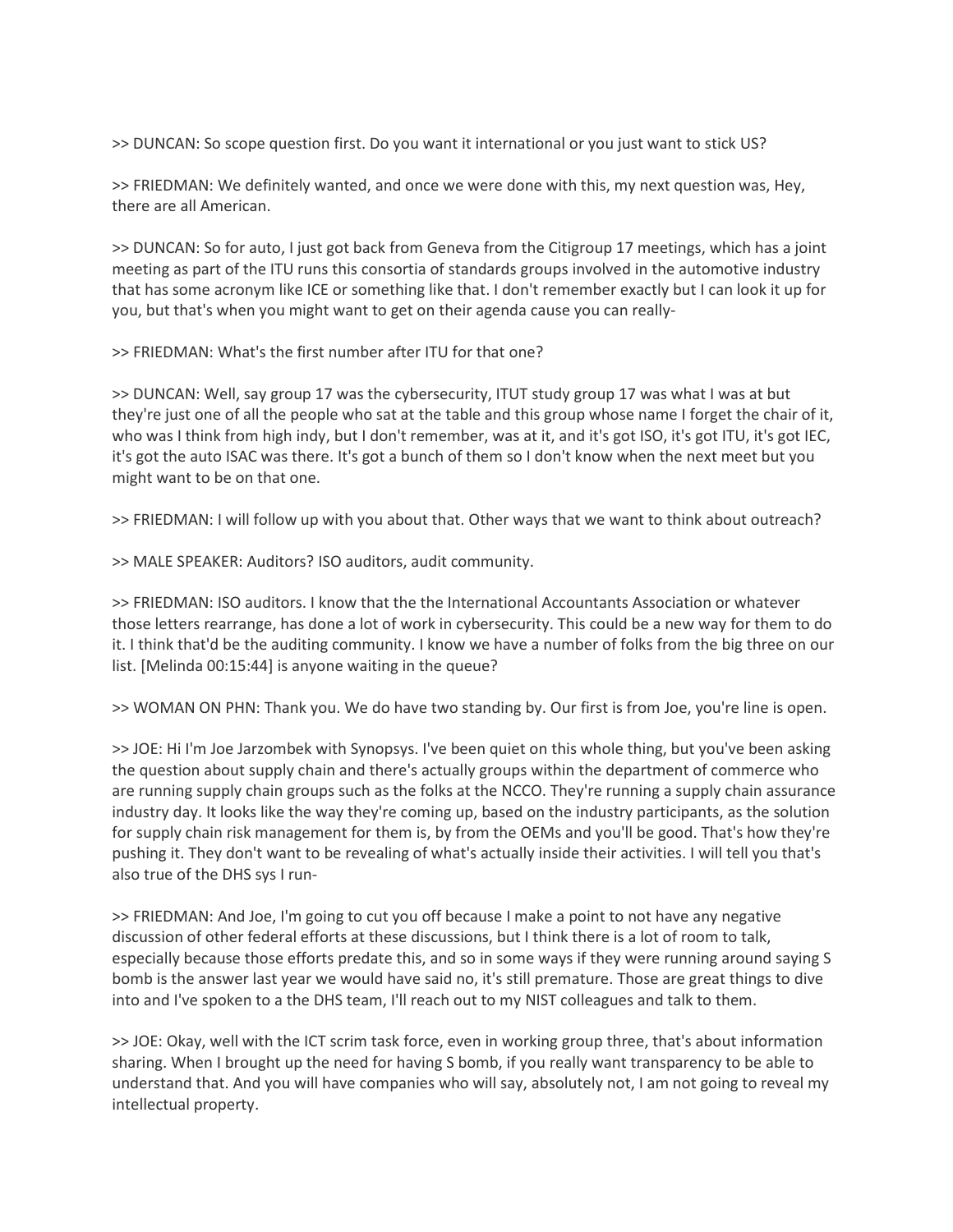>> FRIEDMAN: I've had a lot of conversations with our colleagues over at DHS. I, in fact, have asked them to to steer clear of the S bomb issue just because you guys don't want to have to start going to two sets of government meetings. So we try to at least have a little bit of effort on that from a lane perspective.

>> JOE: I'd like them to at least point to the efforts that NTIA is leading with the multi-stakeholder activities.

>> FRIEDMAN: Excellent.

>> JOE: That should at least be part of that. So we've had those conversations. Just understand that you've got other activities that are talking about supply chain risk management who want to steer away from S bomb.

>> FRIEDMAN: Thanks. That gets to a lot of the outreach effort that we're going to need. Next we've got Cassie on the phone who hopefully can give us some insight into the ICS side of things.

>> CASSIE: People have already mentioned all of this. This is Cassie Crossley from Schneider Electric. So once we get a comprehensive list together, I can definitely send it across globally to our standardization and organization that deals, not just with cybersecurity but with all sorts of different organizations to see if they have some thoughts and suggestions for conferences. And I agree with the whole, let's do a separate working group. I think that's the best way to approach this because this is a very large topic.

>> FRIEDMAN: Excellent. Thank you. I really appreciate it. So we have just a few minutes left. Josh.

>> JOSH: Just one more class without getting into the specific ones, I'd been starting to talk to insurers who care about this because this becomes a way for them to assess relative risk, so wouldn't know which conferences but that's a stakeholder group we could look at. That's it.

>> FRIEDMAN: Great point. Thank you. So a couple of things. One, I still want to talk to the framing group and see if we think that that is a good starting point to think through some of the refining and extending. And it could be that that group says actually it's not, but what I'm going to propose, as your straw man, is to say that group can be where some of those discussions start and we do a little more enumeration and prioritization. And then, if it turns out that simply the folks in that group aren't interested or they need further expertise or they say, nope, we're tired of doing this, we want to go become painters in Southern France, they can make that decision. Any thoughts and reactions to that? It's end of the day where people are just ran down.

>> LES: Art's thinking really hard, he doesn't want to answer, I don't think so.

>> FRIEDMAN: I think Art would look great in a beret.

>> LES: So when you say expertise, what expertise are you thinking?

>> FRIEDMAN: That's a great question. So as we start to think through some these issues, I think they're each going to have to have their own approach for expertise. So for example, a high assurance stuff, we're going to need some people who think about offense. You're building against threats. And so that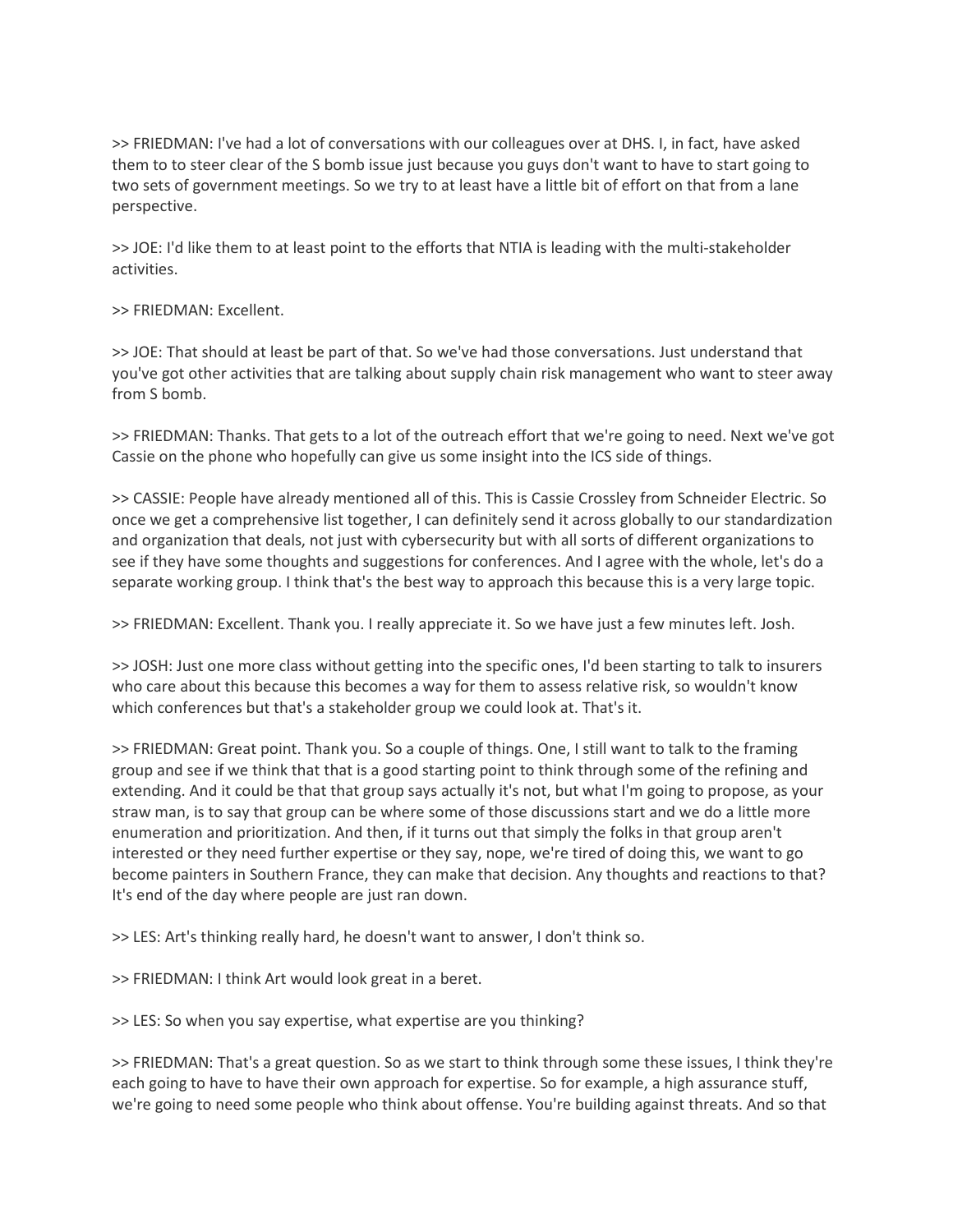discussion shouldn't happen without having folks who have a very real understanding of the real time threats. Sharing S bomb data, operational considerations on the customer side as well as the supplier side. And by the way, that's a multi hop issue. So sharing from one open source project down to the next. It's going to look very different than how do I get my data to someone who's got an embedded device in a power plant. So having those different perspectives and of course commute the exploitability in context issue. That's heavy on the software engineering, software security side.

>> FRIEDMAN: So all of these efforts, just as the work that the framing group did it in the first place required many different perspectives to actually flesh it out. But that's I think one of the reasons it took a while is because we had to have all of those perspectives at the table to have the vision that the team wrote, that Art and Michelle wrote. I think it's going to further require that. Does that make sense?

>> LES: So you're wanting the framing group to comment on whether they want to pick any of that up? I guess I wasn't following exactly there.

>> FRIEDMAN: That, I think, would be the general vision is at least from the first wave now. Art, you wanted to [inaudible].

>> MARION: Yes. Just a that makes general sense to me. I would want to take this to the group and kind of gather opinion and consensus, but again... I don't know how many pages were on here of notes, but there's a handful of things here that probably fit in framing. My suspicion is the framing group in some form probably should continue, but decline to answer or make a commitment on the spot here until a little bit later.

>> FRIEDMAN: One thing that we always try to do at these meetings is we're going to post the video of this as soon as possible. It'll take a few days, but we always post the notes without editing because they're taken in front of you, for this discussion because it is trying to set up the next set of approaches. What I'm going to do is try to do a little more refining of this discussion and propose some tentative buckets as well as try to flag what I heard in the room today about priorities and so it'll take a little longer than usual to get the notes out from this. What I can tell you is that since we're starting this process in sort of a new direction, ordinarily I would say the next meeting be a virtual meeting. I try whenever possible to make sure that people don't have to get on planes. I'm aware of how unpleasant it is. I think that because the next meeting that we're going to have is really going to require some hands on discussion and refinement and the chance of different groups to start to talk across each other. I think it makes sense to have that meeting in person.

>> FRIEDMAN: The tentative date I have is November 18th or 16th? 16th thank you. Which is a Monday. It's not right before Thanksgiving. I looked and I didn't see massive conferences in either security, energy, or healthcare. Didn't look at the development world-

>> DUNCAN: Did you mean the 18?

New Speaker: [cross-talk]

>> FRIEDMAN: So then that would be the 18th, thank you. I appreciate you clarifying. We try to do our due diligence before we send it, put everything in writing. So the vision would be to reconvene here. Having had the first wave of potential discussions in the working groups, what we'll do beforehand is work very hard to communicate with the broader list. Most of you are in the working groups, you know